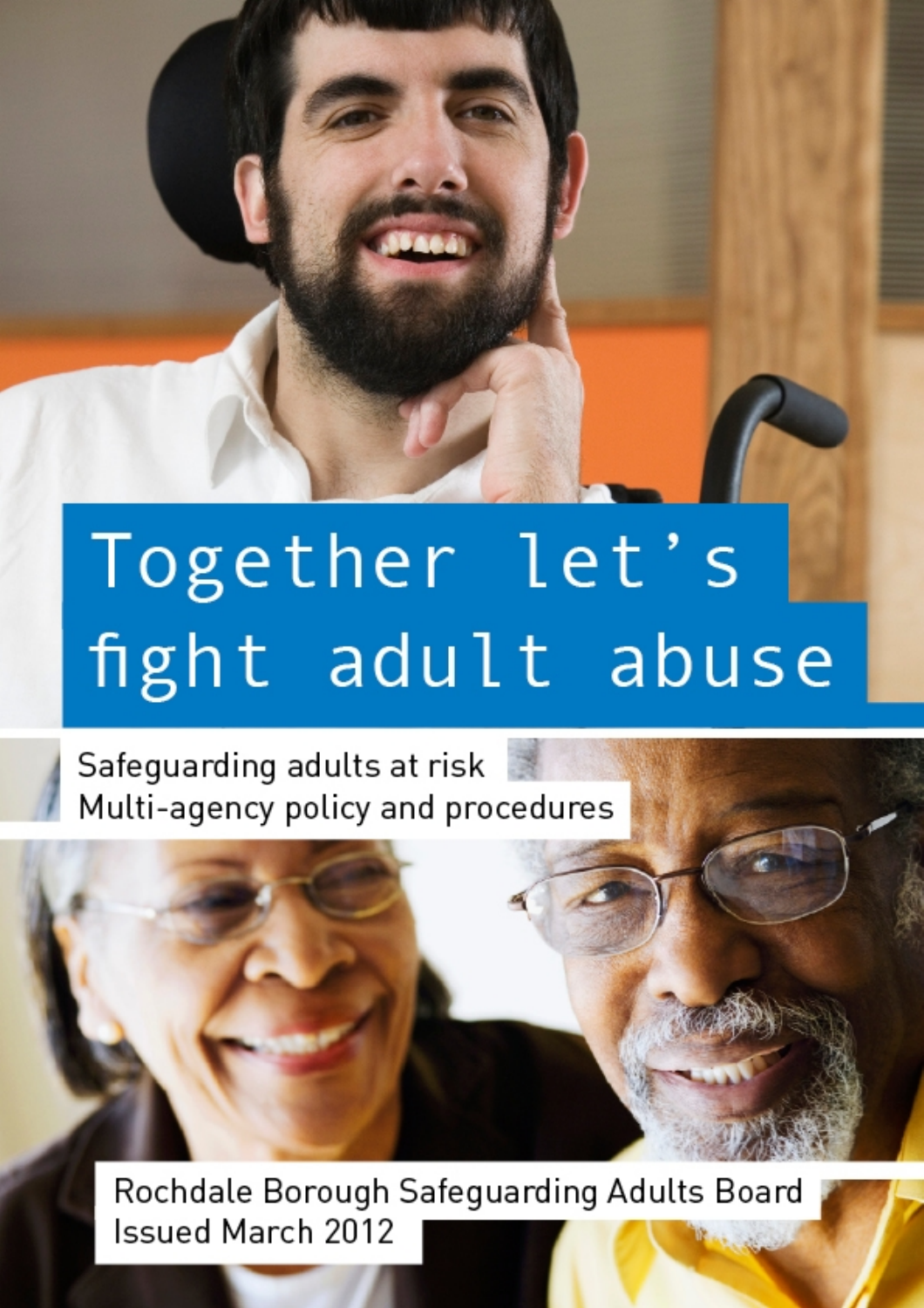# **Contents**

| Appendix A: Safeguarding adults at risk - interagency alert form 39 |  |
|---------------------------------------------------------------------|--|
|                                                                     |  |
|                                                                     |  |
|                                                                     |  |
|                                                                     |  |
|                                                                     |  |
|                                                                     |  |
|                                                                     |  |
|                                                                     |  |
|                                                                     |  |
|                                                                     |  |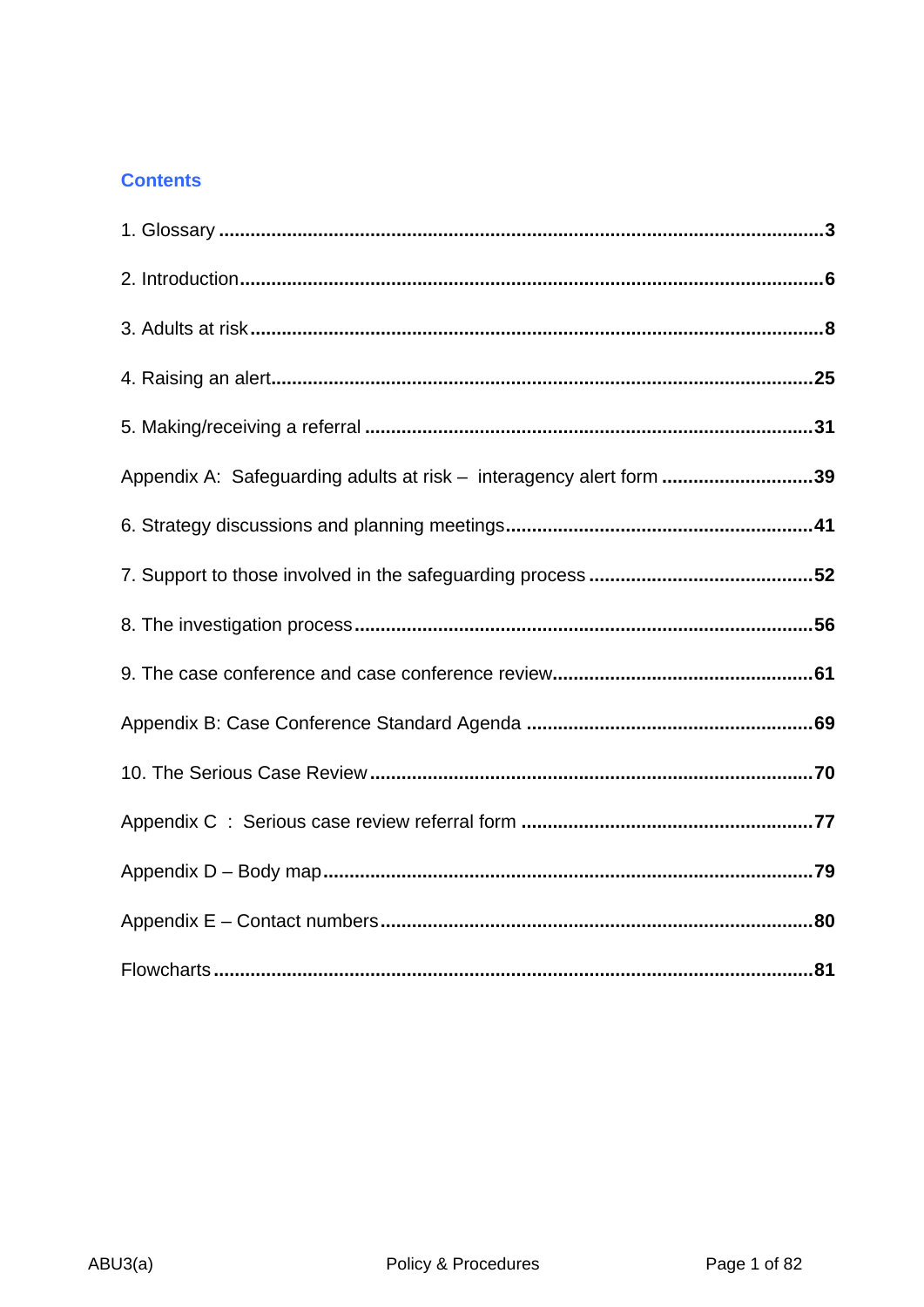# 1) Glossary

**Abuse:** includes physical, sexual, emotional, psychological, financial, material, neglect, acts of omission, discriminatory and institutional abuse.

**ACPO (Association of Chief Police Officers):** an organisation that leads the development of police policy in England, Wales and Northern Ireland.

**ADASS (Association of Directors of Adult Social Services):** is the national leadership association for directors of local authority adult social care services.

**Adult at risk:** means adults who need community care services because of mental or other disability, age or illness and who are, or may be unable, to take care of themselves against significant harm or exploitation. The term replaces 'vulnerable adult'.

**Advocacy:** is taking action to help people say what they want, secure their rights, represent their interests and obtain services they need.

**Alert:** is a concern that an adult at risk is or may be a victim of abuse or neglect. An alert may be a result of a disclosure, an incident, or other signs or indicators.

**Alerter:** is the person who raises a concern that an adult is being, has been, or is at risk of being abused or neglected. This could be the person themselves, a member of their family, a carer, a friend or neighbour or could be a member of staff or a volunteer.

**Alerting manager:** is the person within an organisation to whom the alerter is expected to report their concerns. They may also be the designated Safeguarding Adults lead within an organisation. It is the alerting manager who will in most cases make the referral and take part in the Safeguarding Adults process.

**ASBRAC:** Anti-social Behaviour Risk Assessment Conference

**Care setting/services:** includes health care, nursing care, social care, domiciliary care, social activities, support setting, emotional support, housing support, emergency housing, befriending and advice services *and* services provided in someone's own home by an organisation or paid employee for a person by means of a personal budget.

**Carer:** refers to unpaid carers, for example, relatives or friends of the adult at risk. Paid workers, including personal assistants, whose job title may be 'carer', are called 'staff'.

**Case conference:** is a multi-agency meeting held to discuss the outcome of the investigation and to put in place a protection or safety plan.

**CIDs (Criminal Investigation Departments):** are the units within the Police that deal with the investigation of crime that requires investigation by a detective but does not come within the remit of Community Safety Units (CSUs) or other specialised units.

**Clinical governance:** is the framework through which the National Health Service (NHS) improves the quality of its services and ensures high standards of care.

**CMHTs (community mental health teams):** are made up of a team of professionals and support staff who provide specialist mental health services to people within their community.

**Consent:** is the voluntary and continuing permission of the person to the intervention based on an adequate knowledge of the purpose, nature, likely effects and risks of that intervention, including the likelihood of its success and any alternatives to it.

**CPA (Care Programme Approach):** was introduced in England in the joint Health and Social Services Circular HC(90)23/LASSL(90)11, 'The Care Programme Approach for people with a mental illness, referred to specialist psychiatric services', published by the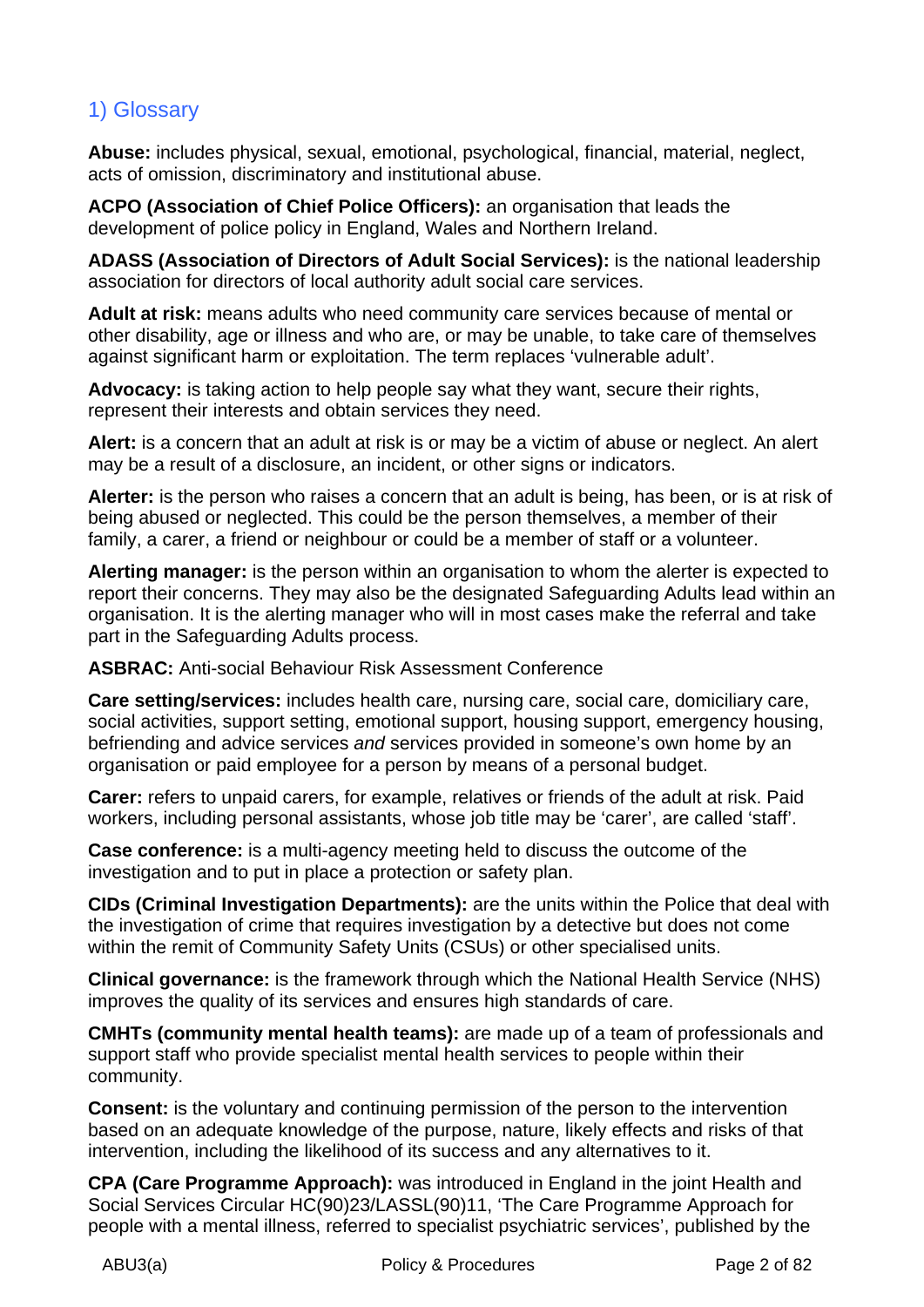Department of Health in 1990. This requires health authorities, in collaboration with social services departments, to put in place specified arrangements for the care and treatment of people with mental ill health in the community.

**CPS (Crown Prosecution Service):** is the government department responsible for prosecuting criminal cases investigated by the police in England and Wales.

**CQC (Care Quality Commission):** is responsible for the registration and regulation of health and social care in England.

**CSUs (Community Safety Units):** dedicated staff who receive special training in community relations, including local cultural issues. The CSUs will investigate the following incidents: domestic violence, homophobia, transphobia and racism, criminal offences where a person has been targeted because of their perceived 'race', faith, sexual orientation or disability.

**DoLS (Deprivation of Liberty Safeguards):** are measures to protect people who lack the mental capacity to make certain decisions for themselves. They came into effect in April 2009 using the principles of the Mental Capacity Act 2005, and apply to people in care homes or hospitals where they may be deprived of their liberty.

**EDT (Emergency Duty Team):** is the social services team that responds to out-of-hours referrals where intervention from the council is required to protect a vulnerable child or adult, and where it would not be safe, appropriate or lawful to delay that intervention to the next working day.

**FACS (Fair Access to Care Services):** is as system for deciding how much support people with social care needs can expect, to help them cope and keep them fit and well. It applies to all the local authorities in England. Its aim is to help social care workers make fair and consistent decisions about the level of support needed, and whether the local council should pay for this.

**GMP (Greater Manchester Police):** is the police force responsible for policing Greater Manchester.

**Head of Safeguarding Adults:** this is the title of the manager in Rochdale who leads, manages, and develops Safeguarding services to address the safeguarding needs of all Adult Care service groups.

**HSE (Health and Safety Executive):** is a national independent regulator that aims to reduce work-related death and serious injury across workplaces in the UK.

**IMCAs (Independent Mental Capacity Advocates):** were established by the Mental Capacity Act 2005. IMCAs are a legal safeguard for people who lack the capacity to make specific important decisions, including making decisions about where they live and about serious medical treatment options. IMCAs are mainly instructed to represent people where there is no one independent of services, such as a family member or friend, who is able to represent the person.

**Intermediary:** is someone appointed by the courts to help a vulnerable witness give their evidence either in a police interview or in court.

**Investigating officer:** is the member of staff of any organisation who leads an investigation into the allegation of abuse. This is often a professional or manager in the organisation who has a duty to investigate.

**Investigation:** is a process to gather evidence to determine whether abuse took place.

**ISA (Independent Safeguarding Authority):** is a public body set up to help prevent unsuitable people from working with children and vulnerable adults.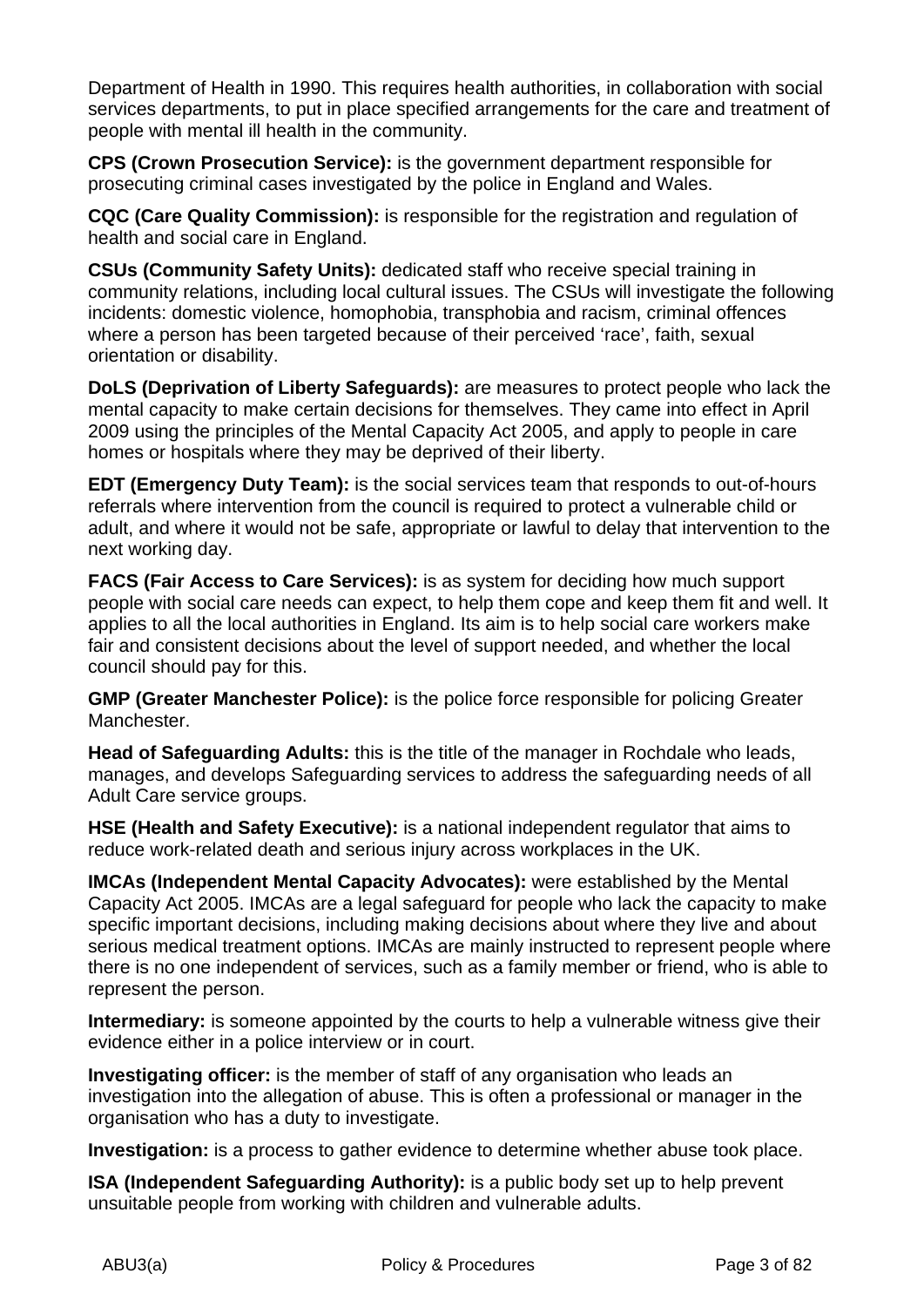**LGBT (lesbian, gay, bisexual and transgender):** is an acronym used to refer collectively to lesbian, gay, bisexual and transgender people.

**MAPPA (Multi-agency Public Protection Arrangements):** are statutory arrangements for managing sexual and violent offenders.

**MARAC (Multi-agency Risk Assessment Conference):** is the multi-agency forum of organisations that manage high-risk cases of domestic abuse, stalking and 'honour' based violence.

**Mental Capacity:** is the ability to make a decision about a particular matter at the time the decision needs to be made.

**NHS (National Health Service):** is the publicly funded healthcare system in the UK.

**OASys (Offender Assessment System)**: a standardised process for the assessment of offenders, developed jointly by the National Probation Service and the Prison Service.

**OIC (officer in charge):** is the police officer responsible for an investigation.

**OPG (Office of the Public Guardian)**: established in October 2007, supports the Public Guardian in registering enduring powers of attorney, lasting powers of attorney and supervising Court of Protection appointed deputies.

**PALS (Patient Advice and Liaison Service):** is an NHS body created to provide advice and support to NHS patients and their relatives and carers.

**Planning Meeting:** is a multi-agency meeting with the relevant individuals involved, and with the adult at risk where appropriate, to agree how to proceed with the referral.

**Public interest:** a decision about what is in the public interest needs to be made by balancing the rights of the individual to privacy with the rights of others to protection.

**QIPP (quality, innovation, productivity and prevention):** is a Department of Health initiative to help NHS organisations to deliver sustainable services in better, more costefficient ways.

**RBSAB:** Rochdale Borough Safeguarding Adults Board.

**RBSCB:** Rochdale Borough Safeguarding Children Board

**Referral:** an alert becomes a referral when it is passed on to a Safeguarding Adults referral point and accepted as a Safeguarding Adults referral.

**Responsible Managers:** are professionals or managers suitably qualified and experienced who have received Safeguarding Adults training. They are responsible for coordinating all Safeguarding Adults activity by organisations in response to an allegation of abuse.

**Safeguarding Adults:** is used to describe all work to help adults at risk stay safe from significant harm. It replaced the term 'adult protection'.

**Safeguarding Adults lead:** is the title given to the member of staff in an organisation who is given the lead for Safeguarding Adults. The role may be combined with that of alerting manager, depending on the size of the organisation**.**

**Safeguarding Adults process:** refers to the decisions and subsequent actions taken on receipt of a referral. This process can include a strategy meeting or discussion, an investigation, a case conference, a care/protection/safety plan and monitoring and review arrangements.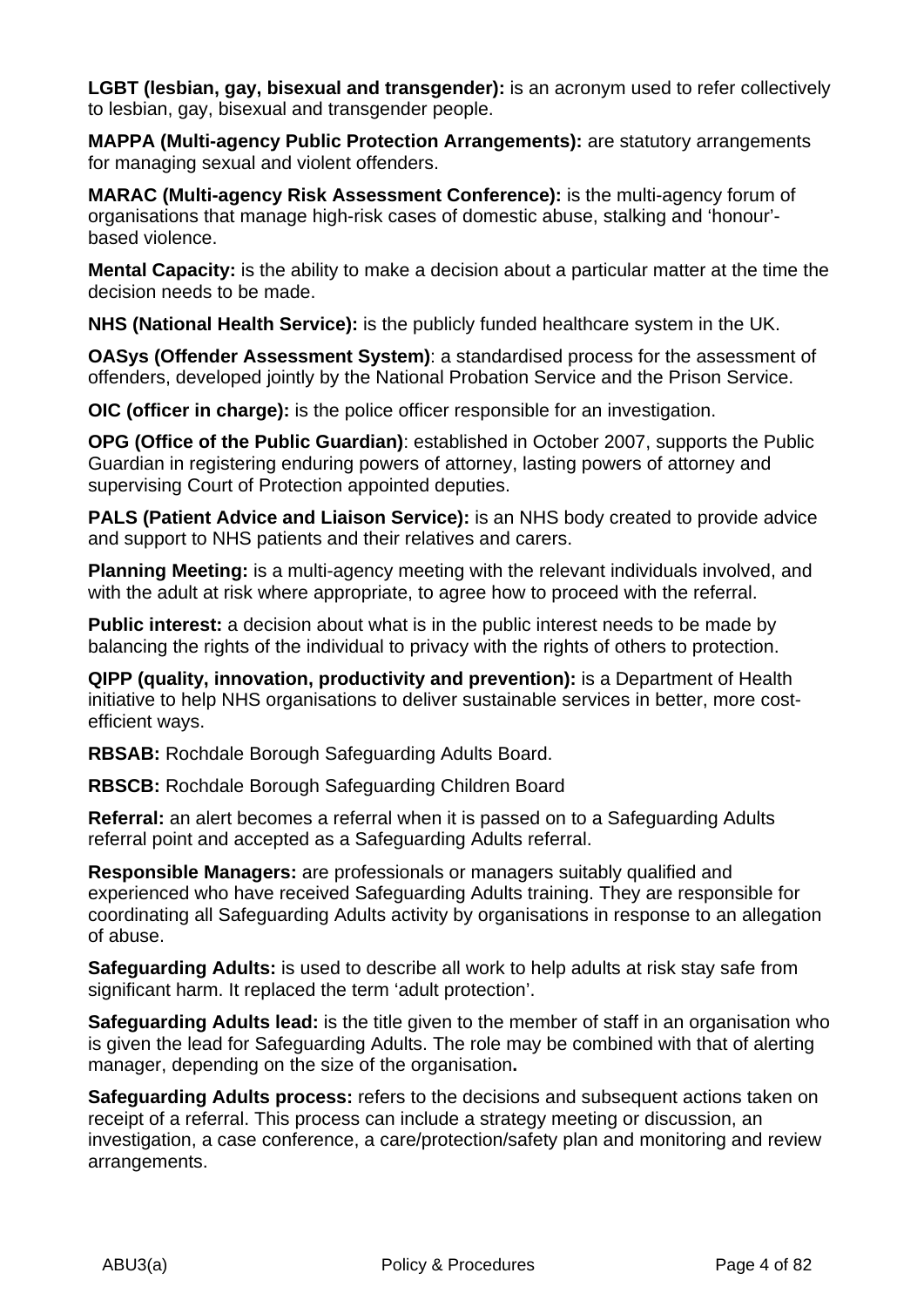**Serious Case Review (SCR):** is undertaken by a Safeguarding Adults Board when a serious case of adult abuse takes place. The aim is for agencies and individuals to learn lessons to improve the way in which they work.

**SHAs (Strategic Health Authorities):** manage the NHS locally and provide a link between the Department of Health and the NHS.

**SI (Serious Incident):** is a term used by the National Patient Safety Agency (NPSA) in its national framework for serious incidents in the NHS requiring investigation. It is defined as an incident that occurred in relation to NHS-funded services resulting in serious harm or unexpected or avoidable death of one or more patients, staff, visitors, or members of the public.

**Significant harm:** is not only ill treatment (including sexual abuse and forms of ill treatment which are not physical), but also the impairment of, or an avoidable deterioration in, physical or mental health, and the impairment of physical, intellectual, emotional, social or behavioural development.

**SOCA (Serious Organised Crime Agency):** is a non-departmental public body of the government and law enforcement agency with a remit to tackle serious organised crime.

**Strategy discussion:** is a multi-agency discussion between relevant organisations involved with the adult at risk to agree how to proceed with the referral. It can be face to face, by telephone or by email.

**Vital interest:** is a term used in the Data Protection Act 1998 to permit sharing of information where it is critical to prevent serious harm or distress or in life threatening situations.

**Wilful neglect:** is an intentional or deliberate omission or failure to carry out an act of care by someone who has care of a person who lacks capacity to care for themselves.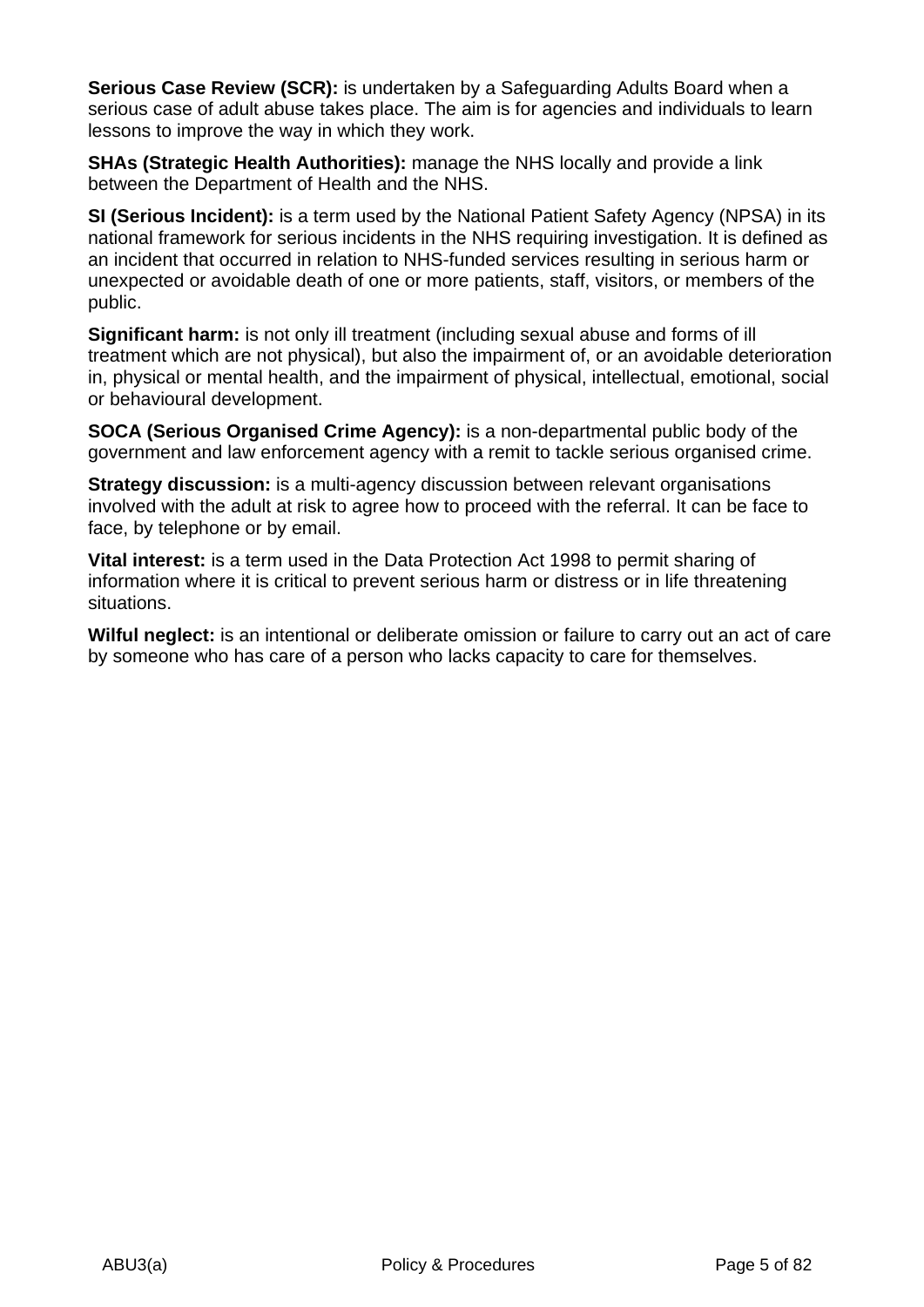# **2) Introduction**

The purpose of this document is to set out the RBSAB policy on Adults at Risk. (See **Section 3** for definition).

It includes a statement of principles for use by Adult Social Care Services and Housing, Health, the Police and other agencies for both developing and assessing the effectiveness of our local safeguarding arrangements.

The RBSAB's policy objective is to **prevent and reduce the risk of significant harm to Adults at Risk** from abuse or other types of exploitation, whilst **supporting individuals in maintaining control over their lives** and in making informed choices without coercion.

We believe that **safeguarding is everybody's business** with communities playing a part in preventing, detecting and reporting neglect and abuse. Measures need to be in place locally to protect those least able to protect themselves. Safeguards against poor practice, harm and abuse need to be an integral part of care and support. We will achieve this through partnerships between local organisations, communities and individuals.

# **Our Vision**

Our vision is that the Rochdale Borough Safeguarding Adults Board will lead work in our communities to ensure that for adults who are at risk or in vulnerable situations, the agencies who support them and the wider community together can:

- develop a culture that does not tolerate abuse;
- raise awareness about abuse;
- prevent abuse from happening wherever possible;
- where abuse does happen, support and safeguard the rights of people who are harmed to:
	- 1. stop abuse continuing
	- 2. access services they need, including advocacy and post-abuse support
	- 3. have improved access to justice

# **Principles**

**Empowerment** - We will give individuals relevant information about recognising abuse and the choices available to them to ensure their safety. We give them clear information about how to report abuse and crime and any necessary support in doing so. We consult them before we take any action. Where someone lacks capacity to make a decision, we always act in his or her best interests. We will strive to ensure that individuals feel that they are consulted about the outcomes they want from the safeguarding process.

**Protection** - Our local complaints, reporting arrangements for abuse and suspected criminal offences and risk assessments work effectively. Our governance arrangements are open and transparent and communicated to our citizens so that individuals feel that they are provided with help and support to report abuse.

**Prevention** - We can effectively identify and appropriately respond to signs of abuse and suspected criminal offences. We make staff aware, through provision of appropriate training and guidance, of how to recognise signs and take any appropriate action to prevent abuse occurring. In all our work, we consider how to make communities safer. We will ensure that individuals are supported to take part in the safeguarding process to the extent to which they want, and to which they are able.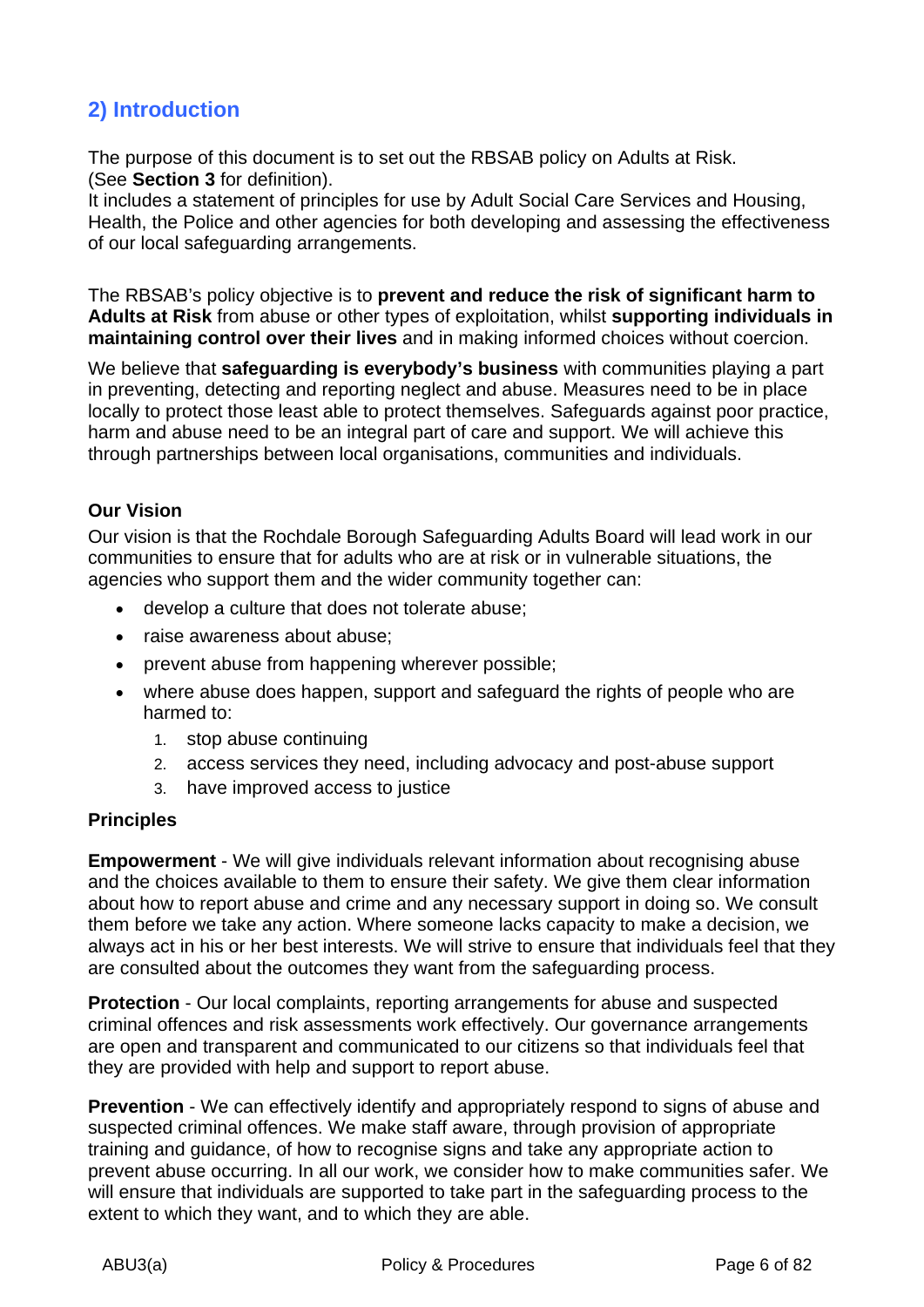**Proportionality** - We discuss with the individual and where appropriate with partner agencies the proportionality of possible responses to the risk of significant harm before we make a decision. Our arrangements support the use of professional judgement and the management of risk so that individuals feel that they are confident that the responses to risk will take into account their preferred outcomes or best interests.

**Partnership** - We have effective local information-sharing and multi-agency partnership arrangements in place and staff understand these. We foster a "one" team approach that places the welfare of individuals above organisational boundaries. Individuals will be confident that information will be appropriately shared in a way that takes into account its personal and sensitive nature, and that agencies will work together to find the most effective responses for their own situation.

**Accountability** - All agencies are clear about their roles and lines of accountability. Staff understand what is expected of them and others. Agencies recognise their responsibilities to each other, act upon them and accept collective responsibility for safeguarding arrangements. Individual will be aware of the roles and responsibilities of all those involved in the solution to the problem.

# **Further information**

# **No Secrets**

This document builds on "No Secrets", which will remain as statutory guidance until at least 2013.

In the principles described above, we have taken account of the responses to the public consultation on "No Secrets" in 2008/09, the implementation of the Mental Capacity Act 2005, and the drive towards increasing personalisation of services.

# **Vision for social care**

The Government published A Vision For Adult Social Care: Capable Communities And Active Citizens in November 2010. In this, they have set out a new direction for adult social care, putting personalised services and outcomes centre stage.

They emphasise the crucial role of local government and front-line workers and carers in the delivery of personalisation, giving them the freedom and responsibility to improve care services.

The section on protection makes it clear that we should protect people when they are unable to protect themselves, and that this should not be at the cost of people's right to make decisions about how they live their lives.

# **Social Care Outcomes Framework**

The Government has developed Transparency in Outcomes: A Framework for Quality in Adult Social Care, which aims to empower councils, local people and the wider social care sector to undertake new leadership roles. It provides support to the critical link between adult social care and other local partners.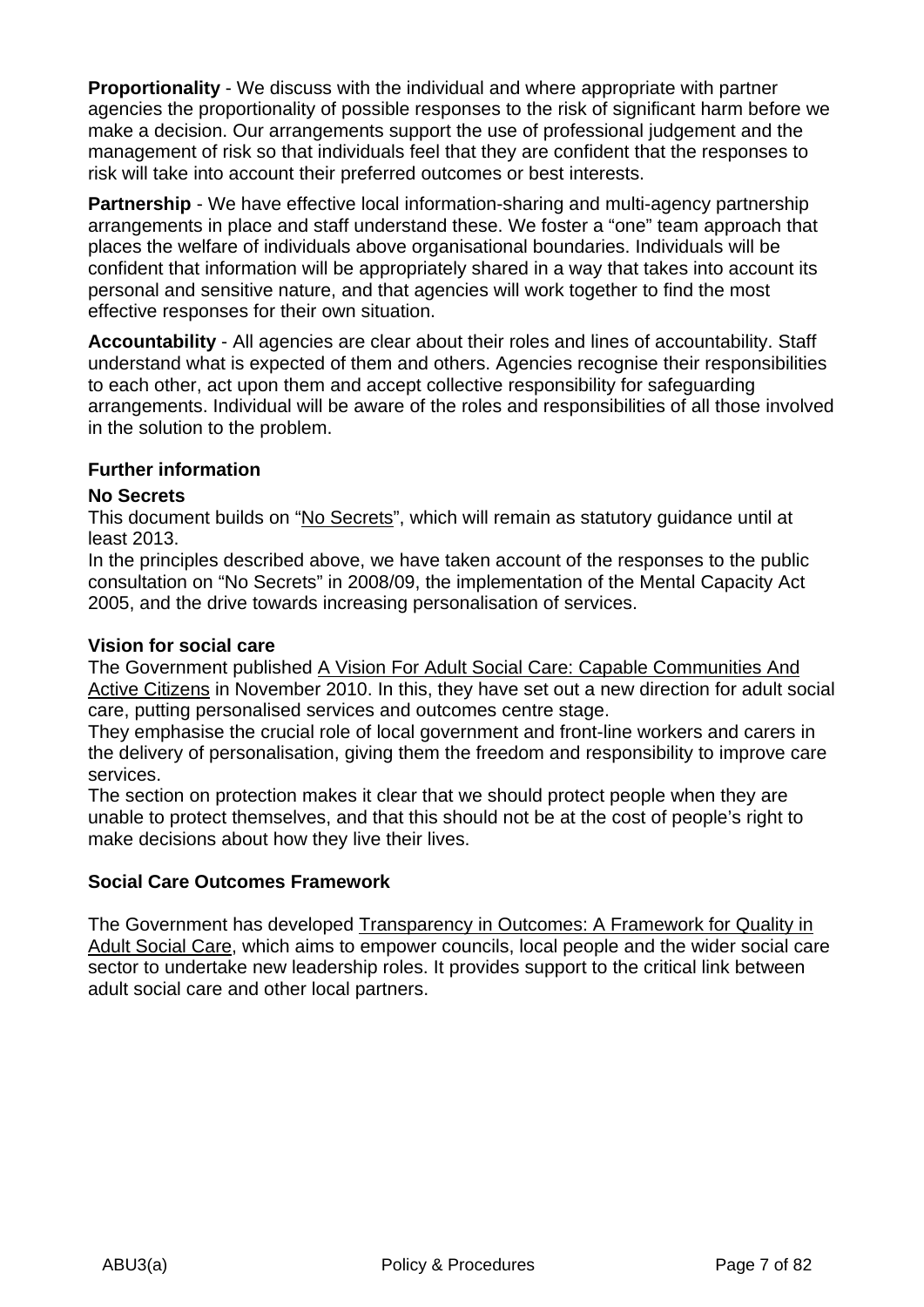# 3) Adults at risk

# **Definition of an adult at risk**

- 1. The term 'adult at risk' has been used to replace 'vulnerable adult'. This is because the term 'vulnerable adult' may wrongly imply that some of the fault for the abuse lies with the adult abused.
- 2. The term 'adult at risk' is used as an exact replacement for 'vulnerable adult', as used throughout No secrets. However, this section gives some more detail as to what this term can mean in practice.
- 3. This following definition is taken from the current Department of Health guidance: *An adult aged 18 years or over 'who is or may be in need of community care services by reason of mental or other disability, age or illness; and who is or may be unable to take care of him or herself, or unable to protect him or herself against significant harm or exploitation'* (DH, 2000).
- 4. Other definitions exist in partner organisations. An adult at risk *may* therefore be a person who:
	- is elderly and frail due to ill health, physical disability or cognitive impairment
	- has a learning disability
	- has a physical disability and/or a sensory impairment
	- has mental health needs including dementia or a personality disorder
	- has a long-term illness/condition
	- misuses substances or alcohol
	- is a carer such as a family member/friend who provides personal assistance and care to adults and is subject to abuse
	- is unable to demonstrate the capacity to make a decision and is in need of care and support.

(This list is not exhaustive.)

- 5. This does not mean that just because a person is old or frail or has a disability they are inevitably 'at risk'. For example, a person with a disability who has mental capacity to make decisions about their own safety could be perfectly able to make informed choices and protect themselves from harm.
- 6. In the context of Safeguarding Adults, the vulnerability of the adult at risk is related to how able they are to make and exercise their own informed choices free from duress, pressure or undue influence of any sort, and to protect themselves from abuse, neglect and exploitation.
- 7. It is important to note that people with capacity can also be vulnerable. An adult at risk's vulnerability is determined by a range of interconnected factors including personal characteristics, factors associated with their situation or environment and social factors.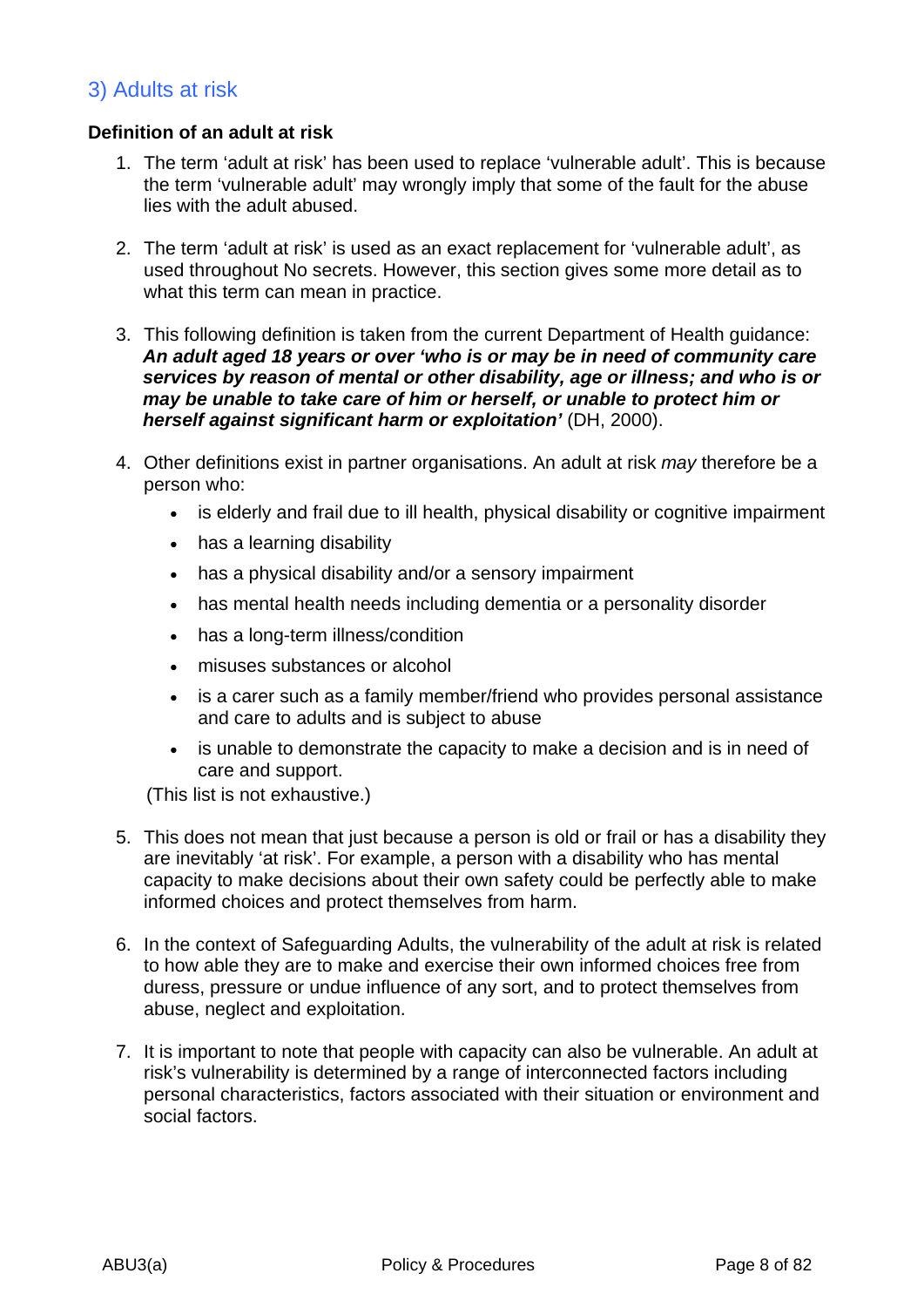# **Mental Capacity**

- 1. The presumption is that adults have mental capacity to make informed choices about their own safety and how they live their lives. Issues of mental capacity and the ability to give informed consent are central to decisions and actions in Safeguarding Adults. All interventions need to take into account the ability of adults to make informed choices about the way they want to live and the risks they want to take. This includes their ability:
	- to understand the implications of their situation
	- to take action themselves to prevent abuse
	- to participate to the fullest extent possible in decision making about interventions.
- 2. The Mental Capacity Act 2005 provides a statutory framework to empower and protect people who may lack capacity to make decisions for themselves and establishes a framework for making decisions on their behalf. This applies whether the decisions are life-changing events or everyday matters. All decisions taken in the Safeguarding Adults process must comply with the Act.
- 3. The Act says that: a person lacks capacity in relation to a matter if at the material time he is unable to make a decision for himself in relation to the matter because of an impairment of, or disturbance in the functioning of the mind or brain.
- 4. Further, a person is not able to make a decision if they are unable to:
	- understand the information relevant to the decision or
	- retain that information long enough for them to make the decision or
	- use or weigh that information as part of the process of making the decision or
	- communicate their decision (whether by talking, using sign language or by any other means such as muscle movements, blinking an eye or squeezing a hand).
- 5. Mental capacity is time and decision specific. This means that a person may be able to make some decisions but not others at a particular point in time. For example, a person may have the capacity to consent to simple medical examination but not to major surgery. Their ability to make a decision may also fluctuate over time.

# **Principles of the Mental Capacity Act 2005**

- 1. An adult at risk has the right to make their own decisions and must be assumed to have capacity to make decisions about their own safety unless it is proved (on a balance of probabilities) otherwise.
- 2. Adults at risk must receive all appropriate help and support to make decisions before anyone concludes that they cannot make their own decisions.
- 3. Adults at risk have the right to make decisions that others might regard as being unwise or eccentric and a person cannot be treated as lacking capacity for these reasons.
- 4. Decisions made on behalf of a person who lacks mental capacity must be done in their best interests and should be the least restrictive of their basic rights and freedoms.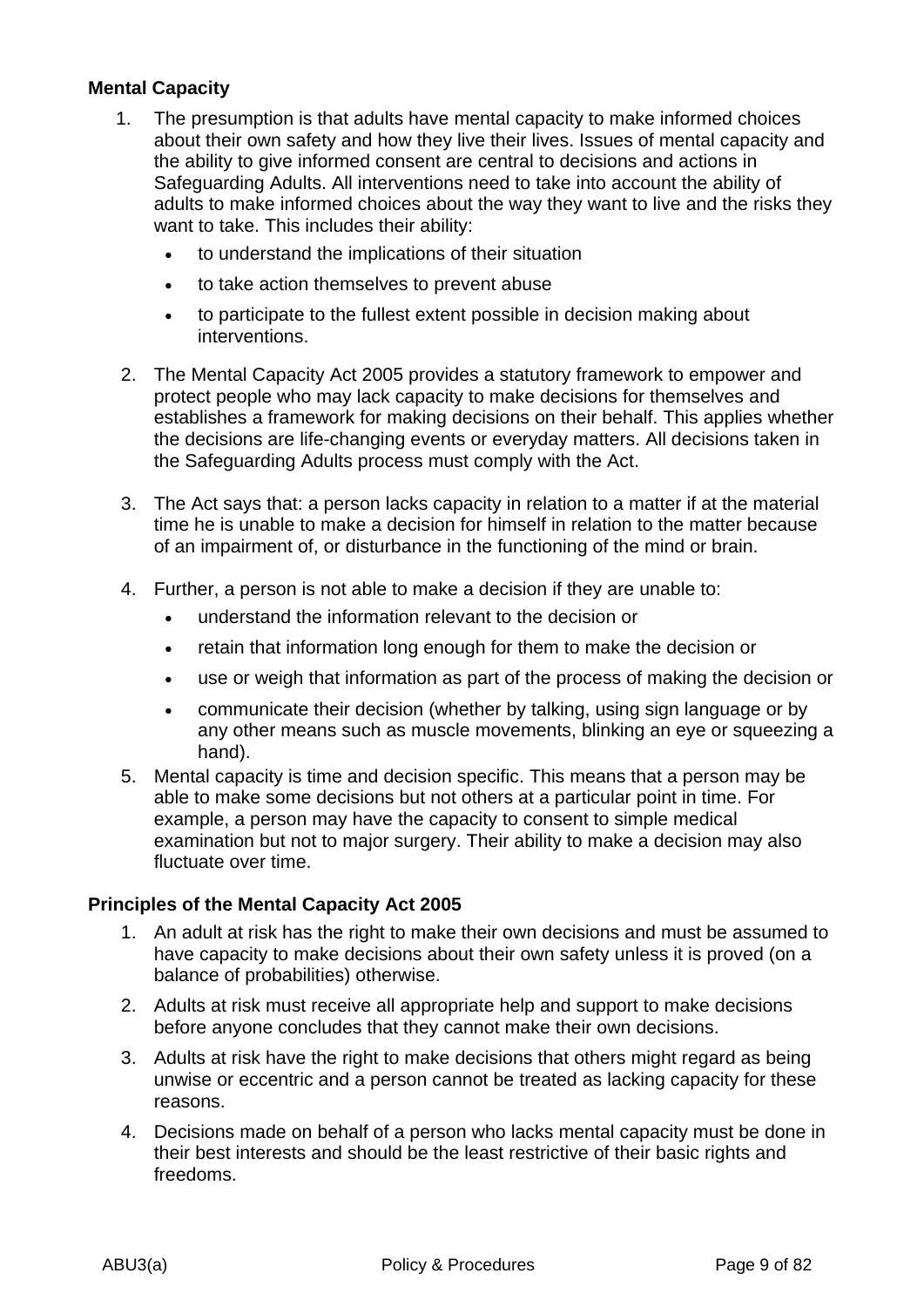# **Ill Treatment and Wilful Neglect**

- 1. An allegation of abuse or neglect of an adult at risk who does not have capacity to consent on issues about their own safety will always give rise to action under the Safeguarding Adults process and subsequent decisions made in their best interests in line with the Mental Capacity Act and Mental Capacity Act *Code* as outlined above.
- 2. Section 44 of the Act makes it a specific criminal offence to wilfully ill treat or neglect a person who lacks capacity.

#### **Consent**

- 1. It is always essential in safeguarding to consider whether the adult at risk is capable of giving informed consent. If they are, their consent should be sought. This may be in relation to whether they give consent to:
	- $\bullet$  an activity that may be abusive if consent to abuse or neglect was given under duress, for example, as a result of exploitation, pressure, fear or intimidation, this apparent consent should be disregarded
	- a Safeguarding Adults investigation going ahead in response to a concern that has been raised. Where an adult at risk with capacity has made a decision that they do not want action to be taken and there are no public interest or vital interest considerations, their wishes must be respected. The person must be given information and have the opportunity to consider all the risks and fully understand the likely consequences of that decision over the short and long term
	- the recommendations of an individual protection plan being put in place
	- a medical examination
	- an interview
	- certain decisions and actions taken during the Safeguarding Adults process with the person or with people who know about their abuse and its impact on the adult at risk.
- 2. If, after discussion with the adult at risk who has mental capacity, they refuse any intervention, their wishes will be respected *unless*:
	- there is a public interest, for example, not acting will put other adults or children at risk
	- there is a duty of care to intervene, for example, a crime has been or may be committed.

#### **Abuse**

- 1. For the purpose of the Safeguarding Adults policy and procedures the term *abuse*  is defined as *a violation of an individual's human and civil rights by any other person or persons which results in significant harm*. (DH, 2000)
- 2. Abuse may be:
	- a single act or repeated acts
	- an act of neglect or a failure to act
	- multiple acts, for example, an adult at risk may be neglected and also being financially abused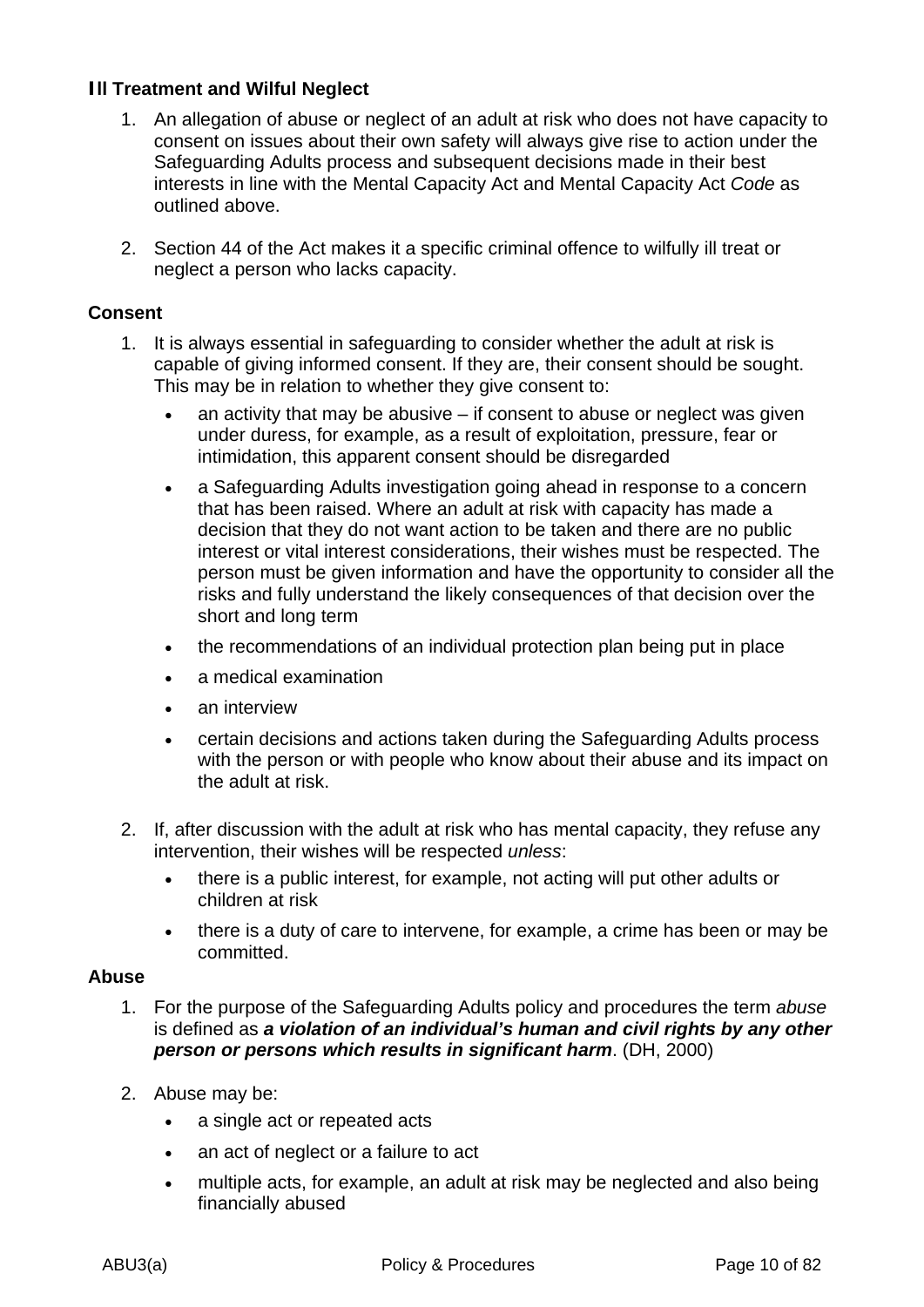- 3. Abuse is about the misuse of power and control that one person has over another.
- 4. Where there is dependency, there is a possibility of abuse or neglect unless adequate safeguards are put in place.
- 5. Intent is not an issue at the point of deciding whether an act or a failure to act is abuse; it is the impact of the act on the person and the harm or risk of harm to that individual.
- 6. Abuse can take place in settings such as the person's own home, day or residential centres, supported housing, educational establishments, or in nursing homes, clinics or hospitals.
- 7. A number of abusive acts are crimes and informing the police must be a key consideration.

# **Significant harm**

- 1. In determining what justifies intervention and what sort of intervention is required, *No Secrets* uses the concept of 'significant harm'. This refers to:
	- *ill treatment (including sexual abuse and forms of ill treatment which are not physical)*
	- *the impairment of, or an avoidable deterioration in, physical or mental health*

*and/or* 

- *the impairment of physical, intellectual, emotional, social or behavioural development.*
- 2. The importance of this definition is that in deciding what action to take, consideration must be given not only to the immediate impact on and risk to the person, but also to the risk of future, longer-term harm.
- 3. Seriousness of harm or the extent of the abuse is not always clear at the point of the alert or referral. All reports of suspicions or concerns should be approached with an open mind and could give rise to action under the Safeguarding Adults policy and procedures.
- 4. No Secrets puts forward the following factors to be taken into account when making an assessment of the seriousness of the risk to the person:
	- vulnerability of the person
	- nature and extent of the abuse or neglect
	- length of time the abuse or neglect has been occurring
	- impact of the alleged abuse on the adult at risk
	- risk of repeated or increasingly serious acts of abuse or neglect
	- risk that serious harm could result if no action was taken
	- illegality of the act or acts.
- 5. Abuse can be viewed in terms of the following categories:
	- physical
	- sexual
	- psychological/emotional
	- financial and material
	- neglect and acts of omission
	- discriminatory
	- institutional.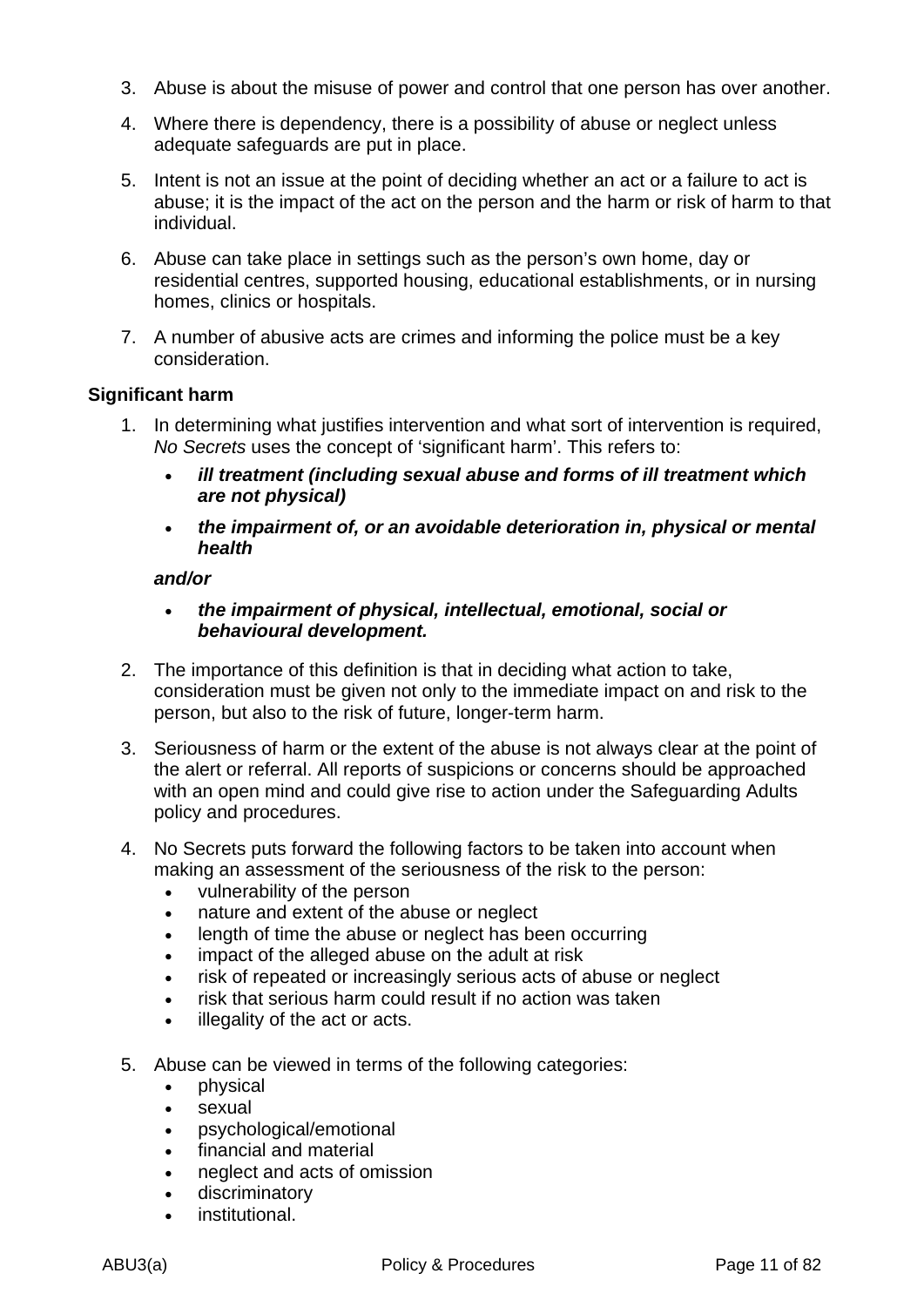6. Many abusive behaviours may constitute a criminal offence. All suspected abuse must be investigated.

# **Physical abuse**

This is the physical ill treatment of an adult, which may or may not cause physical injury. Examples of physical abuse are hitting, pushing, pinching, shaking, misusing medication, scalding, the misuse or illegal use of restraint, inappropriate sanctions, exposure to heat or cold and not giving adequate food or drink.

# **Restraint**

- 1. Unlawful or inappropriate use of restraint or physical interventions and/or deprivation of liberty is physical abuse.
- 2. There is a distinction to be drawn between restraint, restriction, and deprivation of liberty. A judgement as to whether a person is being deprived of liberty will depend on the particular circumstances of the case, taking into account the degree of intensity, type of restriction, duration, the effect and the manner of the implementation of the measure in question.
- 3. In extreme circumstances unlawful or inappropriate use of restraint may constitute a criminal offence.
- 4. Someone is using restraint if they use force, or threaten to use force, to make someone do something they are resisting, or where a person's freedom of movement is restricted, whether they are resisting or not.
- 5. Restraint covers a wide range of actions. It includes the use of active or passive means to ensure that the person concerned does something, or does not do something they want to do, for example, the use of key pads to prevent people from going where they want from a closed environment. Appropriate use of restraint can be justified to prevent harm to a person who lacks capacity as long as it is a proportionate response to the likelihood and seriousness of the harm.
- 6. Providers of health and social care must have in place internal operational procedures covering the use of physical interventions and restraint incorporating best practice guidance and the Mental Capacity Act, Mental Capacity Act *Code*  and the Deprivation of Liberty Safeguards (DoLS).

# **Sexual abuse**

This is any form of sexual activity tht the adult does not want and to which they have not consented, or to which they cannot give informed consent.

- 1. Rape and other sexual assaults are among the most serious offences investigated by the Police. The trauma that victims suffer presents unique challenges to any investigation.
- 2. It is incumbent on all staff to ensure that they are aware of the standards set out in this policy and procedures document and to ensure confidence of achieving the best possible response to the adult at risk.
- 3. Staff should also make reference to any additional policies held by their organisation.
- 4. All staff should be aware of their individual roles and responsibilities to maximise all evidential opportunities to assist any investigation of a sexual nature and the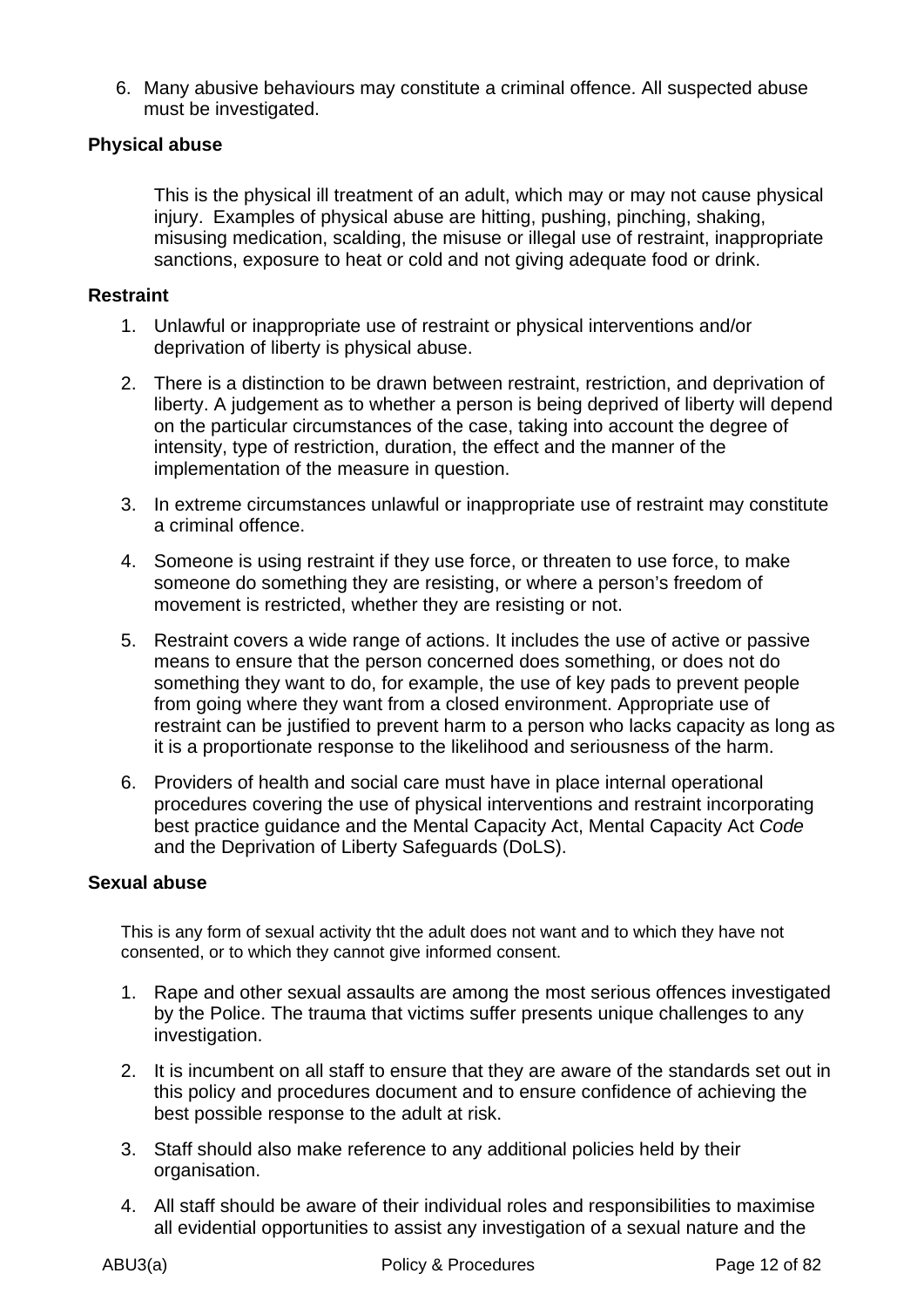minimum standards required regarding immediate response, recording and reporting.

- 5. Some examples of sexual abuse/assault include the direct or indirect involvement of the adult at risk in sexual activity or relationships which:
	- they do not want or have not consented to
	- they cannot understand and lack the mental capacity to be able to give consent to
	- they have been coerced into because the other person is in a position of trust, power or authority, for example, a care worker.
- 6. They may have been forced into sexual activity with someone else or may have been required to watch sexual activity.

#### **Key principles**

- 1. The most important priority is to ensure that the urgent medical and welfare requirements of the adult at risk are met.
- 2. Preserve any potential forensic opportunities, and record verbatim the disclosure made by the adult at risk.
- 3. Any sexual activity that is not freely consented to is criminal and must be reported immediately to the police via 999, before any internal investigation/ interview.
- 4. Sexual relationships or inappropriate sexual behaviour between a member of staff and a service user are always abusive and will lead to disciplinary proceedings. This is additional to any criminal action that has been taken.
- 5. A sexual relationship between the service user and a care worker is a criminal offence under Sections 38–42 of the Sexual Offences Act 2003.
- 6. There may be Safeguarding Adults referrals that involve sexual innuendo or remarks that will not result in a criminal investigation; however, all Safeguarding Adults referrals that indicate any form of sexual abuse require a risk assessment, intelligence gathering and appropriate information sharing with relevant partners.

# **Psychological / Emotional Abuse**

- 1. This is behaviour that has a harmful effect on the person's emotional health and development or any form of mental cruelty that results in:
	- mental distress
	- the denial of basic human and civil rights such as self-expression, privacy and dignity
	- negating the right of the adult at risk to make choices and undermining their self-esteem
	- isolation and over-dependence that has a harmful effect on the person's emotional health, development or well-being.
- 2. It is the wilful infliction of mental suffering by a person who is in a position of trust and power to an adult at risk. Psychological/emotional abuse results from threats of harm or abandonment, being deprived of social or any other sort of contact, humiliation, blaming, controlling, intimidation, coercion and bullying. It undermines the adult's self-esteem and results in them being less able to protect themselves and exercise choice. It is a type of abuse that can result from other forms of abuse and often occurs at the same time as other types of abusive behaviour.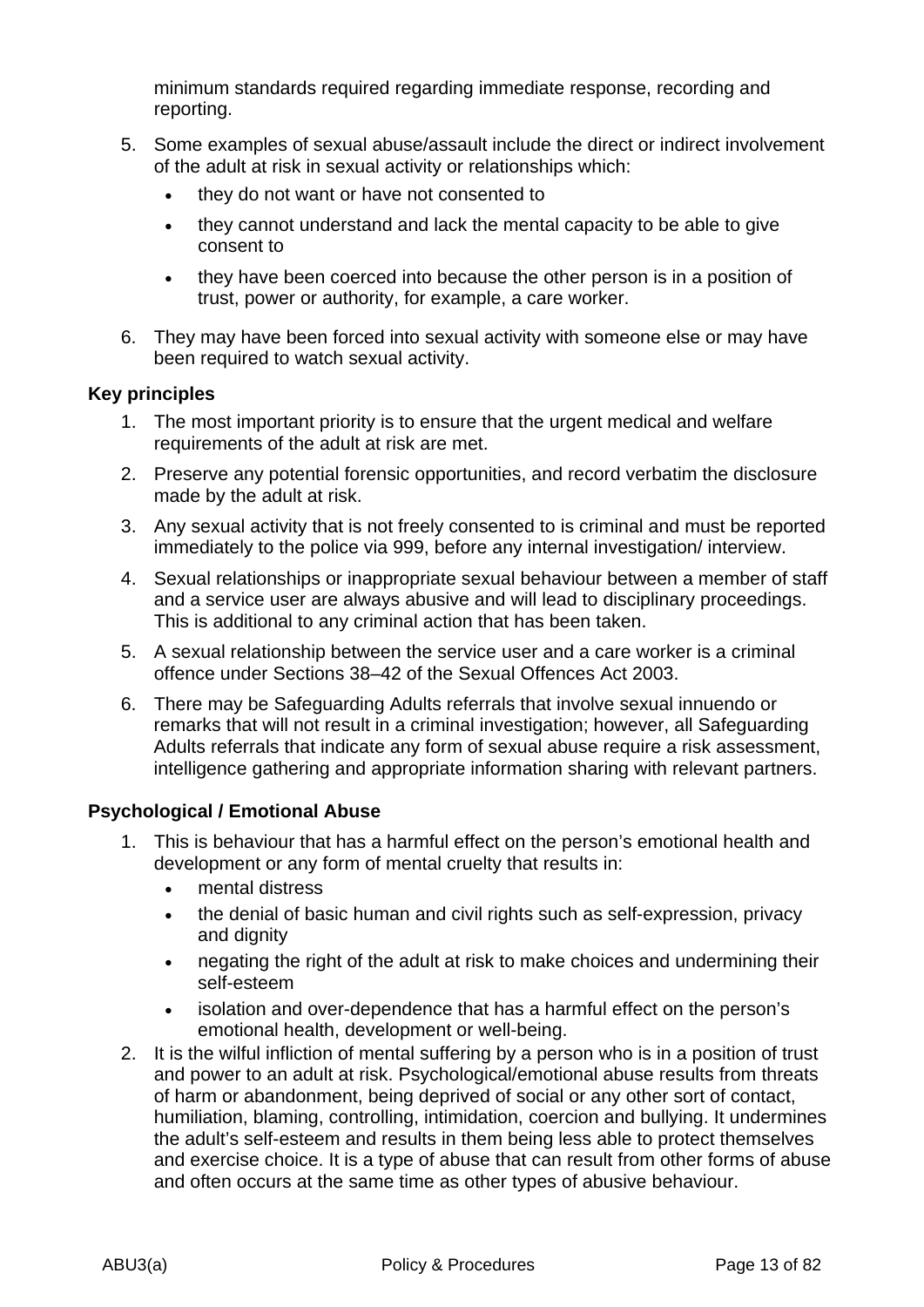3. Behaviour that can be deliberately linked to causing serious psychological and emotional harm may constitute a criminal offence. Specialist advice from the police should be sought.

# **Financial abuse**

- 1. Financial abuse is a crime. It is the use of a person's property, assets, income, funds or any resources without their informed consent or authorisation. It includes:
	- theft
	- fraud
	- exploitation
	- undue pressure in connection with wills, property, inheritance or financial transactions
	- the misuse or misappropriation of property, possessions or benefits
	- the misuse of an enduring power of attorney or a lasting power of attorney, or Appointeeship.

# **Neglect and acts of omission**

- 1. Neglect is the failure of any person who has responsibility for the charge, care or custody of an adult at risk to provide the amount and type of care that a reasonable person would be expected to provide.
- 2. Behaviour that can lead to neglect includes including ignoring medical or physical needs, failing to allow access to appropriate health, social care and educational services, and withholding the necessities of life such as medication, adequate nutrition, hydration or heating.
- 3. Neglect can be intentional or unintentional.
- 4. Intentional neglect would result from:
	- wilfully failing to provide care
	- wilfully preventing the adult at risk from getting the care they needed
	- being reckless about the consequences of the person not getting the care they need.
- 5. If the individual committing the neglect is aware of the consequences and the potential for harm to result due to the lack of action(s) then the neglect is intentional in nature.
- 6. Unintentional neglect could result from a carer failing to meet the needs of the adult at risk because they do not understand the needs of the adult at risk, may not know about services that are available or because their own needs prevent them from being able to give the care the person needs. It may also occur if the individuals are unaware of or do not understand the possible effect of the lack of action on the adult at risk.

# **Discriminatory Abuse**

1. Discriminatory abuse exists when values, beliefs or culture result in a misuse of power that denies opportunity to some groups or individuals. It can be a feature of any form of abuse of an adult at risk, but can also be motivated because of age, gender, sexuality, disability, religion, class, culture, language, race or ethnic origin.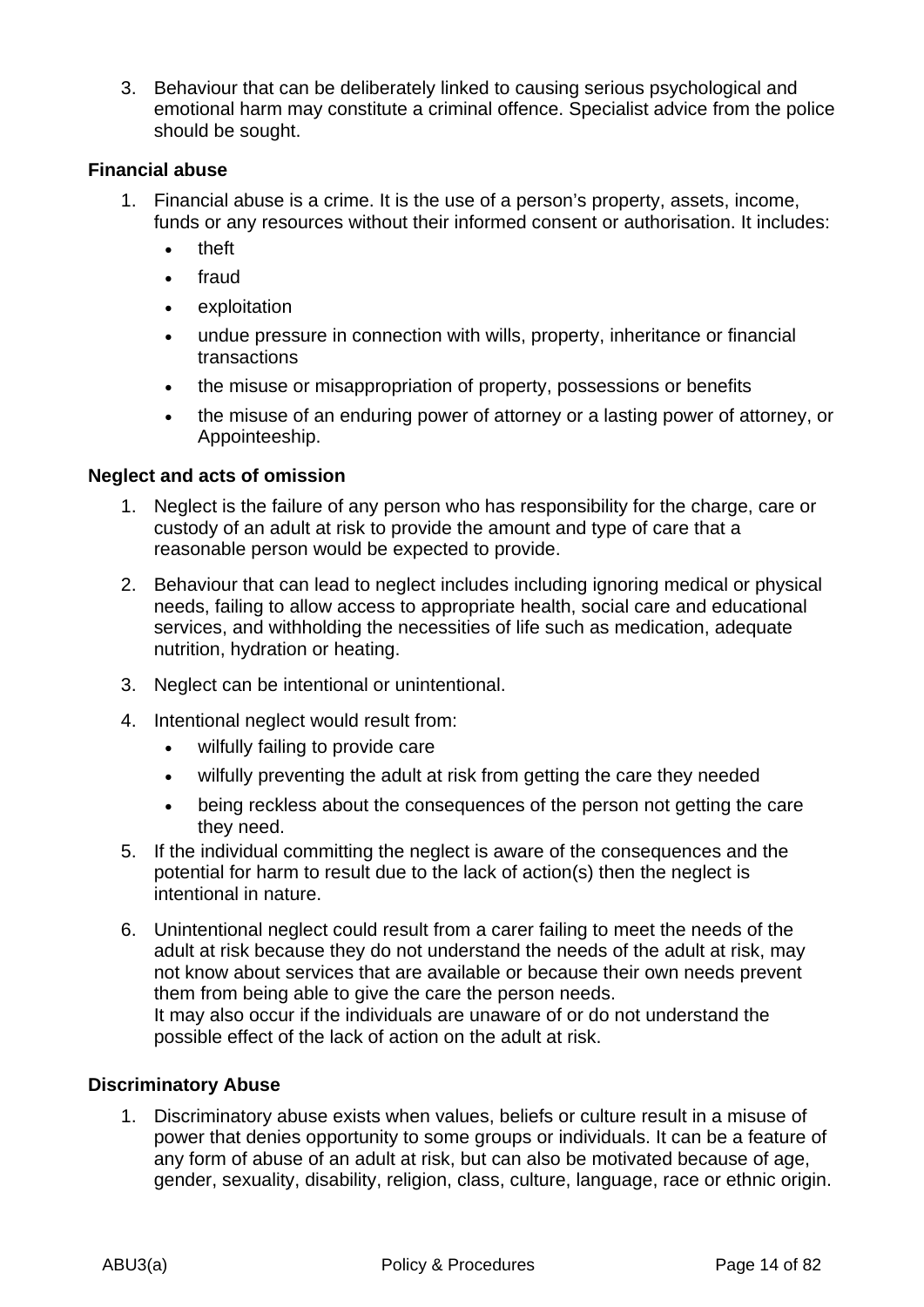2. It can result from situations that exploit a person's vulnerability by treating the person in a way that excludes them from opportunities they should have as equal citizens, for example, education, health, justice and access to services and protection.

#### **Institutional Abuse**

- 1. Institutional abuse is the mistreatment or abuse or neglect of an adult at risk by a regime or individuals within settings and services that adults at risk live in or use, that violate the person's dignity, resulting in lack of respect for their human rights.
- 2. Institutional abuse occurs when the routines, systems and regimes of an institution result in poor or inadequate standards of care and poor practice which affects the whole setting and denies, restricts or curtails the dignity, privacy, choice, independence or fulfilment of adults at risk.
- 3. Institutional abuse can occur in any setting providing health and social care. A number of inquiries into care in residential settings have highlighted that institutional abuse is most likely to occur when staff:
	- receive little support from management
	- are inadequately trained
	- are poorly supervised and poorly supported in their work
	- receive inadequate guidance.

The risk of abuse is also greater in institutions:

- with poor management
- with too few staff
- which use rigid routines and inflexible practices
- which do not use person-centred care plans
- where there is a closed culture.

# **Deprivation of Liberty Safeguards (DoLS)**

- 1. DoLS apply to people who have a mental disorder and who do not have mental capacity to decide whether or not they should be accommodated in the relevant care home or hospital to be given care or treatment.
- 2. These safeguards provide protection to people in hospitals and care homes. Care homes and hospitals must make requests to a local authority for authorisation to deprive someone of their liberty if they believe it is in their best interest.
- 3. RMBC (Adult Care) undertakes supervisory functions on behalf of the Primary Care Trust (PCT). All decisions on care and treatment must comply with the Mental Capacity Act and the Mental Capacity Act Code of Practice.
- 4. The Care Quality Commission (CQC) has also issued guidance for providers of registered care and treatment services on DoLS.
- 5. Reference should be made to the RMBC and health trust for procedures relating to DoLS. See also information on the DH website (http://www.dh.gov.uk/en/Publicationsandstatistics/Publications/PublicationsPolicyAndGui dance/DH\_085476)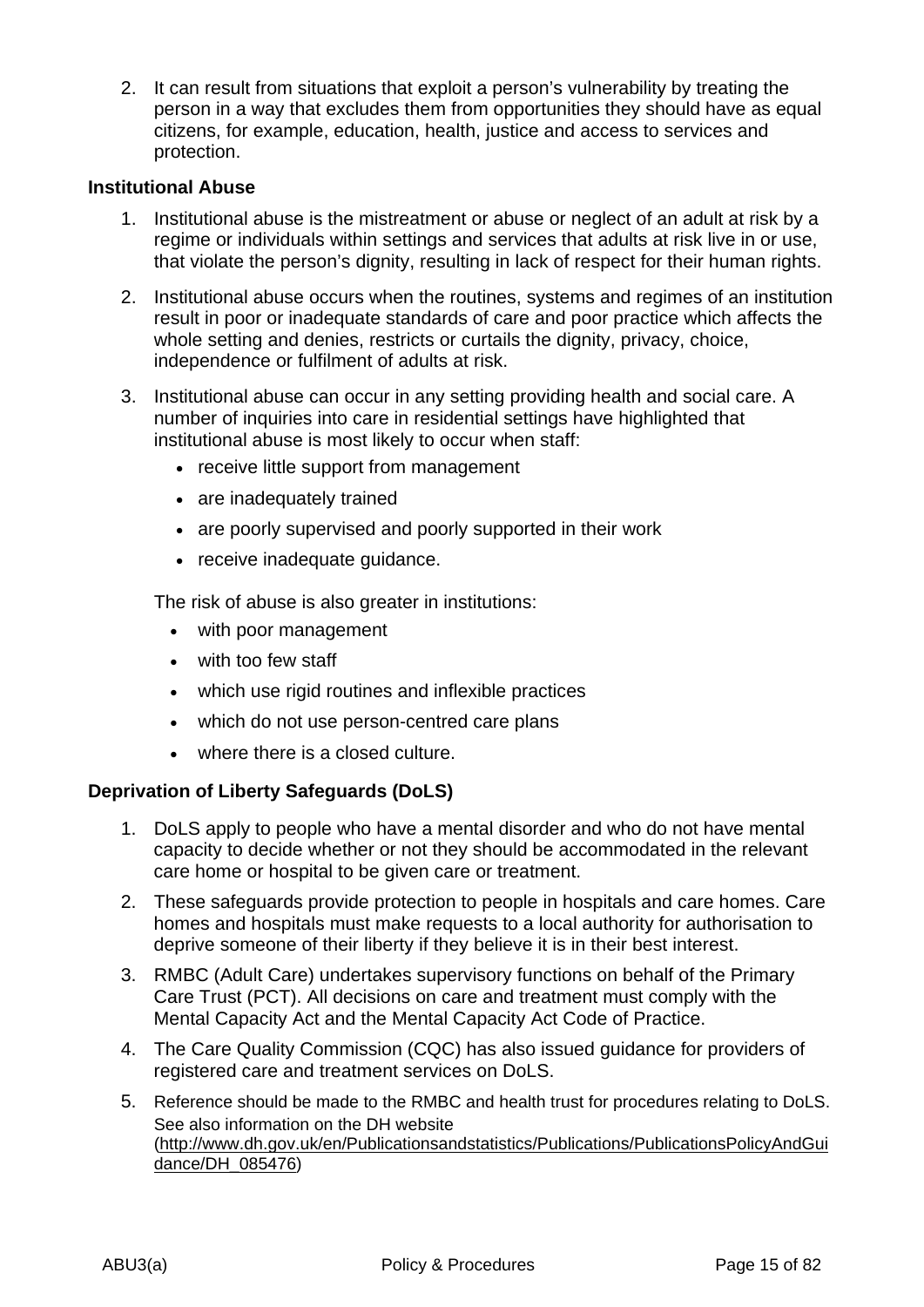# **Hate Crime**

- 1. Hate crime is defined as any incident that is perceived by the victim, or any other person, to be racist, homophobic, transphobic or due to a person's religion, belief, gender identity or disability.
- 2. It should be noted that this definition is based on the perception of the victim or anyone else and is not reliant on evidence. In addition it includes incidents that do not constitute a criminal offence.
- 3. Apart from individually charged offences under the Crime and Disorder Act 1998, local crime reduction partnerships can prioritise action where there is persistent antisocial behaviour that amounts to hate crime.
- 4. The police and other organisations should work together to intervene under Safeguarding Adults policy and procedures to ensure a robust, coordinated and timely response to situations where adults at risk become a target for hate crime. Coordinated action will aim to ensure that victims are offered support and protection, and action is taken to identify and prosecute those responsible.
- 5. Anyone can be a victim of abuse regardless of sexuality or gender. However lesbian, gay, bisexual and transgender (LGBT) individuals could face additional concerns around homophobia and gender discrimination. There may be concern that individuals would not be recognised as victims or be believed and taken seriously. Abusers may also control their victims, threatening to 'out' them to friends, family or support agencies. Professionals may need to seek advice from LGBT organisations to assist in the support of victims.

# **Domestic Abuse**

- 1. Domestic abuse is defined as 'any incident of threatening behaviour, violence or abuse (psychological, physical, sexual, financial or emotional) between adults who are or have been intimate partners or family members regardless of gender or sexuality'.
- 2. Family members are defined as mother, father, son, daughter, brother, sister and grandparents, whether directly related, in-laws or step-family; see ACPO, 2004.
- 3. Whatever form it takes, domestic abuse is rarely a one-off incident and should instead be seen as a pattern of abusive and controlling behaviour through which the abuser seeks power over the victim.
- 4. Domestic abuse occurs across society, regardless of age, gender, 'race', sexuality, wealth and geography. The figures show, however, that it consists mainly of violence by men against women. Children are also affected both directly and indirectly and there is also a strong correlation between domestic violence and child abuse.
- 5. Effective safeguarding is achieved when agencies share information to obtain an accurate picture of the risk and then work together to ensure the safety of the adult at risk is prioritised.
- 6. While the adult at risk should always remain at the centre of the Safeguarding Adults process and be involved in their own safety planning, this does not preclude the sharing of information without their consent, particularly where the risks are considered to be high.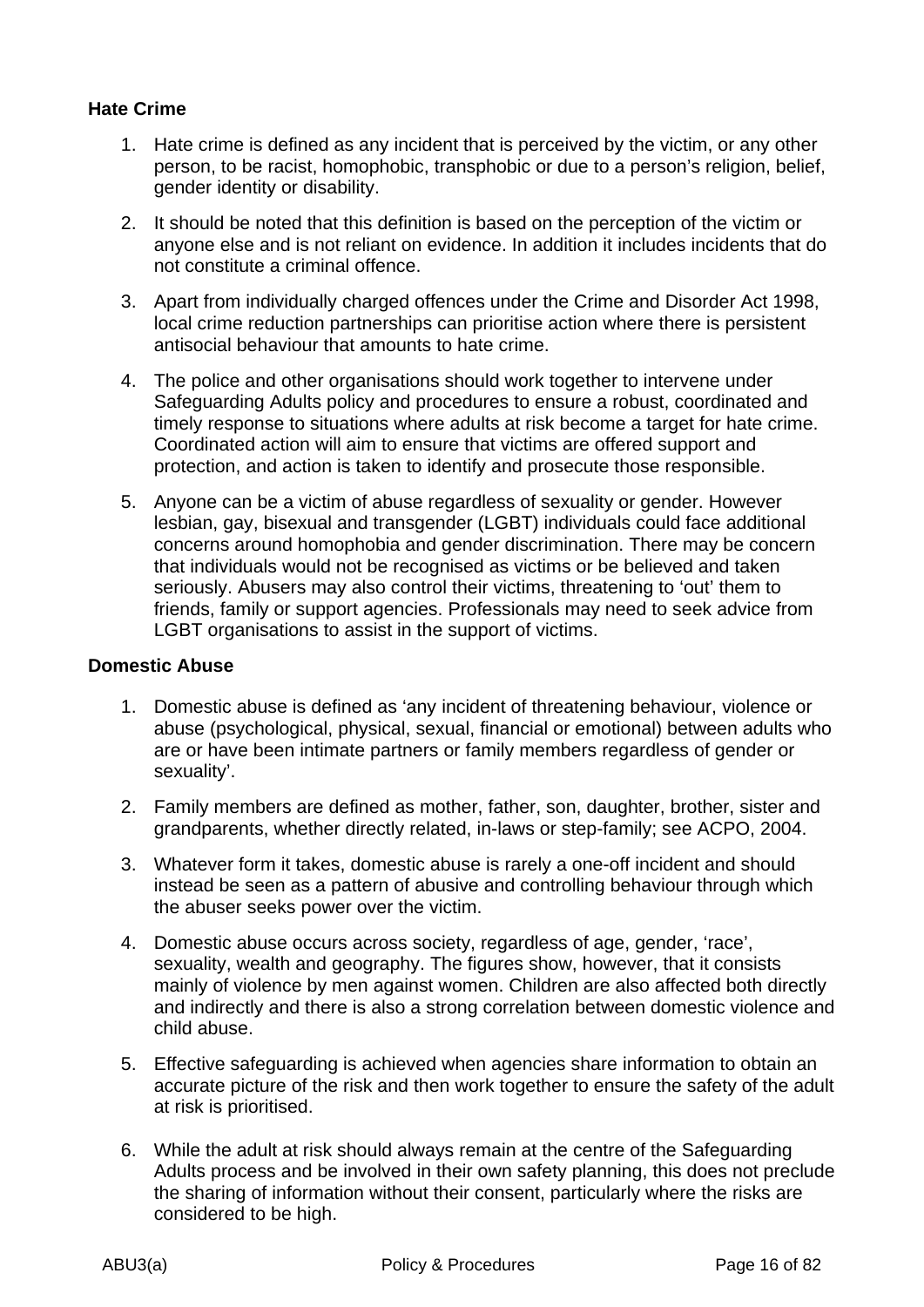- 7. The abusive partner should not be informed of any disclosures.
- 8. Consideration should be made to contacting relevant agencies who may hold information on the adult at risk in domestic circumstances which might include the police, children's social care, health and provider organisations (this list is not exhaustive).
- 9. Support for those affected by domestic abuse is available in Rochdale from:
	- Rochdale Women's Refuge: Tel. 01706 860157
	- Women's Housing Action Group: Tel. 01706 718180
	- Rochdale Inter-agency Domestic Violence Forum: Tel. 01706 718923

# **MARAC** (Multi-Agency Risk Assessment Conference)

The MARAC is part of a coordinated community response to domestic abuse, incorporating representatives from statutory, community and voluntary agencies working with victims/survivors, children and the person alleged to have caused harm.

The MARAC aims to:

- Share information to increase the safety, health and well-being of victims/survivors – adults and their children;
- Determine whether the person alleged to have caused harm poses a significant risk to any particular individual or to the general community;
- Construct jointly and implement a risk management plan that provides professional support to all those at risk and that reduces the risk of harm;
- Reduce repeat domestic abuse incidents;
- Improve agency accountability; and
- Improve support for staff involved in high-risk domestic abuse cases.

# **Contact details for MARAC:**

There are twelve Multi Agency Risk Assessment Conferences (MARACs) in Greater Manchester (one per police division).

The referral form (which includes criteria for referral) is available for download from the CAADA (Co-ordinated Action Against Domestic Abuse) website. Link here: http://www.caada.org.uk/practitioner\_resources/RIC%20with%20Quick%20Start%20Guida nce%20%20Disclaimer%2021052009.pdf

MARAC referrals can only be made by uploading them onto the SharePoint site and cannot be sent by email. The twelve MARAC sites are on the secure AGMA server (Association of Greater Manchester Authorities).

Please contact your agency's **MARAC Co-ordinator** to do this.

Contact details for MARAC Co-ordinators: http://www.endthefear.co.uk/wpcontent/uploads/2011/09/Contact-details-forMARAC-Co0ords2.doc

SharePoint training is delivered once a month at Nexus House, Ashton under Lyne. The training is free and lasts for approximately 2.5 hours.

Meeting dates and cut off dates for referrals are available on the SharePoint Site. There is also a protocol for convening emergency MARACs

For further information in relation to SharePoint Access and training please contact:- Julie Church-Taylor | MARAC & Public Protection Training Coordinator 0161 856 1947 | e-mail: Julie.church-taylor@gmp.pnn.police.uk.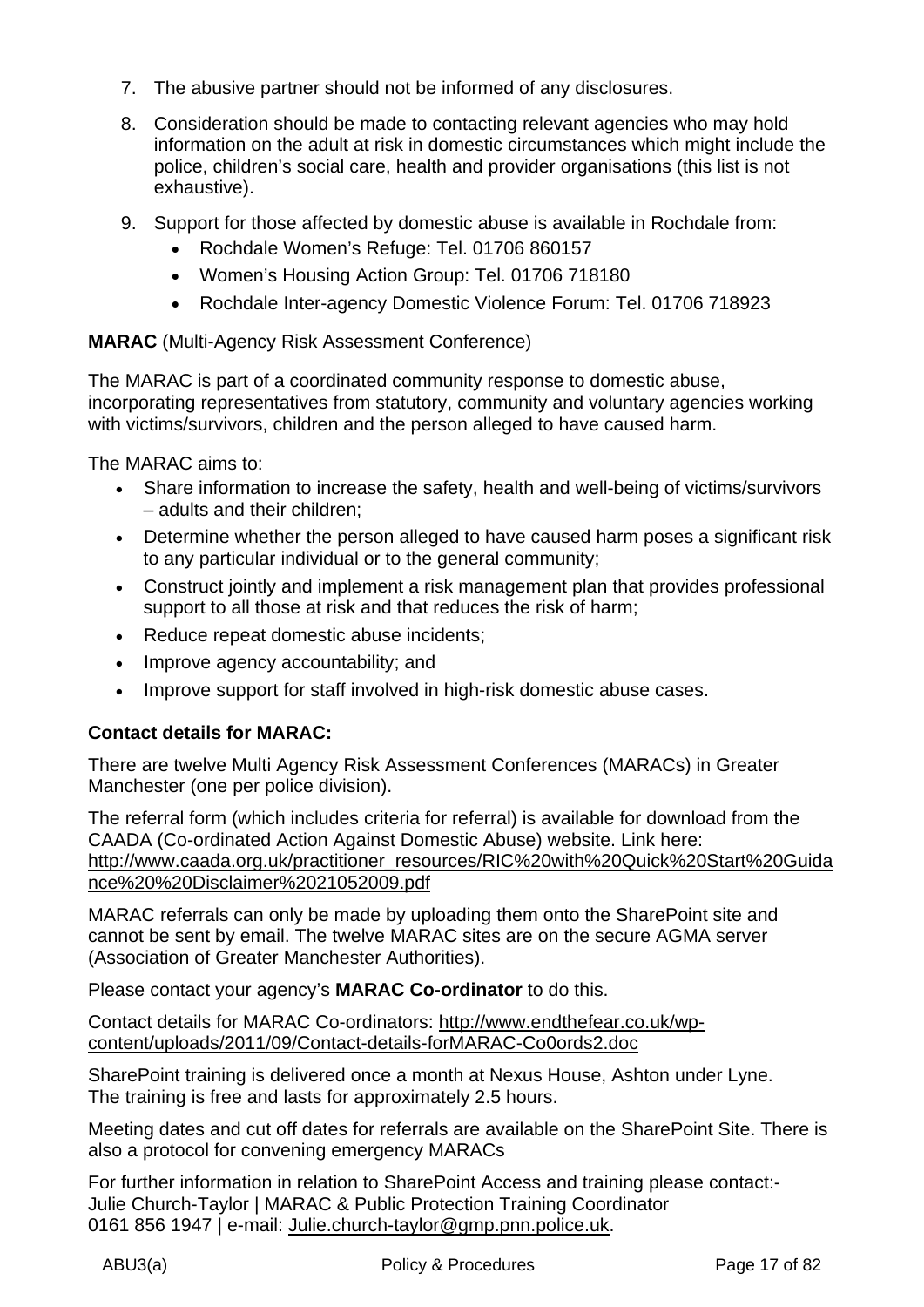# **ASBRAC (**Anti-Social Behaviour Risk Assessment Conference)

Tackling Anti-Social Behaviour is a priority issue across the pan-Lancashire area with many new initiatives being adopted to improve partnership working and improve outcomes for victims and communities.

Identifying and supporting the most vulnerable victims has been central to this work following a number of high-profile tragic cases nationally, and partners in Lancashire have made an early and well developed response to tackling the problem.

The ASBRAC framework was developed in Blackpool and has been adopted over the last few months by Community Safety Partnerships pan-Lancashire.

Similar to the established MARAC process for domestic abuse, ASBRAC brings together local agencies to address the harm caused to ASB victims, and prioritise interventions. The process identifies low, medium and high risk victims of ASB and identifies support from the point of referral. It provides multi-agency meetings to consider and address the most complex and high risk cases and identify interventions. ASBRAC facilitates better information sharing and provides a transparent record of action taken to support the vulnerable in our communities.

Referral to the ASBRAC in Rochdale is via the Principal Community Safety Officer, Community Safety Unit, Town Hall, The Esplanade, Rochdale. Tel: 01706 924691

# **Female Genital Mutilation (FGM)**

- 1. Female genital mutilation (F.G.M.) relates to all procedures involving the partial or total removal of the external genitalia or other injury to the female genital organs for non medical reasons.
- 2. FGM is illegal in the U.K. under The Female Genital Mutilation Act 2003.This offence involves mutilation of a female's labia majora, labia minora or clitoris.
- 3. Under the Female Genital Mutilation Act 2003 , a person is guilty of an offence if they excise, infibulate or otherwise mutilate the whole or any part of a girl's or woman's labia majora, labia minora or clitoris except for necessary operations performed by a registered medical practitioner on physical and mental health grounds; or an operation performed by a registered medical practitioner or midwife on a girl / woman who is in labour or has just given birth for purposes connected with labour or birth (these exceptions are set out in section 1(2) and (3) of the act).
- 4. It is an offence for anyone (regardless of their nationality and residence status) to perform FGM in the U.K. or to assist a girl to perform FGM on herself in the U.K. When mutilation takes place in the UK, the nationality or residence status of the victim is irrelevant.
- 5. It is an offence under the FGM Act 2003 for a UK national or permanent UK resident to perform FGM, or to assist a girl / woman to perform FGM on herself outside the UK. It is also an offence to assist FGM carried out abroad, by anyone (including foreign nationals); although in some cases the offence is limited to the situation where the victim is a UK national or permanent UK resident. This would cover taking a girl / woman abroad to be subjected to FGM. "Local authorities can apply to the courts for various orders to prevent the individual being taken abroad for mutilation", Children Act 1989(S47).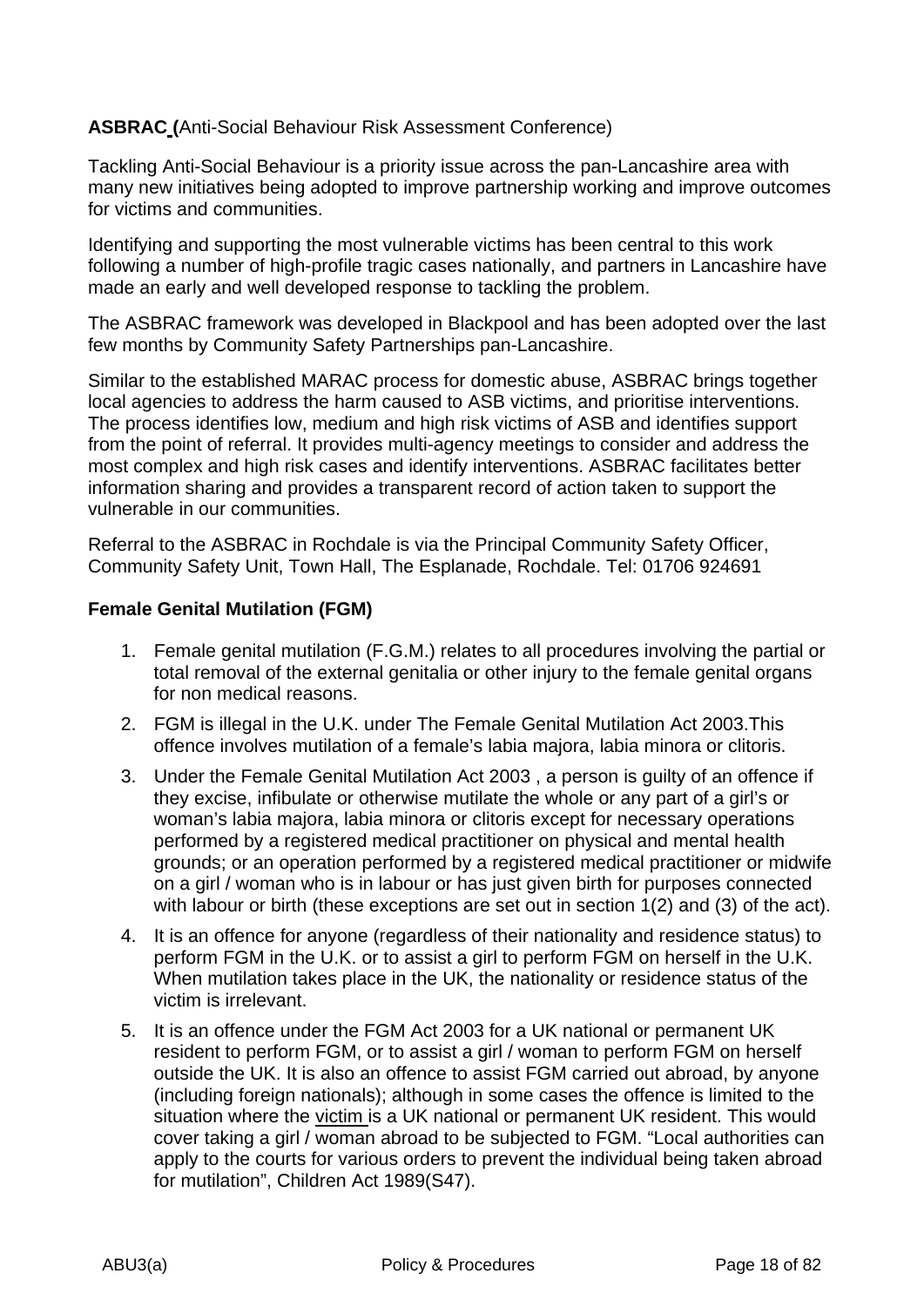For further guidance see the Rochdale Joint Practice Guidelines on Safeguarding Children and Adults at Risk of Female Genital Mutilation.

# **Honour Based Violence**

- 1. Honour-based violence is a crime, and referral must always be made to the police.
- 2. It has or may have been committed when families feel that dishonour has been brought to the family. Women are predominantly (but not exclusively) the victims, and the violence is often committed with a degree of collusion from family members and / or the community.
- 3. Many of these victims will contact police or other organisations, but many are so isolated and controlled that they are unable to contact the police.
- 4. Alerts that may indicate honour-based violence include domestic violence, concerns about forced marriage or enforced house arrest and missing persons reports.
- 5. If a concern is raised through a Safeguarding Adults referral, and there is a suspicion that the adult is the victim of honour-based violence, referral must always be made to the police who have the necessary expertise to manage risk.

# **Forced Marriage**

- 1. Forced marriage is a term used to describe a marriage in which one or both of the parties are married without their consent or against their will. A forced marriage differs from an arranged marriage, in which both parties consent to the assistance of their parents or a third party in identifying a spouse.
- 2. The guidance contained in the multi-agency practice guidelines, *Handling cases of forced marriage* (Home Office, 2009), recommends that cases involving forced marriage are best dealt with by child protection or 'adult protection' specialists.
- 3. In a situation where there is concern that an adult at risk is being forced into a marriage they do not or cannot consent to, there will be an overlap between action taken under the forced marriage provisions and the Safeguarding Adults process.
- 4. In this case action will be coordinated with the police and other relevant organisations.

# **Human Trafficking**

- 1. If an identified victim of human trafficking is also an adult at risk, the response will be coordinated under the Safeguarding Adults process.
- 2. This will include organisations that have a role to play in dealing with victims of human trafficking, including the police, health trusts, immigrations officials and other relevant support services including those in the voluntary sector.
- 3. The adult at risk should receive the support and advice they need and be safely repatriated if this is the future plan.
- 4. If the victim is a child, the situation will be dealt with under the Rochdale child protection procedures.
- 5. The early identification of victims of human trafficking is key to ending the abuse they suffer and to providing the assistance necessary. Front-line staff need to be able to identify the signs that someone has been trafficked.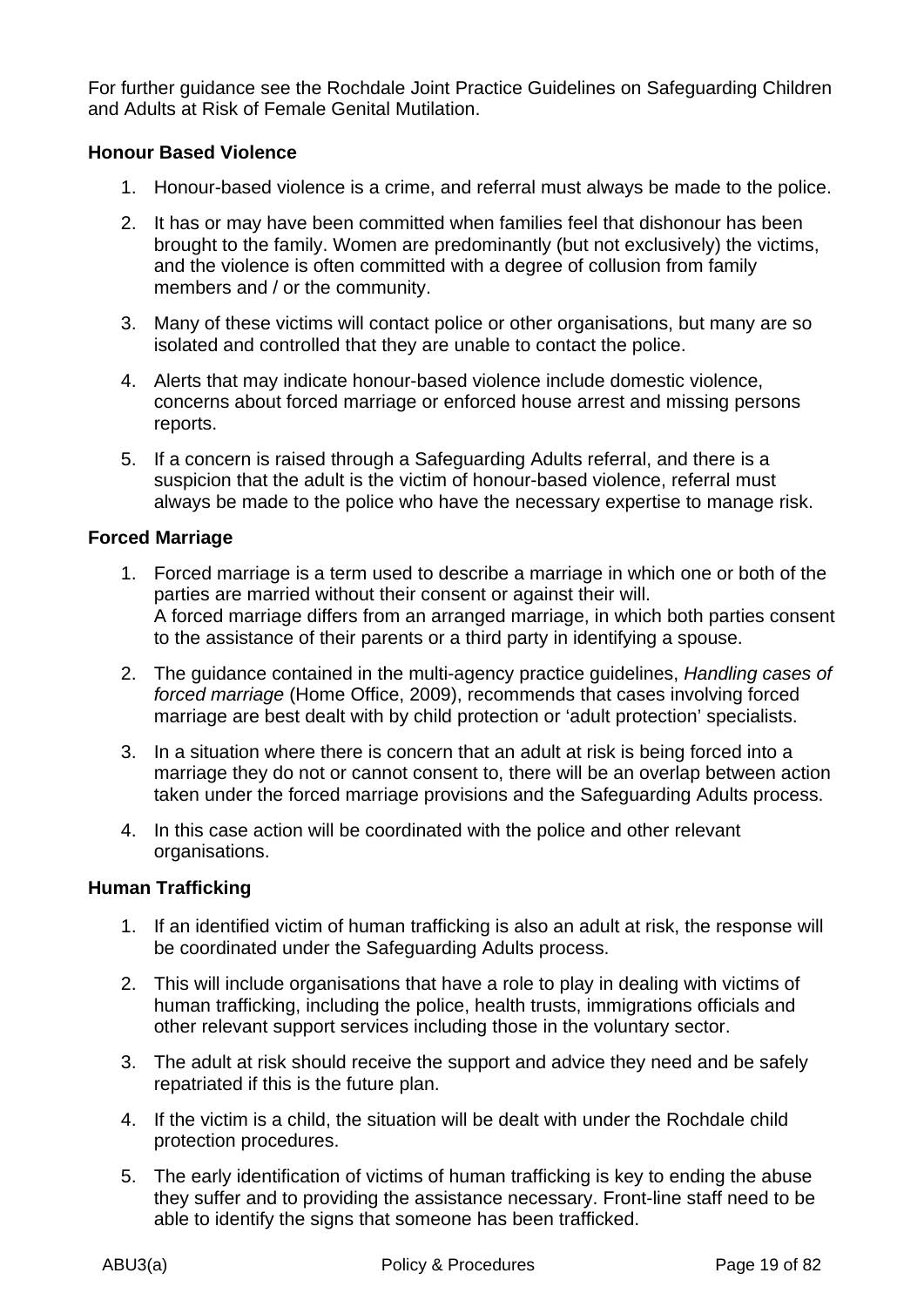- 6. There is a national framework to assist in the formal identification and help to coordinate the referral of victims to appropriate services; this is called the National Referral Mechanism.
- 7. The UK Human Trafficking Centre takes referrals of adults and children identified as being the victims of trafficking. Local authorities can provide a range of assistance on a discretionary basis. The Centre now comes under the Serious and Organised Crime Agency (SOCA). The police are the lead agency.

# **Assisted Suicide**

- 1. Situations when a person may express a wish to die may include:
	- People with life threatening illnesses approaching the end of life;
	- Those with progressive irreversible conditions who predict a future situation in which they perceive that their life as being extremely poor with no potential for improvement;
	- Those with mental health and learning disability issues for whom continuing to live feels like a major challenge;
	- Individuals coping with complex debilitating or multiple long-term conditions.
- 2. The Local Authority has a duty to investigate a proposed assisted suicide where the individual concerned is considered to be vulnerable as defined in No Secrets (i.e. in the terms of this policy, Adults at Risk).
- 3. Assisted suicide is illegal in all parts of the UK and carries a maximum penalty of 14 years imprisonment.
- 4. A person commits an offence under Section 2 of the Suicide Act 1961 if they act in a way that is capable of encouraging or assisting the suicide or attempted suicide of another person, and if that act was intended to encourage or assist suicide or an attempt at suicide.
- 5. If an individual (A) arranges for someone else (B) to act in a way that is capable of encouraging or assisting the suicide or attempted suicide of another person (C), and person B carries out that act, then individual A has committed an offence.

See CPS website for more information: http://www.cps.gov.uk/consultations/as\_policy.html

# **Carers and Safeguarding Adults at Risk**

(Extract from: ADASS (2011): Carers and Safeguarding Adults – Working Together To Improve Outcomes)

# **Definition of Carer**

There is currently no single agreed definition of what is meant by the term "carer". We have used the definition contained within Commissioning for Carers [2009]2 published by the Princess Royal Trust for Carers and developed jointly with a number of organisations including ADASS:

*"A carer spends a significant proportion of their time providing unpaid support to a family member, partner or friend who is ill, frail, disabled or has mental health or substance misuse problems."* 

# **Key Issues**

1. Carers have a range of roles regarding safeguarding: as partners and informants; themselves as vulnerable to harm and abuse; as abusers.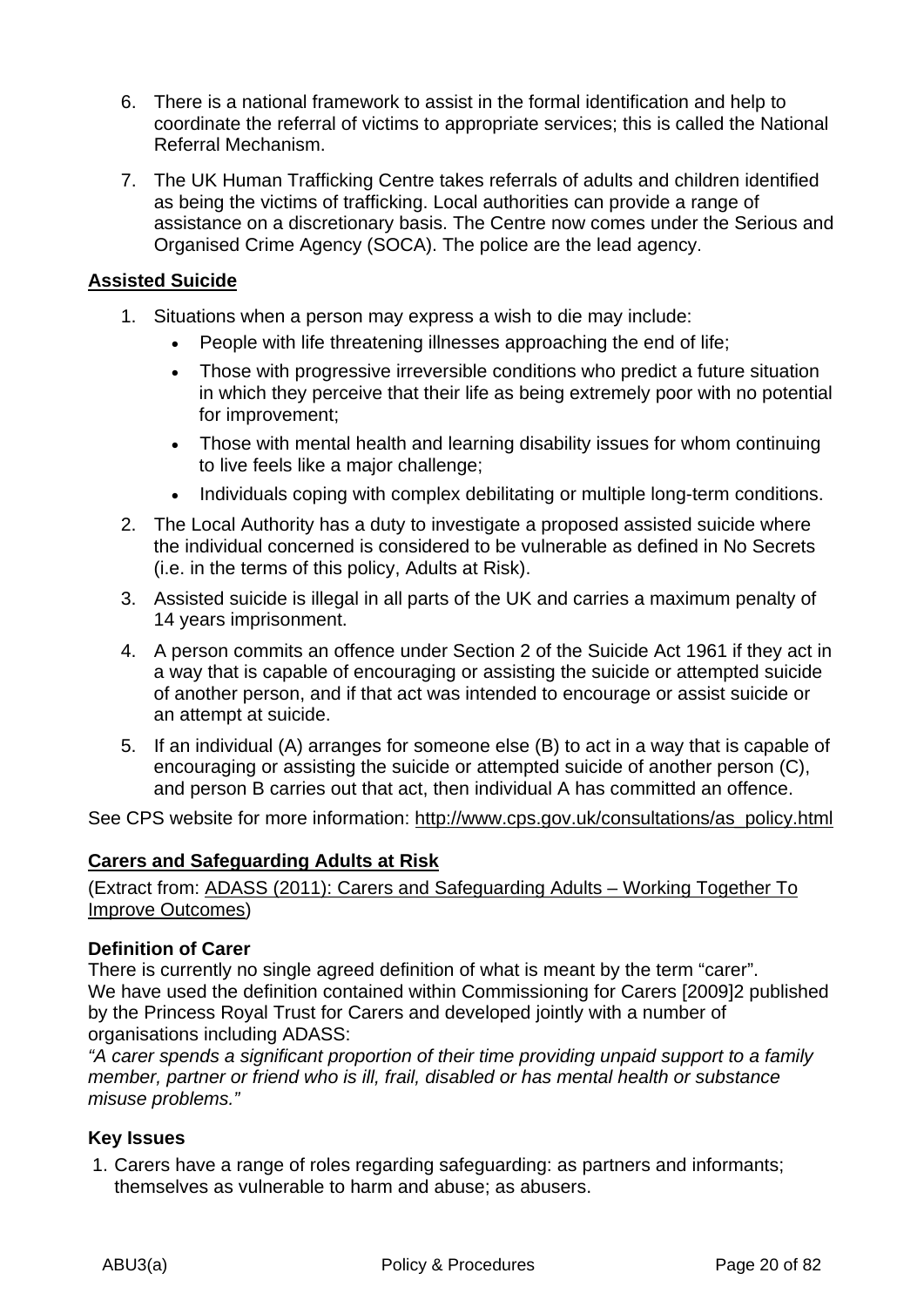- 2. The vast majority of carers strive to act in the best interests of the person they support. There are times, however, when carers themselves experience abuse from the person to whom they are offering care and support or from the local community in which they live.
- 3. Risk of harm to the supported person may also arise because of carer stress, tiredness, or lack of information, skills or support. Sadly, also, there are times where harm is intended.
- 4. Sometimes, professionals may place undue confidence in the capacity of families to care effectively and safely. This is coming to be known as "the rule of optimism". We need to keep it in mind.
- 5. There are seven key messages to consider :

**Leadership –** Safeguarding is everybody's business with Directors and local Boards listening, learning as well as leading on improved safeguarding outcomes and outcomes for carers.

**Partnership –** Safeguarding Adults Boards engage with carers and local stakeholders and work together for better safeguarding practice and outcomes for those involved in safeguarding processes.

**Empowerment - Carers have access to information, advice and advocacy that is** understandable and empowers them to share concerns and change harmful circumstances.

**Prevention –** Community engagement, public and professional awareness is encouraged and accessible, and understandable information is available to carers that reduces risk of abuse.

**Recognition & Reporting –** Partnerships and practitioners understand the barriers to recognition and reporting and work in partnership to overcome them and ensure access to justice.

**Protection & Proportionality–** Responses have the person concerned at their centre and enable those at risk to inform outcomes linked to proportionate and protective services and supports. Risks are managed and harmful and abusive situations stopped**.**

**Learning & Accountability – Impacts are understood, practice monitored and** safeguarding experiences and outcomes monitored to learn from the experiences of carers and people at risk of harm and those who seek to help them. Staff have the competencies and operational culture to support this.

# **Carers Speaking Up**

Recognition of risk of harm or harmful behaviours is critical to prevention and protection of people. Communities and carers have important roles in protecting people who may be unable to protect themselves.

# **Barriers to Sharing Concerns**

1. The barriers to carers sharing concerns are likely to be similar to those identified in relating to other comments and concerns mechanisms within health and social care. They may shape carer responses to safeguarding concerns and are likely to embrace:

# **a) Issues relating to understanding and awareness**

• lack or awareness or being unsure if it is wrong or not; being unclear about rights and standards or what "abuse" means;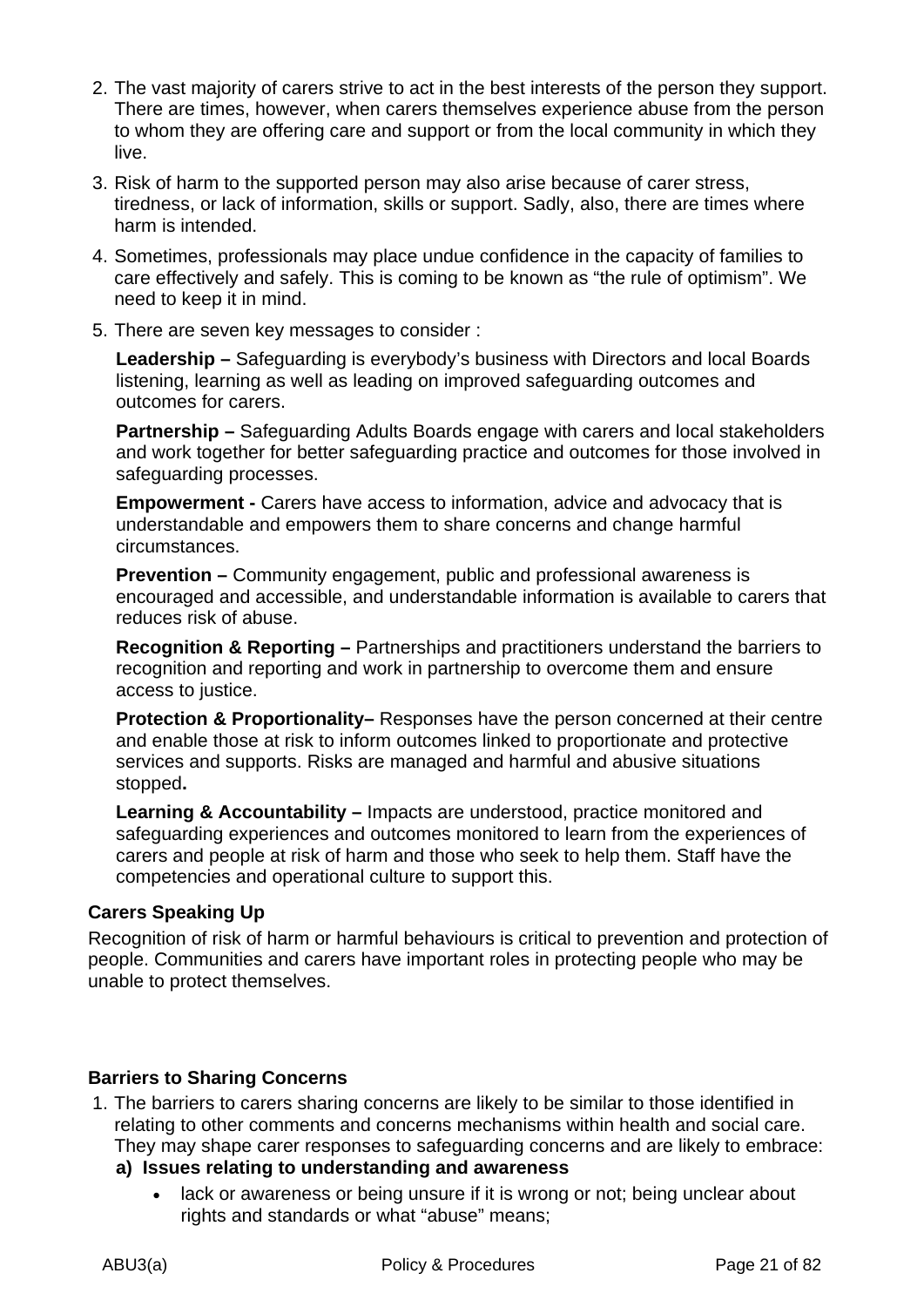• organisational and staff attitudes to concerns - defensive not responsive.

# **b) Issues relating to communication**

- uncertainty about who to go to, how to do so and opportunities to do so
- lack of someone to talk to or a source of trusted advice and support
- difficulty in communication (access, availability, means, or sensory) including language and literacy barriers
- respect or deference to people "authority" roles (sometimes age related)
- unsatisfactory earlier experiences around sharing or raising concerns
- staff don't seem to listen or appear to understand concerns
- nothing changed or no feedback; "confidentiality"
- **c) Issues relating to consequences of saying something** 
	- feelings of the person they are concerned for: asked not to say or make a fuss, minimisation of events, brought it on themselves etc.
	- worries about the impact on the care of the person supported
	- difficulty recalling what happened or a fear of not being believed or wrong
	- guilt or fear of personal comebacks or being seen as a nuisance or ungrateful for care being given by others
	- lack of confidence in following up concerns linked to carer's own emotional pressure and stress
	- fear of social services involvement and unwanted care alternatives
- 2. Carers can help us to understand what is going on and about the risks faced by the person they support and know well. Carers are often well placed to spot distress and to offer support during a safeguarding investigation where this is appropriate. Their knowledge as "expert partners" and often as "advocates" for the person they support can be helpful in scoping and managing risks in a proportionate, enabling and sustainable way. Where carers are not involved or treated as partners who are listened to, the chances of unrecognised or unreported risks of abuse and neglect may well increase. We should always listen carefully to what a carer has to say and to retain an open mind about this.
- 3. Staff, volunteers, communities along with carers all have an important role in speaking up for people who may be vulnerable, more at risk of harm and less able to protect themselves.

 Getting this message across is one of the keys to prevention, recognition, reporting and responding to neglect and abuse; in enabling people to feel supported and to maintain a sense of choice and control over their situation.

# **Carers at Risk of Harm**

- 1. The risk of deterioration in carers' health and well-being as a consequence of their caring responsibilities is well documented. For some this is seen as something that comes with the territory: the price of caring. There is a point, however, where the behaviour of the person supported, intentionally or not, can fall into the category of abuse. Recognition, reporting and responding to carers at risk of harm in these circumstances may not be easy. The situation may be complicated by carer denial, or guilt, or by a sense of shame in asking for help, or by the existence of some areas the carer may not be confident about.
- 2. Risk of abuse increases where the carer is isolated and not getting any practical and/or emotional support from their family, friends, professionals or paid care givers.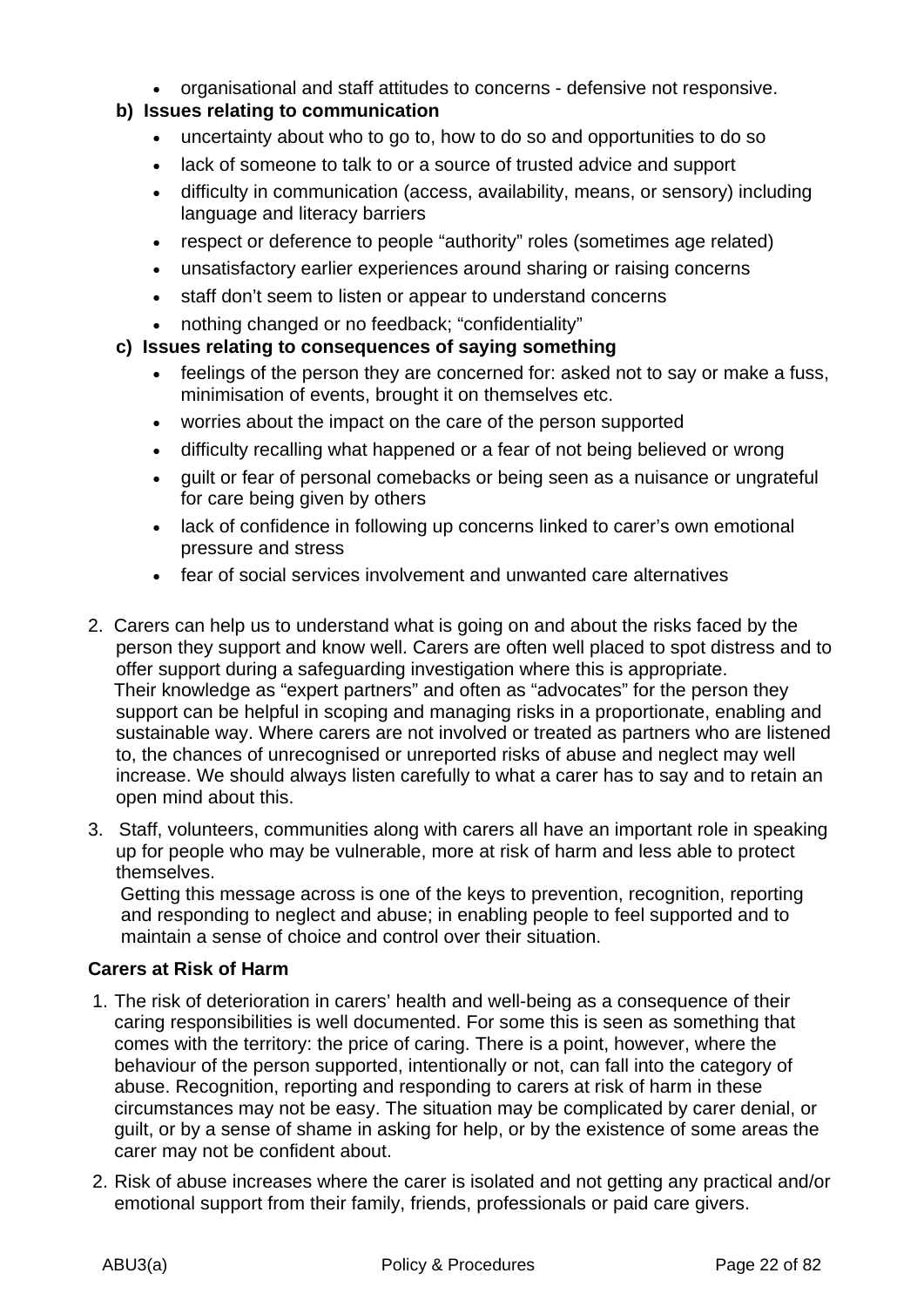- 3. Such risk factors tend to be greater where the carer lives with a person with dementia or is a partner or close relative. Timely and careful assessment is critical in such circumstances, and the focus of local safeguarding work invariably embraces potential needs for support on both parts.
- 4. This may include exploration of capacity for change in order to decrease the risk of further harm. Even where support is available some carers may still feel unsupported and unrecognised. Information and advocacy support may help.
- 5. Dementia is a progressive disease and care givers are often faced with escalating demands. These may include emotional, social, physical and financial burdens and having to cope with behavioural and personality changes that are of concern. Carers can become "hidden victims" of abuse. There is some evidence that carers of people with dementia are more at risk of experiencing depressive symptoms. These can be overlooked or go undiagnosed and untreated.
- 6. There may be risks of financial abuse where carers who are trying to support a relative involved in serious substance misuse. Where carers feel powerless they may feel less able to report that they are experiencing abuse. The possible consequences for the supported person of sharing concerns about, for example, violence directed towards them or stealing, may also lead to silence.

# **Carers Who Harm**

- 1. Some of the situations that place carers more at risk of harm also have within them factors that increase the risk of carers being involved in causing harm. This potential vicious circle is something that early intervention, information, sensitive assessment and skills in carer support and recognition can help to avoid.
- 2. Risks tend to be greater where the carer:
	- has unmet or unrecognised needs of their own
	- are themselves vulnerable
	- has little insight or understanding of the vulnerable person's condition or needs
	- has unwillingly had to change his or her lifestyle
	- are not receiving practical and/or emotional support from other family members
	- are feeling emotionally and socially isolated, undervalued or stigmatised
	- has other responsibilities such as family or work
	- has no personal or private space or life outside the caring environment
	- has frequently requested help but problems have not been solved
	- are being abused by the vulnerable person
	- feels unappreciated by the vulnerable person or exploited by relatives or services
- 3. The seven most commonly reported situations by GPs, where it is reasonable to consider the risk of elder abuse or neglect, were seen as including:
	- Carers with problems of their own e.g. psychological, alcohol
	- Older people with dementia who are left alone all day
	- Older people in households where too much alcohol is drunk
	- Carers who get very angry about the burden of caring
	- Older people with dementia who are violent towards their carer
	- Carers who are unable to meet properly the needs for daily care of the older person
	- Older people living with adult with a severe personality disorder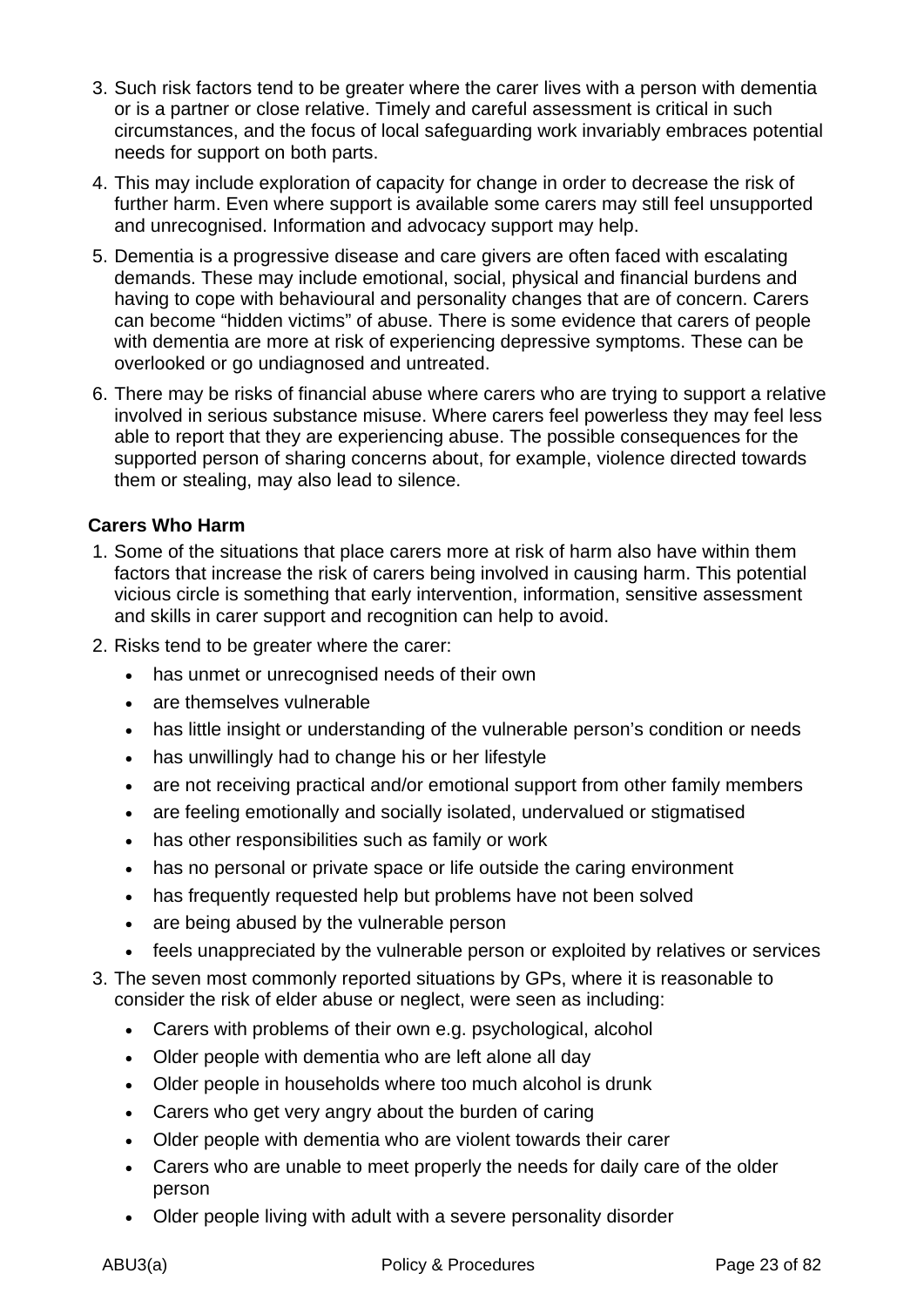# **Unintentional Harm**

- 1. Abuse or neglect does not have to be deliberate, malicious or planned. Sometimes events and actions may be clouded by stress and isolation brought on by caring. Often, carers will be trying their best and some may not have the information they need. Carers may not know what is or is not the right way to do things [e.g. moving and handling]. They may feel what they are doing is all-right if it keeps the person safe [e.g. restraint or no independent travel]. It may involve a reluctance to change or to listen to the case for change. The need for change may be seen as criticism or as a lack of real understanding about their situation.
- 2. The latter may be a particular issue for some parent carers of adult "children" for whom they have given a lifetime commitment. Pressures on such carers can increase at times of service change and the emphasis on more independence, choice and control. The process of ageing will take its toll on both carer and cared for. This can lead to *mutual caring*, the extent of which may not be disclosed. It may also lead to inappropriate restrictions on choice and daily living.
- 3. In some cases both the carer and the supported person can be considered to be vulnerable and more at risk of harm. The needs of the adult at risk who is the alleged subject of abuse should be addressed separately from the needs of the person alleged to be causing them harm. The risk of further abuse must always be considered along with the extent to which the abuse or neglect flows from the needs of the person causing or at risk of causing significant harm.
- 4. There may also be situations where a previously dominant parent has become dependent and role reversal has taken place. Increasing dependence can be perceived as being "difficult". Role reversal may be resented or become a source of anxiety to the carer. The potential for adverse impacts on understanding, care and support suggest careful assessment

# **Intentional Harm**

- 1. Some actions by carers or their impacts may be unintentional and arise from lack of coping skills or unmet needs. Others may be intentional. The issue is always one of impact on the individual affected by the carer's actions or lack of action.
- 2. Outcomes should be person centred and not process driven. Careful assessment risk enablement; consistency and competence in safeguarding functions; and, in working with carers are all essential.
- 3. Families and carers make an invaluable contribution to society. Support of carers is seen as integral to the way agencies seek to work. We need to keep in mind, however, the potential of *"the rule of optimism" to* affect professional perceptions and recognition of risk of harm, abuse or neglect.
- 4. This may arise from:
	- generalised assumptions about "carers";
	- uncritical efforts to see the best;
	- concerns about consequences of intervention;
	- minimising concerns;
	- not seeing emerging patterns or not ensuring a consistent focus on the person at risk.

Situations where harm is not inadvertent but arises from harmful intent on the part of the carer may not be seen as such. Exclusion of agencies may be accepted with a consequent impact on ability to protect from harm. Deliberate acts of harm or omission leading to neglect should always engage safeguarding procedures and police referral as appropriate.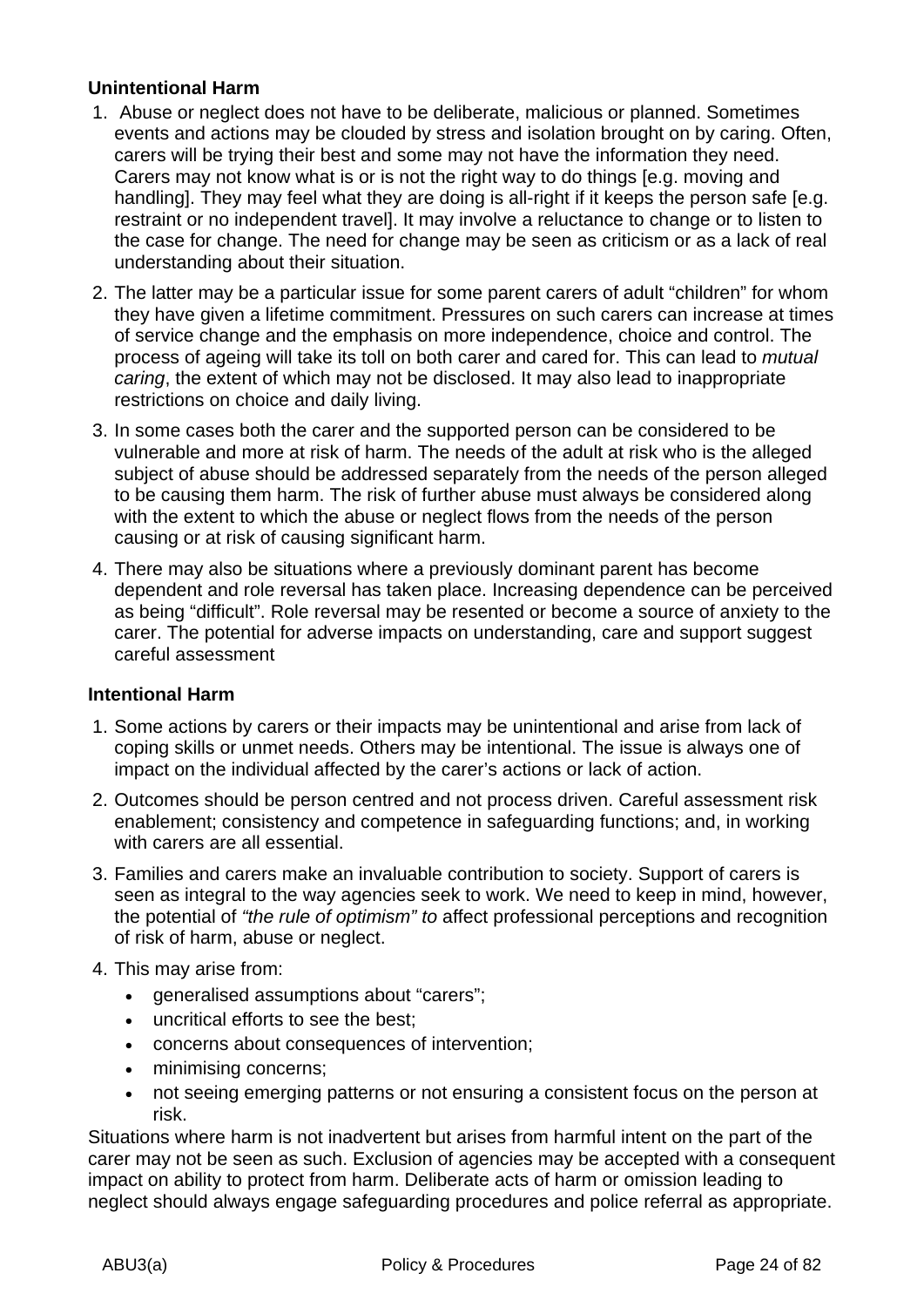# **4) Raising an alert**

# **This section covers**:

- responsibilities of the person raising the alert
- responsibilities of the alerting manager
- factors to consider when raising an alert**.**

# **1. Alerts**

Alerting refers to the duty of all staff (professionals and volunteers) of any service involved with adults at risk to inform the relevant manager of a concern that an adult at risk:

- has been harmed, abused or neglected or
- is being harmed, abused or neglected or
- is at risk of being harmed, abused or neglected.

A concern may be:

- a direct disclosure by the adult at risk
- a concern raised by staff or volunteers, others using the service, a carer or a member of the public
- an observation of the behaviour of the adult at risk, of the behaviour of another person(s) towards the adult at risk or of one service user towards another.

Alerts may be made by anyone, including the Adult at Risk themselves.

#### **2. Responsibilities of the person raising the alert**

#### **Taking immediate action**

- Make an immediate evaluation of the risk and take steps to ensure that the adult is in no immediate danger.
- Where appropriate, dial 999 for an ambulance if there is need for emergency medical treatment, in line with information-sharing considerations (see below).
- Consider contacting the police if a crime has been or may have been committed, in line with information-sharing considerations (see below).
- Do not disturb or move articles that could be used in evidence, and secure the scene, for example, by locking the door to a room
- Contact the children and families department if a child is also at risk.
- If possible, make sure that other service users are not at risk.

# **Evidence gathering and victim care**

The Police will always be responsible for the gathering and preservation of evidence to pursue criminal allegations against people causing harm and should be contacted immediately. However, other organisations and individuals can play a vital role in the preservation of evidence to ensure that vital information or forensics are not lost. Police are required to obtain oral (spoken) evidence in specific ways.

For some vulnerable witnesses this means that their evidence has to be obtained in accordance with the Youth and Criminal Evidence Act 1999, which is designed to help them to give evidence and provides a number of 'special measures' to enable them to do this.

#### **Preserving evidence**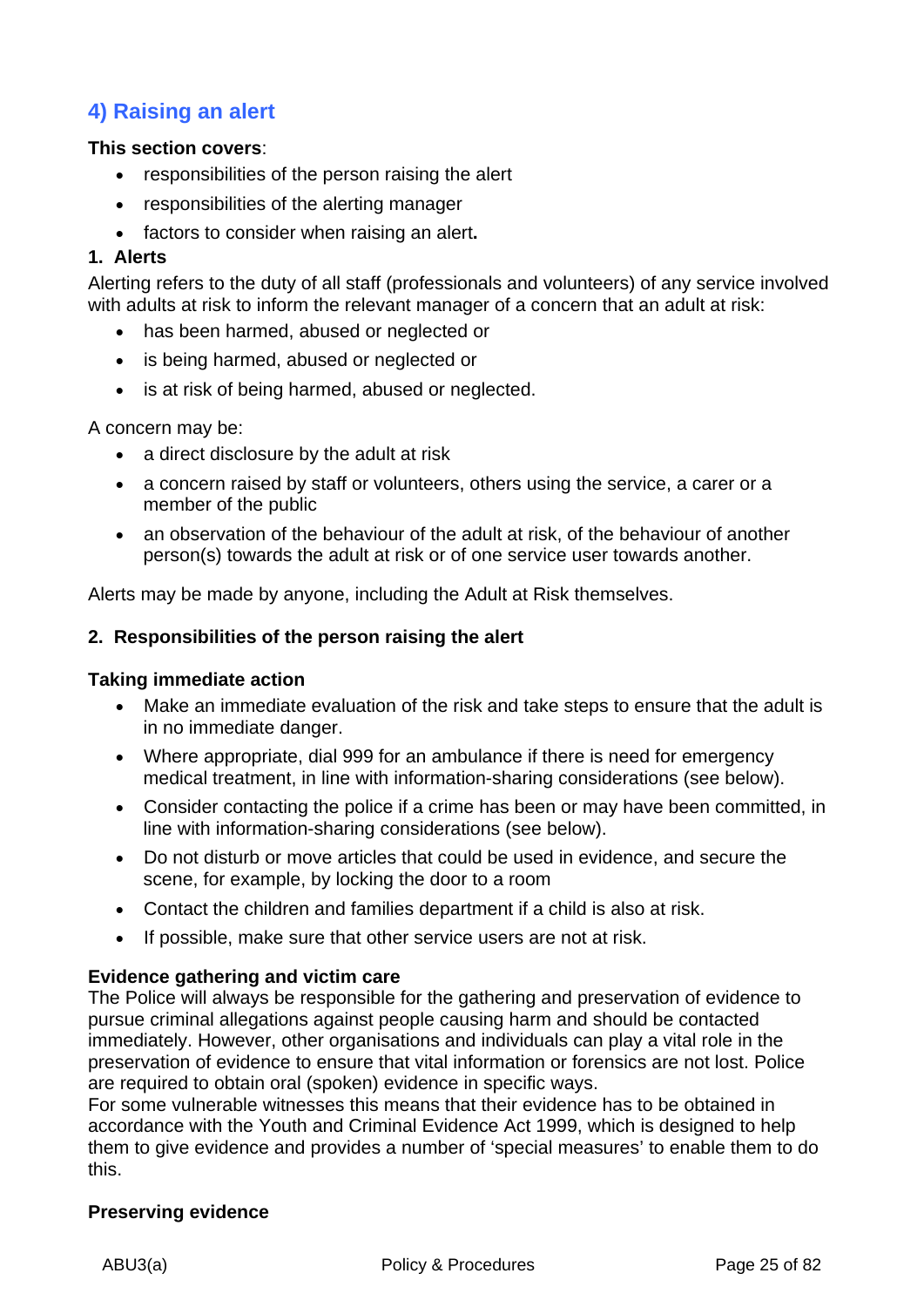The first concern must be to ensure the safety and well-being of the alleged victim. However, in situations where there has been or may have been a crime and the police have been called it is important that forensic and other evidence is collected and preserved. The police will attend the scene, and agencies and individuals can play an important part in ensuring that evidence is not contaminated or lost.

- Try not to disturb the scene, clothing or victim if at all possible.
- Secure the scene, for example, lock the door.
- Preserve all containers, documents, locations, etc.
- Evidence may be present even if you cannot actually see anything.
- If in doubt contact the police and ask for advice.

# **Responding to an adult at risk who is making a disclosure**

- Assure them that you are taking them seriously.
- Listen carefully to what they are telling you, stay calm, get as clear a picture as you can, but avoid asking too many questions at this stage.
- Do not give promises of complete confidentiality.
- Explain that you have a duty to tell your manager or other designated person, and that their concerns may be shared with others who could have a part to play in protecting them.
- Reassure them that they will be involved in decisions about what will happen.
- Explain that you will try to take steps to protect them from further abuse or neglect.
- If they have specific communication needs, provide support and information in a way that is most appropriate to them.
- Do not be judgemental or jump to conclusions.

# **Considering the person alleged to have caused harm**

Do not discuss the concern with the person alleged to have caused harm, unless the immediate welfare of the Adult at Risk makes this unavoidable.

# **Making a record**

It is vital that a written record of any incident or allegation of crime is made as soon as possible after the information is obtained, and kept by the person raising the concern. Written records must reflect as accurately as possible what was said and done by the people initially involved in the incident either as a victim, suspect or potential witness.

The notes must be kept safe as it may be necessary to make records available as evidence and to disclose them to a court.

You must make an accurate record at the time, including:

- date and time of the incident
- exactly what the adult at risk said, using their own words (their account) about the abuse and how it occurred or exactly what has been reported to you
- appearance and behaviour of the adult at risk
- any injuries observed
- name and signature of the person making the record if you witnessed the incident, write down exactly what you saw.

The record should be factual. However, if the record does contain your opinion or an assessment, it should be clearly stated as such and be backed up by factual evidence. Information from another person should be clearly attributed to them. **Informing a manager**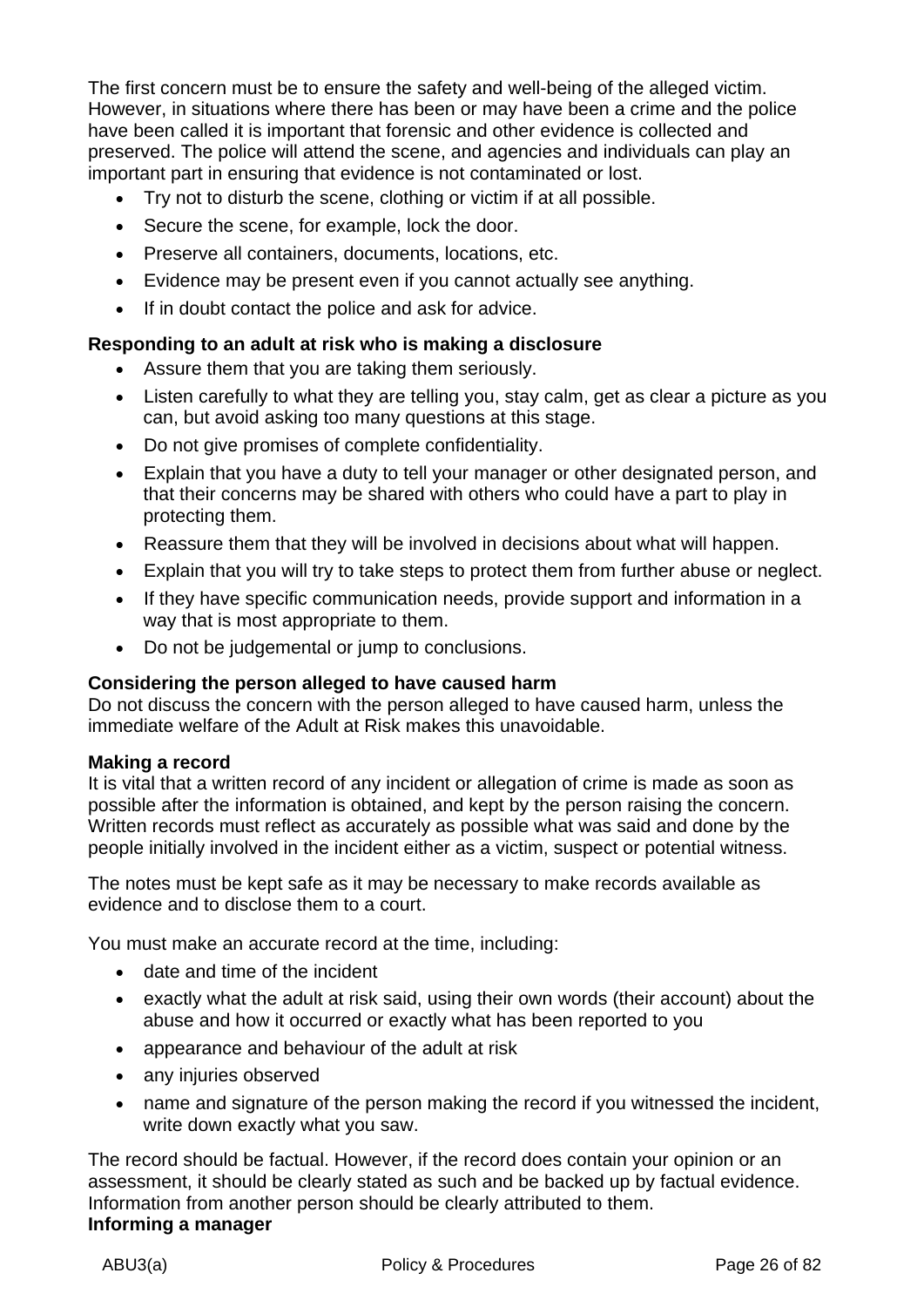- Inform your line manager immediately.
- If you are concerned that a member of staff has abused an adult at risk, you have a duty to report these concerns. You must inform your line manager.
- If you are concerned that your line manager has abused an adult at risk, you must inform a senior manager in your organisation, or another designated manager for Safeguarding Adults.
- If you are concerned that an adult at risk may have abused another adult at risk, inform your line manager.

# **Referring**

If the alert was made by a member of staff (or a volunteer), the referral would normally be made by their line manager or the designated Safeguarding Adults lead. But anyone can refer:

- if discussion with the manager would involve delay in a high-risk situation
- if the person has raised concerns with their manager and they have not taken action.

If you have authority to decide whether to make a Safeguarding Adults referral, or where professional or service practice allows, you may make the referral directly.

# **3. Responsibilities of the alerting manager**

An alerting manager is the person within an organisation, care or support setting designated to make Safeguarding Adult referrals. Once the concern has been raised with the alerting manager, they must decide without delay on the most appropriate course of action.

Health staff will need to refer to their trust's procedures on clinical governance and Safeguarding Adults as well as the Safeguarding Adults policy and procedures.

# **Supporting immediate needs**

In line with information-sharing considerations, the alerting manager may need to take the following actions:

- Make an immediate evaluation of the risk to the adult at risk.
- Take reasonable and practical steps to safeguard the adult at risk as appropriate.
- Consider referring to the police if the abuse suspected is a crime
- If the matter is to be referred to the police, discuss risk management and any potential forensic considerations
- To the police, discuss risk management and any potential forensic considerations.
- Arrange any necessary emergency medical treatment. Note that offences of a sexual nature will require expert advice from the police.
- If there is a need for an immediate protection plan, refer to the relevant adult care services or CMHT, or the relevant adult care services EDT if out of hours.
- If the person causing the harm is also an adult at risk, arrange for a member of staff to attend to their needs.
- Make sure that other service users are not at risk.
- In line with the organisation's disciplinary procedures, suspend staff suspected of abusing an adult or adults at risk.

# **Speaking to the adult at risk**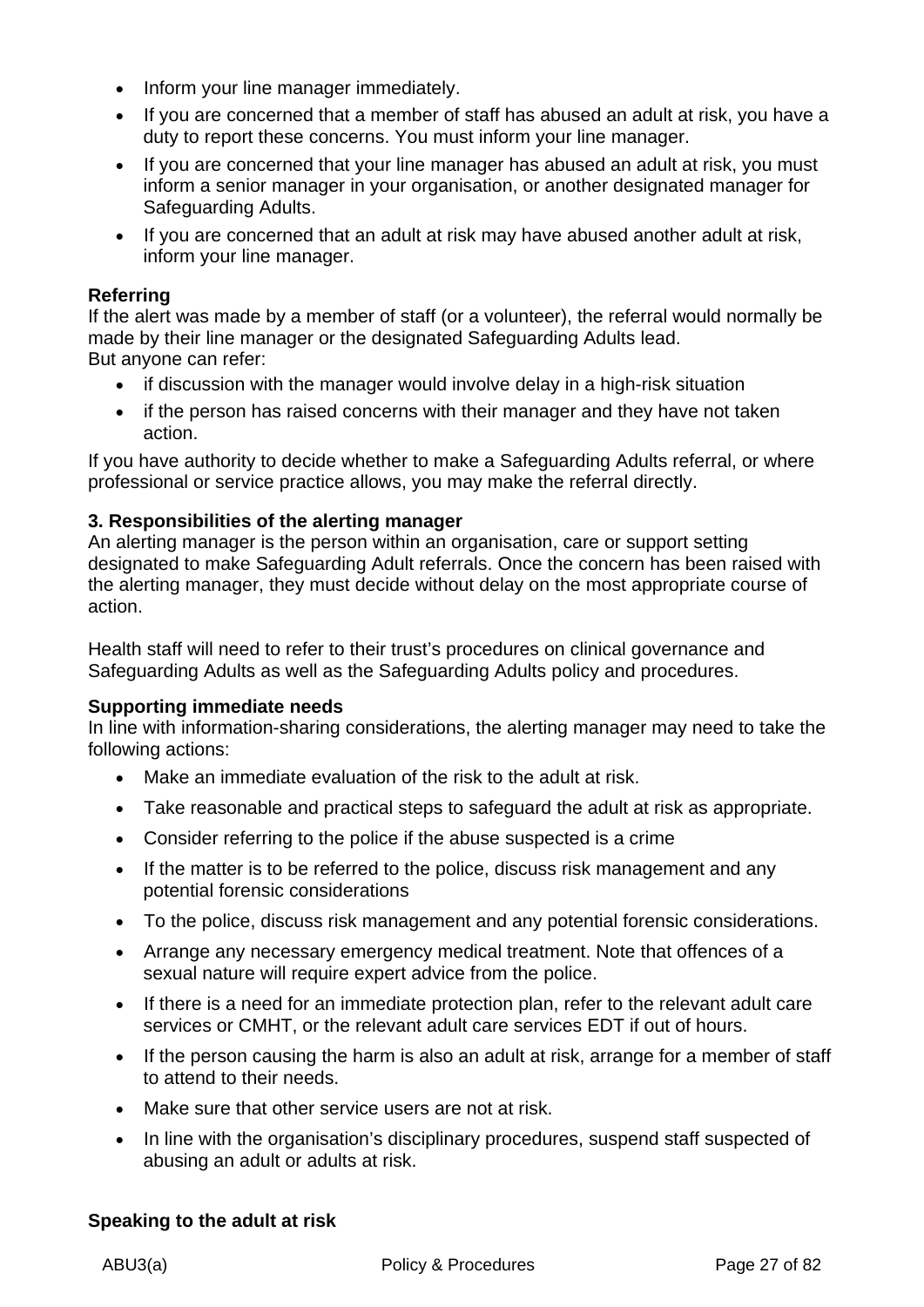It may be appropriate for the alerting manager to speak to the adult at risk. To do this, the alerting manager should consider:

- speaking to them in a private and safe place and informing them of any concerns
- getting their views on what has happened and what they want done about it
- giving them information about the Safeguarding Adults process and how that could help to make them safer
- supporting them to ask questions about issues of confidentiality
- explaining how they will be kept informed
- identifying communication needs, personal care arrangements and access requests
- explaining how they will be kept informed and supported
- discussing what could be done to ensure their safety.

If it is felt that the adult at risk may not have the capacity to understand the relevant issues and to make a decision, it should be explained to them as far as possible, given the person's communication needs. They should also be given the opportunity to express their wishes and feelings.

It is important to establish whether the adult at risk has the capacity to make decisions. This may require the assistance of other professionals. In the event of the adult at risk not having capacity to make decisions, relevant decisions and/or actions must be taken in the person's best interests. The appropriate decision maker will depend on the decision to be made.

# **Person alleged to have caused harm**

- Consider liaison with the police regarding the management of risks involved.
- However, if they are a member of staff and an immediate decision has to be made to suspend them, the person has a right to know in broad terms what allegations or concerns have been made about them.
- If the person causing harm is another service user, action taken could include removing them from contact with the adult at risk. In this situation, arrangements must be put in place to ensure that the needs of the person causing harm are also met.
- Ensure that any staff or volunteer who has caused risk or harm is not in contact with service users and others who may be at risk, for example, whistleblowers.

# **Deciding whether or not to make a referral**

As well as deciding whether or not to make a referral the alerting manager must also decide whether to follow other relevant organisational reporting procedures. For example, NHS colleagues may still need to report under clinical governance or serious incident processes. Where an alert indicates that a member of staff may have caused harm, referral to the organisation's disciplinary procedures should also be considered.

A referral should be made when:

- the person is an adult at risk and there is a concern that they are being or at risk of being abused or neglected, and at risk of significant harm
- the adult at risk has capacity to make decisions about their own safety and wants this to happen
- the adult at risk has been assessed as not having capacity to make a decision about their own safety, but a decision has been made in their best interests to make a referral
- a crime has been or may have been committed against an adult at risk without mental capacity to report a crime and a 'best interests' decision is made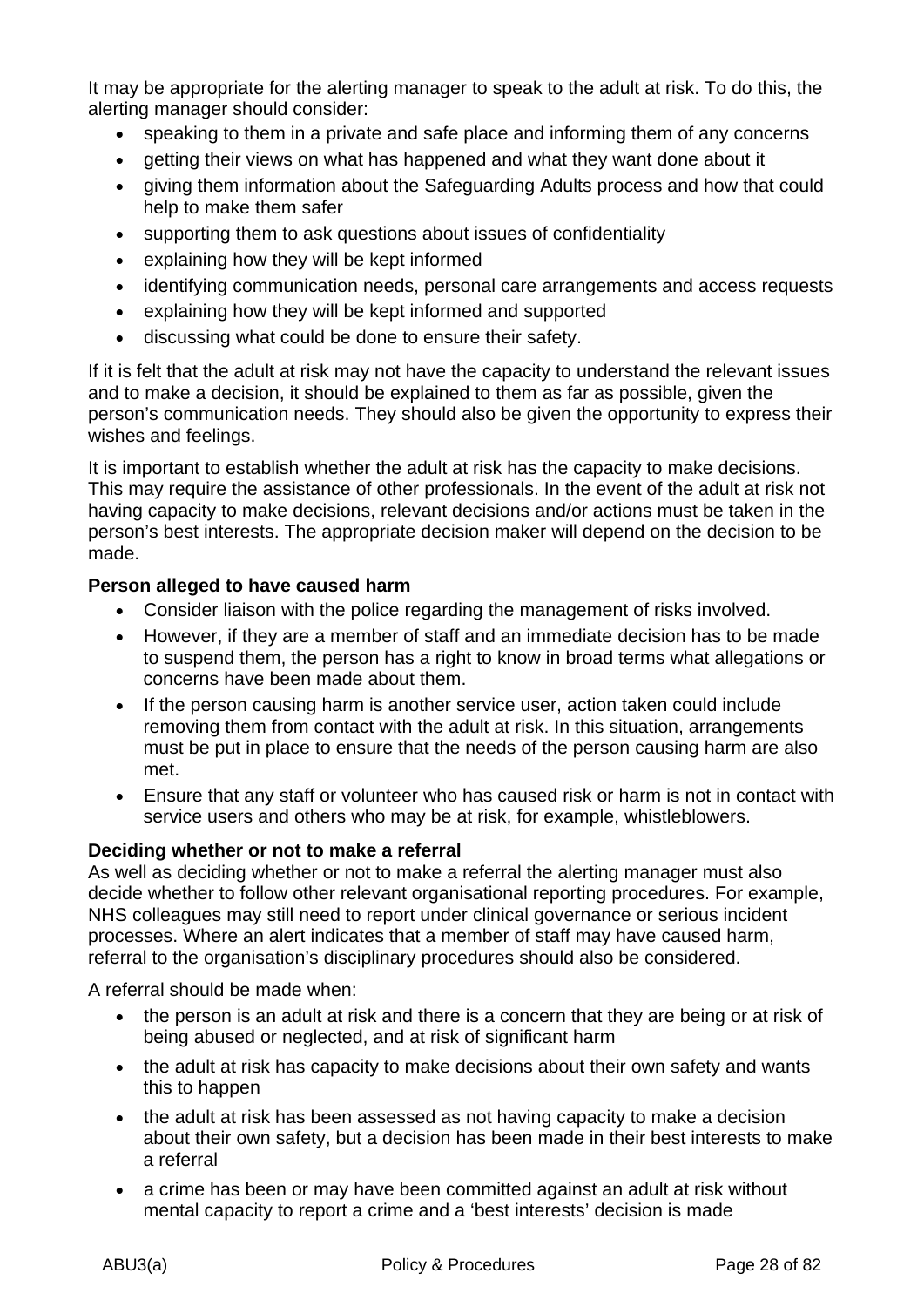- the abuse or neglect has been caused by a member of staff or a volunteer
- other people or children are at risk from the person causing the harm
- the concern is about institutional or systemic abuse
- the person causing the harm is also an adult at risk.

# **Factors to consider when raising an alert**

- Is there any doubt about the mental capacity of an adult at risk to make decisions about their own safety? Remember to assume capacity unless there is evidence to the contrary. (Capacity can be undermined by the experience of abuse and where the person is being exploited, coerced, groomed or subjected to undue influence or duress.)
- How vulnerable is the adult at risk? What personal, environmental and social factors contribute to this?
- What is the nature and extent of the abuse?
- Is the abuse a real or potential crime?
- How long has it been happening? Is it a one-off incident or a pattern of repeated actions?
- What impact is this having on the individual? What physical and/or psychological harm is being caused? What are the immediate and likely longer-term effects of the abuse on their independence and well-being?
- What impact is the abuse having on others?
- What is the risk of repeated or increasingly serious acts involving the person causing the harm?
- Is a child (under 18 years) at risk?

# **Getting the consent of the adult at risk at referral stage**

The mental capacity of the adult at risk and their ability to give their informed consent to a referral being made and action being taken under these procedures is a significant but not the only factor in deciding what action to take.

The test of capacity in this case is to find out if the adult at risk has the mental capacity to make informed decisions:

- about a referral
- about actions which may be taken under multi-agency policy and procedures
- about their own safety, including an understanding of longer-term harm as well as immediate effects and
- an ability to take action to protect themselves from future harm.

# **Making a decision not to refer**

If the adult at risk has capacity and does not consent to a referral and there are no public or vital interest considerations, they should be given information about where to get help if they change their mind or if the abuse or neglect continues and they subsequently want support to promote their safety. The referrer must assure themselves that the decision to withhold consent is not made under undue influence, coercion or intimidation.

A record must be made of the concern, the adult at risk's decision and of the decision not to refer, with reasons. A record should also be made of what information they were given. It is recommended that organisations have a separate part of the adult's file or record that is clearly labelled 'Safeguarding'.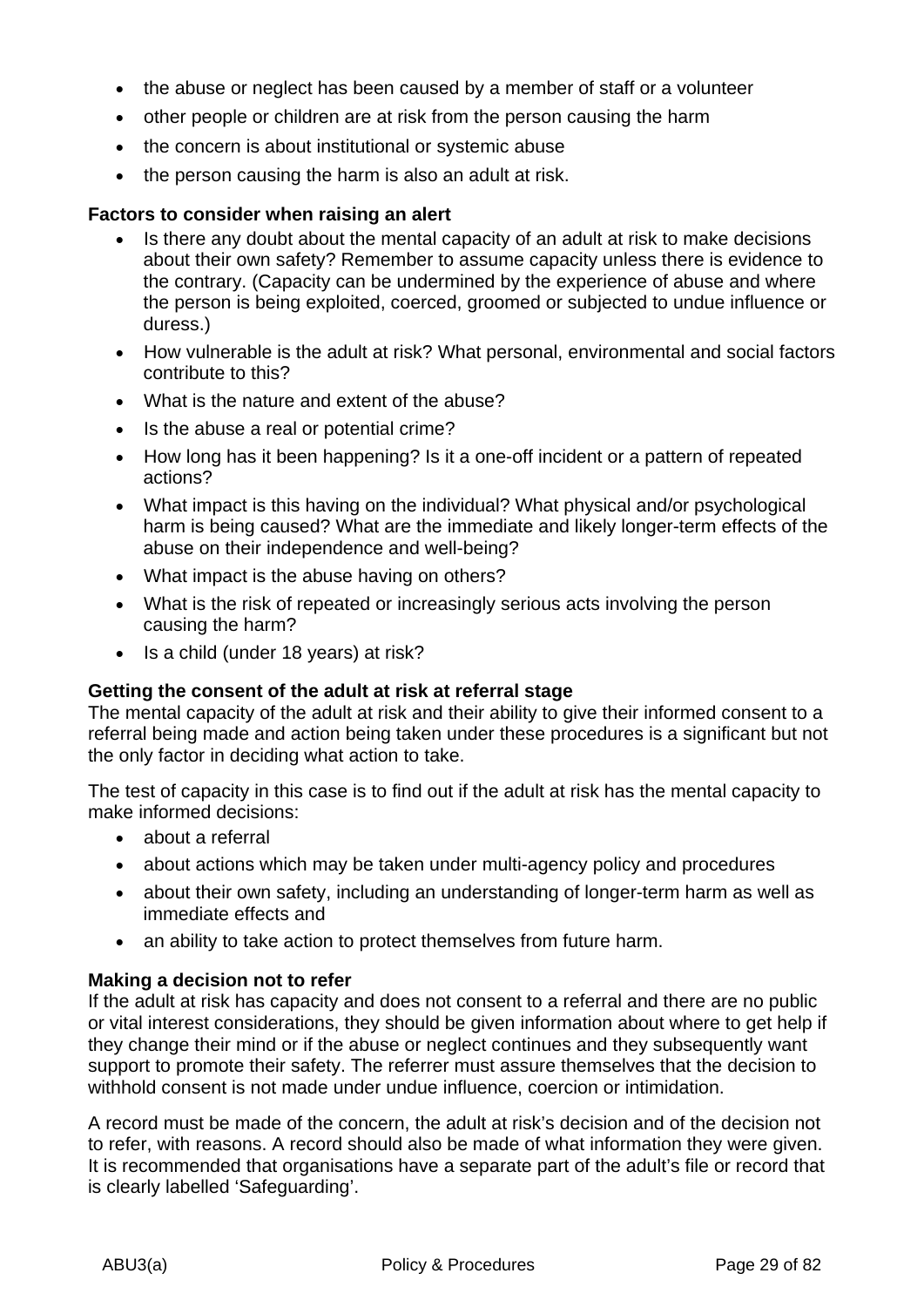# **Making a decision to refer without consent**

If there is an overriding public interest or vital interest or if gaining consent would put the adult at further risk, a referral must be made. This would include situations where:

- other people or children could be at risk from the person causing harm
- it is necessary to prevent crime
- where there is a high risk to the health and safety of the adult at risk
- the person lacks capacity to consent.

The adult at risk would normally be informed of the decision to refer and the reasons, unless telling them would jeopardise their safety or the safety of others.

If the adult at risk is assessed as not having mental capacity to make decisions about their own safety and to consent to a referral being made, the alerting manager must make a decision in their best interests in accordance with the provisions set out in the Mental Capacity Act 2005.

The key issue in deciding whether to make a referral is the harm or risk of harm to the adult at risk and any other adults who may have contact with the person causing harm or contact with the same organisation, service or care setting.

If the alerting manager is unsure whether to refer, they should contact the relevant Safeguarding Adults referral point for advice.

# **Who should be informed?**

Where relevant the alerting manager should consider informing:

- the unit or service manager responsible for the management of the service
- the Safeguarding Adults lead in the organisation or service
- the police, if a crime has been or may be committed
- the area CQC if the adult is living in a care home, receiving personal care or another registered resource or service
- the relevant children and families team if children are also at risk from harm.

# **Recording**

If not already done so by the alerter, the person making the referral must record:

- the allegation in the exact words of the person or description of the first witness
- the views and wishes of the adult at risk
- any actions and decisions taken at this point.

# **Supporting staff**

Managers are responsible for:

- supporting any member of staff or volunteer who raised the concern
- enabling and supporting relevant staff to play an active part in the Safeguarding Adults process
- ensuring that any staff delivering a service to the adult at risk are kept up to date on a need-to-know basis and do not take actions that may prejudice the investigation.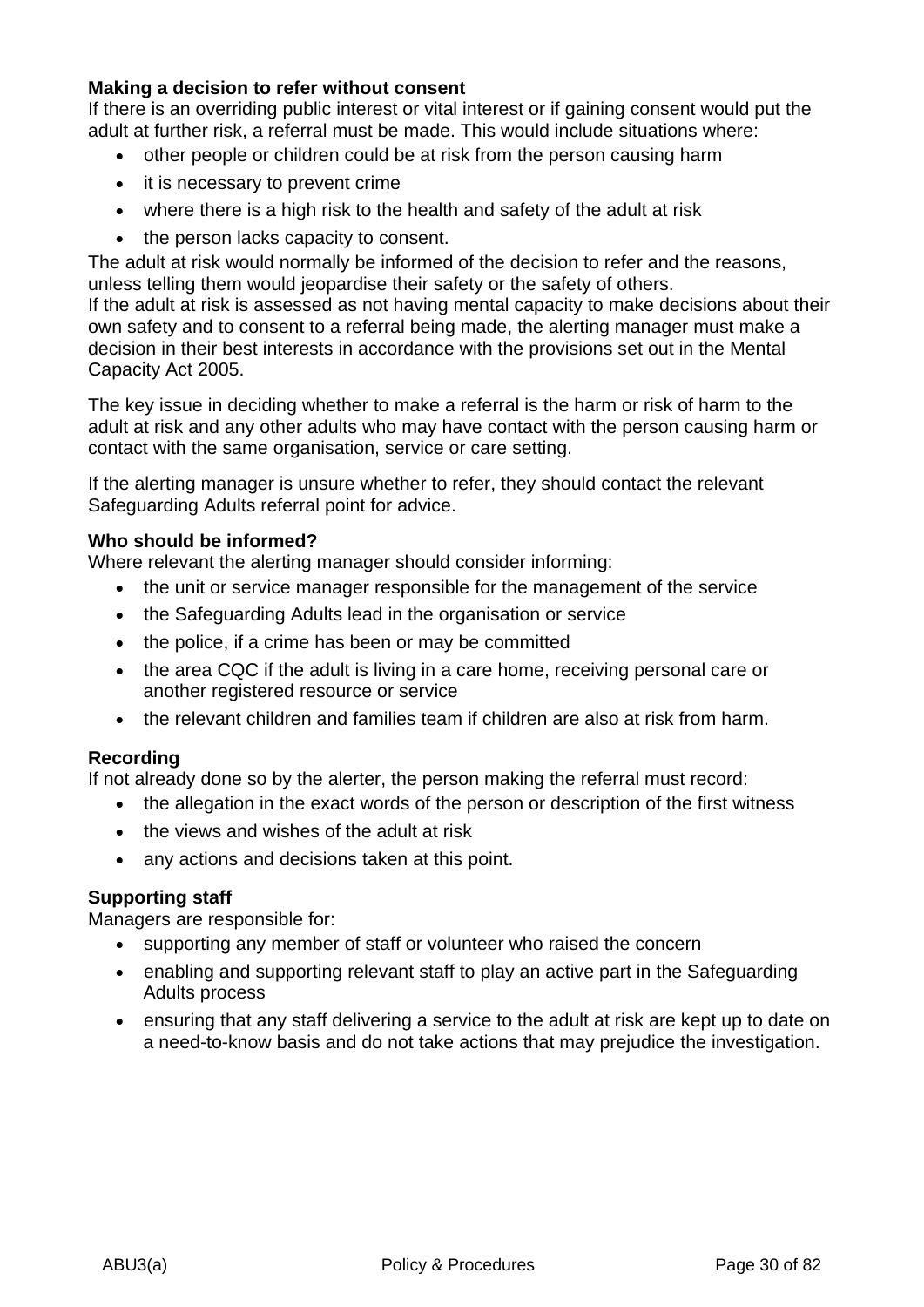# **5) Making/receiving a referral**

This section covers:

- where to refer to and how to make a referral
- receiving a referral and gathering the facts
- 1. A referral is the direct reporting of an allegation, concern or disclosure to a Safeguarding Adults referral point.
- 2. A referral will place the information about the concern in a multi-agency context.
- 3. A referral begins a process of gathering facts, assessment of the allegation, assessment of the adult at risk's needs and a risk assessment to decide whether the Safeguarding Adults policy applies.
- 4. This should be done in consultation with the alerting manager and all relevant organisations. This decision must be made on the same working day or within 24 hours of the referral reaching the appropriate team.

# **Where to refer to and how to make a referral**

- 1. Referrals will be taken from *anyone* who has a concern that an adult is at risk of harm.
- 2. The referral may be made by phone (see telephone number in **Appendix E**) or the referrer may use their own agency's referral form or the Multi-agency Referral form (**Appendix A)**.
- 3. Some referrers in a professional capacity may be asked to complete a Multi-agency Referral Form (**Appendix A)** and send it to the Access and Enablement Team, if the Key Team within Adult Care is not known.
- 4. If the referral is made by a member of the public, a member of the family, a friend, a carer, a neighbour or anonymously, a written referral would not be expected.
- 5. The matter can additionally be reported to the police where a crime is committed or suspected.

# **Information**

Where possible, include as much information under the following headings.

# **Details of the referrer**

- Name, address and telephone number
- Relationship to the adult at risk
- Name of the person raising the alert if different
- Name of organisation, if referral made from a care setting
- Anonymous referrals will be accepted and acted on. However, the referrer should be encouraged to give contact details

# **Details of the adult at risk**

- Name(s), address and telephone number
- Date of birth, or age
- Details of any other members of the household including children
- Information about the primary care needs of the adult, that is, disability or illness
- Funding authority, if relevant
- Ethnic origin and religion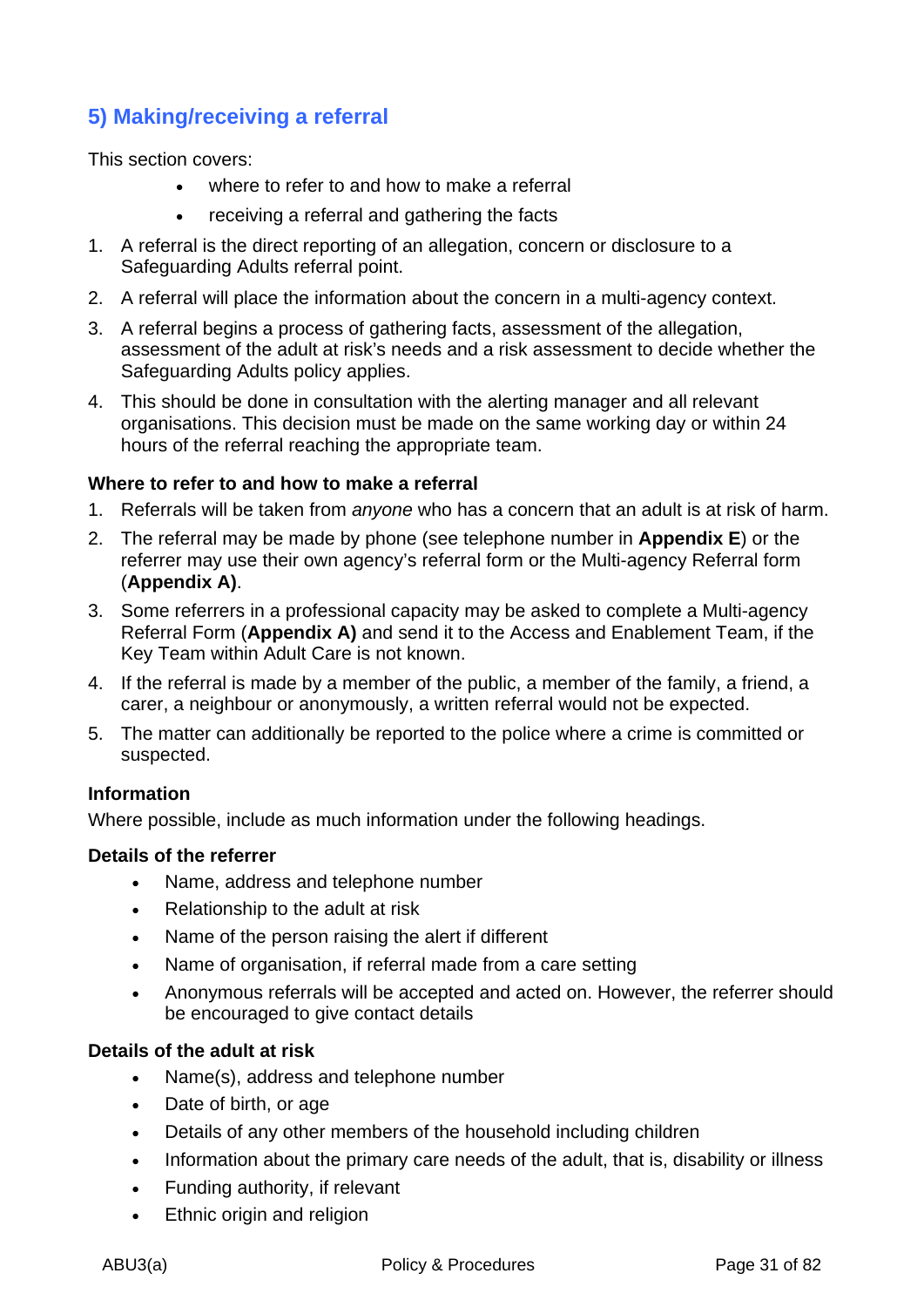- Gender
- Communication needs of the adult at risk due to sensory or other impairments (including dementia), including any interpreter or communication requirements
- Whether the adult at risk knows about the referral
- Whether the adult at risk has consented to the referral and, if not, on what grounds the decision was made to refer
- What is known of the person's mental capacity and their views about the abuse or neglect and what they want done about it (if that is known at this stage)
- Details of how to gain access to the person and who can be contacted if there are difficulties

# **Information about the abuse, neglect or physical harm**

- How and when did the concern come to light?
- When did the alleged abuse occur?
- Where did the alleged abuse take place?
- What are the details of the alleged abuse?
- What impact is this having on the adult at risk?
- What is the adult at risk is saying about the abuse?
- Are there details of any witnesses?
- Is there any potential risk to anyone visiting the adult at risk to find out what is happening?
- Is a child (under 18 years) at risk?

# **Details of the person causing the harm (if known)**

- Name, age and gender
- What is their relationship to the adult at risk?
- Are they the adult at risk's main carer?
- Are they living with the adult at risk?
- Are they a member of staff, paid carer or volunteer?
- What is their role?
- Are they employed through a personal budget?
- Which organisation are they employed by?
- Are there other people at risk from the person causing the harm?

# **Any immediate actions that have been taken**

- Were emergency services contacted? If so, which?
- What action was taken?
- What is the crime number if a report has been made to the police?
- Details of any immediate plan that has been put in place to protect the adult at risk from further harm
- Have children's services been informed if a child (under 18 years) is a risk?

The alerting agency may be asked to confirm the referral in writing if this is a locally agreed requirement.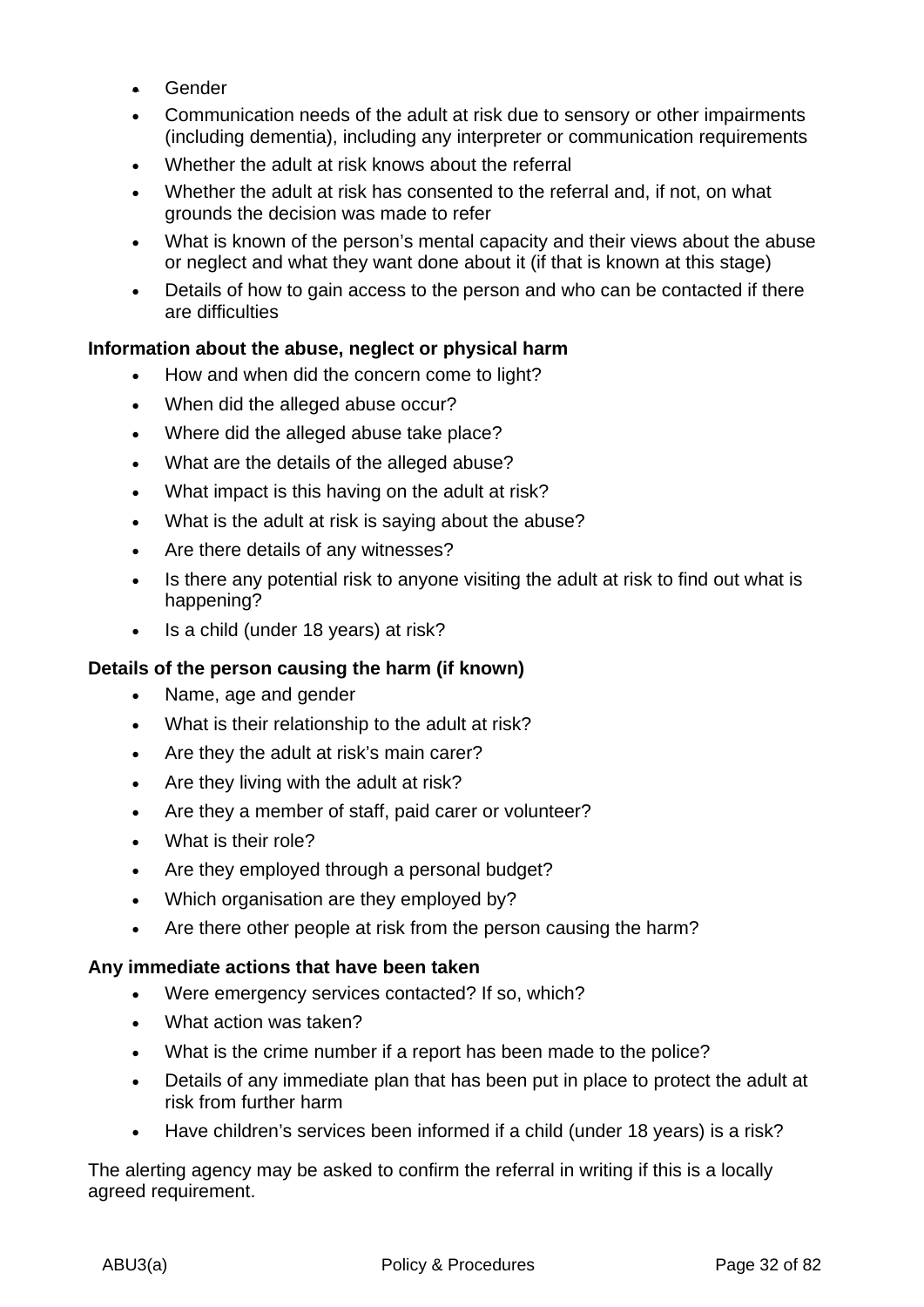# **Referrals to the police**

- 1. Staff must make it clear whether they are reporting a crime or suspected crime, or seeking advice.
- 2. Referral must also be made to the relevant local authority.
- 3. In an emergency call the police on 999.
- 4. If a crime has been or may have been committed, report immediately to the police *unless* the adult at risk has mental capacity, does not want a report made and there are no overriding public or vital interest issues.
- 5. The police may also be contacted later, if more information becomes available and it becomes apparent that a crime has been committed.

# **Receiving a referral and gathering the facts**

On receipt of a referral the Safeguarding Adults referral point should take the following action:

- Clarify basic facts, including who is involved in the allegation. Practitioners must be aware that this is not an investigation, but to enable decisions about the level of risk and the process to be followed. This could involve contact with the referrer and a brief discussion with the adult at risk, but not with the person alleged to have caused harm.
- If the allegation is a potential crime there must be immediate liaison with the police to avoid contamination of evidence.
- Inform other relevant organisations of the nature of the allegation and the actions being taken.

# **Referrals to a MARAC**

If the concern indicates high-risk domestic violence, a referral should be made to MARAC (Multi-agency Risk Assessment Conference**)**. See Section 3 for contact details.

# **Decision to accept as a Safeguarding Adults referral**

- 1. The following factors apply when making a decision to accept a referral:
	- The adult at risk may not have the mental capacity to make decisions about their own safety.
	- The abuse or neglect has occurred on property owned or managed by an organisation with a responsibility to provide care.
	- The person causing the harm is:
		- ο Staff
		- ο a volunteer(s)
		- ο someone who only has contact with the adult at risk because they both use the service
	- Other people are at risk from the person causing harm and they are also adults at risk
- 2. In the above situations, action should be taken under the Safeguarding Adults procedures even if the adult at risk does not want any action taken. They should be informed of the decision, the reason for the decision and reassured that no actions will be taken which affect them personally without their involvement.
- 3. In other situations, for example, domestic violence, if, in consultation with relevant organisations, there is seen to be a high level of risk, a multi-agency strategy discussion or meeting may be held even if the adult at risk does not want any action taken. This would enable discussions around providing the adult at risk with support and signposting to relevant organisations e.g. Victim Support, counselling services, etc.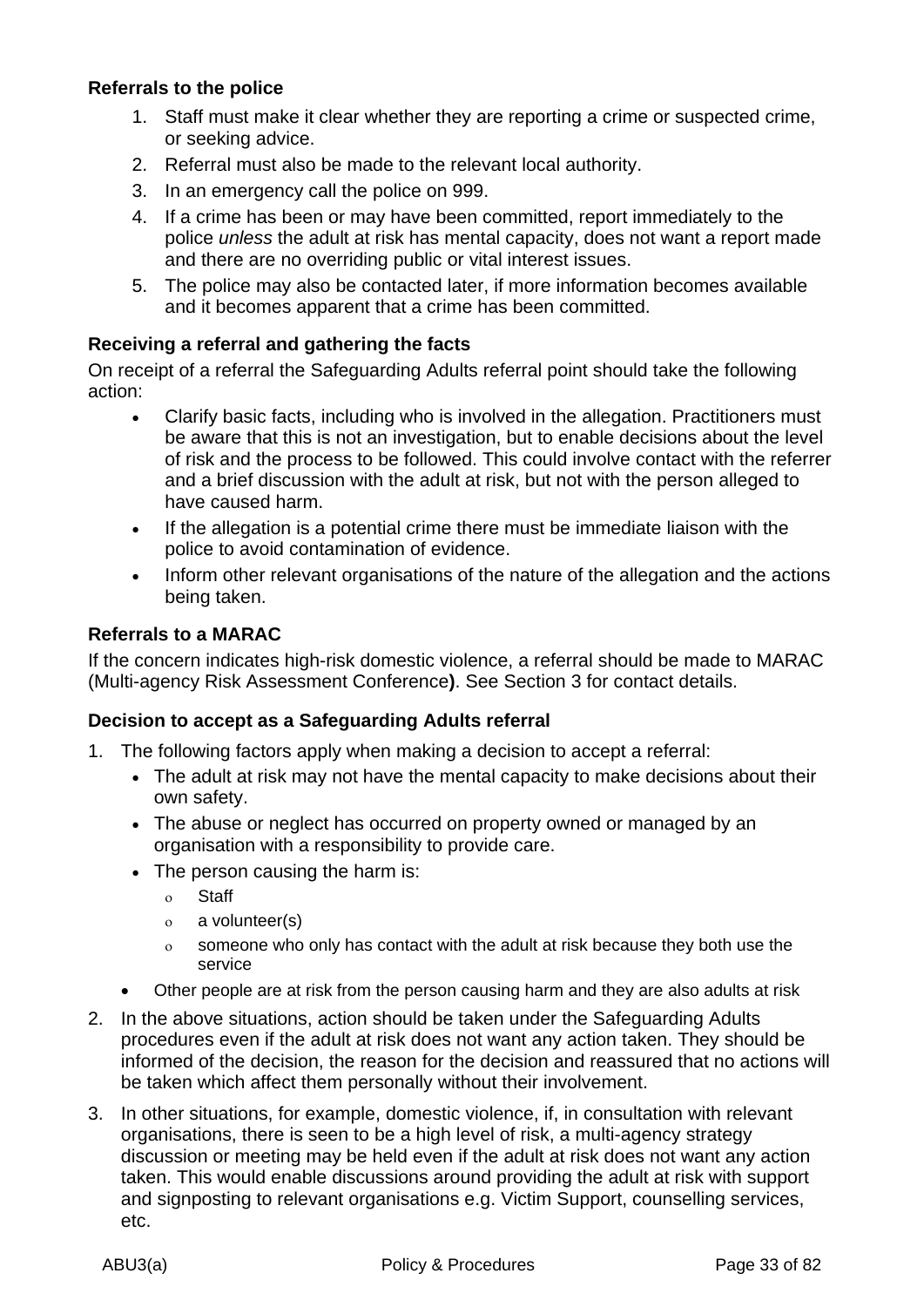# **When the adult at risk may not have mental capacity to consent to the process**

- 1. Where there is concern that the adult at risk may not have mental capacity to make relevant decisions, it is important that their capacity is appropriately assessed as soon as possible.
- 2. It may be established that with appropriate support, they are able to make their own decisions.
- 3. If it is established that the adult at risk lacks capacity, feedback will be given to them and anyone who is acting in their best interests, for example, their attorney or court appointed deputy, unless they are implicated in the allegation.
- 4. If the person has no suitable family or friend who can be consulted regarding their best interests, an advocate or an IMCA should be instructed in line with the IMCA referral policy.
- 5. An IMCA may be instructed if it is felt that it will be beneficial to the adult at risk, even if they have family, friends and carers available to consult.
- 6. The Responsible Manager must ensure that contact is made with a carer or personal representative.
- 7. The Responsible Manager will also decide in consultation with other relevant organisations what will be fed back at this point to the person causing the harm.

# **If the adult at risk has capacity**

If the adult at risk has mental capacity to make decisions about their safety, you must:

- find out from them what is happening
- talk to them about your concerns
- carry out a risk assessment with them to find out if they understand the risk and what help they may need to support them to reduce the risk if that is what they want
- be satisfied that their ability to make an informed decision is not being undermined by the harm they are experiencing and is not affected by intimidation, misuse of authority or undue influence, pressure or exploitation if they decline assistance
- reassure them that they will be involved and supported in all relevant decisions and actions that are taken to protect them.

# **Deciding when not to use the Safeguarding Adults procedures**

- 1. It may be decided not to use the Safeguarding Adults procedures when there is enough information to decide that:
	- the situation does not involve abuse, neglect or exploitation, in which case another service may be appropriate
	- the adult at risk is not an adult who is covered by these procedures. They can then be signposted to other services or resources
	- the adult at risk has the mental capacity to make an informed choice about their own safety, there are no public interest or vital interest considerations and they choose to live in a situation in which there is risk or potential risk.
- 2. Concerns regarding adults with so-called 'low level needs' will not be excluded from action under the procedures where there are risks that the harm to the person puts their independence and well-being at risk and leads to a deterioration in their ability to protect themselves. Such adults include:
	- adults with low-level mental health problems/borderline personality disorder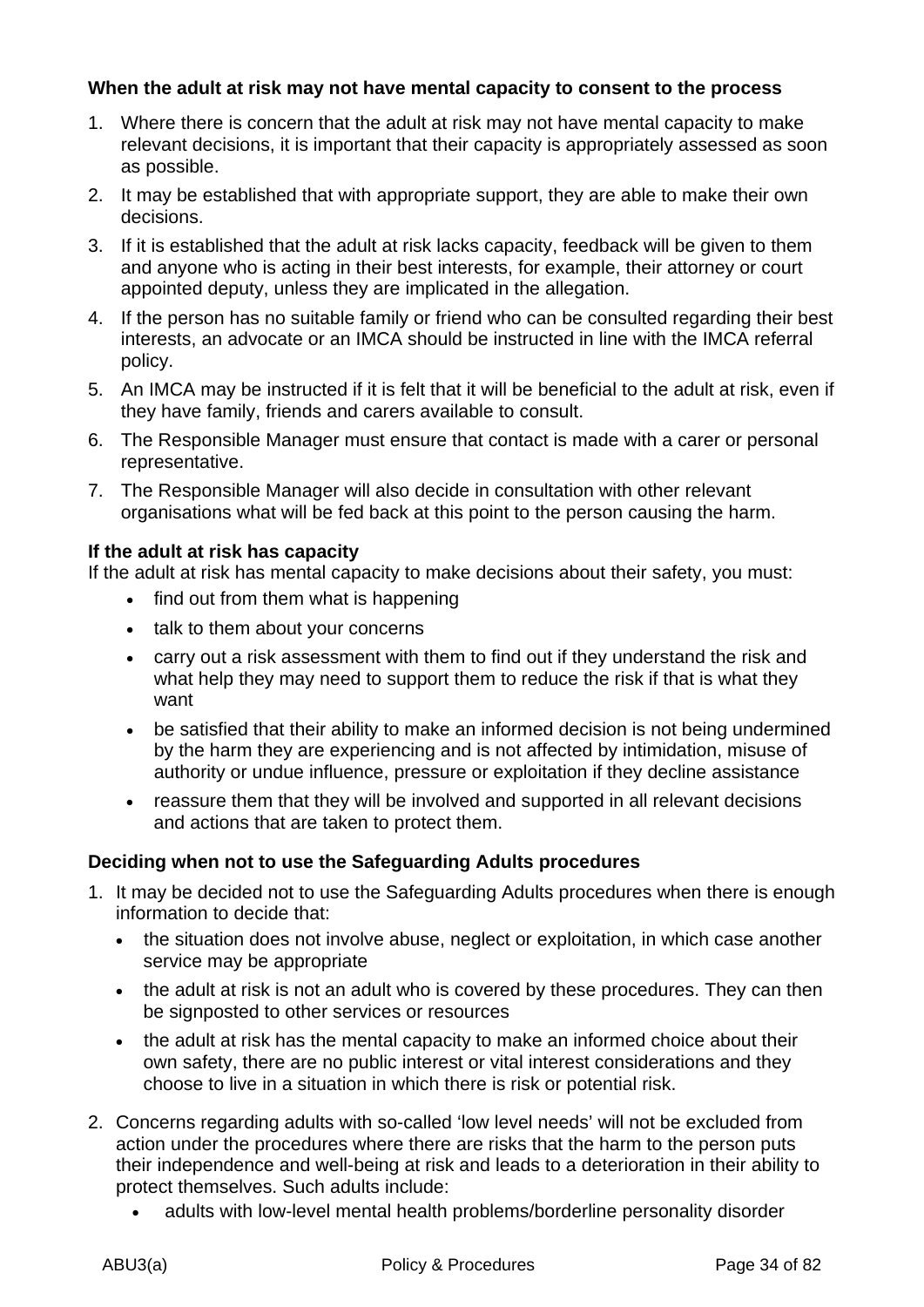- older people living independently in the community
- adults with low-level learning disabilities
- adults with substance misuse problems
- adults self-directing their care.
- 3. Under adult social care eligibility guidance (DH 2010) published by the Department of Health, the position is as follows.
	- (a) For people falling within the community care service user groups (as defined in legislation), a safeguarding concern will give rise to a duty on the local authority to assess that person under s.47 of the NHS and Community Care Act 1990.
	- (b) Once an assessment has been carried out (or, in urgent cases, even before), and it is established that abuse or neglect has occurred or will occur, the person's need will – under the guidance – be 'critical' or 'substantial'. A legal obligation then arises to provide assistance, by way of community care services under one or more pieces of community care legislation.
- 4. If a decision is made not to follow the Safeguarding Adults procedures a record must be made with the reasons.
- 5. The referrer must also be informed of the decision in a timely way, the reasons for it and information given about any alternative services which have been offered, if this does not breach the adult's confidentiality.
- 6. The Responsible Manager will designate the most appropriate person to feed back to the adult at risk. This will often be the alerting manager or the alerter.
- 7. Where the person does not have mental capacity, they should still be included in the process.
- 8. Feedback will also be given to the person acting in their best interests, for example, their carer or court appointed deputy.

# **Role of the alerting manager in contributing to the decision to use the Safeguarding Adults procedure**

- 1. The alerting manager must cooperate within the Safeguarding Adults process and play an active role in the decision.
- 2. They should:
	- take part in a strategy discussion or meeting if required
	- communicate all the information they have about the potential risk
	- be prepared to give advice about an interim protection plan and receive information about what action is planned
	- provide the name of the alerter so that they can be contacted by the Responsible Manager
	- find out from the Responsible Manager what they will do next and how and when they will be informed about what will be happening
	- agree at this stage what they will tell the alerter and the adult at risk if possible within the same working day.
- 3. If the alerting manager is the manager of the service where the adult at risk attends or where the abuse took place, they have particular responsibilities to:
	- feed back to the alerter, thank them for making the alert and make sure the alerter knows how to contact them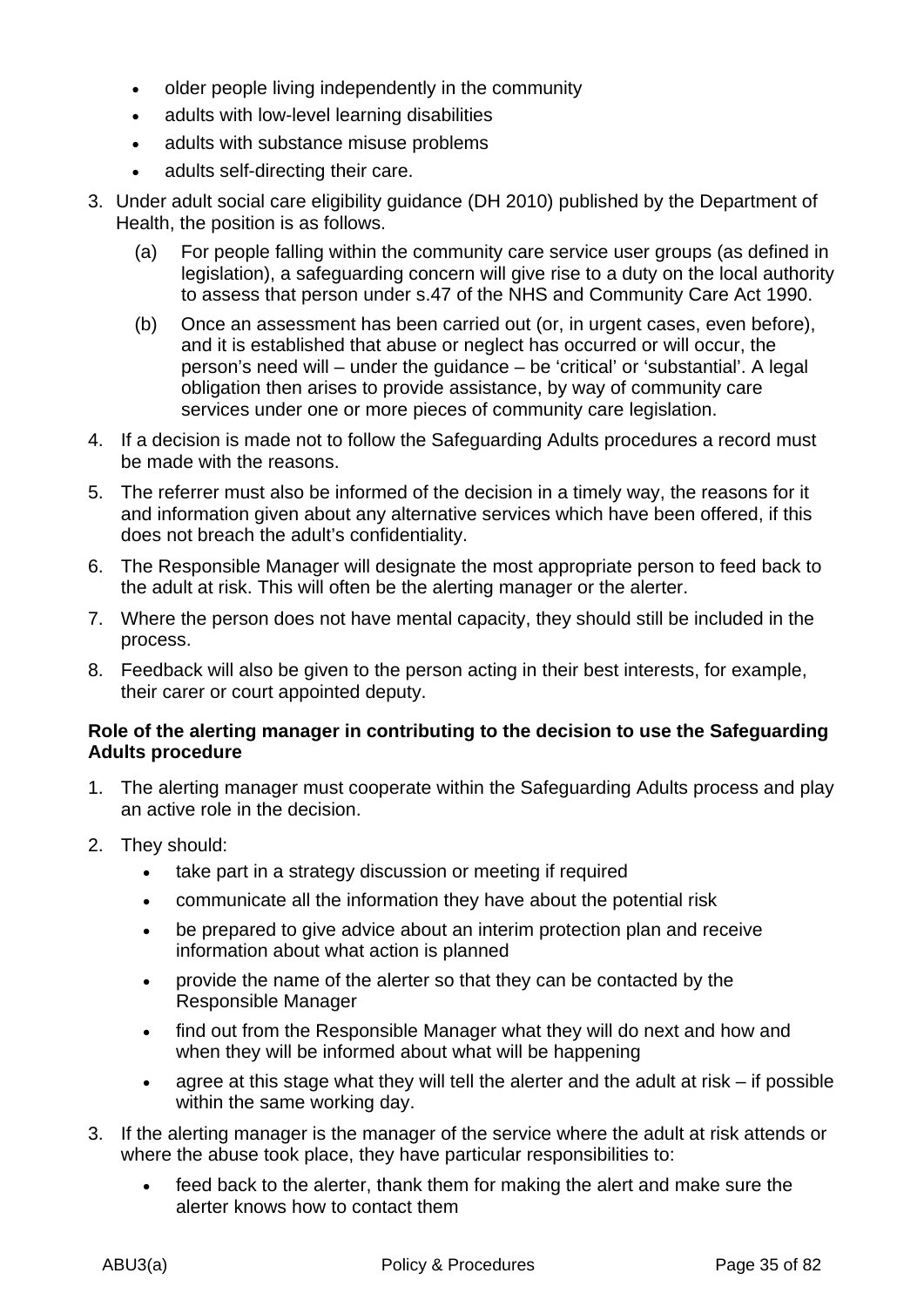- make sure they have the name and contact details of the Responsible Manager
- record all conversations, discussions and decisions at this stage
- feed back as required to the organisation's lead manager for Safeguarding Adults
- meet any other requirements to provide information internally or to external bodies, for example, the CQC.
- 4. If the alerting manager does not agree with the decision that has been made, they can ask for an explanation. If they are still not satisfied they can contact the organisation's lead manager for Safeguarding Adults, or if there is no one in that position, another manager within the organisation. If the disagreement remains unresolved, a complaint can be made to the relevant local authority complaints officer.

### **Supporting an adult at risk who makes repeated allegations**

- 1. An adult at risk who makes repeated allegations that have been investigated and are unfounded should be treated *without prejudice*.
- 2. Each allegation must be responded to under these procedures.
- 3. A risk assessment must be undertaken and measures taken to protect staff and others and a case conference convened, where appropriate
- 4. Each incident must be recorded.
- 5. Organisations should have procedures for responding to such allegations that respect the rights of the individual, while protecting staff from the risk of unfounded allegations.

#### **Responding to family members, friends and neighbours who make repeated allegations**

Allegations of abuse made by family members, friends and neighbours should be investigated without prejudice. However, where repeated allegations are made and there is no foundation to the allegations and further investigation is not in the best interests of the adult at risk, then local procedures apply for dealing with multiple, unfounded complaints.

#### **Medical treatment and examination**

- 1. The individual in the Adult Care Services or the Police taking the initial referral should be aware that if this is a serious or life threatening situation, medical examination may already have been sought. If this is the case, it is important to note where and when the examination took place and by whom. The person taking the referral should immediately request a medical report and if possible photographic evidence.
- 2. If medical treatment is needed, an immediate referral should be made to the person's GP, Accident and Emergency (A&E) or a relevant specialist health team.
- 3. In cases of physical abuse it may be unclear whether injuries have been caused by abuse or some other means (for example, accidentally) and medical or specialist advice should be sought.
- 4. If forensic evidence needs to be collected, the police should always be contacted and they will normally arrange for a police surgeon (forensic medical examiner) to be involved.
- 5. Where it is necessary to arrange a medical examination, the individual's particular needs and circumstances should be taken into account when deciding on who is the most appropriate doctor to conduct it. In a number of cases, a decision regarding medical examination may not be clear. The following factors should be considered during initial emergency inter-agency strategy discussions or planning meetings: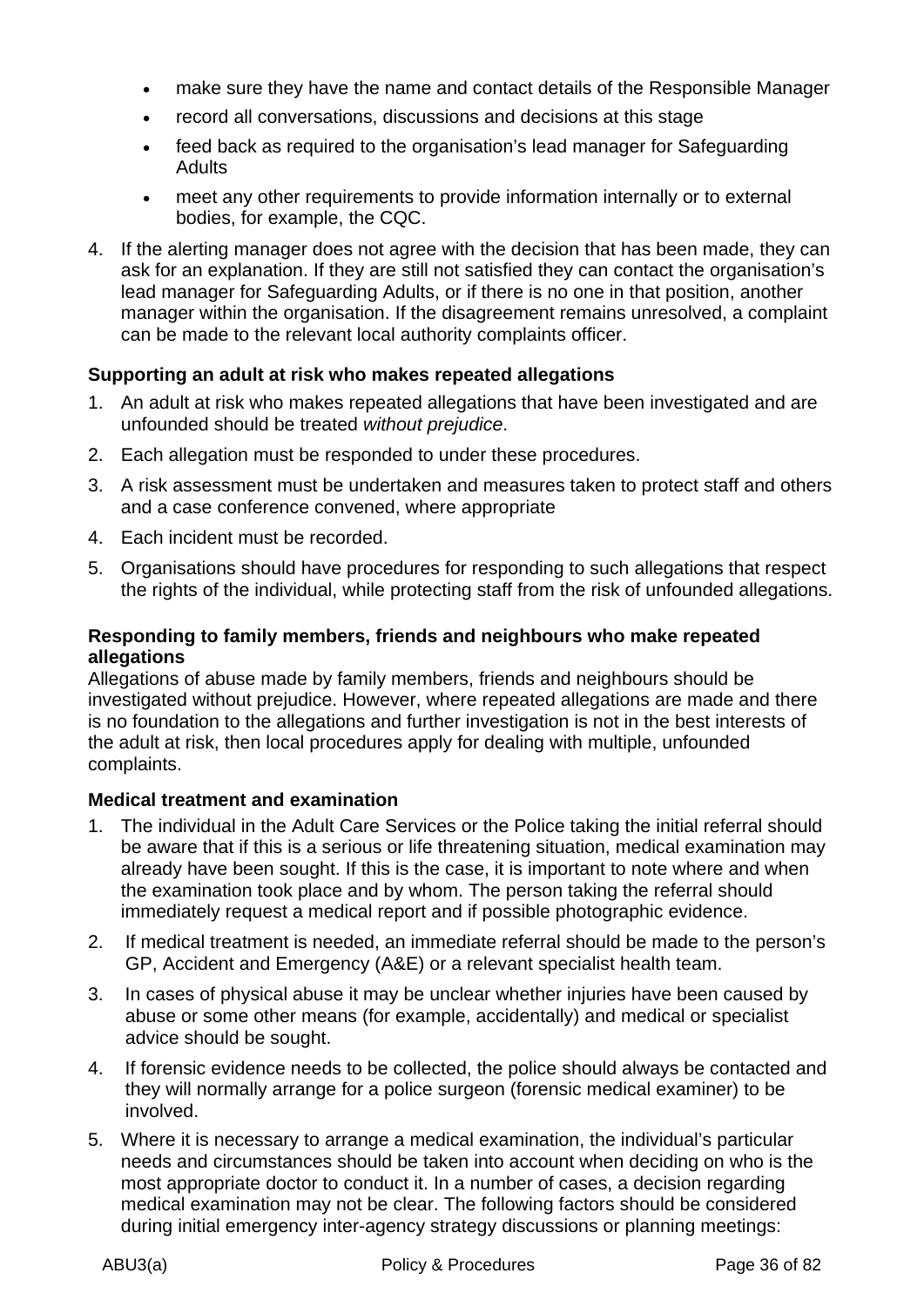- Length of time elapsed between the alleged abuse and receiving the referral
- The distress to the Adult at Risk of a medical examination
- The significance of information, which may be gained from the examination
- Delay in arranging a medical examination, could jeopardise medical treatment or the collection of forensic evidence
- The involvement of any family members or carers
- The need to accompany and support the adult at risk and provide reassurance and the identification of someone appropriate to do so (consider an advocate)
- The Adult at Risk must be asked for their agreement to undergo a medical examination, where this is necessary, unless they lack capacity and the doctor feels a medical examination is in their best interests. The decision must be taken in accordance with the principles of the Mental Capacity Act and with due regard to their previous wishes, views of any family or friends, LPA, or advocates etc.
- Where the Police have agreed for the Police Surgeon to see the Adult at Risk the medical examination must be arranged by the Police and investigating care manager or identified health professional as soon as possible.
- Where the Police do not feel that it is appropriate for the Police Surgeon to see the Adult at Risk and the Investigating Officer or other professionals involved consider that a medical examination is necessary, the Adult at Risk's GP may undertake the examination. The investigating officer should arrange for this. The GP must be informed about why the request is being made and alerted to the fact that a medical report may be required.
- If a decision is made not to seek a medical examination, the Investigating Officer or identified health professional must record the reasons for this.

#### **Information Sharing**

- 1. Information sharing between organisations is essential to safeguard adults at risk of abuse, neglect and exploitation.
- 2. In this context organisations could include not only statutory organisations but also voluntary and independent sector organisations, housing authorities, the police and CPS, and organisations which provide advocacy and support where these organisations are involved in Safeguarding Adults enquiries, including raising an alert and participating in an investigation and/or making a contribution to protection plans.
- 3. Information will be shared within and between organisations in line with the principles set out below.
	- Adults have a right to independence, choice and self-determination. This right extends to them being able to have control over information about themselves and to determine what information is shared. Even in situations where there is no legal requirement to obtain written consent before sharing information, it is good practice to do so.
	- The person's wishes should always be considered, however, protecting adults at risk establishes a general principle that an incident of suspected or actual abuse can be reported more widely and that in so doing, some information may need to be shared among those involved.
	- Information given to an individual member of staff belongs to the organisation and not to the individual employee. An individual employee cannot give a personal assurance of confidentiality to an adult at risk.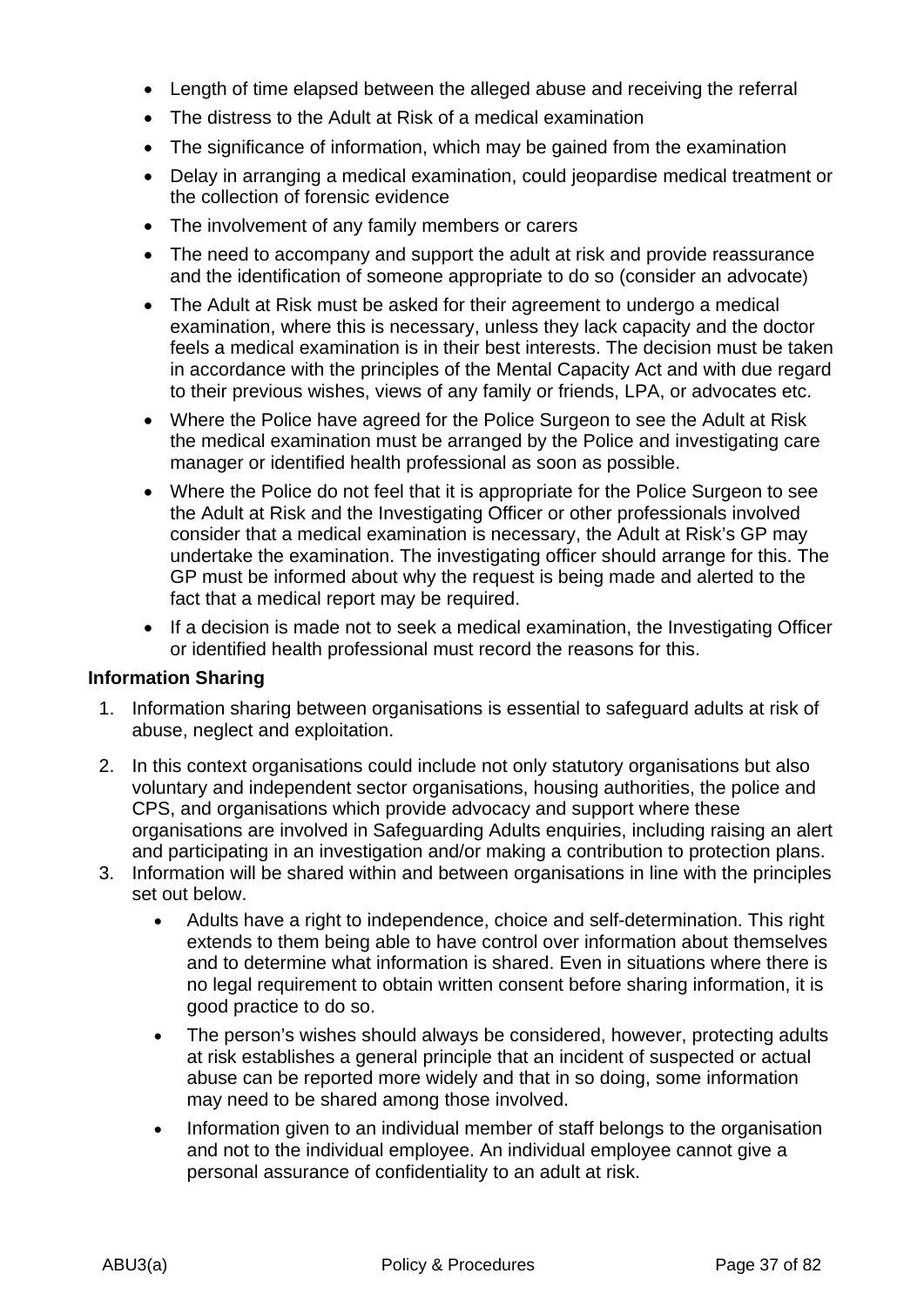- An organisation should obtain the adult at risk's written consent to share information and should routinely explain what information may be shared with other people or organisations.
- Difficulties in working within the principles of maintaining the confidentiality of an adult should not lead to a failure to take action to protect the adult from abuse or harm.
- Confidentiality must not be confused with secrecy, that is, the need to protect the management interests of an organisation should not override the need to protect the adult.
- Staff reporting concerns at work ('whistle-blowing') are entitled to protection under the Public Interest Disclosure Act 1998
- Decisions about what information is shared and with whom will be taken on a case by case basis. Whether information is shared with or without the adult at risk's consent, the information shared should be:
	- necessary for the purpose for which it is being shared
	- ⃘ shared only with those who have a need for it
	- ⃘ be accurate and up to date
	- ⃘ be shared in a timely fashion
	- ⃘ be shared accurately
	- ⃘ be shared securely

#### **Checklist for staff**

#### **1. Sharing Information with smeone ese**

- a. Does the person requesting the information need it to do their job?
- b. Have you got the client's consent to pass the information on?
- c. If not, can you justify passing on the information without consent?
- d. Are you sure the person requesting the information is who they say they are?
- e. Will anonymised information do?
- f. Do you need to pass on the whole record/file? (Try to pass on the minimum information necessary

#### **2. When You Are Requesting Personal Information**

- a. Do you need the information to do your job?
- b. Can you use anonymised information?
- c. Do you need the whole file/record?
- d. If you only need minimum details, or a summary, please only request this.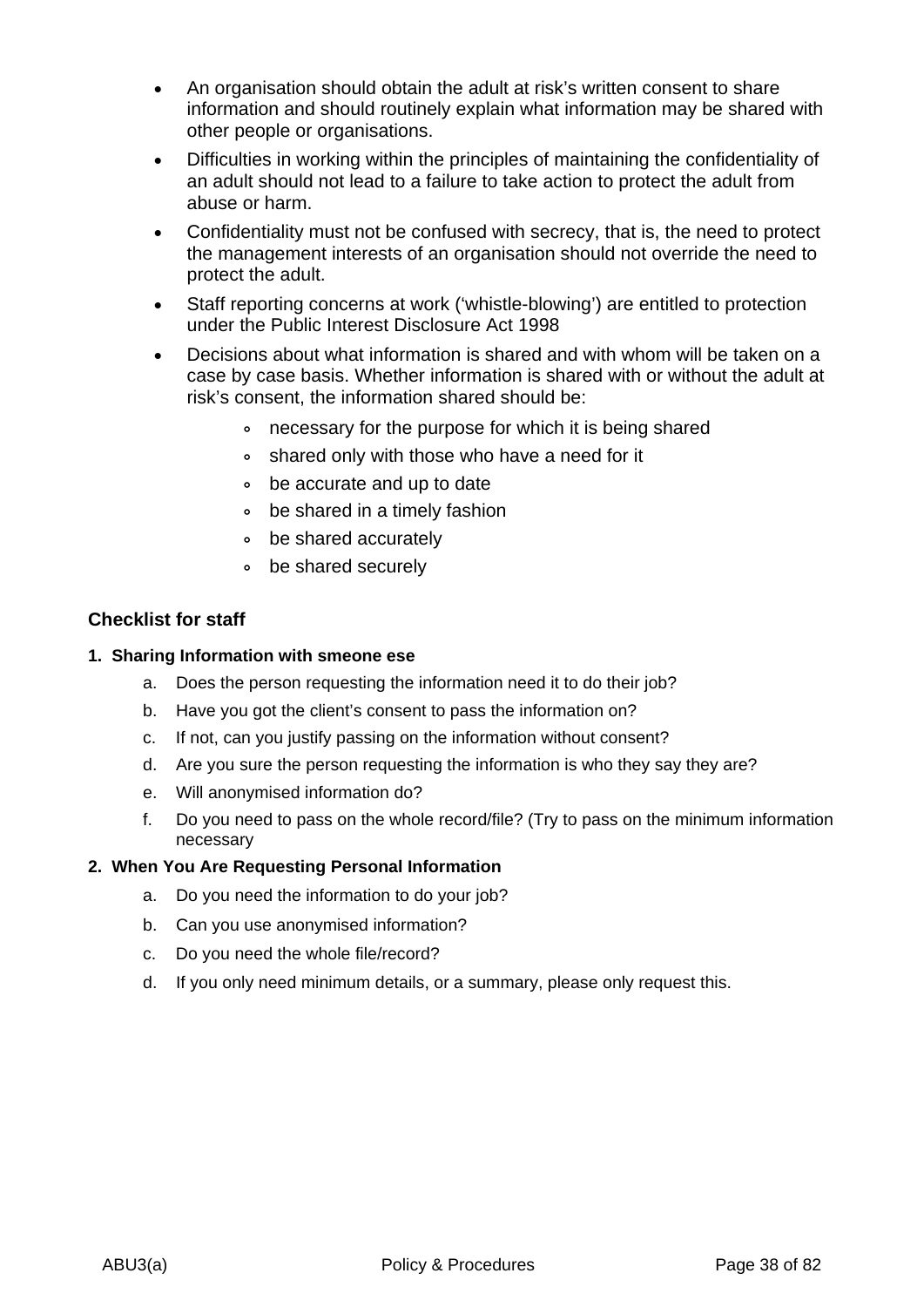## **Appendix A: Safeguarding adults at risk – interagency alert form – confidential**

# **PART A**

This part should be completed when safeguarding alerts need to be communicated to Rochdale Adult Care Service by other agencies.

Date:

| <b>Information about yourself</b> |                |
|-----------------------------------|----------------|
| Name:                             |                |
| Position / job title:             |                |
| Agency / Organisation:            |                |
| Address:                          |                |
| Tel. No:                          | Email address: |

| <b>Basic information regarding the Adult at Risk</b> |                      |
|------------------------------------------------------|----------------------|
| Name:                                                | ALLIS / NHS /        |
|                                                      | ID Number (if known) |
| Address:                                             |                      |
|                                                      |                      |
|                                                      |                      |
|                                                      |                      |
|                                                      |                      |

| Details of the alert:   |  |
|-------------------------|--|
|                         |  |
|                         |  |
|                         |  |
| <b>Contact details:</b> |  |

**Access and Enablement Service** 

Telephone number: 0844 264 0867

Fax number: 0845 833 9004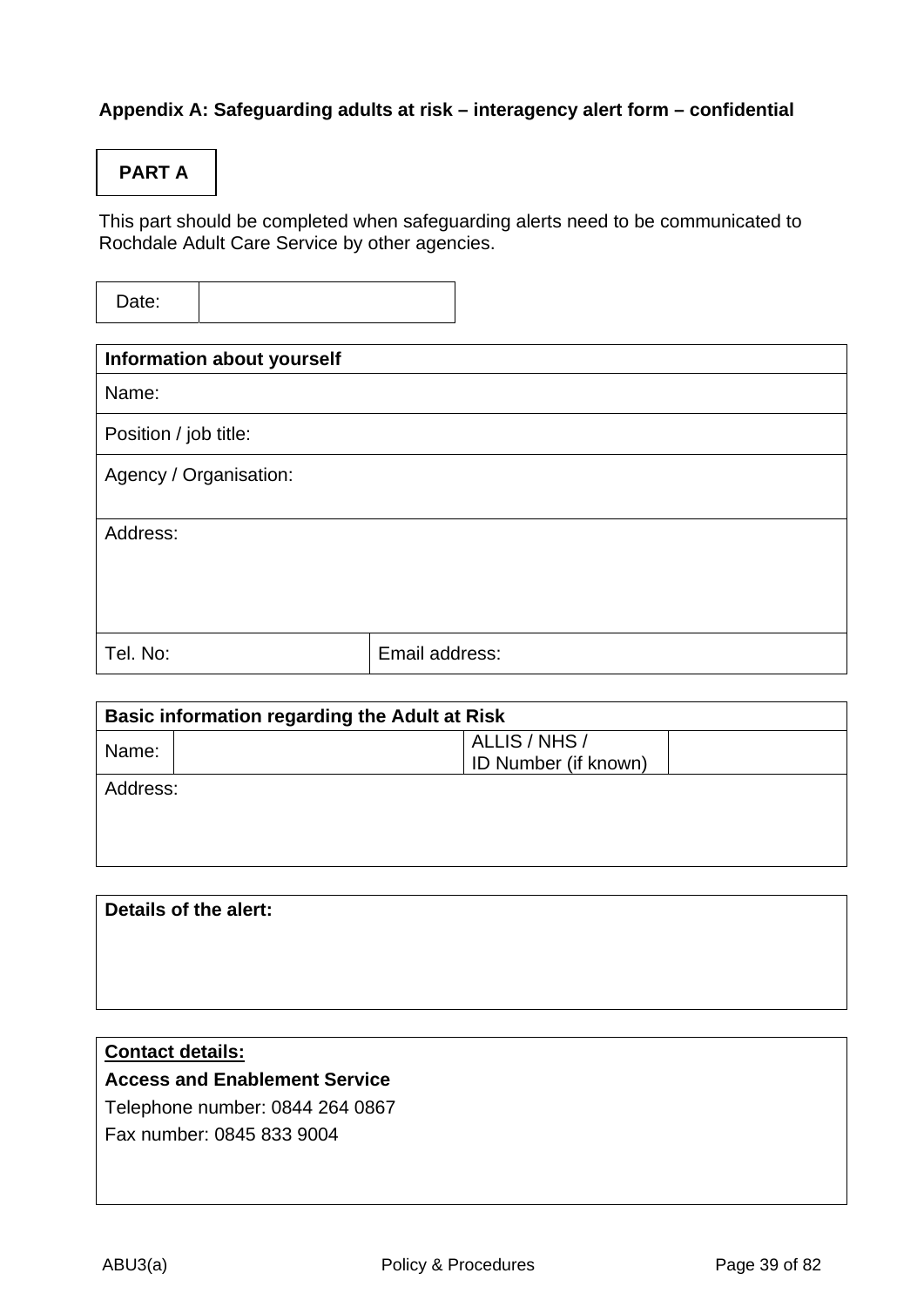## **PART B**

This part should be completed by Rochdale Adult Care Service.

| Name of Adult at<br>Risk:                                                  |  | ALLIS / NHS /<br>ID Number (if<br>known) |  |
|----------------------------------------------------------------------------|--|------------------------------------------|--|
| <b>Action taken:</b>                                                       |  |                                          |  |
| No <sub>1</sub><br>Progress to Safeguarding Adults at Risk procedures? Yes |  |                                          |  |
| Reason, if not progressed:                                                 |  |                                          |  |

| Response to Agency / Organisation raising the alert: |  |
|------------------------------------------------------|--|
|                                                      |  |
|                                                      |  |
|                                                      |  |
| Date:                                                |  |
| Name:                                                |  |
| <b>Position / Job title:</b>                         |  |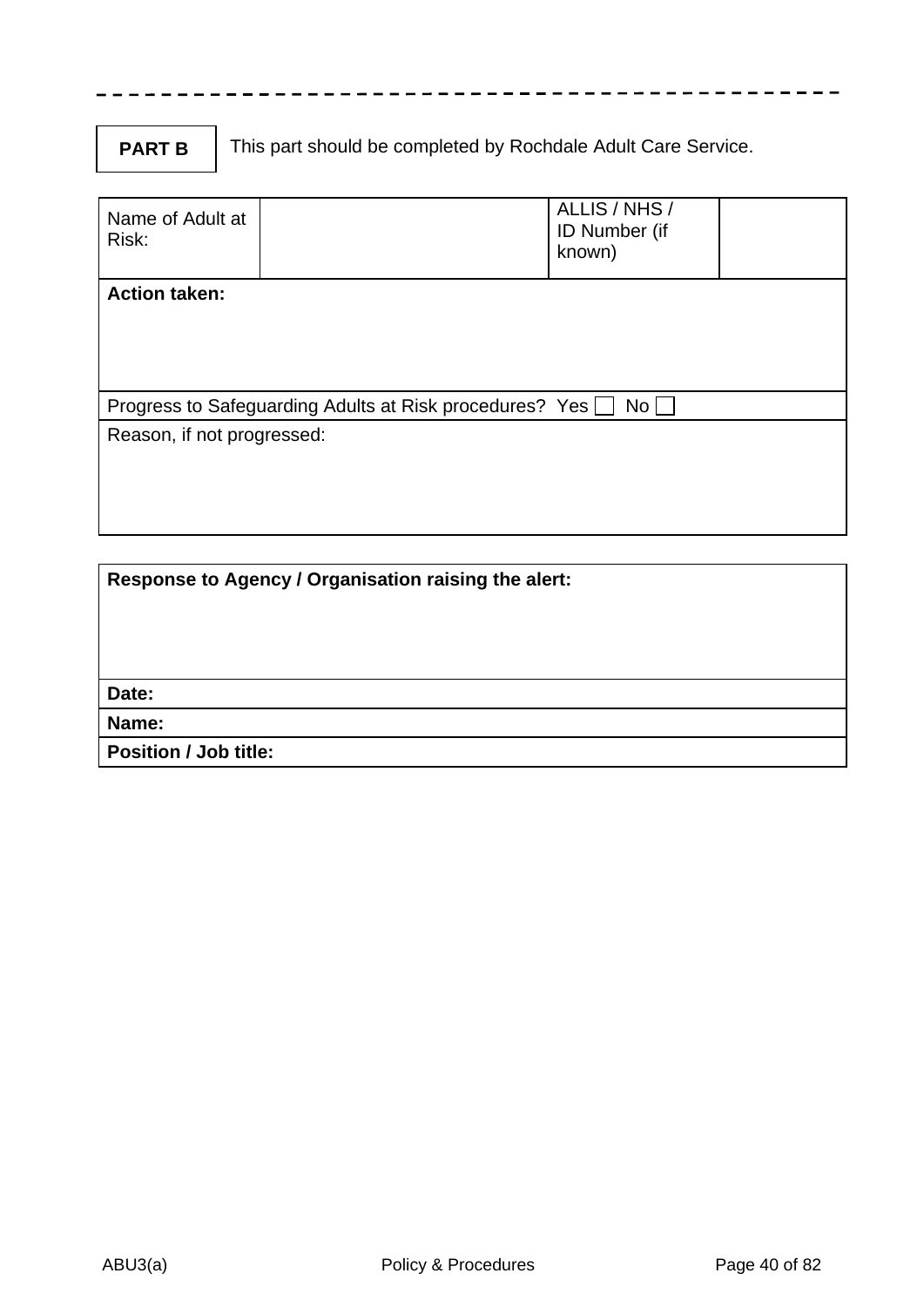# **6) Strategy discussions and planning meeting**

### **Roles and responsibilities**

- 1. Safeguarding investigations can involve more than one line of enquiry that needs to be coordinated. In fact many investigations may run concurrently, for example, disciplinary processes or a criminal investigation. However, all such processes need to be discussed, agreed and coordinated at strategy discussions and planning meetings.
- 2. The organisation responsible for undertaking their part of the investigation should have regard to their other responsibilities or the legal powers, for example, employment law, criminal law and clinical governance.
- 3. The person identified to undertake the investigation will be designated the 'investigating officer' for the purpose of the Safeguarding Adults process.
- 4. Agreement must be reached about respective roles and responsibilities of organisations during the investigation, including agreement on lead responsibilities, specific tasks, cooperation, communication and the best use of skills.
- 5. Identify any possible personal safety issues for the person who will conduct the investigation and plan to address these
- 6. In cases where a potential or actual crime has been reported and is being investigated by police, invite the OIC to the strategy meeting. If the OIC is unavailable to attend, hold a strategy discussion on the telephone.
- 7. Action that may lead to legal proceedings should take precedence over other proceedings and there should be discussion and coordination of those processes to avoid prejudicing such investigations
- 8. If there is going to be a police investigation that could lead to criminal proceedings, there should be early identification of the likely need for witness support and special measures to be made available to them
- 9. If there are going to be a number of investigations, the meeting or discussion will decide in what order the various investigations, assessments and enquiries should take place
- 10. Where joint investigations or assessments are planned, there should be clear agreement between the organisations concerned as to their respective roles and responsibilities
- 11. Agree how communication will be maintained during the investigation
- 12. Identify who will be the responsible person within each participating organisation for any agreed actions
- 13. Decide who else needs to be informed
- 14. Identify whether there are children at risk, agree a referral to the children and families team and who will make the referral
- 15. If the situation indicates that the adult at risk is being subjected to domestic violence and the risks are high, agree a referral to MARAC. Designate the organisation and the person who will complete the MARAC risk assessment and make the referral. This can be done by the Responsible Manager. The MARAC process does not replace the Safeguarding Adults process, but adds benefit to any risk assessment.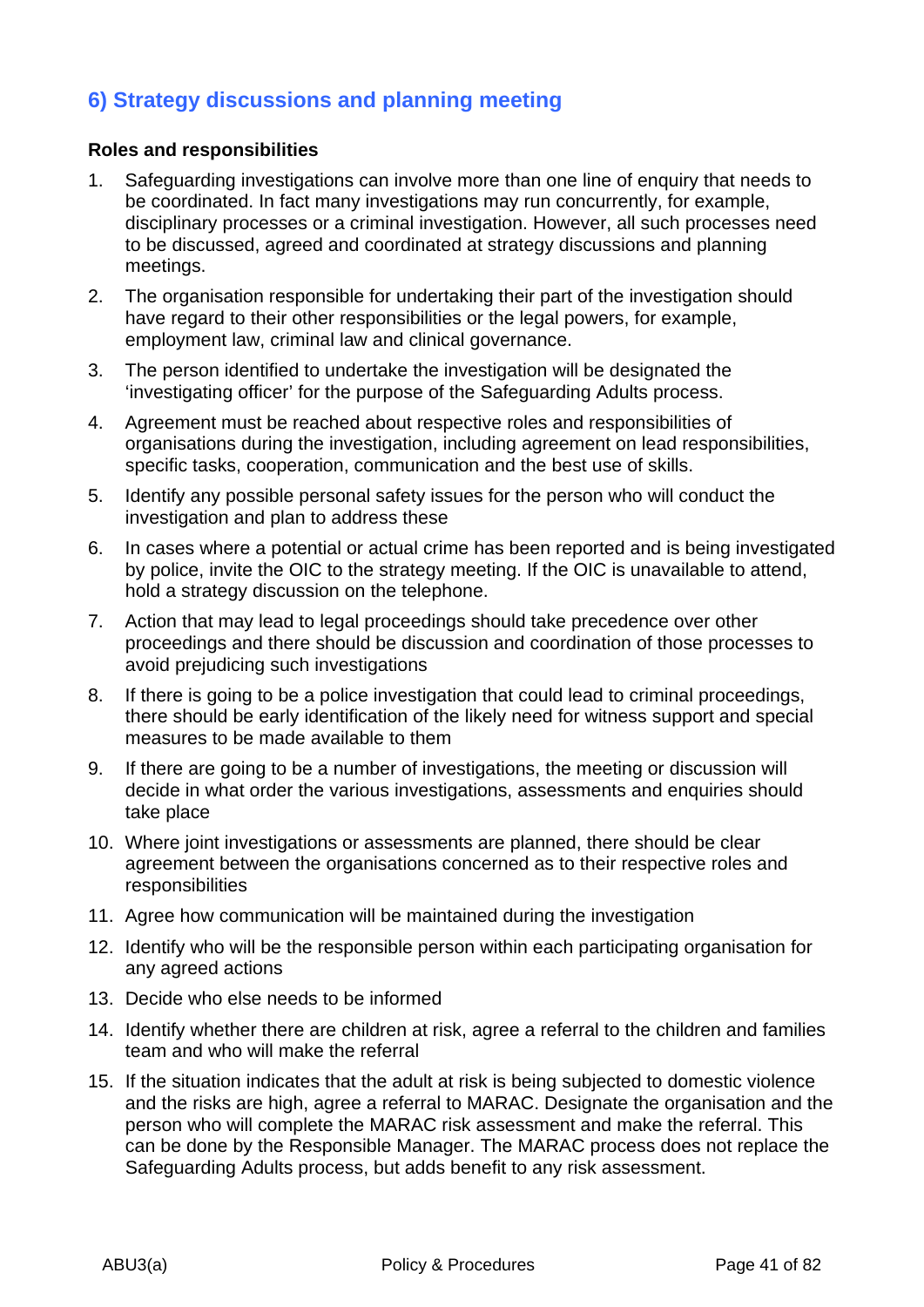16. If the alert was made by a service user or a member of the public about abuse or neglect within an organisation, the organisation's complaints procedure could form part of the investigation and risk assessment. A decision will be made on a case-bycase basis as to whether the complaints process is suspended pending the outcome of another investigation.

### **Strategy dscussions**

- 1. Where an allegation or a disclosure of abuse has been made management level strategy discussions must occur on the same day. Such discussion should be shared with other agencies and exist to ensure the following:-
	- That the immediate safety and protection of the Adult(s) at Risk has been prioritised and arranged appropriately.
	- To clarify whether a crime has been committed which will require the immediate attention of the Police.
	- That all relevant parties with a need to know have been appropriately informed and updated of the immediate protection plan.
	- That an investigating officer is appointed in order to begin the process of coordinating the investigation. This should be a Care Manager, Social Worker, identified Health Professional or Police Officer who has received training and who is competent in the investigation of abuse of Adults at Risk and the assessment of need.
	- Responsible managers will ensure that staff undertaking the investigation are clear about their responsibilities in receiving a referral of abuse.
	- That, **if necessary,** a planning meeting is arranged. The responsible manager will make a decision in consultation with another manager, and will record the decision making process.
- 2. All decisions taken during these discussions together with the underpinning rationale must be recorded. This includes any decision not to hold a planning meeting, or a decision not to invite the Adult at Risk, their carer or advocate to a planning meeting.
- 3. 'No further action' should be based on shared decision making processes and should not be the responsibility of one individual.

#### **Deciding whether to hold a Planning Meeting**

- 1. The planning meeting is a meeting of professionals to decide the process to be followed after considering the facts. There must be careful consideration about inviting the person at risk. In a very small number of cases, it may be appropriate to invite the person causing harm. However, this decision must be taken with care as their presence may compromise the meeting.
- 2. Every effort should be made prior to the meeting to explain its purpose to the adult at risk to find out their concerns, what they want to happen and how they want to be involved in what is decided. The meeting must decide who will feed back decisions to the adult at risk.
- 3. A decision to hold a Planning Meeting will be based on the following factors:
	- the potential risk to the person being harmed
	- the risks to others from the person causing harm
	- whether several organisations have concerns and need to share information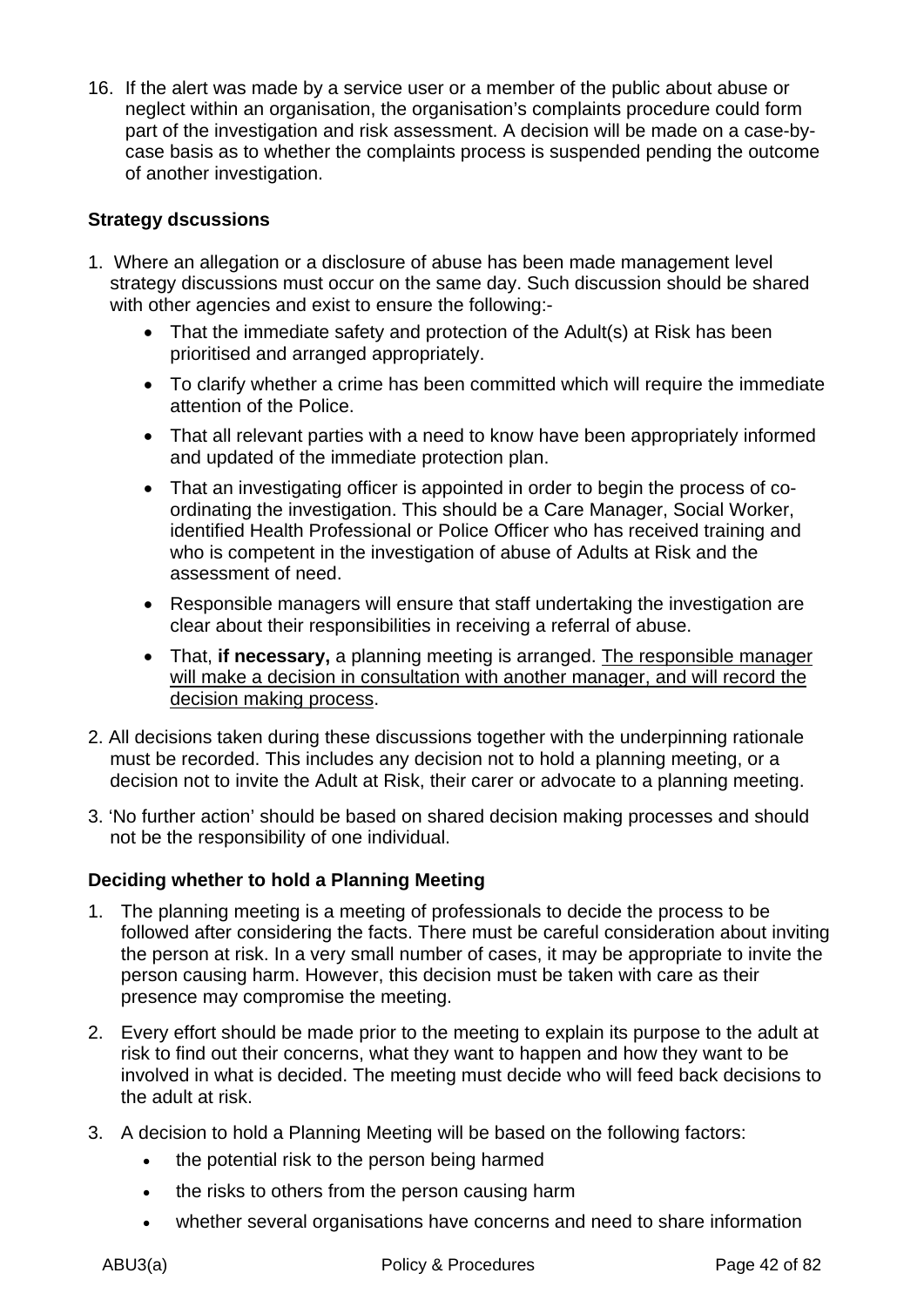- whether there may be a number of investigations by different organisations
- whether there may be legal or regulatory actions
- whether the allegation involves a member of staff/volunteer or the safety of a service
- whether the situation could attract media attention.
- 4. A decision not to hold a planning meeting might be made because there is sufficient information to indicate that:
	- the person is not at risk of abuse or neglect and there is no need to investigate or take further action under the procedures. The decision will be recorded with the reasons and an alternative plan formulated if necessary
	- no formal investigation is needed and a protection plan can be put in place to remove or reduce the risk to the adult. The adult at risk agrees with this decision and with the plan.

The plan should specify a time for review and indicators of risk that might trigger further action under the procedures.

### **Planning Meetings**

- 1. The first planning meeting if required, must take place as soon as is reasonably possible after the initial alert. In ordinary circumstances this should occur within 3 working days. This is especially important if a serious crime has occurred or the allegations are particularly complex and require immediate face-to-face action. This will be a management decision made during initial strategy discussions.
- 2. The Investigating Officer should co-ordinate and prepare the following information for a planning meeting:-
	- A clear verbal report detailing the factual event of the allegation or disclosure. This should include timescales and the names of relevant other individuals involved. Personal opinion should be clearly identified as such.
	- The wishes and views of the Adult at Risk at this time.
	- Are there grounds and is it likely to be in the best interests of the Adult at Risk for immediate protective action either on an informal basis or through legal action?
	- Is there still a need for a formal disclosure interview to take place under the direction of the Police that may not have been identified during initial strategy discussions?
	- If the concern is relating to a resident of a residential or nursing home, have the care standards been informed?
	- Will there be a need to break confidentiality and what is the best way for this information to be shared?
	- What will be the most conducive environment for the interview(s) to take place in? Who should be involved in this and can repeated interviewing be avoided. What other practical arrangements should be made to support the Adult at Risk, i.e. transport, child care, communication needs?
	- Is there a need to consider Special Measures? For further information see Achieving Best Evidence in Criminal Proceedings (Ministry of Justice) available from this website: http://www.justice.gov.uk/guidance/docs/achieving-bestevidence-criminal-proceedings.pdf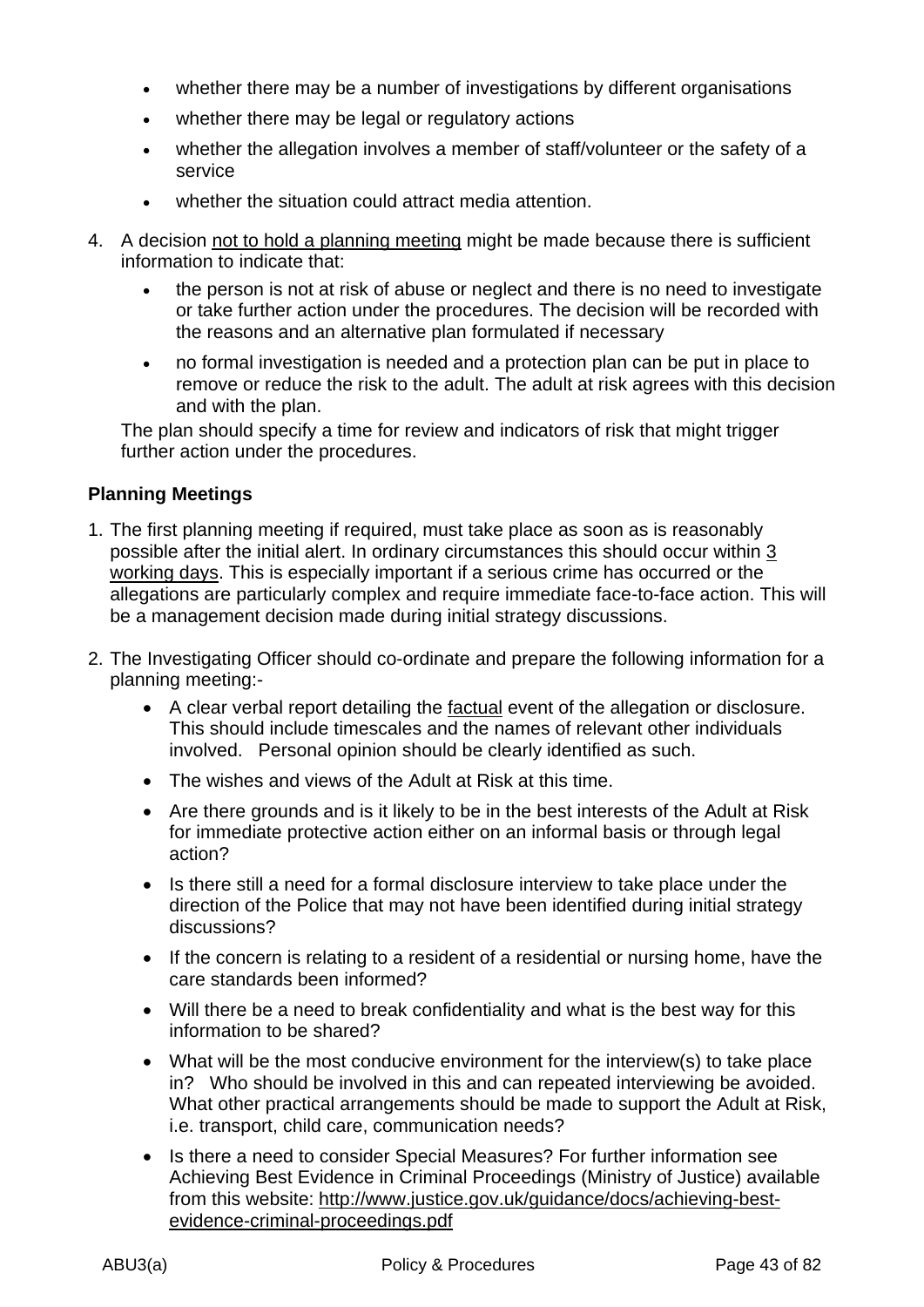- Is it possible that other Adults at Risk or ordinary members of the public may still be at risk?
- Is there still a need for the Adult at Risk to undergo a medical examination, who will carry this out and what will be the necessary arrangements?
- A considered assessment of the Adults at Risk's level of distress and the impact this may have on the co-ordination of the investigation.
- How will their involvement alert the person allegedly causing harm and is there a potential threat to the Adult at Risk's safety or the collection of evidence?
- Should the individual attend the planning meeting or is there a more appropriate way to contribute to the decision making process. What preparation and support will they need if they are present?
- A considered assessment of the Adults at Risk's mental capacity should be made by co-ordinating with other individuals who know them well. Capacity should be looked at within the context of what has happened to them and their ability to understand, make decisions, and communicate their decisions about the incident(s).
- Have issues of gender, race, culture, language and communication be considered? Will an interpreter be required?
- Has everyone with a "need to know" been informed of the planning meeting and its purpose, do they wish to contribute any information?
- Is the person allegedly causing harm in need of a planning meeting, are they also an Adult at Risk? Will an "appropriate adult" be required if they are to be interviewed?

#### 3. Suggested Agenda and format for Planning Meetings

(i) Introductions and Apologies

 Ensure arrangements are made to record who attended and could not attend the meeting.

(ii) Confidentiality

Can all the information be shared with all present?

 Statement of Confidentiality and arrangements for information sharing should be discussed. It may be decided some information will have limited sharing potential and arrangements should be discussed as to how this will affect the flow of the meeting.

(iii) Reports of Allegations/Disclosure by Investigating Officer

 Verbal report detailing the events of the incident/disclosure and how it came to light. This should be factually based and personal opinions should be clearly identified as such.

(iv) Past History

Have there been any previous similar incidents that any of the agencies present are aware of?

(v) Capacity

 A considered discussion regarding the Adults at Risk's capacity to consent. What impact will this have on potential legal or best practice action that may occur?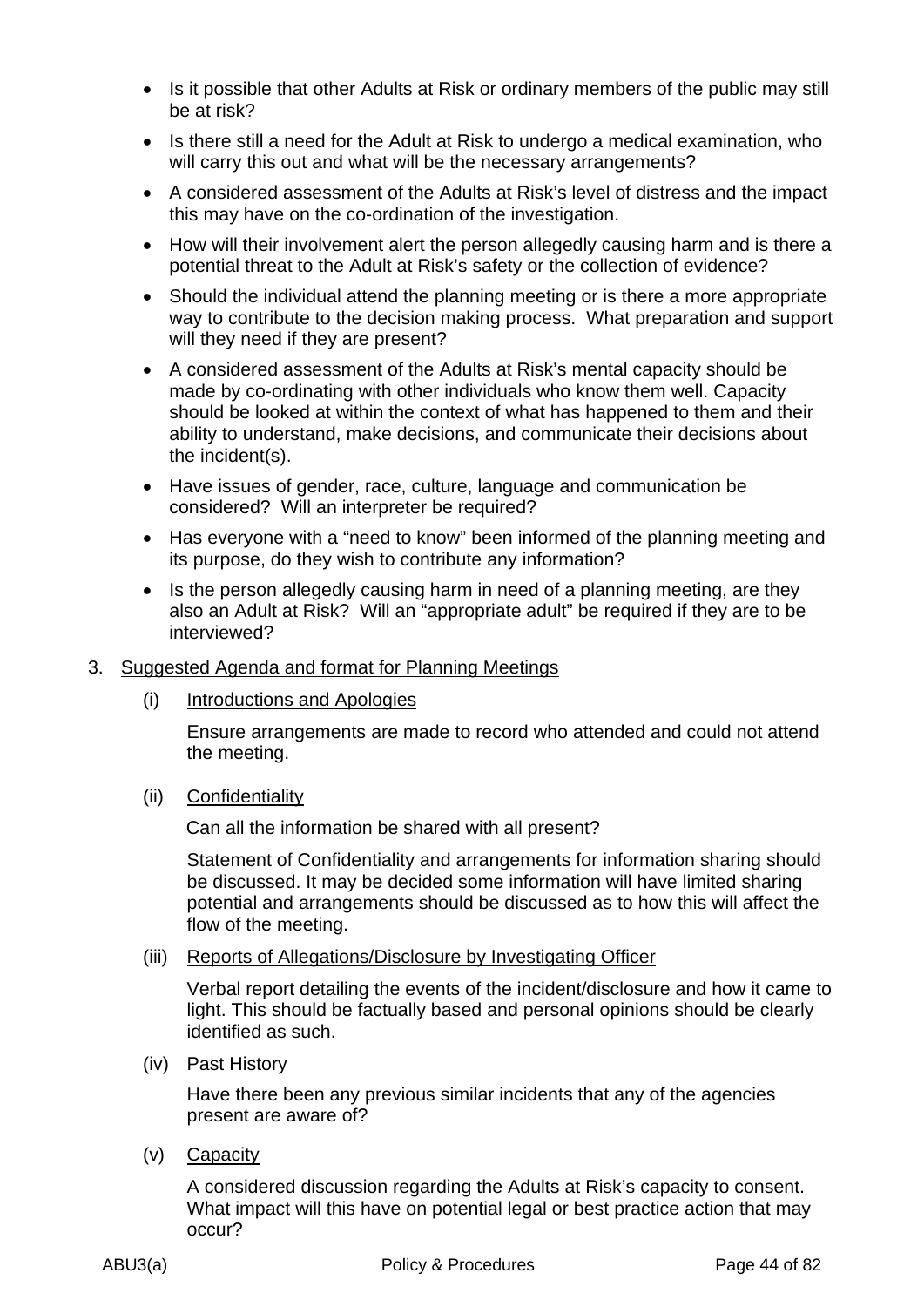#### (vi) Risk Management

- What are the risk factors for this individual?
- What is their level of vulnerability?
- How can self determination and the person's right to be safe be optimised?
- What is the agreed perception of the seriousness of the allegations for the individual?

#### (vii) Immediate Protection Plan

- Is the person currently safe enough?
- What other actions need to be taken to ensure optimum safety?
- Is every risk manageable, if not why not?
- What are the Adults at Risk's ongoing support needs and how will they be met
- Is the Adults at Risk likely to co-operate with the protection plan, if not, how will this be managed?
- Planning the investigation and assessment who will do what and when?

#### (viii) Information Sharing

 Clarification that arrangements have been made to communicate the protection plan to all who need to know. Have carers or significant others been informed? If the Adults at Risk did not attend how will they be supported to comment on and co-operate with the protection plan.

#### (ix) Case Conference

- Is a Case Conference required?
- If so date should be set within an agreed timescale?
- If a Case Conference is not required how will the case be monitored and reviewed?
- What is the justification for this, how will this be communicated and recorded?
- (x) Any Other Business

#### **Who should attend?**

- 1. Attendance at the planning meeting should be limited to those who need to know and who can contribute to the decision-making process. This should be staff of any organisation who have a role in investigating the allegation of abuse or neglect, or in the assessment of the risk to the adult at risk, or for taking action in relation to the person causing the harm. They should be of sufficient seniority to make decisions within the meeting concerning the organisation's role and the resources they may contribute to the agreed protection plan.
- 2. Any organisation requested to attend a planning meeting should regard the request as a priority. If no one from the organisation is able to attend, they should provide information as requested and make sure it is available at the meeting.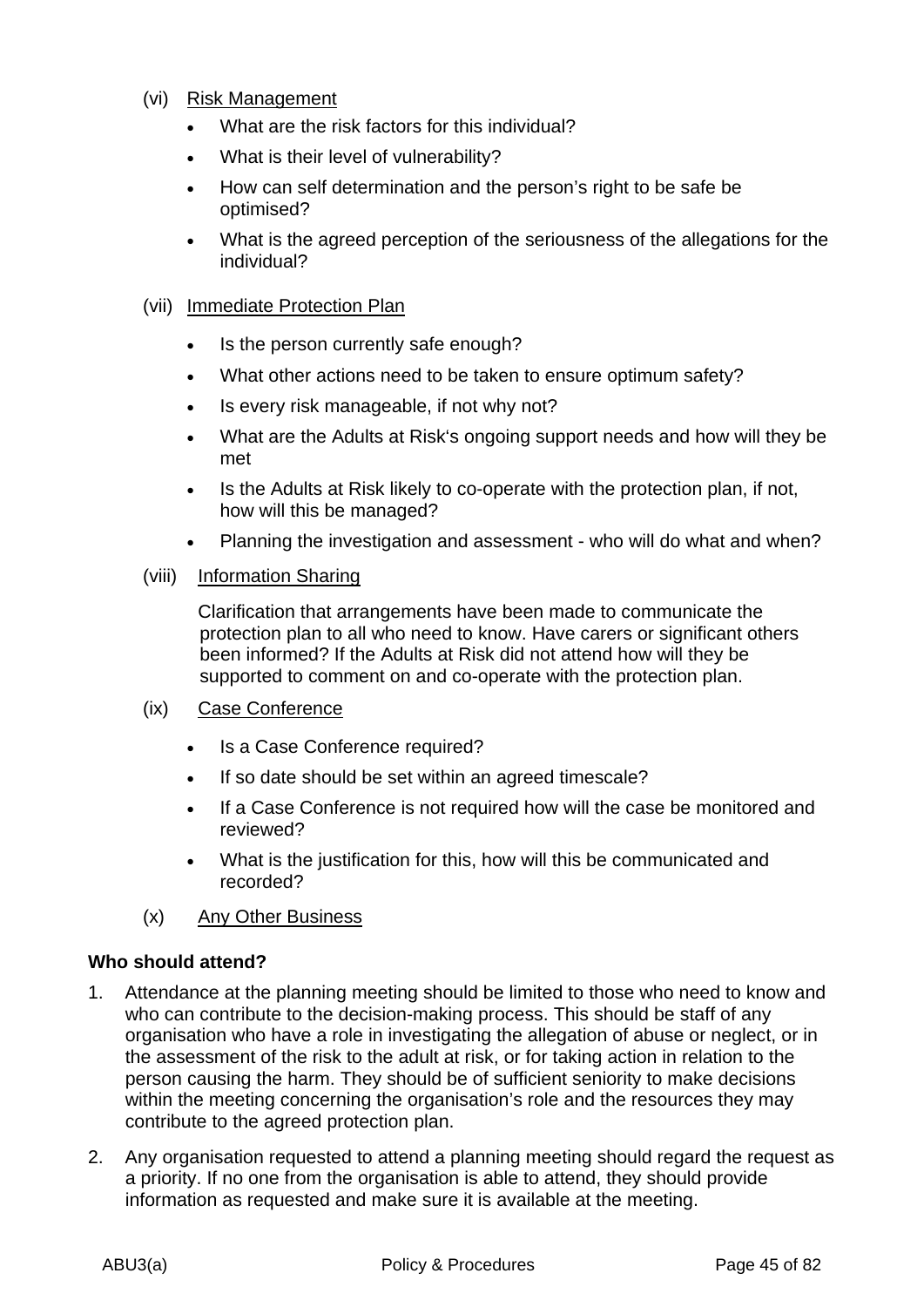- 3. Attendees may include:
	- the manager of an adult social care team, an integrated/joint health and social care team, central Safeguarding Adults team or a CMHT if they are not the Responsible Manager.
	- the social services care manager or key worker if the case is known to them
	- the care coordinator of the CMHT if the case is known to them
	- the police, if there are concerns that a crime has been committed
	- the person making the referral, if they are a professional
	- the officer from the CQC in line with their Safeguarding Adults protocol with regard to registered care homes
	- a health professional
	- the IMCA or other advocate (if an IMCA has not been instructed a decision must be made as to whether to do so. An organisation which does not have authority to appoint an IMCA should discuss this with the Responsible Manager, who can ensure that one is instructed as necessary)
	- other staff from adult social care who have a role to play/relevant involvement
	- the manager of a provider service unless they are named in the allegation, in which case advice should be sought from the CQC as to who should attend
	- a representative of the council legal department
	- a representative of any other organisation which has a role to play
	- a child protection coordinator, if there are also child protection concerns
	- the Safeguarding Adults lead for health
	- a manager from a *Supporting People*.
- 4. If the allegation involves a member of staff or paid carer, the planning meeting will be attended, where appropriate, by:
	- the authorised officer for contracts
	- the commissioning manager
	- the human resources (HR) officer
	- the line manager of the member of staff
	- a senior manager of the employing organisation.
- 5. In cases where a crime has been reported and is being investigated by police all subsequent action by other organisations must be coordinated with them. The officer in charge (OIC) of the investigation should be invited to any planning meeting. If the OIC is unavailable to attend, a strategy discussion should take place on the telephone.
- 6. The police investigation could take some time and other organisations could have duties to take action. Agreement must be reached at the strategy stage, either in a strategy discussion or planning meeting between the police and other involved organisations about what actions they can take and when.
- 7. Any Responsible Manager who experiences difficulty in obtaining a police response to a referral or to an informal request for advice or who has any other concerns regarding a Safeguarding Adults investigation should refer their concerns to the relevant Safeguarding Adults lead to pursue through strategic multi-agency partnerships.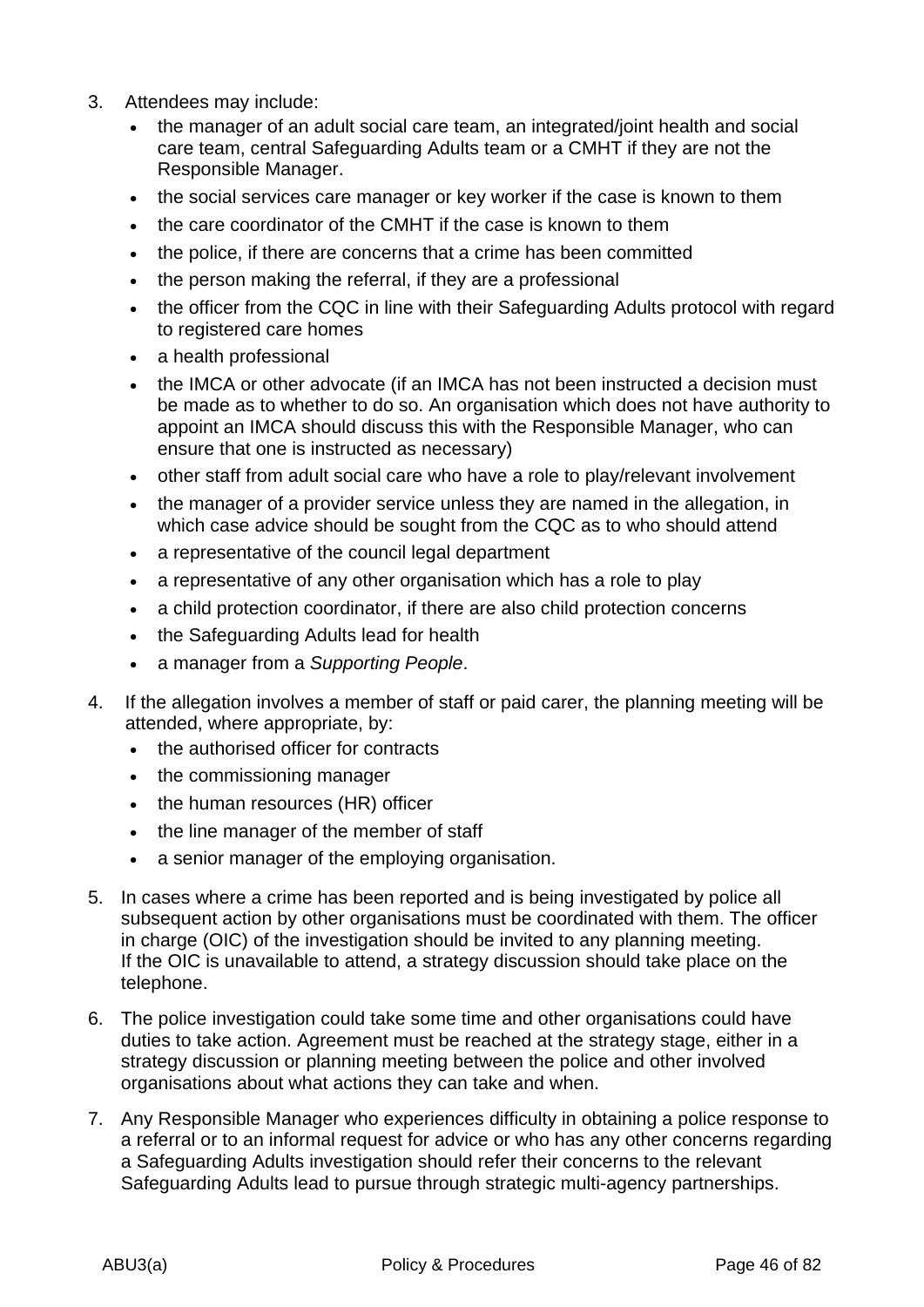## **Records**

- 1. A record should be made of the decisions and actions required. The record should be distributed to all relevant individuals and organisations and take account of data protection issues. The record should include:
	- name of the adult at risk
	- date and time of the meeting
	- name and contact details of the Responsible Manager
	- names and contact details of attendees
	- details of the incident or the concern, with time, location and relevant details
	- type(s) of abuse suspected
	- an assessment of the seriousness/severity of harm
	- consideration of the wishes of the person at risk
	- name of the person causing harm (or alleged to have caused harm)
	- whether there were any witnesses
	- decisions made, including timescales and names and tasks of responsible people
	- name(s) and contact details of the organisation(s) conducting the investigation
	- name of the person(s) who will conduct the investigation
	- name of the organisation that is contributing to the interim protection plan and what that contribution is
	- details about any disagreements and how these will be resolved
	- date for a planning meeting review, if one is to take place
	- date for the case conference.
- 2. Decisions of the meeting or discussion should be made available to participants at the meeting within 24 hours, and minutes of the meeting should be distributed within agreed timescales.
- 3. Regard should be had to confidentiality and data protection issues. Local partnerships may have their own standard agendas and templates for the structure of strategy discussions and planning meetings.

#### **Possible Outcomes of Strategy Discussions & Planning Meetings**

#### **Continuing the Safeguarding Adults process**

- 1. The Safeguarding Adults process will continue and an investigation / joint investigation and risk assessment will take place.
- 2. If a decision is taken at the strategy discussion or planning meeting stage to continue with an investigation under the procedures, agreement should be reached on the following matters:
	- Whether the strategy or risk assessment will need to be reviewed during the investigation and make a date for that to happen.
	- The investigation should begin as soon as possible after the strategy discussion or planning meeting and be completed within 20 days of the Safeguarding Adults referral.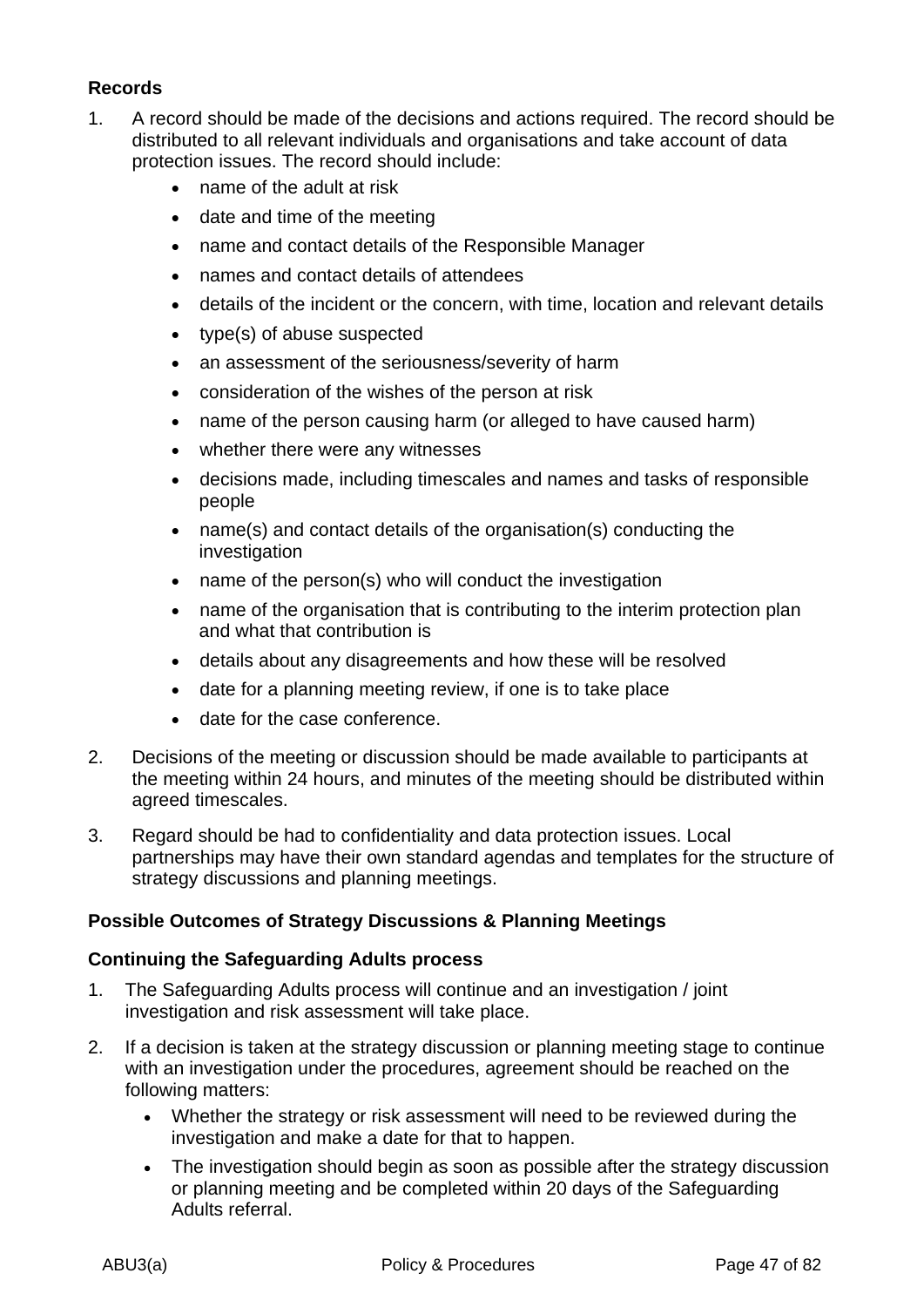- If, due to the complexity of the investigation, it is clear from the outset that a longer timescale will be required, this must be agreed by all relevant organisations and a record made of the decision
- In the above situation it may be necessary to hold a further strategy meeting to ensure that a review is made of protection arrangements
- A date for a case conference.

## **Investigations and processes that could be triggered by a referral**

A referral can trigger various processes that amount to a formal investigation, for example, a criminal investigation, or disciplinary procedures action under SI policies in health, or less formal investigative processes. Such investigations might include:

- a police investigation if a crime might have been committed
- an investigation by the CQC, if the concern arose in a regulated service
- an investigation under care management or the CPA
- an assessment of a carer's needs
- action by employers such as suspension and an investigation under disciplinary procedures if the concern indicates that the abuse or neglect was caused by a member of staff or paid carer
- investigation of a complaint by the complaints department of an organisation
- an investigation by the OPG if the concern is about an attorney created under a lasting or enduring power of attorney or a court-appointed deputy
- referral to the Court of Protection for a decision, declaration order or the appointment of a deputy
- an investigation by the Department for Work and Pensions if the concern is about the misuse of Appointeeship or fraud in relation to benefits
- action for breach of contract terms
- a referral to MARAC where the allegation indicates domestic abuse and there is a high risk to the person
- an investigation into a situation where forced marriage could be indicated
- arrangements for the care and treatment of the person who is alleged to have caused the harm if they are also an adult at risk

#### **Continuing action through other processes**

There may be no need to conduct a Safeguarding Adults investigation, but there is need for action through other processes (for example, care management).

#### **No further action under the Safeguarding Adults procedures**

1. There are Safeguarding Adults concerns, but the adult at risk has mental capacity, is living at home and they are confident that they can protect themselves from further harm and they do not wish any action to be taken under the procedures. Practitioners must be confident that the adult at risk is making this decision without undue influence, threats and intimidation. If there are no other people at risk from the person causing the harm, there will be no more action under the procedures at this time. In this situation there should be express agreement with the adult at risk that there will be no more action under the procedures. They should be given information about abuse and neglect, possible sources of help and support and whom they can contact if they should change their mind or the situation changes and they no longer feel able to protect themselves.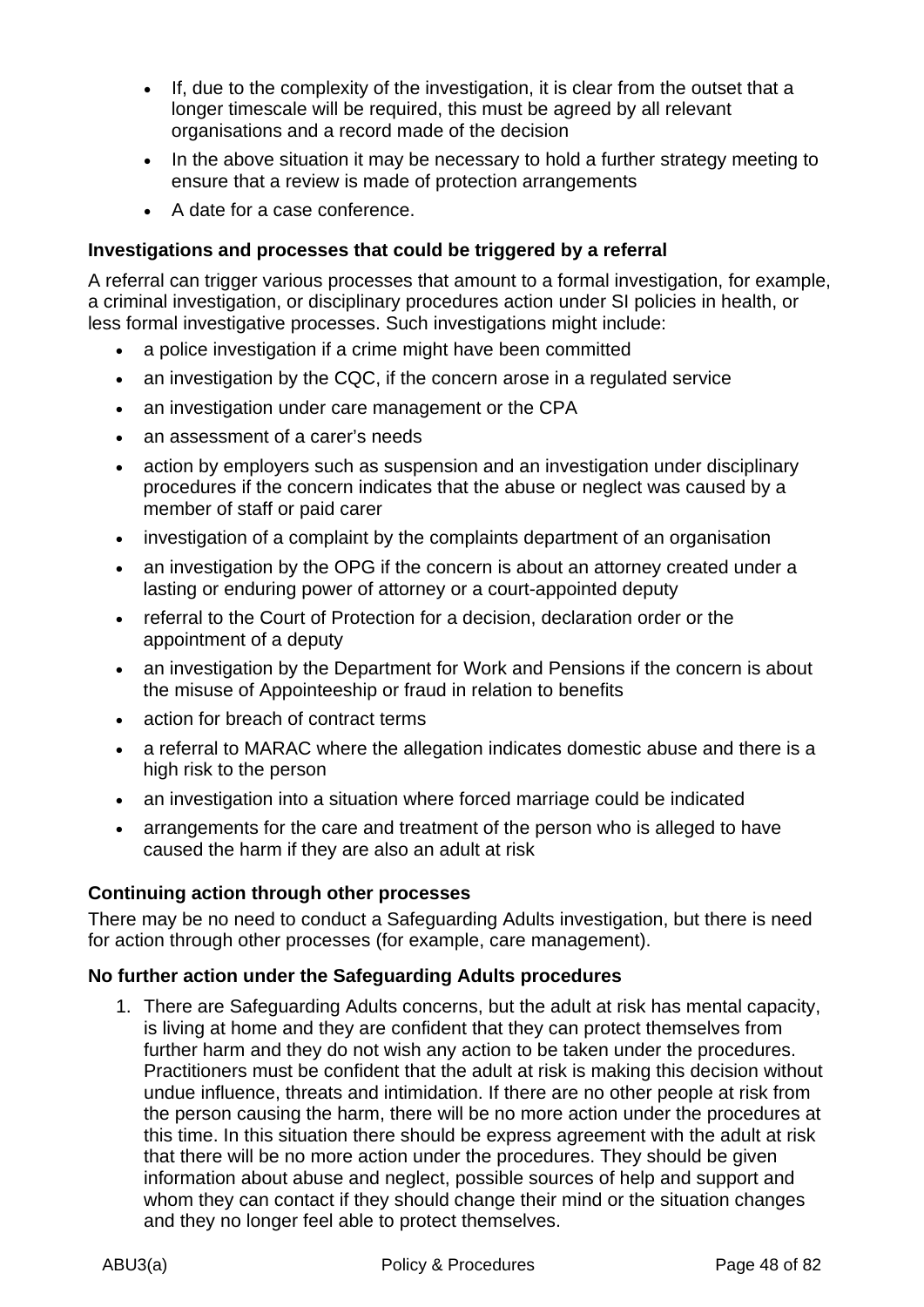- 2. If a concern persists and the adult at risk's refusal to consent to action is seen to have resulted from fear, loyalty, coercion or disempowerment as the result of longterm or persistent abuse, the action under the procedures will continue and a multiagency decision made about the best way to engage with the person and consider the legal powers available to intervene with the person(s) causing the harm.
- 3. A decision to discontinue the Safeguarding Adults process must be agreed by all relevant organisations and signed off by the Responsible Manager. The reasons for closing the Safeguarding Adults process should be recorded and a copy sent to planning meeting attendees. The adult at risk should have a copy of the decisions that takes into account issues of confidentiality and the need for protection of personally identifiable information.

### **Recording**

A record should be made of the decisions and actions required. The record should be distributed to all relevant individuals and organisations and take account of data protection issues.

The record should include:

- name of the adult at risk
- date and time of the meeting
- name and contact details of the Responsible Manager
- names and contact details of attendees
- details of the incident or the concern, with time, location and relevant details
- type(s) of abuse suspected
- an assessment of the seriousness/severity of harm
- consideration of the wishes of the person at risk
- name of the person causing harm (or alleged to have caused harm)
- whether there were any witnesses
- decisions made, including timescales and names and tasks of responsible people
- name(s) and contact details of the organisation(s) conducting the investigation
- name of the person(s) who will conduct the investigation
- name of the organisation that is contributing to the interim protection plan and what that contribution is
- details about any disagreements and how these will be resolved
- date for a strategy meeting review, if one is to take place
- date for the case conference.

Decisions of the meeting or discussion should be made available to participants at the meeting within 24 hours, and minutes of the meeting should be distributed within agreed timescales.

Regard should be had to confidentiality and data protection issues.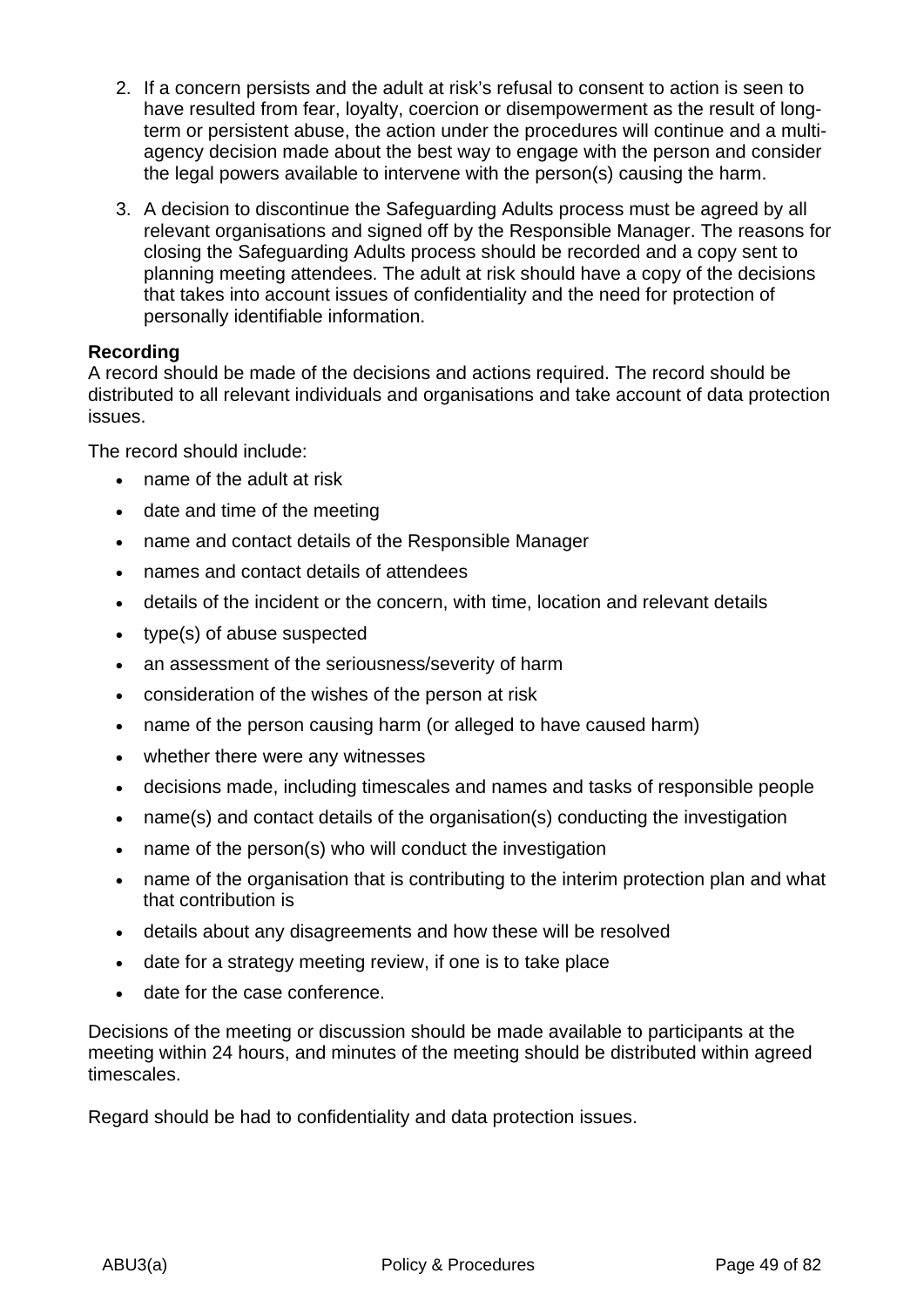### **Action to be taken if the person causing harm is also an adult at risk**

- 1. Adults at risk may themselves cause abuse or neglect. The identification of indicators that such a person (for example, another service user or a carer) may be a potential abuser should be included as part of any risk assessment. If a criminal offence is disclosed the police must be informed.
- 2. Assessment of the risk posed by an adult at risk who has allegedly caused harm should include an assessment of the nature of the risk. This assessment may result in the provision of community care services to the person who is alleged to have caused the harm and/or signposting to appropriate mainstream services as part of the Safeguarding Adults plan for the adult at risk.
- 3. If a person who is an adult at risk is identified as a potential abuser this should be addressed as part of their care plan, including:
	- undertaking a risk assessment
	- devising a protection plan
	- devising a treatment plan
	- having in place a contingency safety plan
	- making arrangements for monitoring and reviewing plans.
- 4. Plans should involve all relevant professionals as well as family and carers where appropriate.
- 5. An allegation of abuse or neglect perpetrated by an adult who is at risk will *always* give rise to decisions under the Safeguarding Adults process, and should be responded to (in terms of an initial response) within 24 hours to enable a risk assessment to be undertaken.
- 6. Immediate action should be taken to protect others at risk from harm where this is necessary.

### **Specific decisions to be taken at the strategy meeting when the person alleged to have caused harm is also an adult at risk**

- 1. The primary focus of the strategy discussions and planning meetings is the adult at risk. It may be necessary to hold a separate multi-agency meeting to meet the needs and address the behaviour of the person causing the harm. However, decisions that will need to be taken in relation to the person causing the harm will include:
	- how to coordinate action in relation to the adult at risk causing the harm
	- identification, and allocation, of a separate care manager/care coordinator in order to ensure that their needs are met and that a care plan is devised to ensure that other adults at risk are not also put at risk from the person's actions
	- identification of who should be involved in the investigation and development of the interim protection plan
	- whether there is likely to be a criminal prosecution (if known at this point)
	- what information needs to be shared, and with whom.
- 2. The Responsible Manager will maintain communication with those concerned with the care of the adult at risk who is also alleged to be the person causing harm.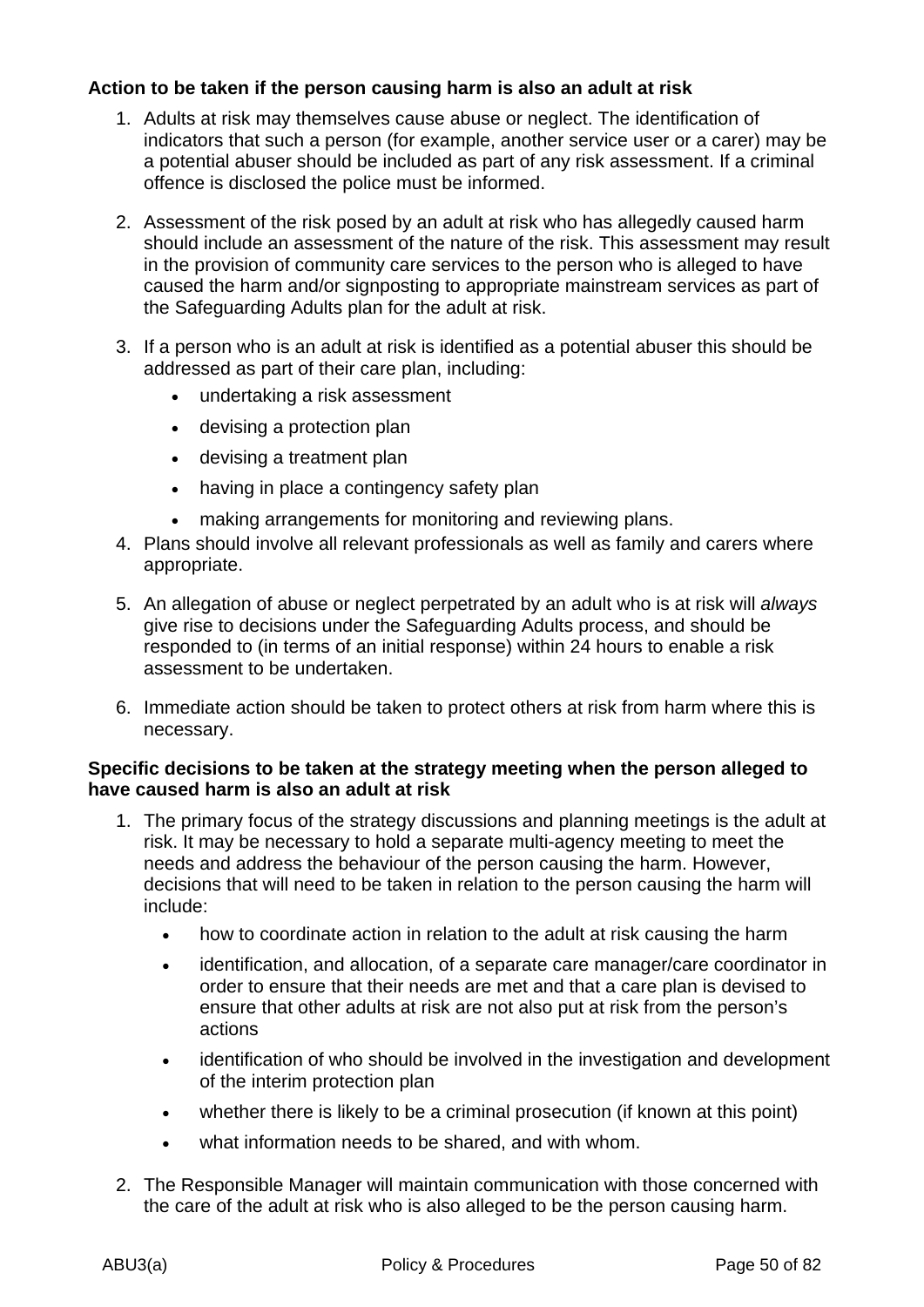3. In all cases, the care manager, care coordinator or link/key worker representing the adult at risk and the relevant staff working with the person causing the harm must be informed immediately and be closely involved at all stages.

#### **Investigation by the organisation in which the concern has arisen**

- 1. A decision agreeing that an organisation in which the alleged abuse or neglect has occurred may solely undertake an investigation will be made at the planning meeting on the basis of an assessment of risk and harm to the adult.
- 2. A clear record of this decision must be made by the Responsible Manager with reasons for the decision listed. Any organisation conducting an investigation must allow their records to be open to scrutiny by the Responsible Manager and the multi-agency process.
- 3. If it is decided that an investigation will be undertaken by the organisation in which the concern arose, the manager within the organisation responsible for the investigation must ensure that::
	- the adult(s) at risk is protected by implementing an immediate protection plan
	- only essential information is shared within the organisation on a need-toknow basis
	- staff or teams delivering services to the adult at risk are adequately resourced and are supported to implement the protection plan
	- if the person causing the harm is also a service user, ensure that staff delivering services to them are adequately resourced and supported to deliver the protection plan
	- a protection plan coordinator is designated
	- the relevant Responsible Manager is kept informed of the progress of the investigation and of the outcome and is given details of the protection plan and all other relevant parties
	- the protection plan is reviewed at regular intervals as long as the risk exists
	- a further referral is made to the multi-agency Safeguarding Adults procedures if the monitoring and reviews show that the protection plan is not working.

#### **Resolution of disagreements**

- 1. Where there are disagreements that cannot be resolved by discussions between front-line workers or attendees at meetings, the issue should be brought to the attention of line managers or lead managers and Safeguarding Adults leads, who will hold discussions to try to resolve differences.
- 2. If disagreements still cannot be resolved, the Responsible Manager will refer to a more senior manager within their organisation (for example, the Head of Safeguarding Adults). This senior manager should then decide whether to address the disagreement with another senior manager in the organisation where the delay is occurring or take another course of action. At all times participating agencies should avoid delay resulting from inter-agency disagreement and ensure that the well-being of the person at risk is prioritised.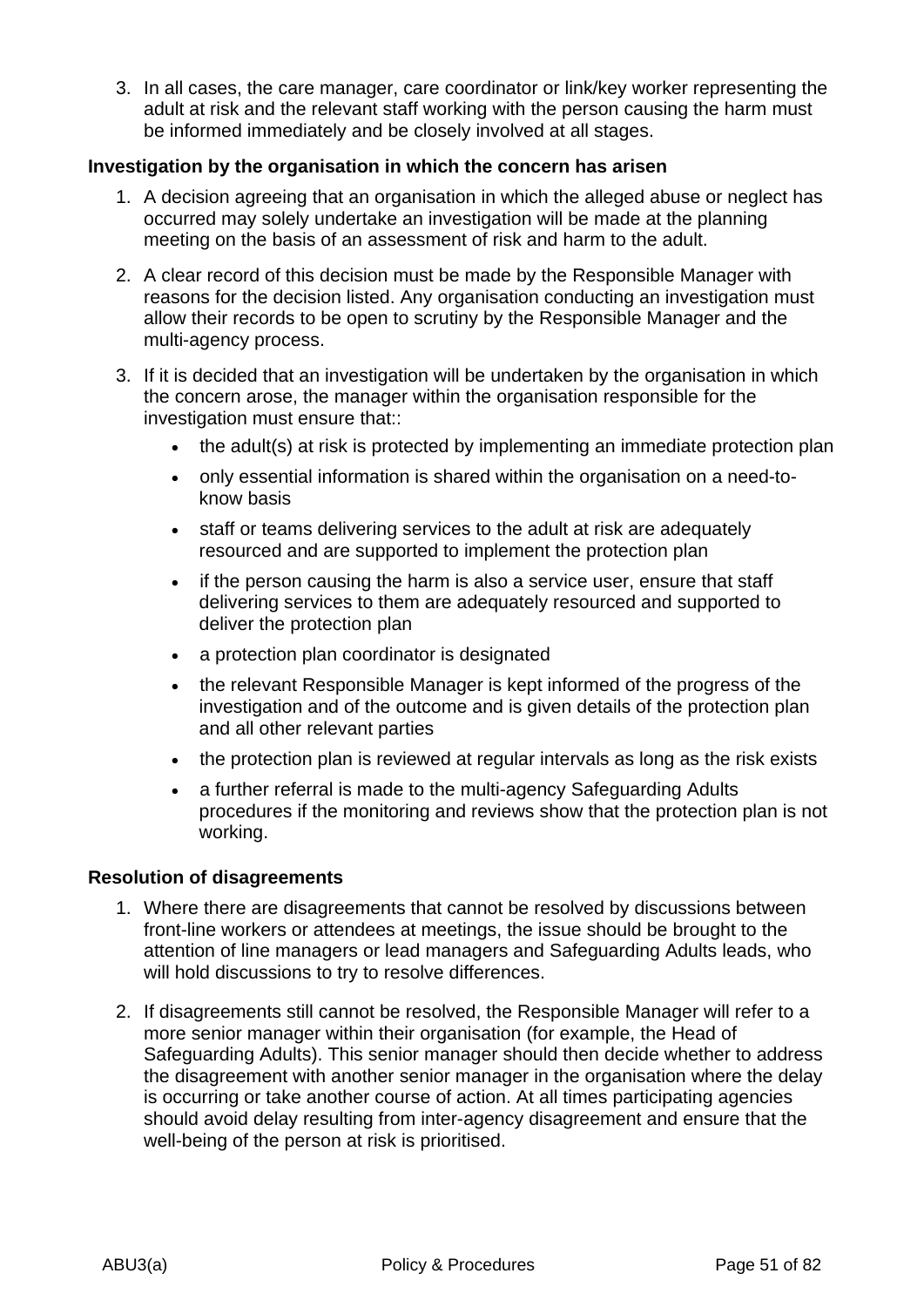# **7) Support to those involved in the safeguarding process**

#### **Supporting the adult at risk**

- Clarify the key issues of risk faced by the adult at risk.
- Decide who will interview and record the account of the adult at risk.
- Decide who will ensure the adult at risk is involved in the process to the maximum of their willingness and ability, and how this will be achieved
- Decide who will support the adult at risk in a formal investigation and ensure that their needs for support and protection are met
- Clarify the mental capacity of the adult at risk to make decisions about their own safety. Arrange for an assessment by the most appropriate person, if required.
- If the person does not have mental capacity, decide how they will be supported to be involved as much as they are able, who is a suitable person to act in the person's best interests and whether an IMCA should be instructed.
- Identify if the person needs advice, support, assistance or services under community care legislation
- Identify any communication needs of the adult at risk
- Identify any equality issues that need to be addressed.
- Identify who will keep the adult at risk informed and what information can be shared with them.
- Where the adult has capacity, ensure their wishes are respected as to sharing of information with relatives and/or carers (unless there is a duty to override their decision).

#### **Supporting the person allegedly causing harm**

- Decide who will interview the person allegedly causing harm and/or give them information about the allegations (and when this should happen). This will usually be the interviewing officer of the organisation that has a duty to investigate.
- If the person allegedly causing harm is a member of staff or a volunteer, confirm that the relevant regulatory authority has been informed. It is important to preserve the confidentiality at all times of all concerned including staff members under the Safeguarding Adults information-sharing protocols.
- The primary concern must be the safety of the adult at risk, but the person allegedly causing harm has a right to have information about any accusations and the process that will be followed.
- Decisions about notifying the person allegedly causing harm need to be made at the strategy meeting, weighing up potential repercussions or further risk of harm.
- If the person allegedly causing harm is also an adult at risk, a decision must be made about how their needs are to be met during the investigation. For example, if they lack capacity, they will also need someone who can represent them, possibly an IMCA
- Identify if the person needs advice, support, assistance or services under community care legislation.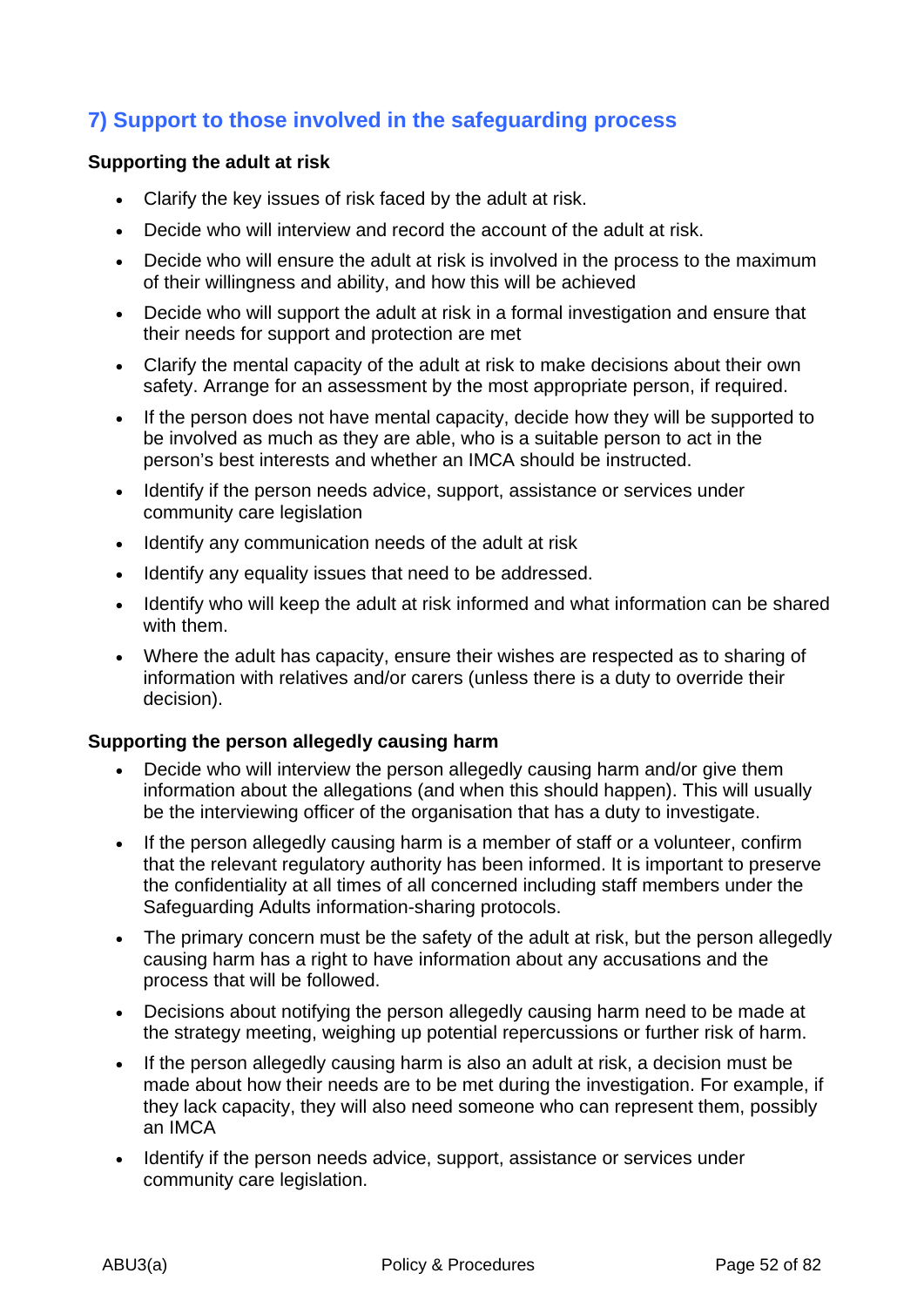- Throughout the Safeguarding Adults process, people alleged to have caused harm must be treated and spoken of without prejudice.
- Cases where the person alleged to have caused harm is a family member, friend or carer need to be treated with particular sensitivity. For example, work may need to be done to make sure the person alleged to have caused harm understands what abuse is. A carer may also need a carer's assessment.

#### **Support for vulnerable witnesses**

#### **Witness support and special measures**

- 1. If there is a police investigation, the police will ensure that interviews with the adult at risk who is a vulnerable or intimidated witness are conducted in accordance with 'Achieving Best Evidence in Criminal Proceedings'.
- 2. Special measures are those specified in the Youth Justice and Criminal Evidence Act 1999 and will be used to assist eligible witnesses. The measures can include the use of screens in court proceedings, the removal of wigs and gowns, the sharing of visually recorded evidence-in-chief, cross-examination and reexamination and the use of intermediaries and aids to communication.
- 3. Intermediaries play an important role in improving access to justice for some of the most vulnerable people in society, giving them a voice within the criminal justice process. They help children and adults who have communication difficulties to understand the questions that are put to them and to have their answers understood, enabling them to achieve their best evidence for the police and the courts.
- 4. The Witness Service provides practical and emotional support to victims and witnesses (either for the defence or for the prosecution). The support is available before, during and after a court case to enable them and their family and friends to have information about the court proceedings, and could include arrangements to visit the court in advance of the trial.

#### **Victim Support**

1. Victim Support is a national charity which provides support for victims and witnesses of crime in England and Wales. It provides free and confidential help to family, friends and anyone else affected by crime, which includes information, emotional support and practical help. Help can be accessed either directly from local branches or through the Victim Support helpline.

#### **Keeping families and others concerned informed and supported**

- 1. Family and friends and other relevant people who are not implicated in the allegation of abuse often have an important part to play in the Safeguarding Adults process and provide valuable support to the individual and to manage the risk.
- 2. If appropriate and possible, and where the adult at risk has mental capacity and gives their consent and there are no evidential constraints, family and friends should be consulted.
- 3. If the adult does not have mental capacity, family and friends must be consulted under the Mental Capacity Act 2005.
- 4. A record should be made of the decision to consult or not to consult family and friends with reasons given and recorded.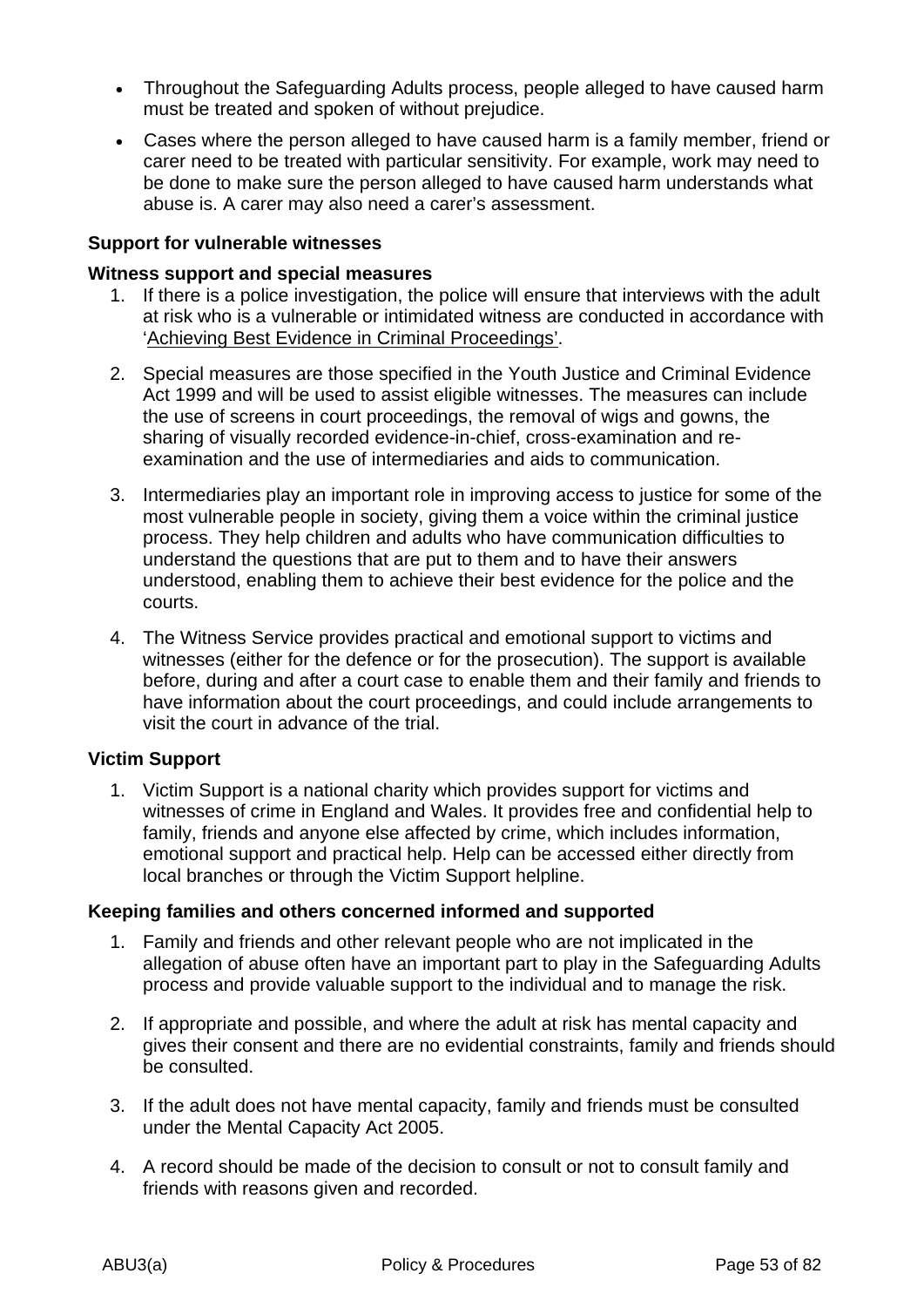## **Support for Staff involved in the Safeguarding Process**

- 1. Managers should give consideration to the need for staff to share their feeling resulting from their involvement in the safeguarding process.
- 2. Alerters / referrers should be informed of the outcomes of the process if possible.
- 3. Managers at any level should enable de-briefing sessions so that staff can reflect on good practice and / or lessons learnt following the safeguarding process.

### **Complaints and Appeals Regarding the Safeguarding Adults Process**

#### **Complaints**

- 1. Complaints received from any source about the Safeguarding Adults practice and arising from the Safeguarding Adults process should be handled by the relevant complaints procedures of the organisation about which the complaint has been made.
- 2. If more than one organisation has been named or is implicated in the complaint, the complaints officers from the named organisations must reach joint agreement with the complainant about how the complaint investigation will be taken forward.
- 3. If the complaint results from the experience of the adult protection/safeguarding process by the adult at risk, their carer, family member or personal representative and/or from a breakdown of inter-agency working, the relevant Responsible Manager and the chair of the RBSAB must be notified of the complaint and the findings.
- 4. If the complaint is upheld a decision should be made by the chair of the RBSAB, in consultation with relevant members, about whether a case review or a serious case review should be conducted to enable lessons to be learnt.
- 5. This procedure does not apply to:
	- complaints or representations relating to services that are delivered by individual organisations as a result of strategy/case conference decisions (although these may form part of a protection plan review)
	- complaints about an individual professional.

These complaints will be dealt with by means of the internal complaints procedures of the relevant agency.

6. If differences or disputes arise from a complaint which involves different local authorities or health authorities, for example, between a host and commissioning authority, reference should be to senior managers within the respective organisations up to directorate level if disagreements cannot be resolved.

#### **Appeals**

- 1. An appeal against the decisions made as a result of the Safeguarding Adults process, and including decisions about measures to be put in place to protect the adult at risk, may be made by the adult at risk, their carer, friend or personal representative including an advocate.
- 2. If an appeal is raised by any partner organisation it should be referred to the relevant Responsible Manager and to the chair of the RBSAB who will make a decision in consultation with relevant partner organisations about what action to take.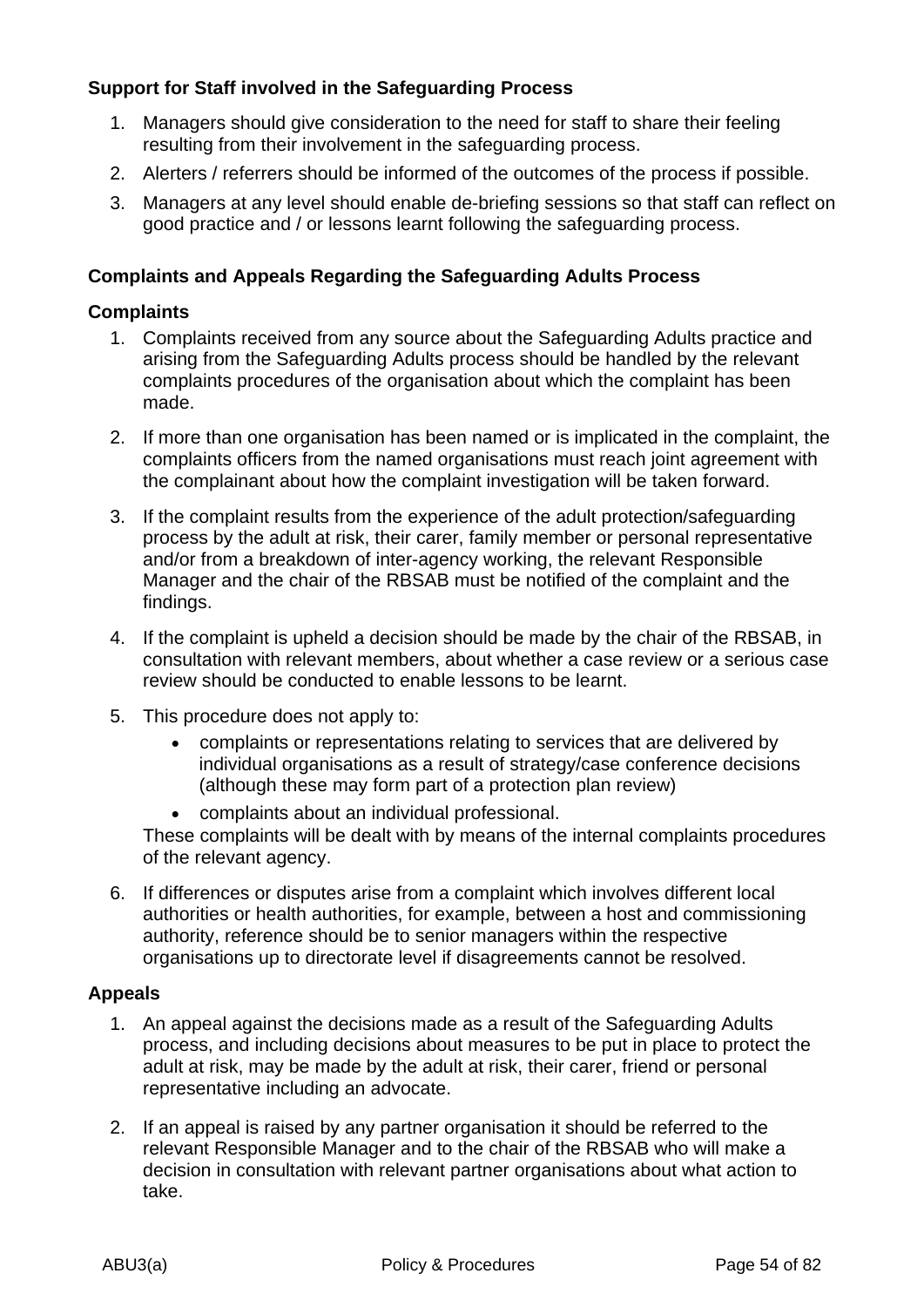- 3. When considering what action to take as a result of an appeal the following should be considered:
	- whether there has been an obvious deviation from the Safeguarding Adults planning and investigation process
	- whether there has been a flaw in decision making at the strategy discussion, planning meeting, or case conference, that is, decisions made without key information having been presented or where key information has not been taken properly into account
	- whether one organisation had evidence that other organisations were involved in the issues but they were not brought into the decision-making process, for example, the role of the PCT and adult social care or CMHT staff in the support of a private/voluntary provider
	- whether there were issues about when new information was submitted to the Safeguarding Adults investigation following the outcome of a case conference
	- whether a conflict of interest has been identified in the make-up of the investigation team and/or the chair of the Safeguarding Adults strategy meeting and/or case conference.
- 4. The Court of Protection offers a potential route for the resolution of complaints or disagreements about the Safeguarding Adults process e.g. where decisions have been made on behalf of people who have capacity or there has been a failure to act in the best interests of an adult who does not have mental capacity.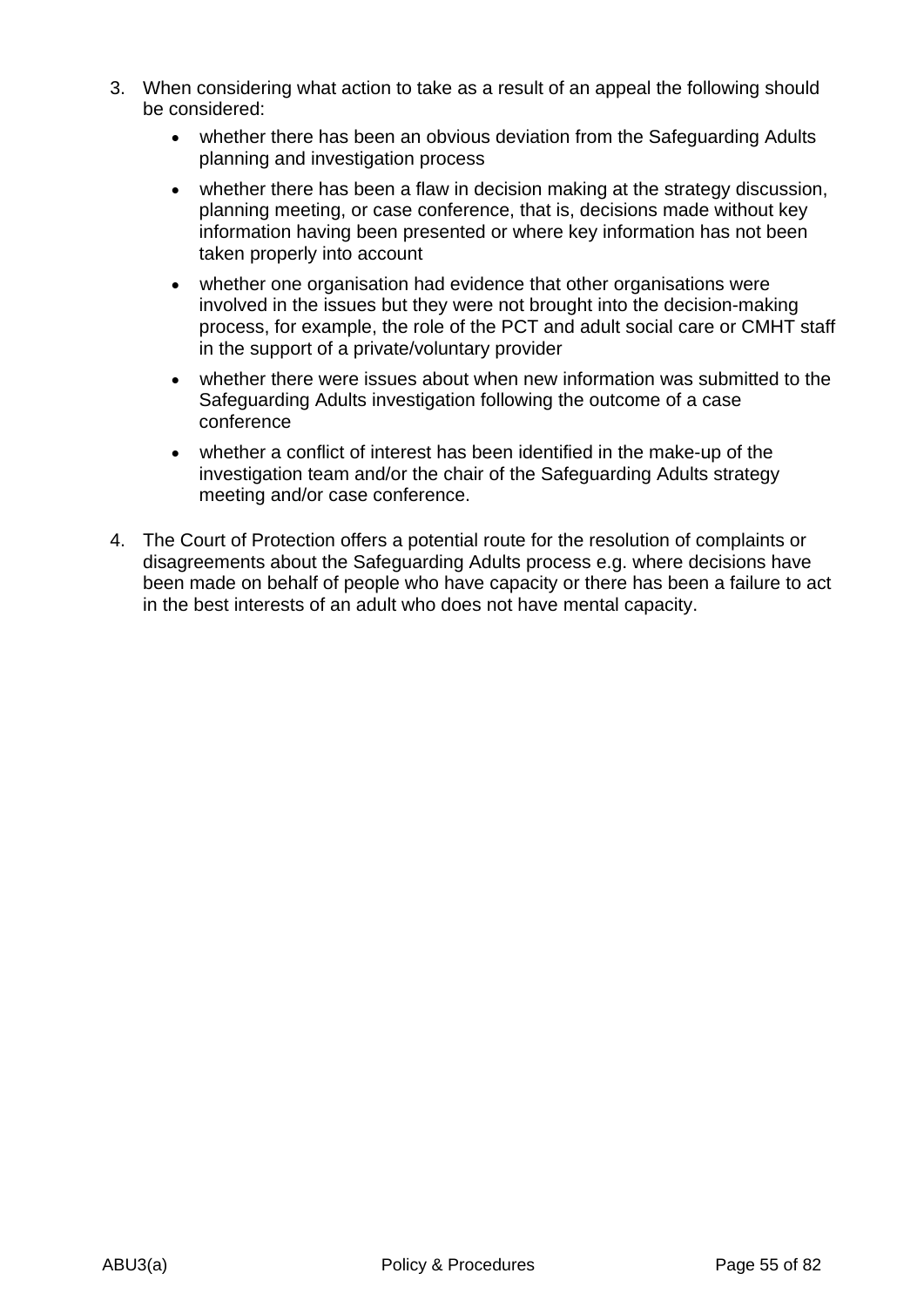## **8) The investigation process**

### **The purpose of the Investigation**

- 1. To determine the level of risk and the needs of the Adult(s) at Risk and the urgency and the appropriateness of further action.
- 2. To determine what steps can be taken to reduce the risk and provide for identified services if required, this may involve introducing or increasing services.
- 3. The purpose of the **criminal** investigation is to establish whether a crime has been committed against any Adult(s) at Risk. If so, who committed the crime, and to gather all the facts surrounding the incident in a way which will allow them to be presented at any future criminal prosecution.

#### **Risk Assessment**

1. In determining how serious or extensive abuse must be to justify intervention, the law commission builds upon the concept of significant harm introduced in the Children Act 1989, which states:

**"Harm should be taken to include not only ill treatment (including sexual abuse and forms of ill treatment which are not physical), but also the impairment of, or an avoidable deterioration in physical or mental health, and the impairment of physical, intellectual, emotional, social or behavioural development".** 

- 2. The seriousness or extent of abuse is often not clear when concerns are first expressed. It is important, therefore, when considering the appropriateness of intervention, to approach reports of incidents with an open mind. In making any assessment of "seriousness", the following factors need to be considered.
	- The vulnerability of the individual
	- The nature and extent of the abuse
	- The length of time it has been occurring
	- The impact on the individual
	- The risk of repeated or increasingly serious acts involving this or other Adult(s) at Risk and / or children.
	- The capacity to consent

#### **Other considerations:**

- The relationship between the Adult(s) at Risk and the person allegedly causing harm.
- Has the alleged abuse been done deliberately, has it been planned, has the person alleged to be responsible for the abuse set out to take advantage of this or other vulnerable people?
- What are the implications for the Adult at Risk and the person allegedly causing harm?
- Is what happened against the law, should legal action be taken?
- 3. A process of assessment must then be followed to evaluate:
	- Whether the person is suffering harm or exploitation.
	- Whether the intervention is in the best interests of the Adult at Risk and/or in the public interest.
	- Whether the assessment accounts for the depth of feeling of the person alleging the abuse.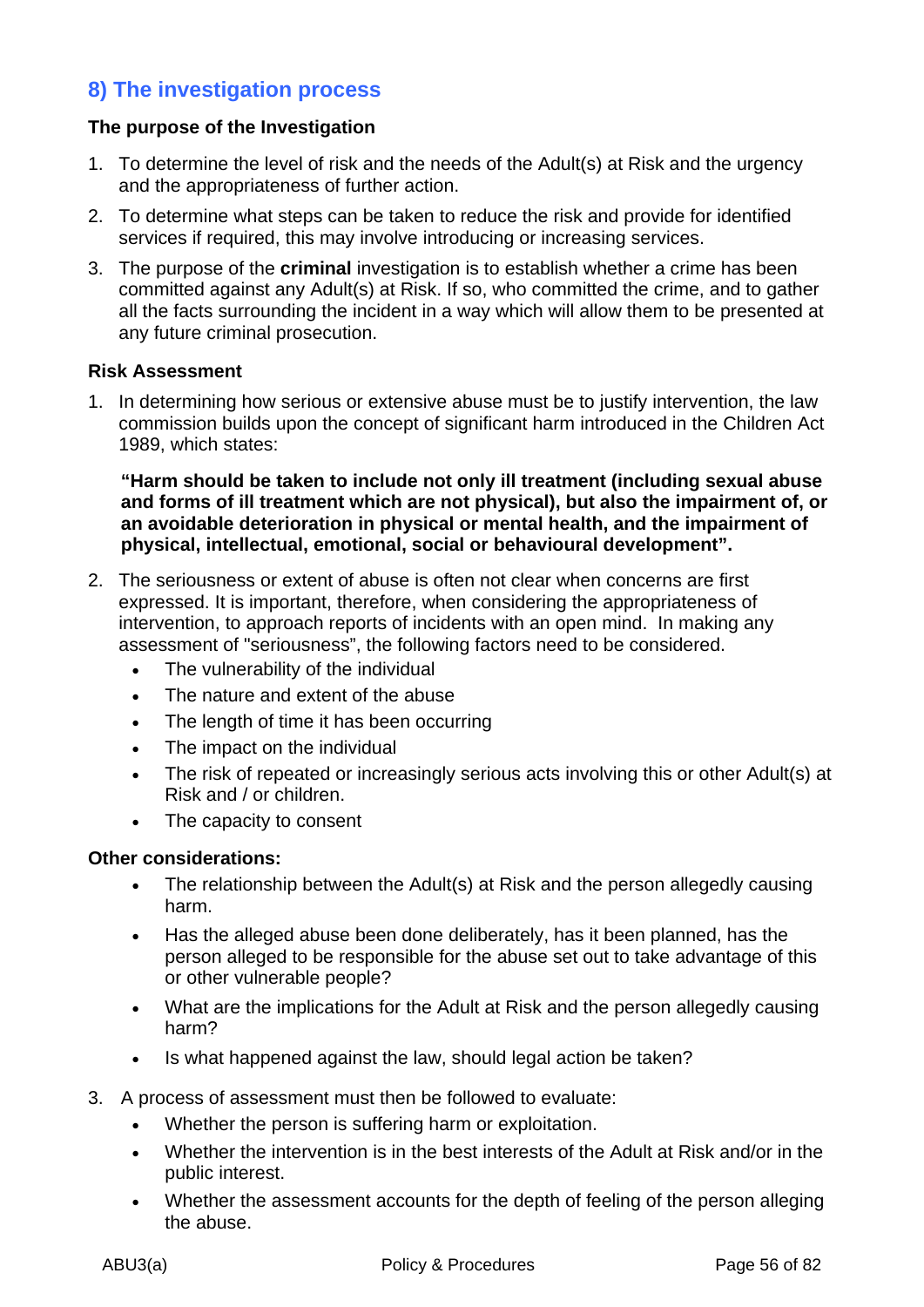- In deciding what action to take, the rights of all people to make choices and take risks, and their capacity to make decisions about arrangements for investigating or managing the abusive situation should be taken into account.
- The Adult at Risk's mental capacity is a key issue. If someone has capacity to make decisions and declines help, this limits the help that he/she may be given. It will not however limit the action that may be required to protect others (for example children and other adults at risk). In order to make sound decisions, there must be an assessment of the Adult at Risk's emotional, physical, intellectual and mental capacity in relation to self-determination, consent and intimidation. Consideration should also be given to misuse of authority or undue influence.
- Assessment of the environment or context is relevant since exploitation, deception, misuse of authority, intimidation or coercion may render the Adults at Risk incapable of making his/her own decisions. Therefore, it may be important for Adults at Risk to be interviewed away from the sphere of influence of the alleged abuser or environment and to be able to make a free choice about how to proceed.
- An initial rejection of help should not always be taken at face value.

### **PLANNING THE INTERVIEW**

- 1. It will be decided during the strategy discussion or the planning meeting:
	- Who will be interviewed
	- When they will be interviewed
	- Who will conduct the interview and take the lead
- 2. If there is a possibility of criminal proceedings it is important that repeated interviewing is avoided, as evidence may be contaminated.
- 3. If there is a possibility of criminal proceedings the Police will direct any disclosure interview(s).
- 4. Because of the dual nature of adult protection investigations, it is good practice for a social worker or other supporting professional to be present at the Police led interview. This is a different role to the appropriate adult.
- 5. If the interview is an Adult Care only investigation the investigating officer will interview with another professional. This may be a health professional and/or someone who knows the person well or has specialist skills in communication, for example a speech and language therapist, who can be there to help support and clarify issues.
- 6. Consideration needs to be given to the risks the scenario holds for the Adult at Risk, person allegedly causing harm and others. Continual reassessment of the risks should occur in order to ensure the safety of all involved.
- 7. There must be an accurate record of the interview(s). It should have been decided at the early planning stages whether the interview(s) will be recorded using:-
	- A tape recorder
	- A video recorder
	- Contemporaneous note taking

This must be done in full consultation with the Adult at Risk.

8. The interview must be planned in advance, during the strategy discussions or planning meeting.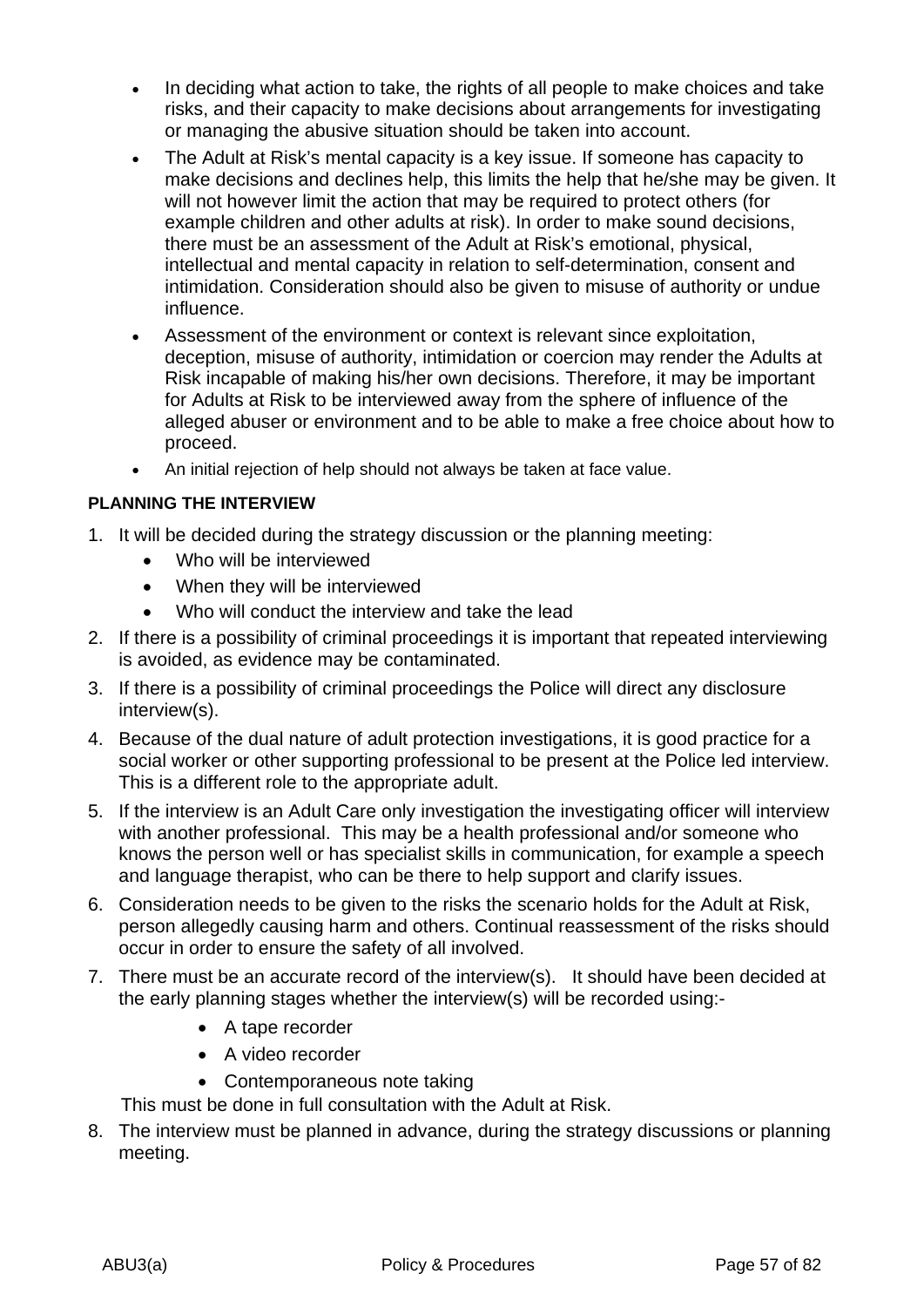## **Police and Criminal Evidence Act 1984 (PACE)**

- 1. Whether the Police interview involves the Adult at Risk, witness or a suspect, there is an obligation under PACE to provide an appropriate adult for any person the Police believe to be a vulnerable or "mentally disordered" adult.
- 2. The role of the appropriate adult is a dedicated one. The role has legal implications and cannot be attributed to someone after the interview because that person happened to be present, especially if that person thought they were there as a layperson.
- 3. It would not be appropriate for the social worker present at the interview in a supporting role to also take on the appropriate adult role.
- 4. The interview must be planned and a record made of the plan.

Before the interview you will need to think about:-

### The Person

- The Adult at Risk's right to self-determination. They must be consulted at every stage
- Endeavour to know something about the person's history
- The available options should be put to the adult for their consideration
- Establish if the person has any communication and/or language needs
- Check if the person has a sensory impairment

#### Preparing the Person

- Preparing the person does not mean coaching or telling the person what to say
- The Adult at Risk should be told the purpose of the interview from the outset
- It is good practice for the interviewer to have met the Adult at Risk at least once before the interview
- The Adult at Risk should be made familiar with the interview-setting if it is unfamiliar to them
- The interviewer(s) should introduce themselves and colleagues fully and clearly
- Show your identity card
- Speak clearly
- Be honest and clear Adults at Risk have spoken in research about being tricked as investigating officers have engaged in general conservation and then suddenly gone into very direct questioning about the alleged abuse (J Pritchard 1999)
- Explain the boundaries of confidentiality at the outset of the interview
- The issue of confidentiality should be borne in mind throughout the interview as the person may disclose incidents of abuse other than the one being investigated.

#### **Communication**

- It is essential to gain an understanding of how the person communicates
- It may be appropriate for the interview to be facilitated by someone who knows the person well
- It should not be assumed that a family member or care is the most appropriate person to facilitate the meeting. It can be distressing and embarrassing to discuss details of the abuse with family members present
- The investigator needs to be satisfied that the facilitator was not involved with the situation under investigation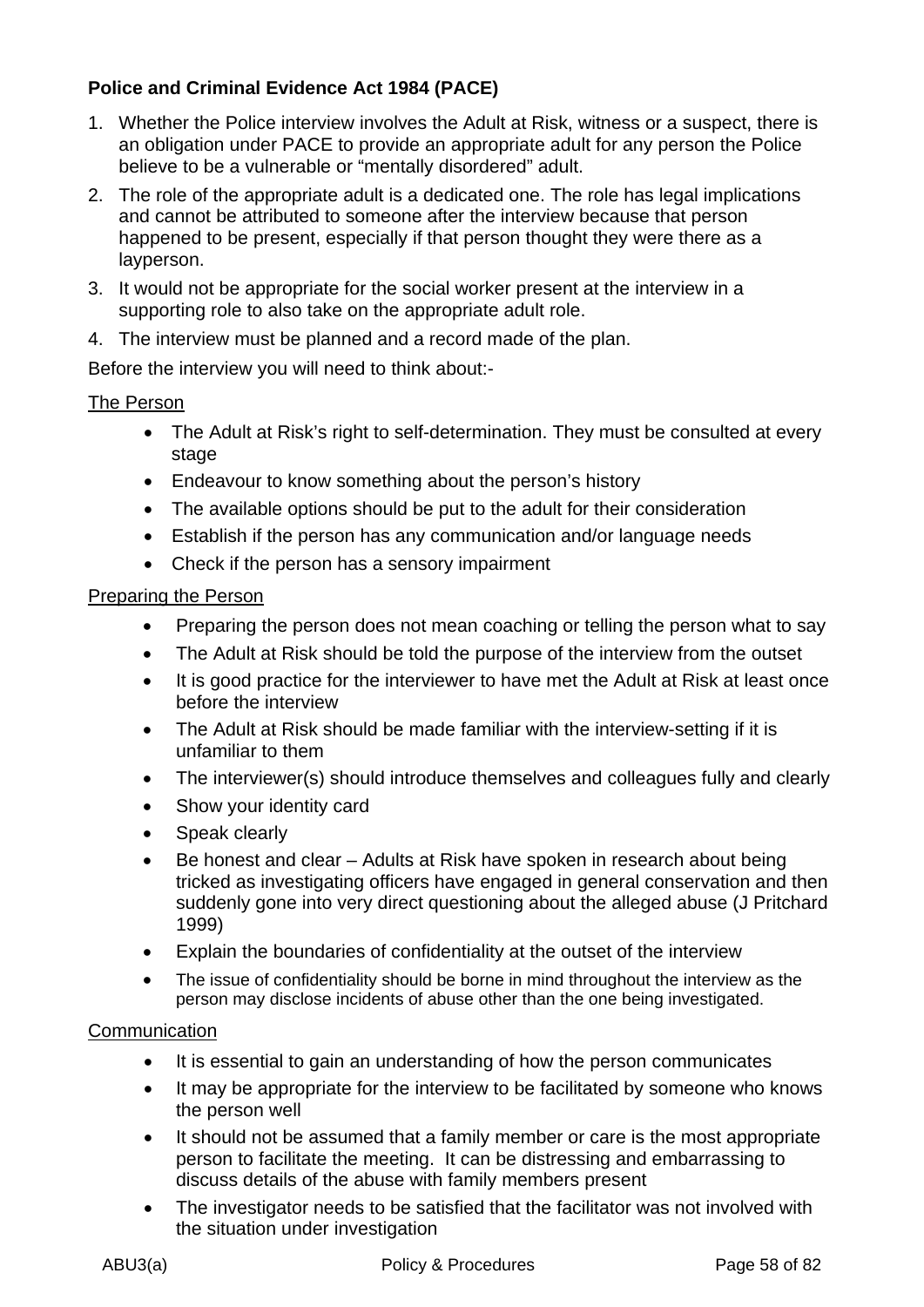• Establish if there is a need for translation/interpreters / Makaton or a communication board. If so, identify who will be responsible for organising those things

#### The Venue

- Someone will need to take responsibility for organising transport for the Adult at Risk
- The building needs to be accessible
- The room needs to be comfortable
- An interview room may not always be the most appropriate setting
- Responsibility needs to be taken for checking any equipment that is to be used
- If the person has a sensory impairment, adjustable lighting and a loop system may be necessary
- Limit external noise
- Consideration needs to be given to seating arrangements that will be comfortable and not be intrusive or intimidating
- Distractions in the room should be limited
- Consideration needs to be given to the Adult at Risk's concentration span

## The Interview(s) General Issues

- It must be decided in advance amongst all participants how long the interview will last and how many breaks there will be
- The interview should always take place in private
- Every effort should be made to ensure that the environment is relaxing
- Always take account of and proceed at the persons pace
- The more clearly the account is seen to be in the person's own words, the more compelling and reliable it will be. Leading or directive questions should not be asked
- Take account of the non-verbal signals such as facial expressions, gestures, body language, fidgeting, tense posture, poor eye contact

#### Preparing Yourself

- Do not to patronise
- Be respectful to the person and their pace
- Speak in a clear, neutral tone of voice
- Always speak directly to the person and not the interpreter, supporter or advocate who may also be present
- Take account of the possibility that the person may have low self-confidence and poor self-esteem

#### Listening To the Person

- Be aware of similar themes
- Look for repetition of words and phrases
- Information may be disjointed but significant
- Summarise what has been said in order to confirm understanding

## Basic Interviewing Skills

• Speak to the person as an adult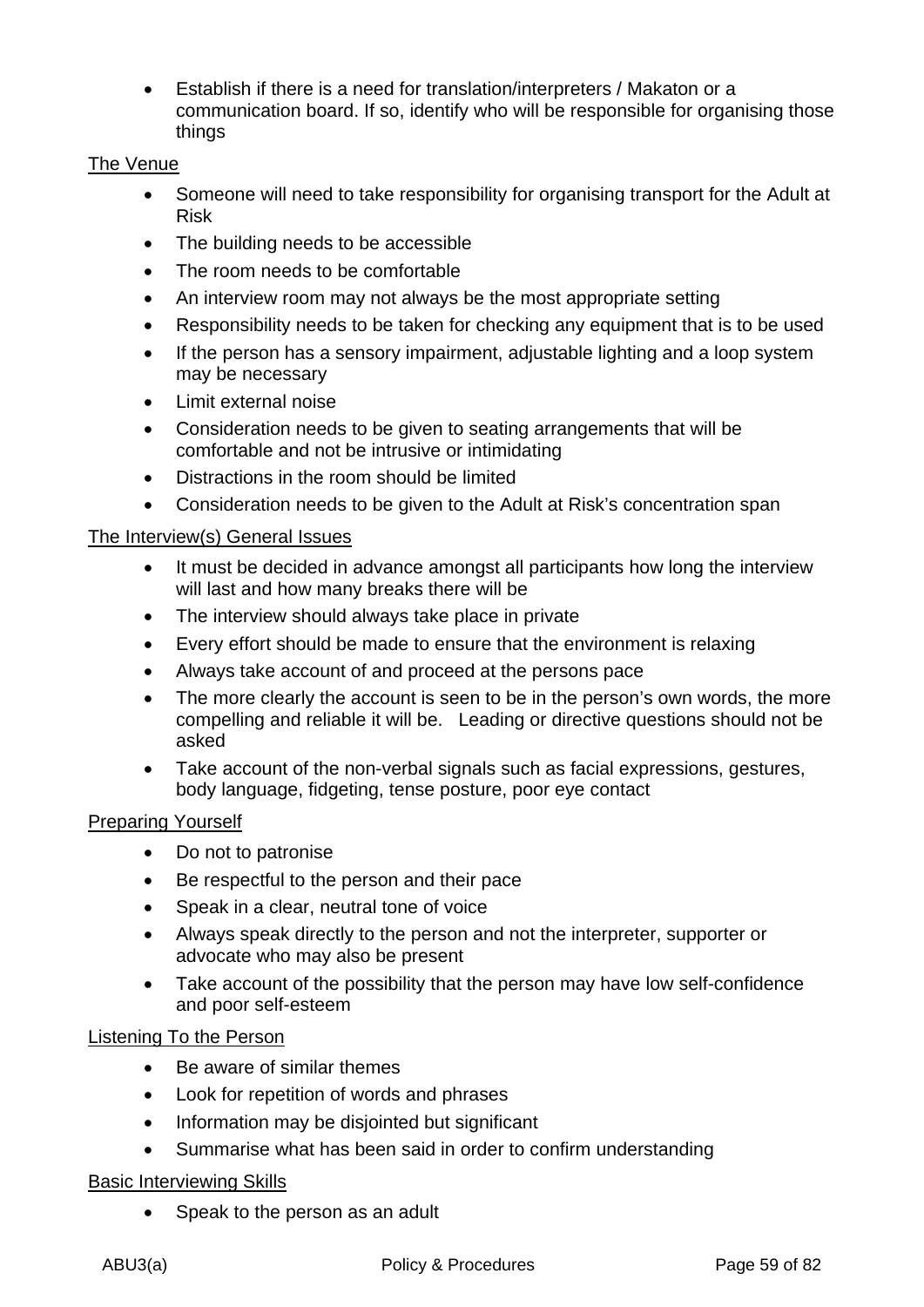- Ensure that you have the person's attention
- Use their name
- Speak slowly and clearly
- Use short sentences and uncomplicated language
- Avoid abstract ideas
- Avoid comparative either/or questions
- Break the interview into small slots
- Do not ask more than one question at a time
- Do not incorporate more than one idea per question
- Avoid jargon
- Summarise what has been said
- Do not ask why questions, ask instead who, what, where, and when
- Stick to the issues
- Give one piece of information at a time

The investigating officer must record the interview and other information collected during the investigation. Their recording must be accurate and differentiate between fact, hearsay and opinion.

### After the Interview

- a. It is essential that the Adult at Risk receives appropriate support throughout the interview stages. It is also important that this support is continued after the investigation. The most appropriate person to provide this support should be decided during the initial planning discussions or meeting.
- b. It is essential that the Adult at Risk is involved as much as possible in the subsequent decision making process.
- c. If the investigation leads to a criminal proceedings the Adult at Risk will need to be informed at each stage as to what will happen next.
- d. The Adult at Risk will still need support even if there is no further action in terms of the person allegedly causing harm.
- e. Whatever the outcome of the investigation the Adult at Risk's wishes must be taken into account. They may experience feelings of:
	- Powerlessness
	- Guilt
	- Depression
	- Anger
	- Self blame
	- Low self-esteem
	- Inability to trust
	- Fear
- f. The adult protection plan must address the issue of ongoing support.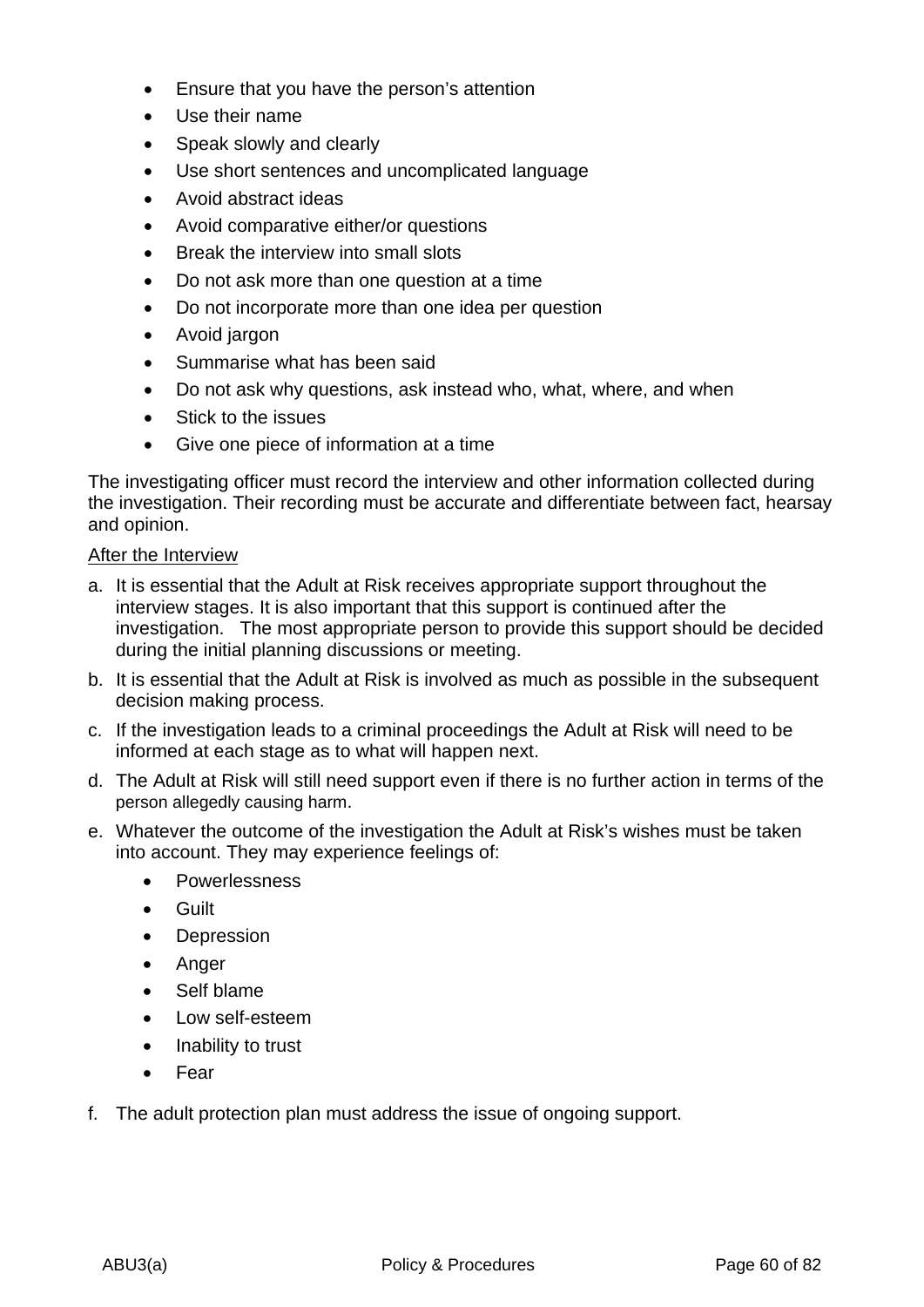## **9) The case conference and case conference review**

#### **CASE CONFERENCES**

#### **1. DECISION ABOUT WHETHER TO HOLD A SAFEGUARDING ADULTS BOARD CASE CONFERENCE**

- 1.1 During the initial strategy discussion or planning meeting the Responsible Manager, in consultation with the Investigating Officer and any other agency involved, will decide whether to hold a Case Conference.
- 1.2 If it is decided not to hold a Case Conference, the Responsible Manager should record this decision and the reasons for it. The Responsible Manager should then decide the arrangements for review.

### **2. PLANNING A SAFEGUARDING ADULTS BOARD CASE CONFERENCE**

- 2.1 Following the Planning Meeting if it is decided that a Case Conference should be held the Responsible Manager should identify at the earliest opportunity the date, time and venue of the Case Conference.
- 2.2 The Responsible Manager should identify using the Independent Chair Rota who will Chair the Case Conference. This will be a Manager from Health or Social Care who is not the line manager of the Investigating Officer undertaking the investigation and assessment. This will ensure an independent view. A request by the Responsible Manager can be made for the Head of Safeguarding to chair Case Conferences felt to be particularly complex.
- 2.3 The Responsible Manager needs to ensure that the Independent Chair is aware of the issues, has sight of the investigator's report within an agreed timescale, and has a list of expected participants at least 2 working days before the planned Case Conference.
- 2.4 The Responsible Manager will then appoint a Minute Taker. The Responsible Manager has the responsibility to assist the Minute Taker with:
	- The nature of the case.
	- What date the Case Conference is to be held.
	- What time the Case Conference is to start and finish.
	- What agenda items need to be included on the agenda following the standardised Case Conference agenda?
	- What supporting papers are to be made available/required to aid discussion?
	- Who should be invited to the Case Conference?
- 2.5 The Case Conference is a vital tool in bringing significant people together to ensure that appropriate action is taken to reduce risk and to offer further support. The following is a checklist of people who may be invited to a Case Conference:
	- Independent Chairperson not the Line Manager of Investigating Officer
	- Responsible Manager Care Manager/identified health professional
	- Investigating Officer
	- Adult at Risk and/or their advocate
	- The person allegedly causing harm if felt to be appropriate only if the Adult at Risk not attending Case Conference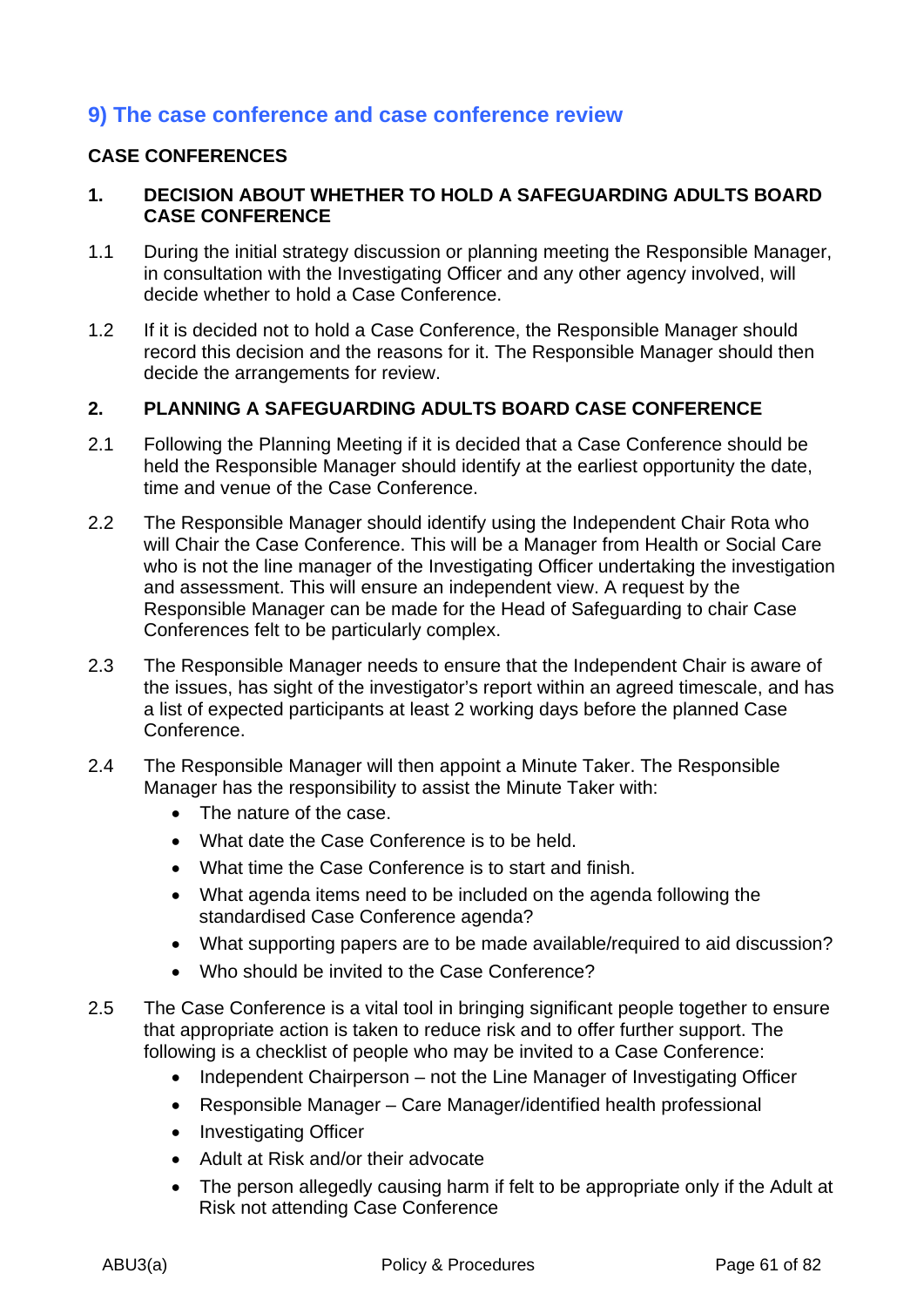- IMCA
- General Practitioner
- Health Care Staff District Nurses, Health Visitors, Community Nurse, Community Psychiatric Nurse
- Social Worker
- Consultant/Casualty Doctor
- Police representation
- Adult Care Service workers, included Domiciliary Care Workers, residential and day care staff
- Local Authority legal representation
- Individual's legal representation
- Housing Provider Representative
- Benefits Agency representative
- Care Quality Commission (CQC)
- Other significant people involved with the Adult at Risk including relatives
- 2.6 Consideration will be given as to whether if it is in the best interest of the Adult at Risk to take part in the Case Conference. If the Adult at Risk is to attend the Case Conference then support should be considered including attention to any special needs.
- 2.7 Where abuse has been alleged in any CQC registered service, a member of the Local Authority Commissioning Team must be invited to, and must attend, the Case Conference.
- 2.8 The minute taker is then responsible for:
	- Requesting key people on behalf of the Responsible Manager required to attend the Case Conference. This should be undertaken within 10 days of the Planning Meeting or initial planning discussion.
	- Booking the venue.
	- Typing the agenda, using the standard format (see Appendix B).
	- Distributing the agenda together with any appropriate information.
	- Requesting from the appropriate people, papers which are to be tabled at the Case Conference and ensuring that there are enough copies for those present. These papers are confidential and should be kept secure until the Case Conference.
	- Printing off an attendance sheet to take to Case Conference.
- 2.9 The minute taker should monitor the apologies and feed this back to the Chair and Responsible Manager. Chair may decide to postpone the Case Conference if there is insufficient representation.
- 2.10 The Investigating Officer will be required to prepare a report for the Case Conference. This report should cover the following areas:
	- Events surrounding the incident(s)
	- The Adult at Risk's relationship with the person allegedly causing harm.
	- The medical condition of the Adult at Risk and the involvement of any carers/health professionals in the Investigation.
	- The findings of the Investigation so far including interviews.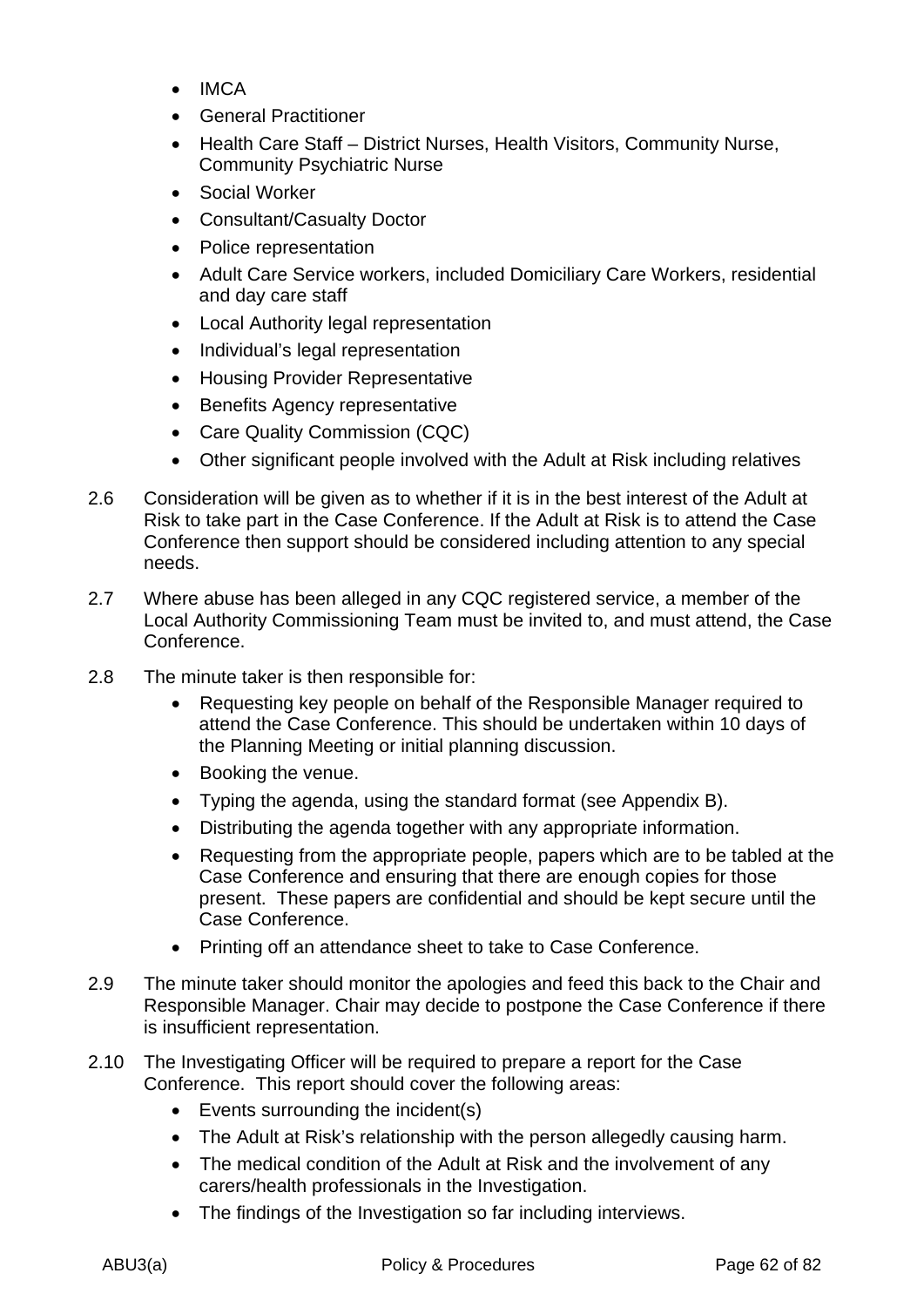- Cognitive and behavioural factors.
- Home environment.
- Social networks and community support.
- Mental Capacity Act 2005 Assessments including Deprivation of Liberty Safeguards if applicable.
- The involvement of Commissioning Managers.
- The involvement, if any, from CQC.
- The involvement of any statutory or voluntary agencies.
- Protection Plan
- Risk Assessment completed so far.

## **3. THE SAFEGUARDING ADULTS BOARD AGENDA**

- 3.1 There is a standardised Case Conference agenda (**Appendix B**) which must be consistently used at all Case Conferences. The Chairperson may omit or add headings that are relevant to each individual Case Conference.
- 3.2 All supporting papers that are to be tabled are to be indicated as "tabled" on the agenda.

## **4. THE SAFEGUARDING ADULTS BOARD CASE CONFERENCE**

- 4.1 Ensure that the attendance record is fully completed and collected by the minute taker at the end of the Case Conference.
- 4.2 The minute taker should sit next to the Chair.
- 4.3 The minute taker should ensure that they have extra copies of the agenda in case attendees need them. Also take copies of the invitations sent and/or the information checklist form in case there are any queries at the meeting or if attendees do not arrive.
- 4.4 Reports for the Case Conference should be tabled at the start of the Case Conference. Consideration should be given to the Adult at Risk and their advocate to give them enough time to read copies of the report, except where such action would not be in their best interest or compromise the investigation. Every effort should be made to assist and support the Adult at Risk in understanding the reports.
- 4.5 The Investigating Officer will present a report detailing the findings of the assessment and Investigation and will report on any interim actions.
- 4.6 The purpose of the Case Conference is to:
	- Clarify the roles and responsibilities of the various professionals involved identifying a key worker who will be given responsibility for co-ordinating the implementation of all plans made at the Case Conference.
	- Consider the report from the Investigating Officer and any other professionals.
	- Review the protection arrangements made during the planning discussions or Planning Meeting.
	- Review the Protection Plan and make arrangements for implementing and reviewing the Protection Plan, ensuring that the plan includes action to be taken in the event of non compliance.
	- Establish current levels of risk.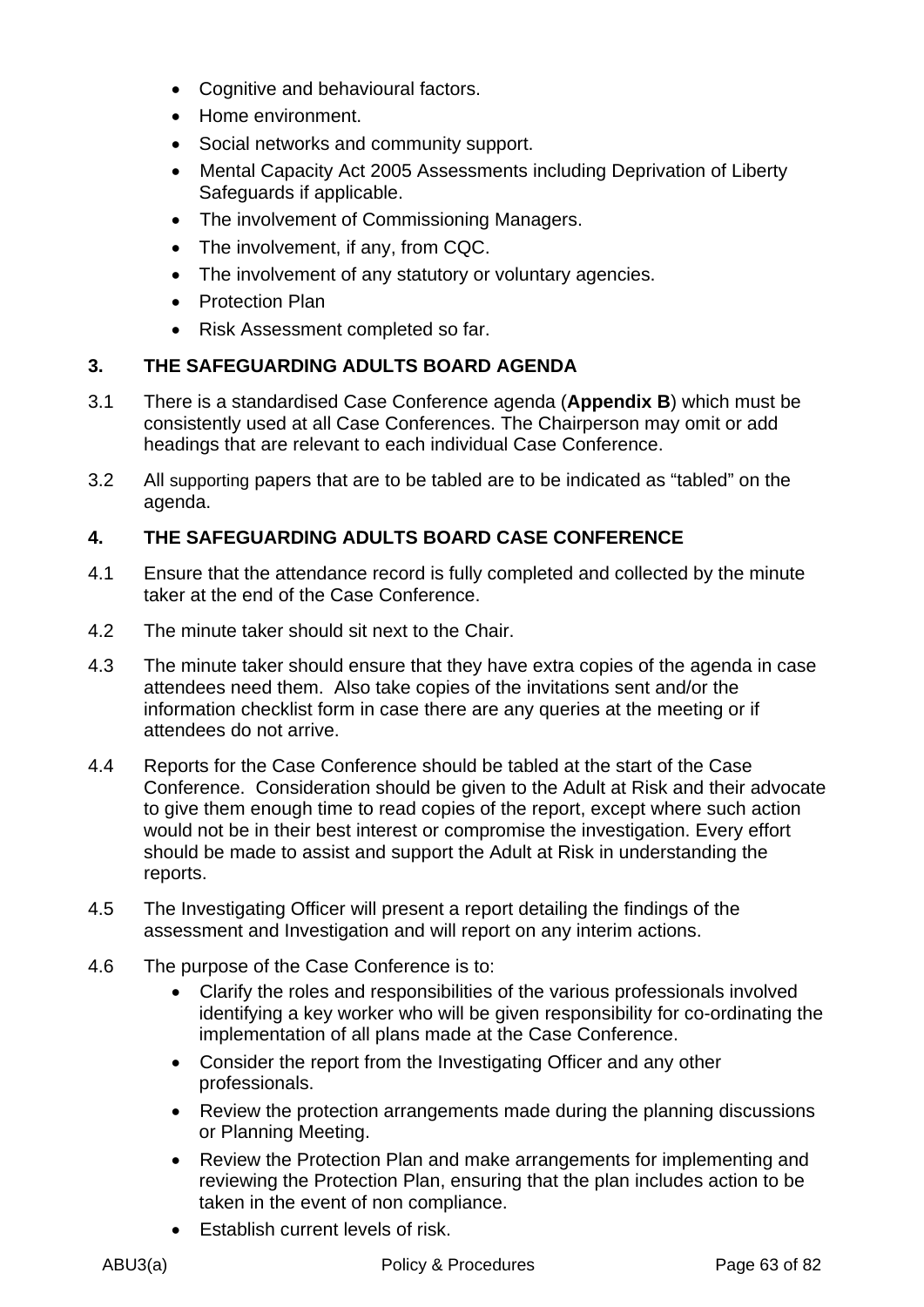- Discuss and agree management of the identified risks and complete the Risk Assessment.
- Agree what action needs to be taken in relation to the person allegedly causing harm and who will be responsible for this.
- Consider what statutory interventions are required to ensure the protection of the Adult at Risk.
- Consider the need for a Case Conference Review and set a date.
- 4.7 During the Case Conference the Chair should consider:
	- The extent of the alleged abuse.
	- Whether the abuse was a one off event or part of a long standing relationship pattern.
	- If there are any previous allegation/complaints.
	- The impact of the alleged abuse on the Adult at Risk.
	- The impact of the alleged abuse on others
	- The intent of the person allegedly responsible for the abuse.
	- The legality of the actions involved.
	- The risk of abuse against other Adults at Risk.
	- The views of the Adult at Risk against whom the abuse was allegedly perpetrated.
	- The views of the person allegedly causing harm.
	- Whether an appropriate Risk Assessment and Action Plan is in place.
- 4.8 The Chair should summarise the relevant discussion points of an agenda item before moving on to the next particularly where lengthy discussion has occurred or complex issues have been discussed, to offer guidance to the minute taker.
- 4.9 The Independent Chair and the Responsible Manager will need to consider if the Case Conference includes the Adult at Risk, Advocates or IMCA, the circumstances when it will not be possible to share information in their presence and ensuring that the Case Conference is conducted in such a way as gives due regard to confidentiality.
- 4.10 The welfare of other Adults at Risk within the service may be discussed if it is considered that others may be at risk but special care must be taken with regard to confidentiality in light of who is attending the Case Conference and this must be managed by the Chair.
- 4.11 At each Case Conference the definitions of what is an Adult at Risk? What is Abuse? and what is Significant Harm? should be read out by the Chair and agreement sought from all participants that they understand the definitions by which the Case Conference is convened. Minute takers should ensure that there are copies of the definitions at each meeting to read and refer to during the Case Conference.
- 4.12 When explaining why the Case Conference is convened the Chair should summarise the allegation that led to the Investigation, what form or forms of abuse are being investigated and the definition of the form or forms of abuse, as the decision on allegation will need to show the Case Conference decision for the form or forms of abuse.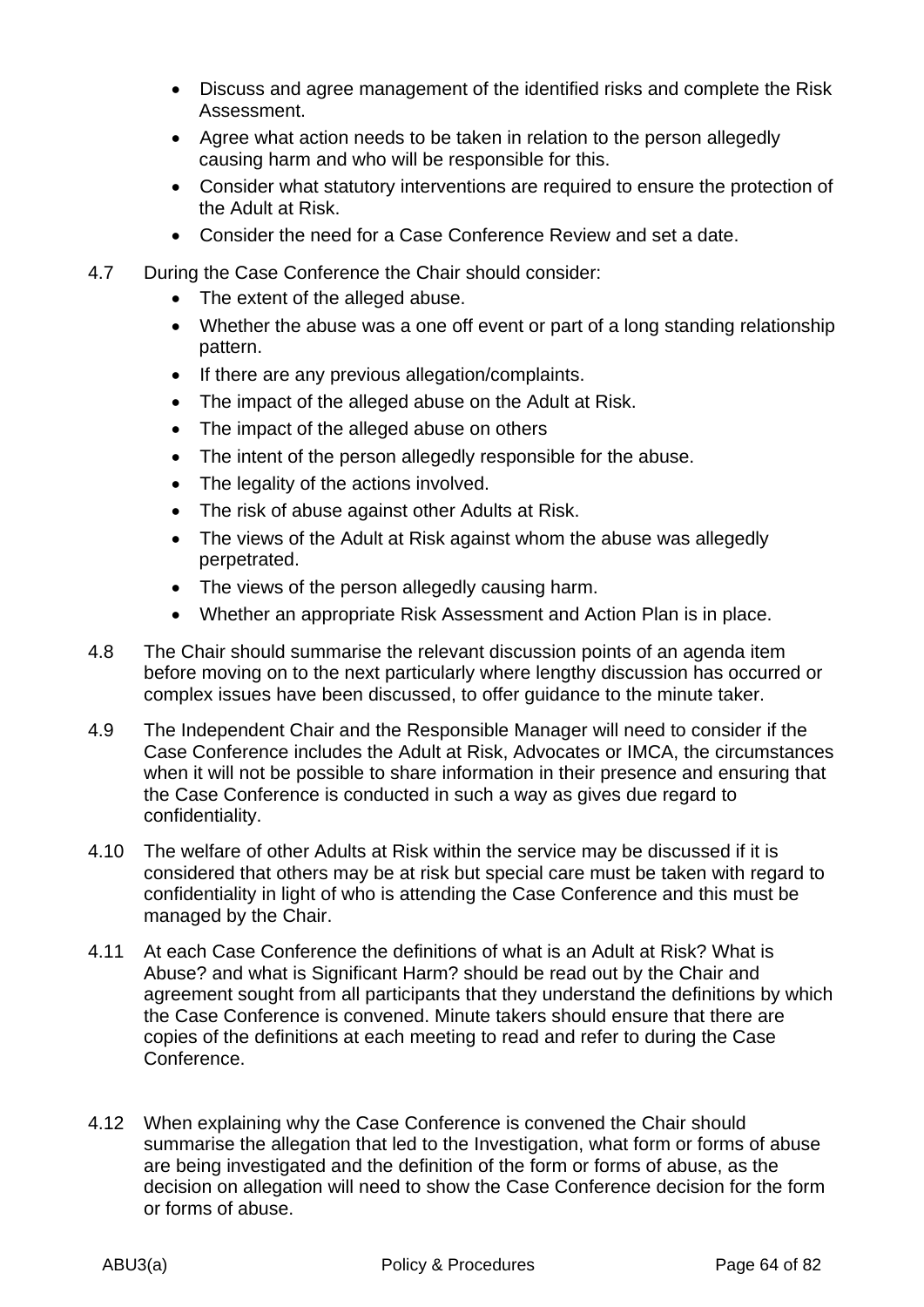- 4.13 The Case Conference should review the Risk Assessment and ensure that the Protection Plan is up to date.
- 4.14 The Chair must nominate a worker with responsibility to co-ordinate and monitor the Protection Plan and Risk Assessment which usually is the named Care Coordinator.
- 4.15 If the allegations(s) are upheld then the Chair must make the recommendation that if appropriate the Registered Provider considers his or her statutory responsibility under the Care Standard Act 2000 as part of their own Investigation/Disciplinary Process and their statutory responsibility under the Safeguarding Vulnerable Groups Act (2006).
- 4.16 The Chair is responsible at the end of the Case Conference to summarise all the actions and recommendations throughout the Case Conference, with timescales for actions and nominating key workers.
- 4.17 At the conclusion of the Case Conference the Chair is responsible for ensuring that only one copy of each written report is retained, these copies will be held within the Adult at Risk case file.

### **5. THE SAFEGUARDING ADULTS BOARD CASE CONFERENCE MINUTES**

- 5.1 Minutes may be defined as a written record of the business transacted at a meeting and constitute the formal recording of the meeting and as such are an authoritative source of information to meeting participants.
- 5.2 All Case Conference minutes must be consistent in their form and content
- 5.3 Minutes must be clearly marked draft until signed and dated by the Chair.
- 5.4 Minute Takers must be mindful that Case Conference minutes may be used as evidence in a Court of Law so it is essential that minutes are produced to a consistently high quality standard.

Therefore, all the following should apply to each produced set of minutes:

- All minutes should be typed in Aerial, font size 11.
- The headings should be typed in Bold Capitals.
- The minutes should be written in proper sentences.
- Each paragraph should be only about one subject matter.
- If using bullet points, whatever written must be in proper sentences. Use only one bullet style in each document.
- Abbreviations may be used in the minutes provide that the abbreviation has been written in full with the abbreviation in brackets the first time used e.g. Mental Capacity Act (MCA).
- The Adult at Risk's name should be written in full throughout the minutes.
- The initials of the person allegedly causing harm and Alerter should be used, not their full name.
- Every time the name of the Adult at Risk or the initials of the person allegedly causing harm or the Alerter are used in the minutes these should be always followed by their appropriate role in brackets i.e. (Adult at Risk ), (person allegedly causing harm) or (Alerter).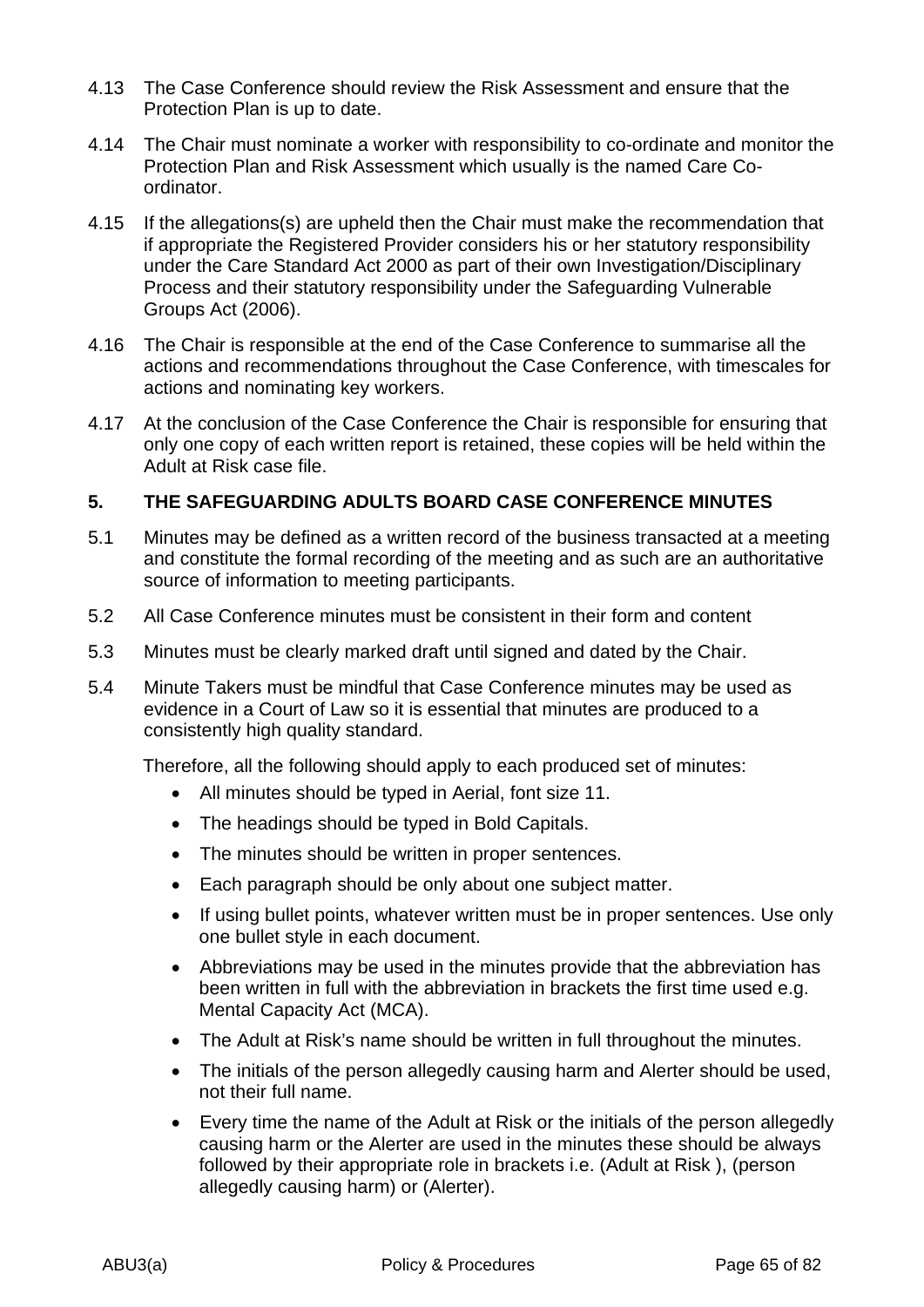- With the exception of the Alerter or person allegedly causing harm all other attendees must be named in full.
- All action points should be clearly stated in bold at the end of the relevant agenda item.
- Each page should be numbered at the bottom centre of each page.
- Minutes should be numbered consecutively with the minute number/year number e.g. (01/12) through to the conclusion of the case which may or may not involve subsequent Case Conference Reviews
- 5.5 These formal minutes must be:
	- Accurate
	- Brief (providing nothing relevant is missed out)
	- Clear
	- Self contained
	- Logical
	- Grammatically Correct
	- Free from spelling errors
	- Written in proper sentences
	- Written in the past tense
	- Written in third party where possible
- 5.6 A draft copy of the minutes should be sent to the Chair **within 7 working days**. The Chair must return to the minute taker **within 5 working days.**

## **6. DISTRIBUTION**

- 6.1 Once the draft minutes are returned from the Chair the minute taker should send to attendees and those who sent apologies clearly stating on the minutes that they are a draft version for comments with a covering letter.
- 6.2 Once all comments have been received the minute taker must pass back to Chair to make any final amendments. A final version should be signed and dated by the Chair and sent to all attendee and non attendees with a covering letter.

## **C. CASE CONFERENCE REVIEW**

#### **1. PLANNING A CASE CONFERENCE REVIEW**

- 1.1 The Case Conference Review must be chaired by the same person as the Case Conference and the same Minute Taker and Attendees should be present. It may be that additional people will need to be invited and this should therefore be checked with the Responsible Manager.
- 1.2 The Minute Taker is then responsible for:
	- Requesting key people on behalf of the Responsible Manager required to attend the Case Conference Review and request confirmation of attendance. This should be undertaken within 10 days of the Planning Meeting or initial strategy discussion.
	- Booking the venue.
	- Typing the agenda following the standardised Case Conference agenda (Appendix B)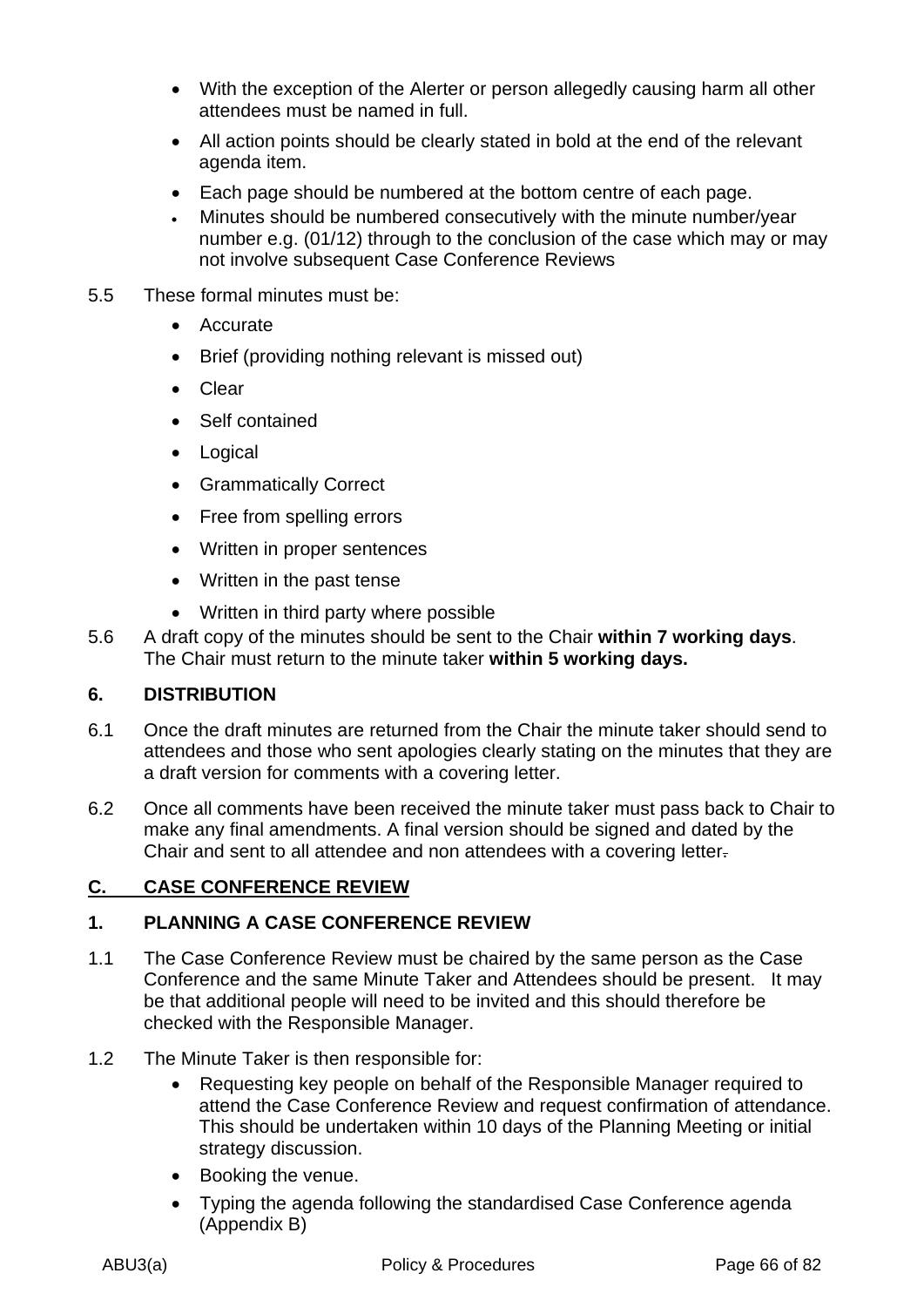- Distributing the agenda together with any appropriate information.
- Requesting from the appropriate people, papers which are to be tabled at the Case Conference and ensuring that there are enough copies for those present. These papers are confidential and should be kept secure until the Case Conference.
- Printing off an attendance sheet to take to Case Conference.
- 1.3 The minute taker should monitor the apologies and feed this back to the Chair and Responsible Manager. The Chair may decide to postpone the Case Conference if there is insufficient representation.

#### **2. THE SAFEGUARDING ADULTS BOARD AGENDA**

- 2.1 There is a standardised Case Conference agenda (Appendix B) that must be consistently used at all Case Conferences. The Chairperson may omit or add headings that are relevant to each individual Case Conference.
- 2.2 All supporting papers that are to be tabled are to be indicated as "tabled" on the agenda,

### **3. THE SAFEGUARDING ADULTS BOARD CASE CONFERENCE REVIEW**

- 3.1 Ensure that the attendance record is fully completed and collected by the minute taker at the end of the Case Conference Review.
- 3.2 The minute taker should sit next to the Chair.
- 3.3 The minute taker should ensure that they have extra copies of the agenda in case attendees need them. Also take copies of the invitations sent and/or the information checklist form in case there are any queries at the meeting or if attendees do not arrive.
- 3.4 Reports for the Case Conference Review should be tabled at the start of the Case Conference. Consideration should be given to the Adult at Risk and their advocate to give them enough time to read copies of the report, except where such action would not be in their best interest or compromise the investigation. Every effort should be made to assist and support the Adult at Risk in understanding the reports
- 3.5 The purpose of the Case Conference Review is to:
	- Monitor and review the actions following the Case Conference.
	- Continue to monitor risk
	- Review the current Protection Plan and amend as necessary.
	- Close the investigation if all necessary actions have been taken.
- 3.6 The Chair should summarise the relevant discussion points of an agenda item before moving on to the next particularly where lengthy discussion has occurred or complex issues have been discussed, to offer guidance to the minute taker.
- 3.7 The Independent Chair and the Responsible Manager will need to consider if the Case Conference Review includes the Adult at Risk, Advocates or IMCA, the circumstances when it will not be possible to share information in their presence and ensuring that the Case Conference Review is conducted in such a way as gives due regard to confidentiality.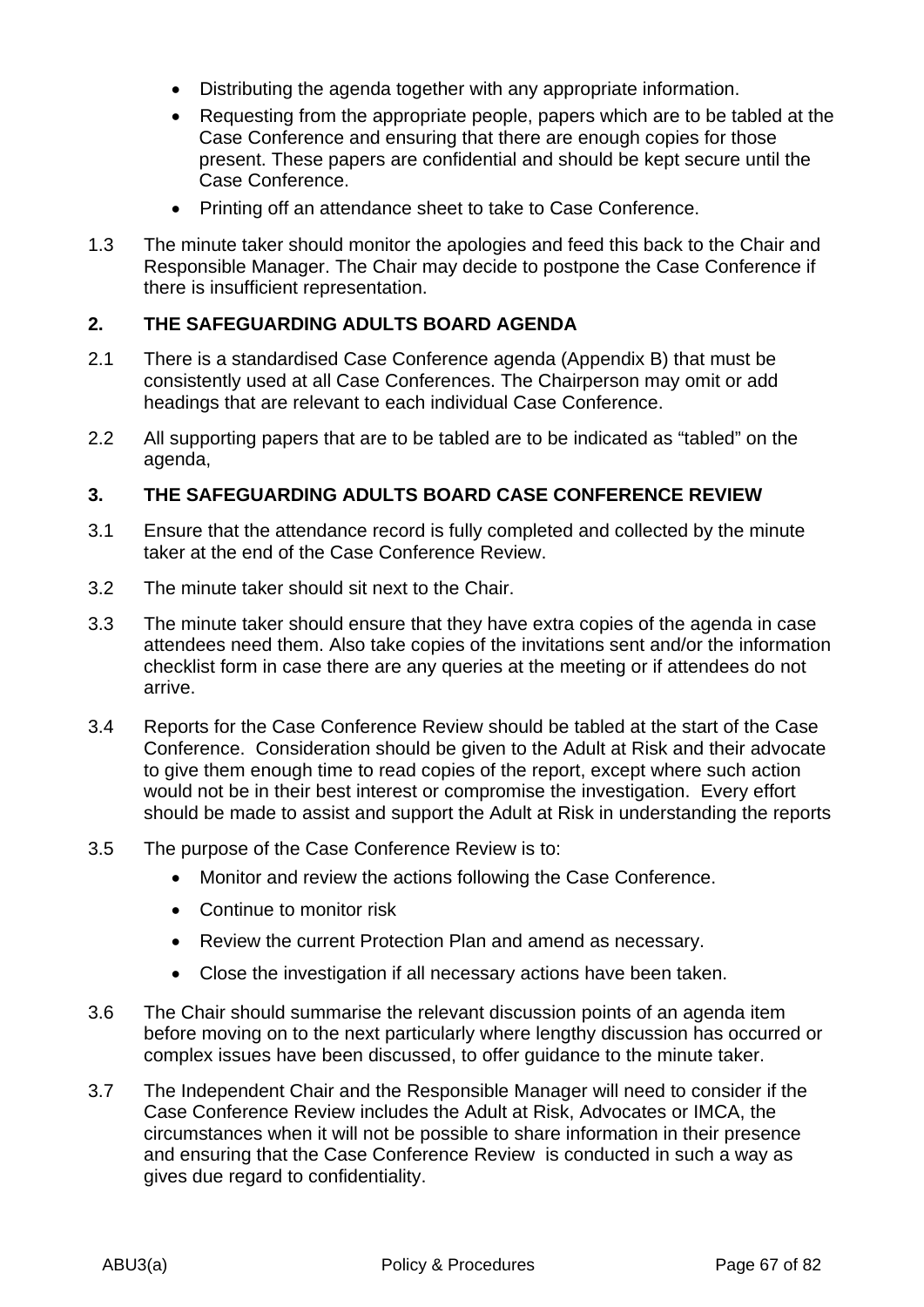- 3.8 The welfare of other Adults at Risk within the service may be discussed if it is considered that others may be at risk but special care must be taken with regard to confidentiality in light of who is attending the Case Conference Review and this must be managed by the Chair.
- 3.9 At each Case Conference Review the definitions, of what is an Adult at Risk, what is Abuse? and what is Significant Harm? should be read out by the Chair and agreement sought from all participants that they understand the definitions by which the Case Conference Review is convened. Minute takers should ensure that there are copies of the definitions at each meeting to read and refer to during the Case Conference.
- 3.10 When explaining why the Case Conference Review is convened the Chair should summarise the allegation(s) that led to the Investigation, what form or forms of abuse, are being investigated, the definition of the form or forms of abuse and the decision made at the Case Conference on the allegation(s).
- 3.11 At the conclusion of the Case Conference Review the Chair is responsible for ensuring that only one copy of each written report is retained, these copies will be held within the Adult at Risk case file.

## **4. THE SAFEGUARDING ADULTS BOARD CASE CONFERENCE MINUTES**

4.1 The guidelines for completing the Case Conference Minutes apply to Case Conference Review minutes.

## **5. DISTRIBUTION**

5.1 The guidelines for distributing the Case Conference Minutes apply to Case Conference Review minutes.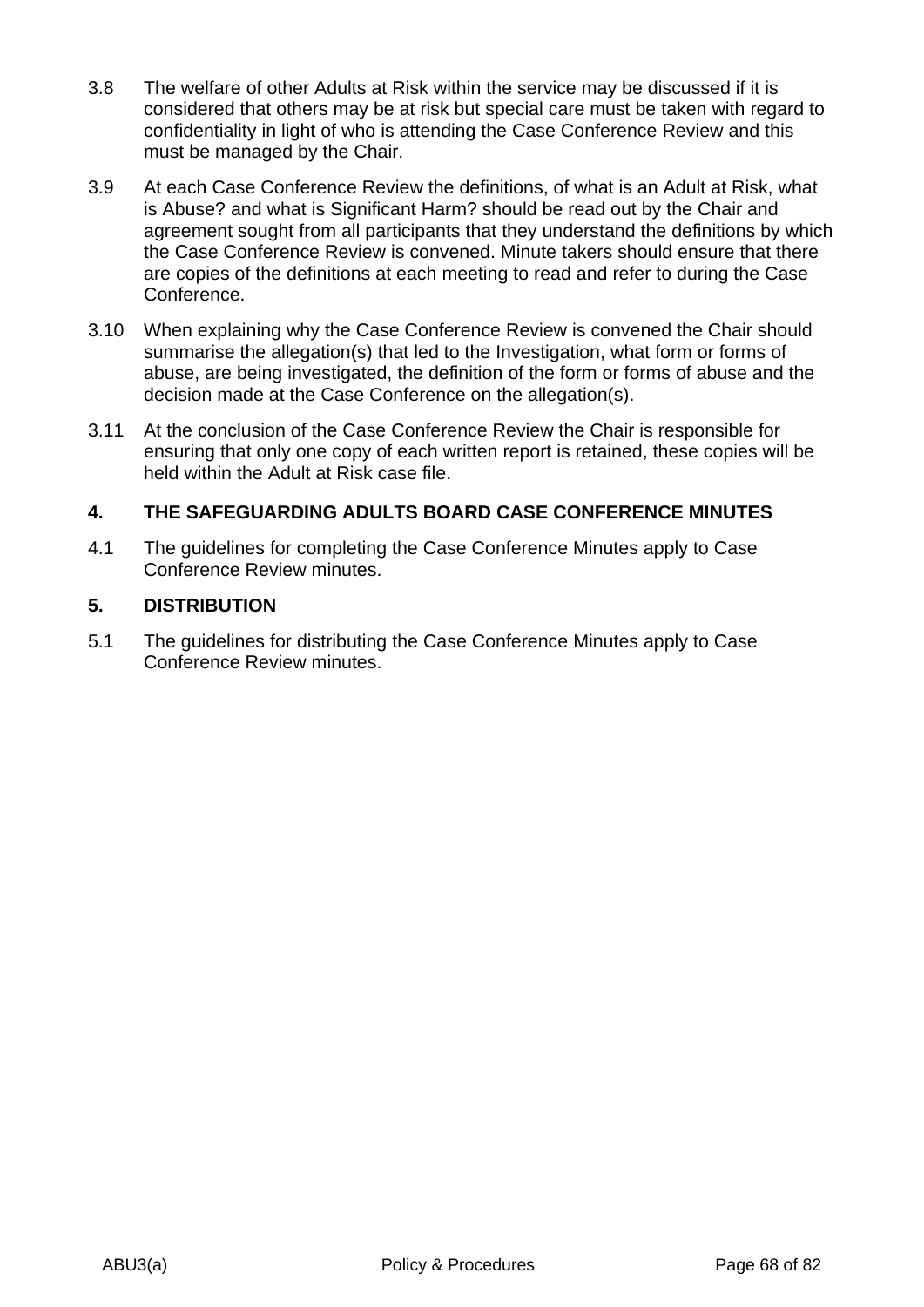# APPENDIX B: CASE CONFERENCE STANDARD AGENDA

#### **Private and Confidential**

#### **Rochdale Borough Safeguarding Adults Board**

#### **Case Conference for (insert Adult at Risk's name and address)**

#### **AGENDA**

**Date:** 

**Time:** 

**Venue:** 

| 1            | Apologies, Absences, Introductions & Ground Rules            |
|--------------|--------------------------------------------------------------|
| $\mathbf{2}$ | <b>Information Sharing/Confidentiality</b>                   |
| 3            | <b>Definitions</b>                                           |
| 4            | <b>Explanation of Why the Case Conference is Convened</b>    |
| 5            | <b>Report from Investigating Officer</b>                     |
| 6            | <b>Other Written/Verbal Reports</b>                          |
| 7            | View of the Adult at Risk /Carer/Advocate                    |
| 8            | View of the person allegedly causing harm                    |
| 9            | <b>Open Discussion</b>                                       |
| 10           | Risk Assessment - Risk Assessment Tool to be completed       |
| 11           | <b>Safeguarding Protection Plan/Care Plan</b>                |
| 12           | <b>Mental Capacity Act/Deprivation of Liberty Safeguards</b> |
| 13           | <b>Recommendations</b>                                       |
| 14           | <b>Decision on Allegation(s)</b>                             |
| 15           | <b>Action Points</b>                                         |
| 16           | <b>Consider Necessity for a Serious Case Review</b>          |
| 17           | Date of Case Conference Review                               |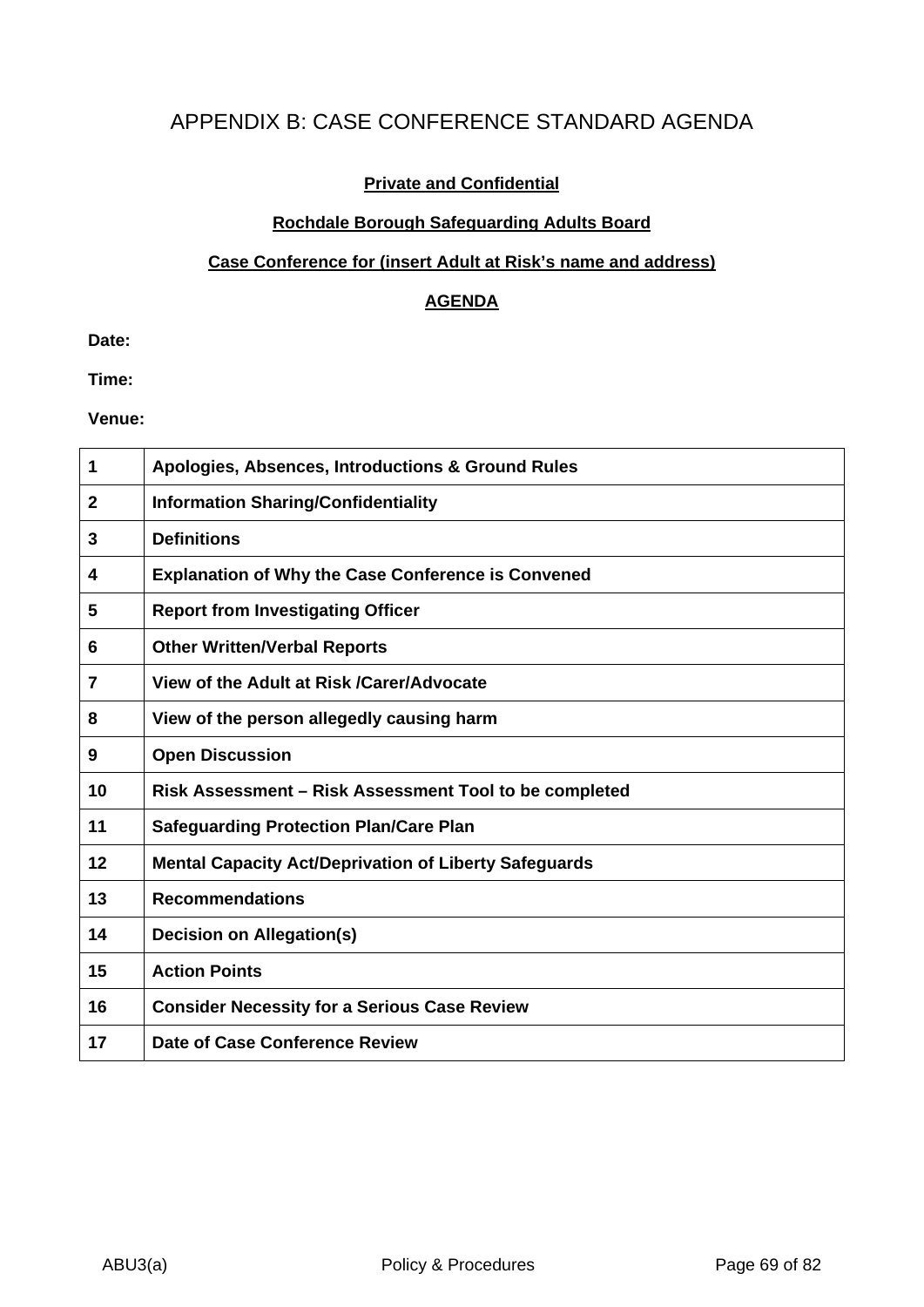# **10) The Serious Case Review**

## **INTRODUCTION**

- 1.1 The purpose of this section is:-
	- To support the view that the public interest is best served by the presence of an effective serious case review process.
	- To provide guidance to the Rochdale Borough Safeguarding Adults Board.
	- To facilitate a consistent approach to the process and practice in undertaking a serious case review.
	- To acknowledge that there is no statutory requirement for agencies to cooperate with such reviews, however, voluntary involvement does lead to good practice development.
- 1.2 The document 'No Secrets' (March 2000) issued by DH and Home Office under section 7 of the Local Authority Social Services Act 1970, issued guidance on developing and implementing multi-agency policies and procedures to protect Adults at Risk from abuse.
- 1.3 The guidance suggests that local agencies should collaborate to achieve effective inter-agency working, through the formation of multi-agency management committees known as Safeguarding Adults Board.
- 1.4 The document Safeguarding Adults published by the Association of Directors for Social Services (ADASS) October 2005 provides a National Framework of Standards for good practice and outcomes in adult protection work. One of the standards in this document states that, as good practice Safeguarding Adults Boards should have in place a Serious Case Review protocol.

## **2.0 ADASS Standards**

ADASS Standards: 1.22 – 9.10.15 (2005) recommend that:

There is a 'Safeguarding Adults' serious case review protocol. This is agreed, on a multiagency basis and endorsed by the Coroner's Office, and details the circumstances in which a serious case review will be undertaken. For example: when an adult experiencing abuse or neglect dies, or when there has been a serious incident, or in circumstances involving the abuse or neglect of one or more adults. The links between this protocol and a domestic violence homicide review should be clear. There is a clear process for commissioning and carrying out of a serious case review by the partnership.

## **3.0 PURPOSE**

The purpose of having a Serious Case Review is not to reinvestigate or to apportion blame.

It is:

- 1. To establish whether there are lessons to be learnt from the circumstances of the case about the way in which local professionals and agencies work together to safeguard Adults at Risk.
- 2. To review the effectiveness of procedures (both multi-agency and those of individual organisations).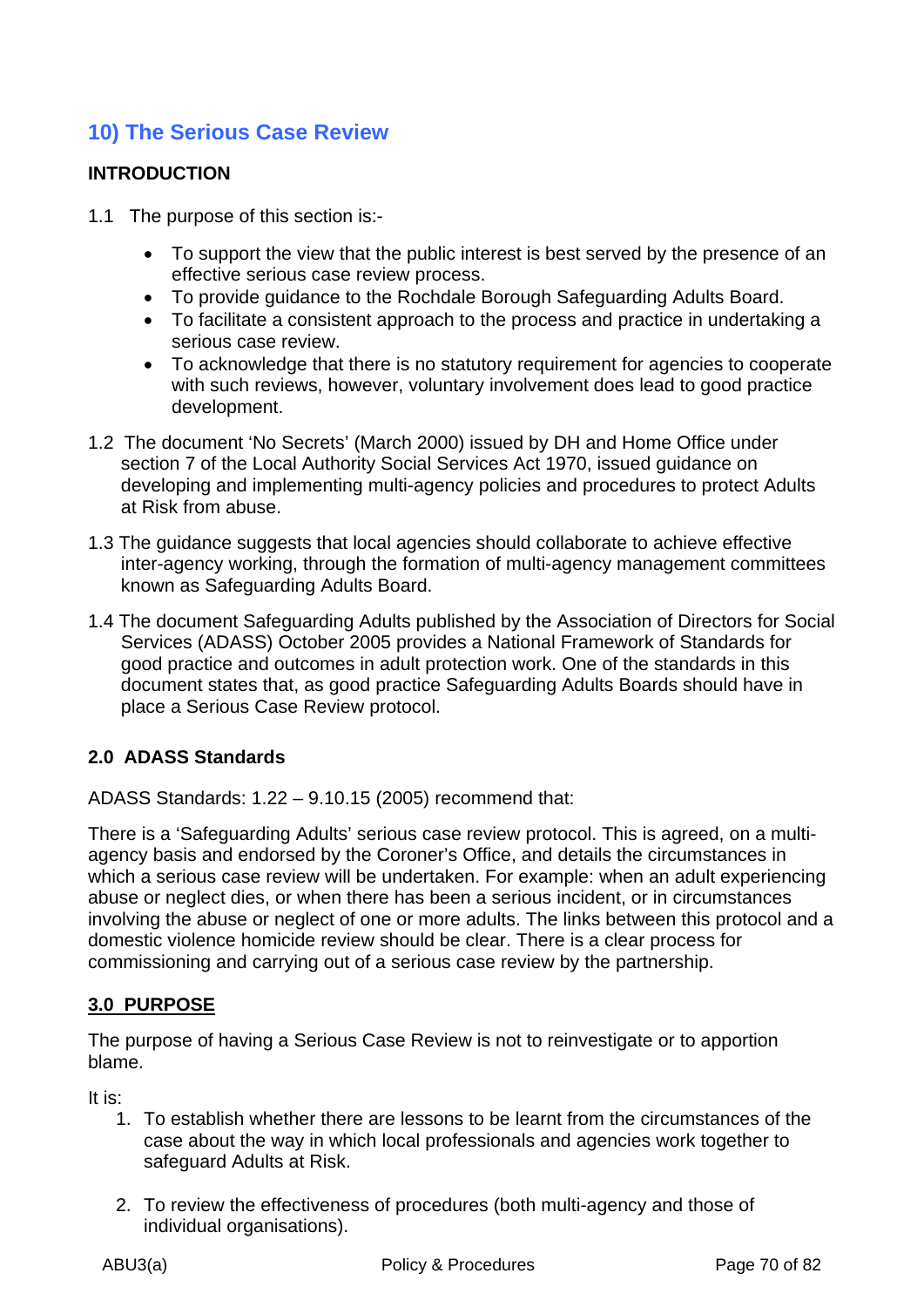- 3. To improve practice by acting on learning (developing best practice).
- 4. To prepare or commission an Overview Report which brings together and analyses the findings of the various reports from agencies in order to make recommendations for future action.

It is acknowledged that all agencies will have their own internal/statutory review procedures to investigate serious incidents; e.g. an Untoward Incident. This protocol is not intended to duplicate or replace these. Agencies may also have their own mechanisms for reflective practice.

Where there are possible grounds for both a Serious Case Review and a Domestic Homicide Review then a decision should be made at the outset by the two decision makers as to which process is to lead and who is to chair with a final joint report being taken to both commissioning bodies. This process will be of specific benefit when the case involves a victim aged between 16 and 18.

## **4.0 CRITERIA FOR SERIOUS CASE REVIEW**

The Safeguarding Adults Board has the lead responsibility for conducting a Serious Case Review.

A Serious Case Review should be considered when:

- 1. An Adult at Risk dies (including death by suicide) and abuse or neglect is known or suspected to be a factor in their death. In such circumstances the Safeguarding Adults Board should always conduct a review into the involvement of agencies and professionals associated with the Adult at Risk.
- 2. An Adult at Risk has sustained a potentially life-threatening injury through abuse or neglect, serious sexual abuse, or sustained serious and permanent impairment of health or development through abuse of neglect, and the case gives rise to concerns about the way in which local professionals and services work together to safeguard Adults at Risk of abuse (See section 5 for commissioning guidance).
- 3. Serious abuse takes place in an institution or when multiple abusers are involved, the same principals of review apply. Such reviews are, however, likely to be more complex, on a larger scale, and may require more time. Terms of reference need to be carefully constructed to explore the issues relevant to each specific case.

## **5.0 PROCESS FOR COMMISSIONING AND CARRYING OUT A SERIOUS CASE REVIEW**

- 5.1 The Safeguarding Adults Board (RBSAB) will be the only body which commissions any Serious Case Reviews for adult safeguarding in the Borough of Rochdale. The Board will publicise both the process under which applications for reviews may be made and the terms of reference for each serious case review.
- 5.2 Application for requests will also be considered from the Coroner, MPs, Elected Members and other interested parties.
- 5.3 The Operations Sub–Group of RBSAB has initial responsibility for determining if a case meets the criteria for a SCR and making a recommendation to the Chair of RBSAB accordingly.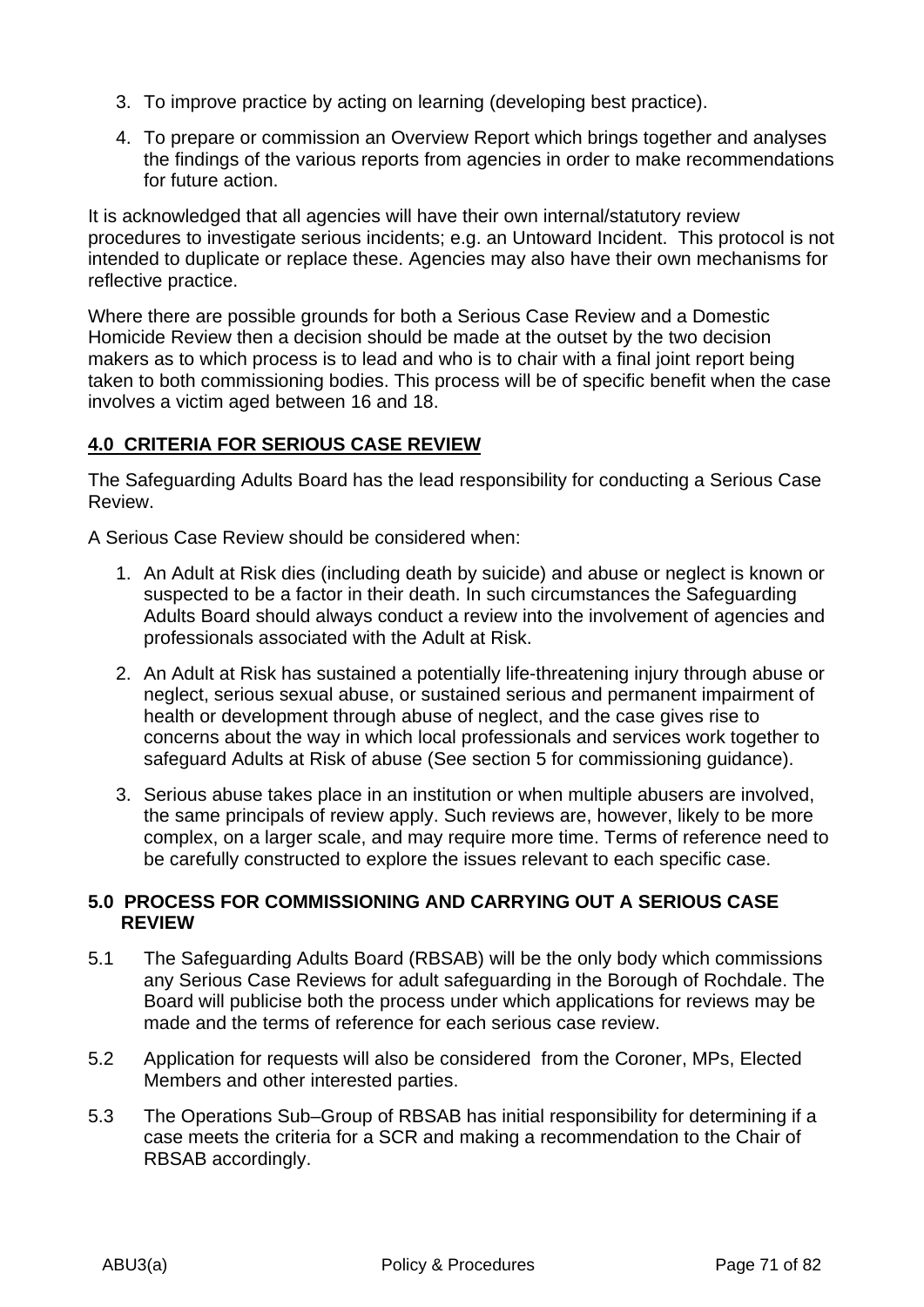5.4 In the event of an application being turned down, the reasons need to be recorded in writing and shared with the applicant.

## **6.0 INITIATING A SERIOUS CASE REVIEW**

#### 6.1 **Referring for consideration for Serious Case Review**

Any individual or group who believes that a Serious Case Review is warranted should identify this with the designated Safeguarding Adult Representative of their agency, both verbally and in writing. Where a referrer does not have access to a nominated representative, then an application can be made directly.

The written referral should be passed to the Chair of the Operations Sub Group (RMBC Adult Care Head of Safeguarding) as soon as possible either directly or via the Rochdale Adult Safeguarding Team by email (SafeguardingAdultsAlerts@rochdale.gov.uk)

A referral template is available from the Head of Safeguarding.

### 6.2 **Screening of Referrals for Serious Case Review**

Upon receipt of the written application, the Operations Sub –Group (which must be quorate) will be convened to consider and determine if the case meets the criteria for a SCR. Upon reaching a decision, the Chair of the Operations Sub Group will then brief the RBSAB Chair immediately following the meeting, outlining the rationale for the decision.

The RBSAB Chair holds final responsibility for deciding whether or not to initiate a Serious Case Review, based on the information provided.

#### **If the request is declined:**

Members of the Operational Sub-group may determine that a full case review is not justified and that an individual management review by the agency or agencies or a Lessons Learned approach might be more appropriate. The results of any such internal enquires within member organisations must, however, be fed back to the Chair of the RBSAB on completion.

In the event of a SCR application being declined, the rationale will be recorded in writing by the Chari of RBSAB and shared with the applicant within 7 days of the decision being made.

#### 6.3 **Acceptance of a Serious Review request**

If it is agreed, a multi-agency Serious Case Review Panel will be set up:

The RBSAB Chair will be responsible for the appointment of an Independent Panel Chair.

- 6.3.1 The Safeguarding Adults Board will ensure the Serious Case Review Panel Chair receives adequate support.
- 6.3.2 The Chair of the Panel will be responsible for establishing individual Terms of Reference and setting time scales for the review in agreement with the Safeguarding Adults Board. They will also be responsible for ensuring administrative arrangements are completed and that the review process is conducted according to the Terms of Reference.
- 6.3.3 CQC are to be informed by the Chair of RBSAB of any Serious Case Review taking place.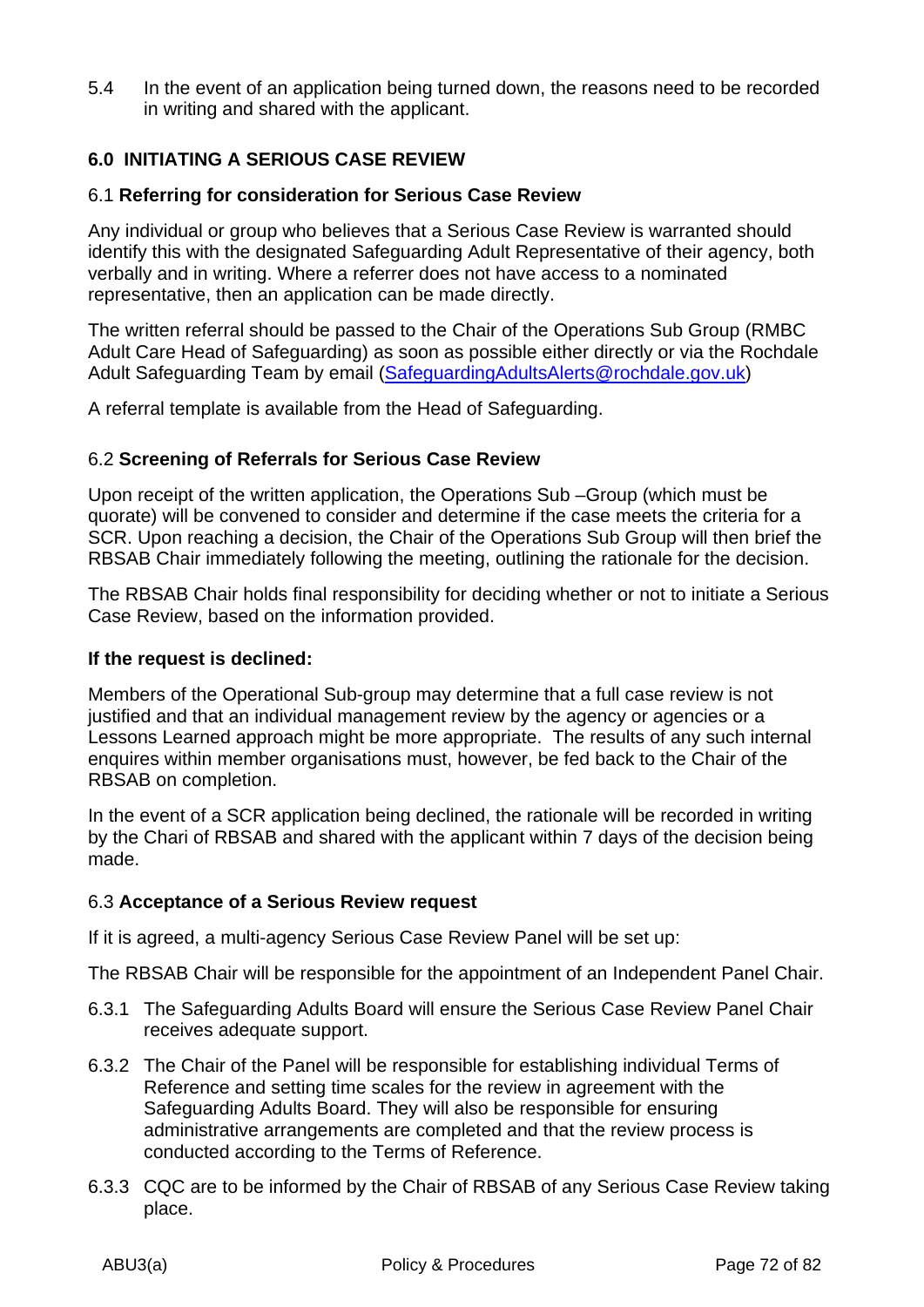- 6.3.4 The Chair of the Safeguarding Board will then write to the Chief Executive Officer, of all the agencies involved for nominations to the Serious Case Review Panel.
- 6.3.5 Membership of the Serious Case Review Panel will be comprised of appropriate representatives of the agencies.
- 6.3.6 Each agency will nominate a representative who has appropriate experience and authority.
- 6.3.7 The recognised Chief Executive Officer or Safeguarding Lead for the agency concerned will then be responsible for nominating a competent individual to carry out an **Individual Management Review (IMR)** and submit a comprehensive report to the SCR Panel within a time frame set by the Chair of the SCR Panel.
- 6.3.8 The person tasked by the Agency to complete the IMR should be deemed competent to do so, and be sufficiently independent of the relevant safeguarding investigation.
- 6.3.9 The IMR should look openly and critically at both individual and organisational practices.
- 6.3.10 The Chief Officer and Safeguarding Lead of the agency will provide the IMR Lead with ongoing support to complete the IMR in a timely fashion.
- 6.3.11 The IMR Lead is expected to prioritise work relating to the Review, and provide any information requested by the Chair of the SCR Panel in a timely manner.
- 6.3.12 The main objectives of the Individual Management Review are to:
	- Look openly and critically at organisational and individual practice, including internal and cross-agency governance arrangements;
	- Establish if the case indicates that changes could and should be made;
	- Identify how any such changes may be introduced;
	- Propose any other action required.

6.3.13 To achieve these objectives, the following need to be completed:

- Identification and reading of file material;
- Interviews of relevant practitioners and managers;
- Establishment of a chronology;
- A determination of services provided as a result of the decisions made;
- An analysis of involvement;
- A summary of 'lessons learnt';
- Recommendations for practical action.
- 6.3.14 Once a Serious Case Review has been initiated, any decision not to proceed with it will be taken by the quorate Board.

#### **7.0 CONDUCT OF SERIOUS CASE REVIEW**

#### 7.1 **Initial Meeting**

This will agree:

• the Terms of Reference: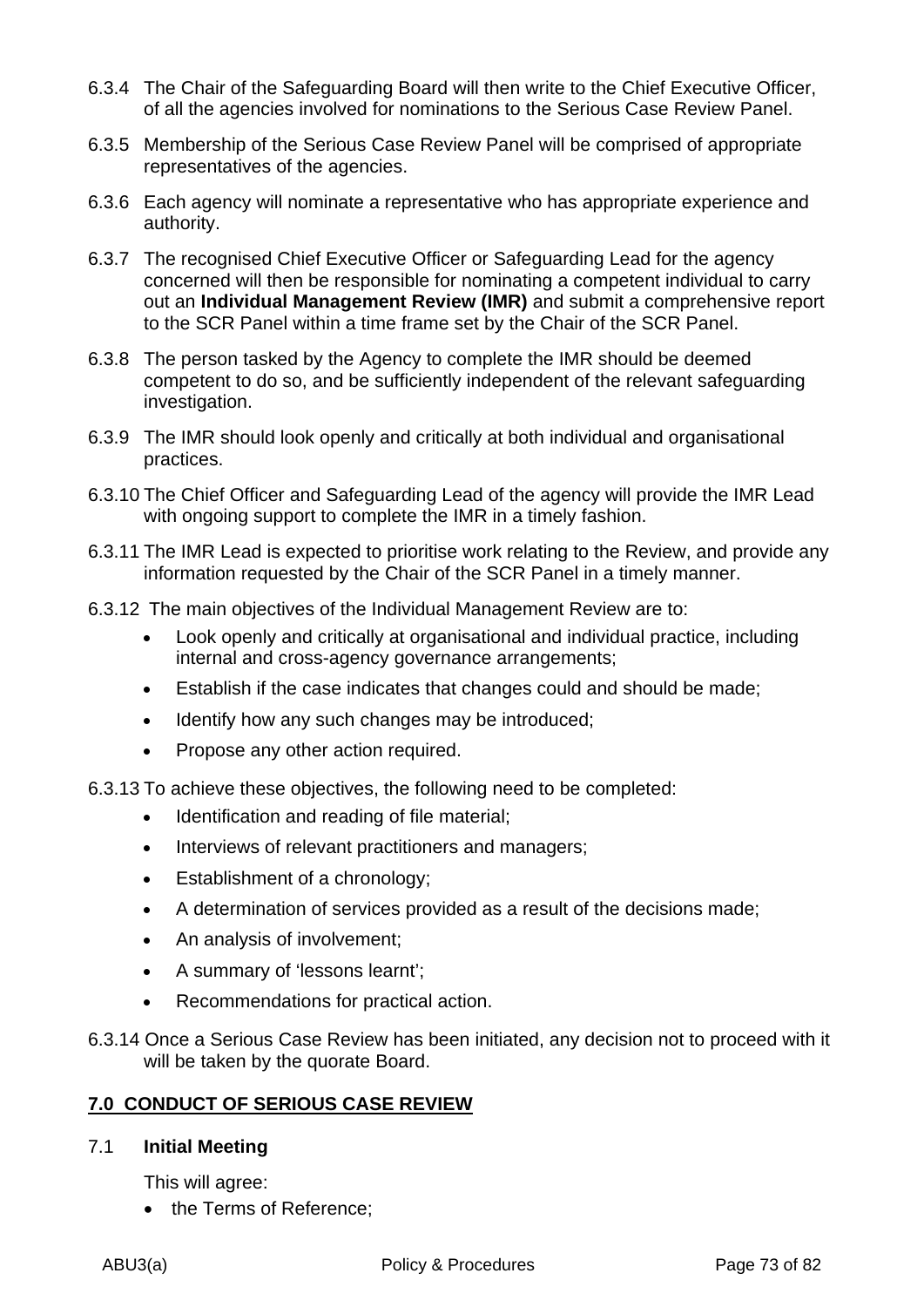- the 'evidence' required from each participant;
- the support and other resources needed (any perceived deficits to be referred to Chair of Safeguarding Adults Board);
- the time scales within which the review process should be completed;
- dates, times and venues of meetings;
- the nature and extent of legal advice required, in particular: Data Protection, Freedom of Information, and Human Rights Act.

#### 7.2 **Serious Case Review – receipt of evidence**

This stage of the meeting is a formal 'information sharing' session where agencies will be encouraged to query and comment on the reports presented.

Each agency involved will be asked to:

- Present and examine the chronology of events, highlighting any discrepancies
- Present a comprehensive report of the actions by their agencies
- Ensure any other management reports and other relevant information are made available

#### 7.3 **Serious Case Review – discussion of evidence/'adjudication'**

This stage is where the assessment of alternative courses of action takes place.

The review panel will:

- Cross-reference all agency management reports and reports commissioned from any other source;
- Examine and identify relevant action points;
- Form a view on practice and procedural issues;
- Agree the key points to be included in the report and the proposals for action.

#### 7.4 **Issues Arising**

If at any stage whilst undertaking the procedure contained in 7.3, information is received which requires notification to a statutory body, e.g. GSCC, CQC, ISA regarding significant omission by individual/s or organisations this should be undertaken by the Chair without delay.

The Chair of the review panel should report back to the Safeguarding Board and a decision made as to whether the Serious Case Review process should be suspended pending the outcome of such notification.

#### 7.5 **Report Stage**

The review panel will complete the review of IMR reports and those commissioned from any other sources and advise the Chair on the production of an Overview Report which brings together information, analyses it and makes recommendations. The Chair will ensure that the Overview Report is written and delivered within agreed timescales.

#### 7.6 **Acting on the Recommendations of the Serious Case Review**

On completion, the Overview Report will be submitted to the Safeguarding Adults Board Chair who will: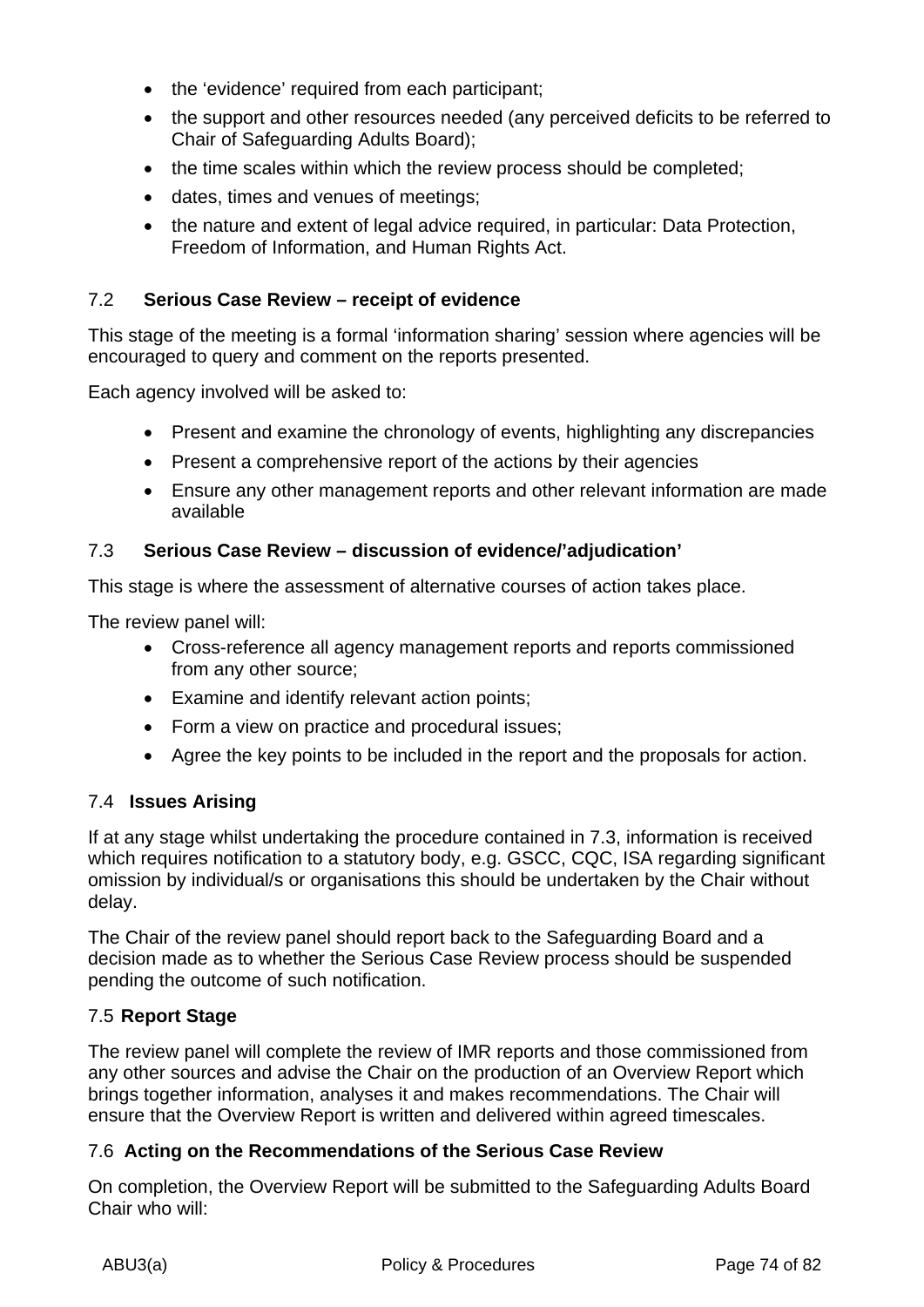- Ensure contributing agency's Chief Executive Officer receives a copy of the Overview Report;
- Ensure that the Overview Report contains an Executive Summary that can be made public;
- Ensure each agency translated the recommendations from the Overview Report into an Action Plan, which should be endorsed at senior level by each Agency.

#### **The Action Plan will indicate:**

- Responsibilities for various actions;
- Time-scales for completion of actions;
- The Intended outcome of the various actions and recommendations;
- Mechanisms for monitoring and reviewing intended improvements in practice and/or systems;
- To whom the report or parts of the report should be made available, and indicate the means by which this will be carried out;
- The process for dissemination of the report and/or key findings to interested parties, for the receipt of feedback and for any debriefing to staff, family members and, where appropriate, the media.

### 7.7 **Recommendations**

The Safeguarding Adults Board will ensure that all recommendations are actioned and will request a progress report from the Agencies.

The Action Plan will remain on the Safeguarding Adults Board agenda until such time that all recommendations have been implemented.

It will be the responsibility of the Operations Sub-Group to produce the Integrated Action Plan.

The Quality Assurance, Audit, and Performance Sub-group will monitor progress on the implementation of all the recommendations.

## **OTHER CONSIDERATIONS FOR A SERIOUS CASE REVIEW**

- There will be a need to address the budgetary requirements for undertaking a Serious Case Review.
- Time scales for the completion of a Serious Case Review will need to be put in place to ensure that the process takes place within a timely and specific framework. By comparison, a Domestic Violence Homicide Review aims to be completed within three months.
- Safeguarding Adults Boards are advised to liaise with their local Coroners Office to ensure that the arrangements for undertaking a Serious Case Review are acceptable.
- Due regard for criminal/civil process should be observed at all times.
- Arrangements to obtain or secure records through statutory agencies should be utilised whenever appropriate, e.g. Police, CQC.
- Circumstances may arise whereby it is appropriate to consult or involve a victim of abuse or a relative. This involvement should be carefully considered.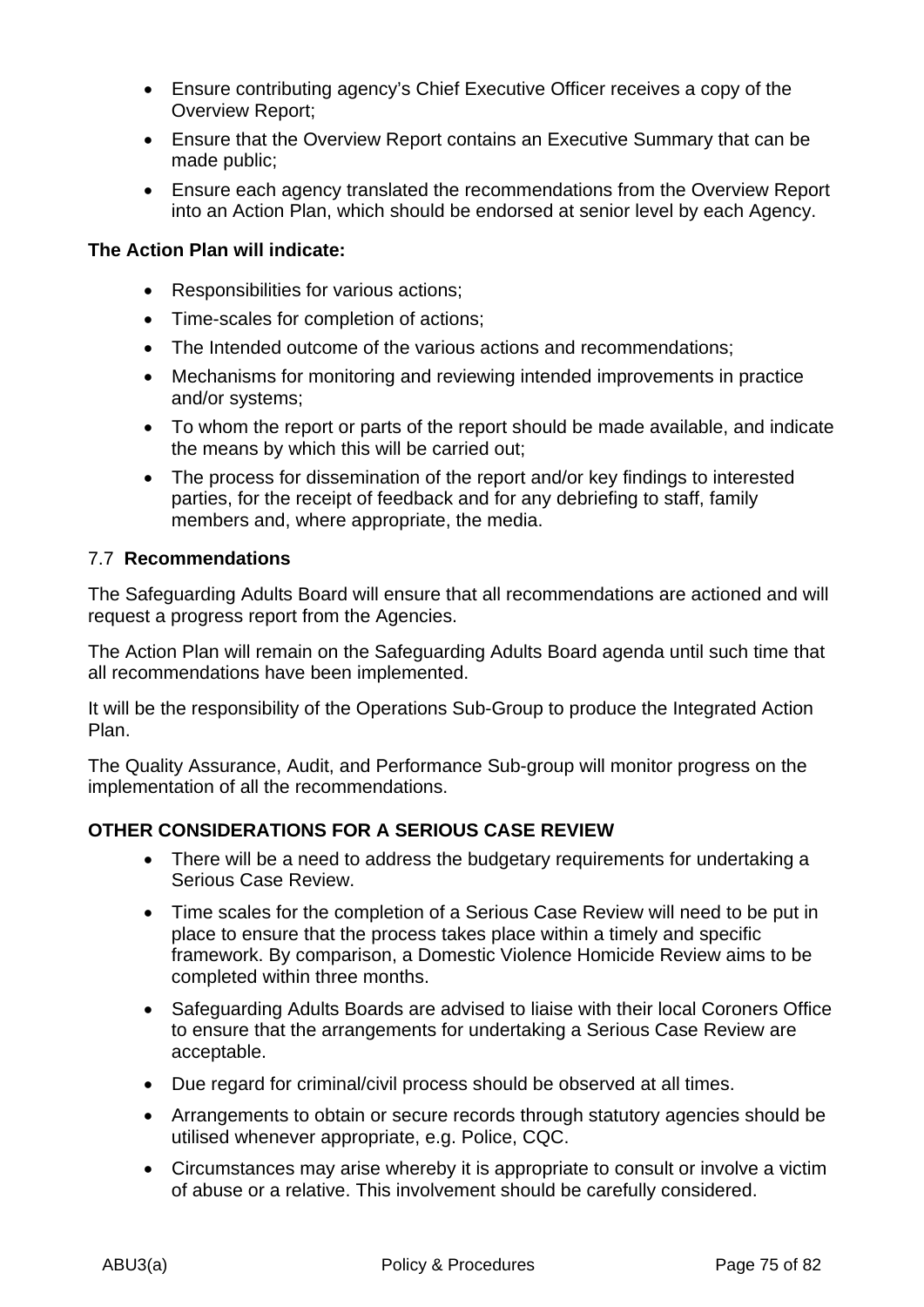- The right under the Freedom of Information Act and the Environmental Information Regulations to request information held by public authorities, known as the 'right to know', came into force in January 2005.
- There are 'absolute' and 'qualified' exemptions under the Act. Where information falls under 'absolute exemption', the harm to the public interest that would result from its disclosure is already established.
- If a public authority believes that the information is covered by a 'qualified exemption' or 'exception' it must apply the 'public interest test'.
- The public interest test favours disclosure where a qualified exemption or an exception applies. In such cases, the information may be withheld only if the public authority considered that the public interest in withholding the information is greater than the public interest in disclosing it.
- The Data Protection Act 1998.
- Children Act 1989.
- There may be need for the completion and implementation of media and communication strategies.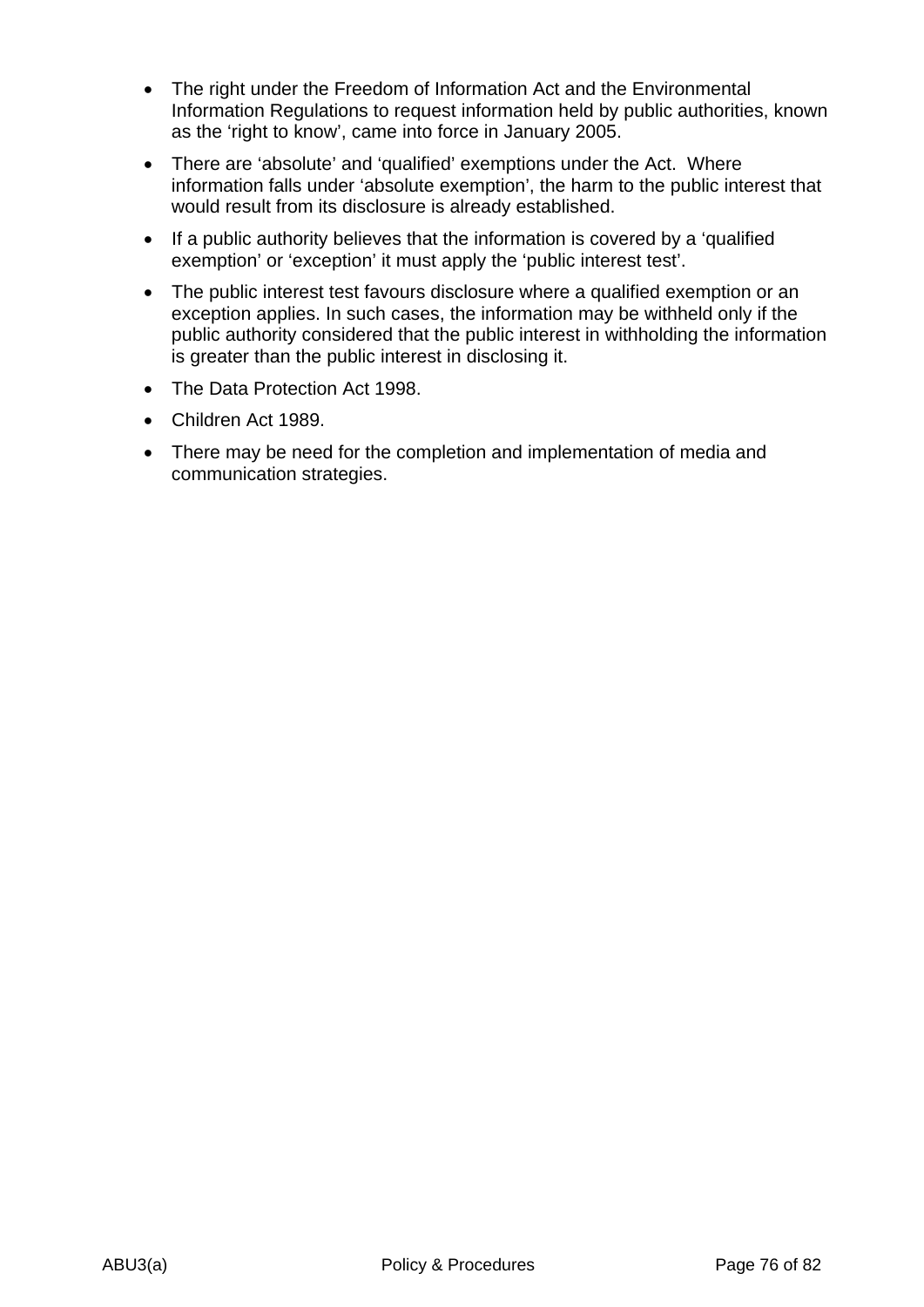# **AppendiX C: Serious case review referral form**



**Rochdale Borough Safeguarding Adults Board** 

#### **Rochdale Borough Safeguarding Adults Policy SERIOUS CASE REVIEW REQUEST FORM**

This form should be used with the Safeguarding Adults Serious Case Review Toolkit. When completed it should be passed to your manager to be sent to Adult Care Services, Floor 1, Oldham Road, Middleton M24 1AY FAO Jane Timson. Email – safeguardingadultsalerts@rochdale.gov.uk

| <b>Person requesting Serious Case Review:</b> |
|-----------------------------------------------|
| <b>Job Title:</b>                             |
|                                               |
| Organisation:                                 |
|                                               |
| Workplace:                                    |
|                                               |
| <b>Address:</b>                               |
|                                               |
| <b>Contact number:</b>                        |
| E Mail:                                       |
|                                               |
| Other names contact:                          |
| Job title:                                    |
| <b>Contact No:</b>                            |
|                                               |

**Brief details of incident and reason for the referral. Please include how you feel this meets the following criteria for a Serious Case Review:** 

- 1. An Adult at Risk dies (including death by suicide) and abuse or neglect is known or suspected to be a factor in their death.
- 2. An Adult at Risk has sustained a potentially life-threatening injury through abuse or neglect, serious sexual abuse, or sustained serious and permanent impairment of health or development through abuse of neglect, and the case gives rise to concerns about the way in which local professionals and services work together to safeguard Adults at Risk of abuse.
- 3. Serious abuse takes place in an institution or when multiple abusers are involved, the same principals of review apply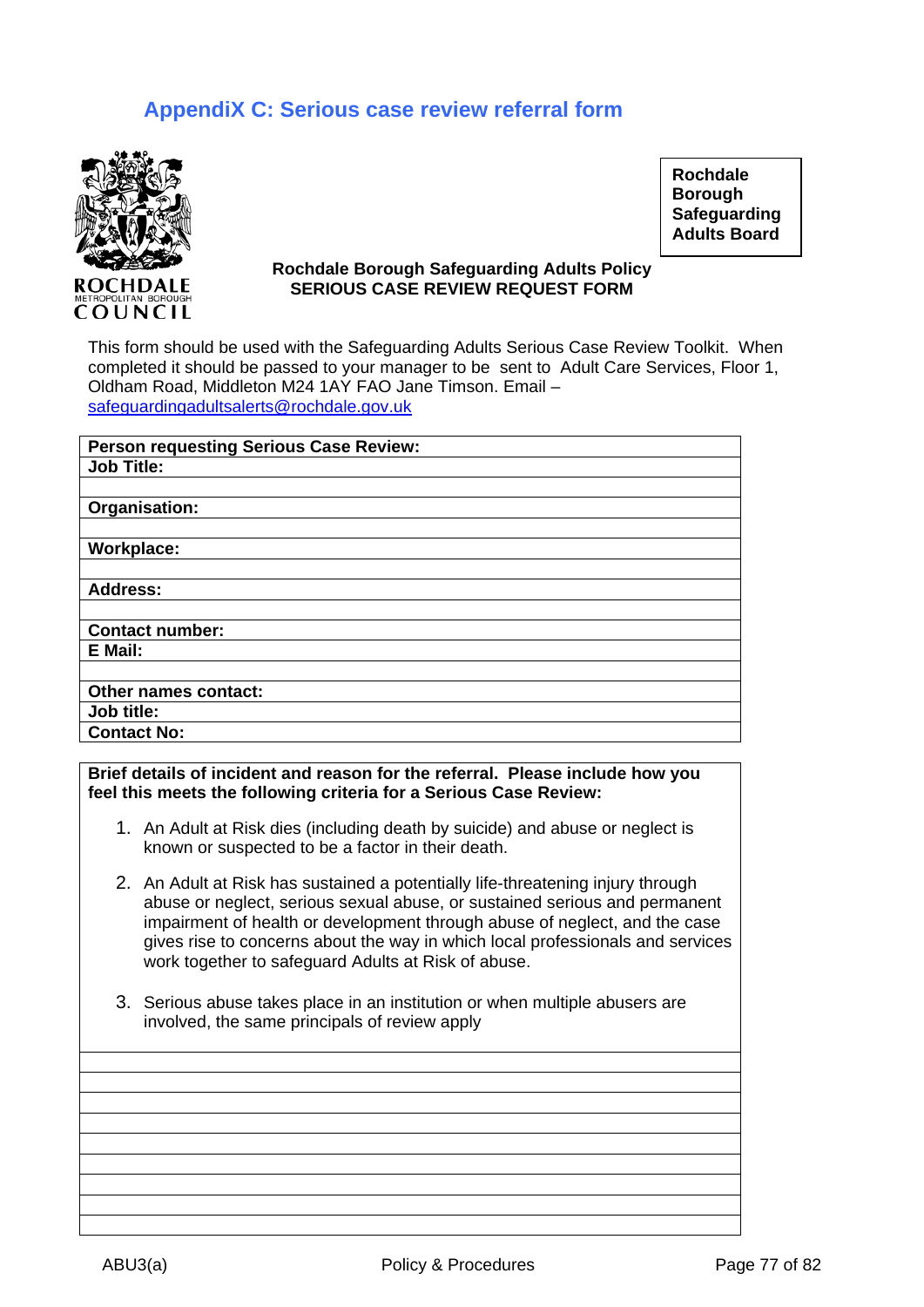|                                                 | Continue on separate sheet if necessary |
|-------------------------------------------------|-----------------------------------------|
| Agencies known to be involved in case: (include |                                         |
| contact name)                                   |                                         |
|                                                 |                                         |
|                                                 |                                         |
|                                                 |                                         |
|                                                 |                                         |
|                                                 |                                         |
|                                                 |                                         |
|                                                 |                                         |
|                                                 |                                         |
|                                                 |                                         |

**Any other information you feel is relevant:** 

Signed:

Print Name:

Date:

CC: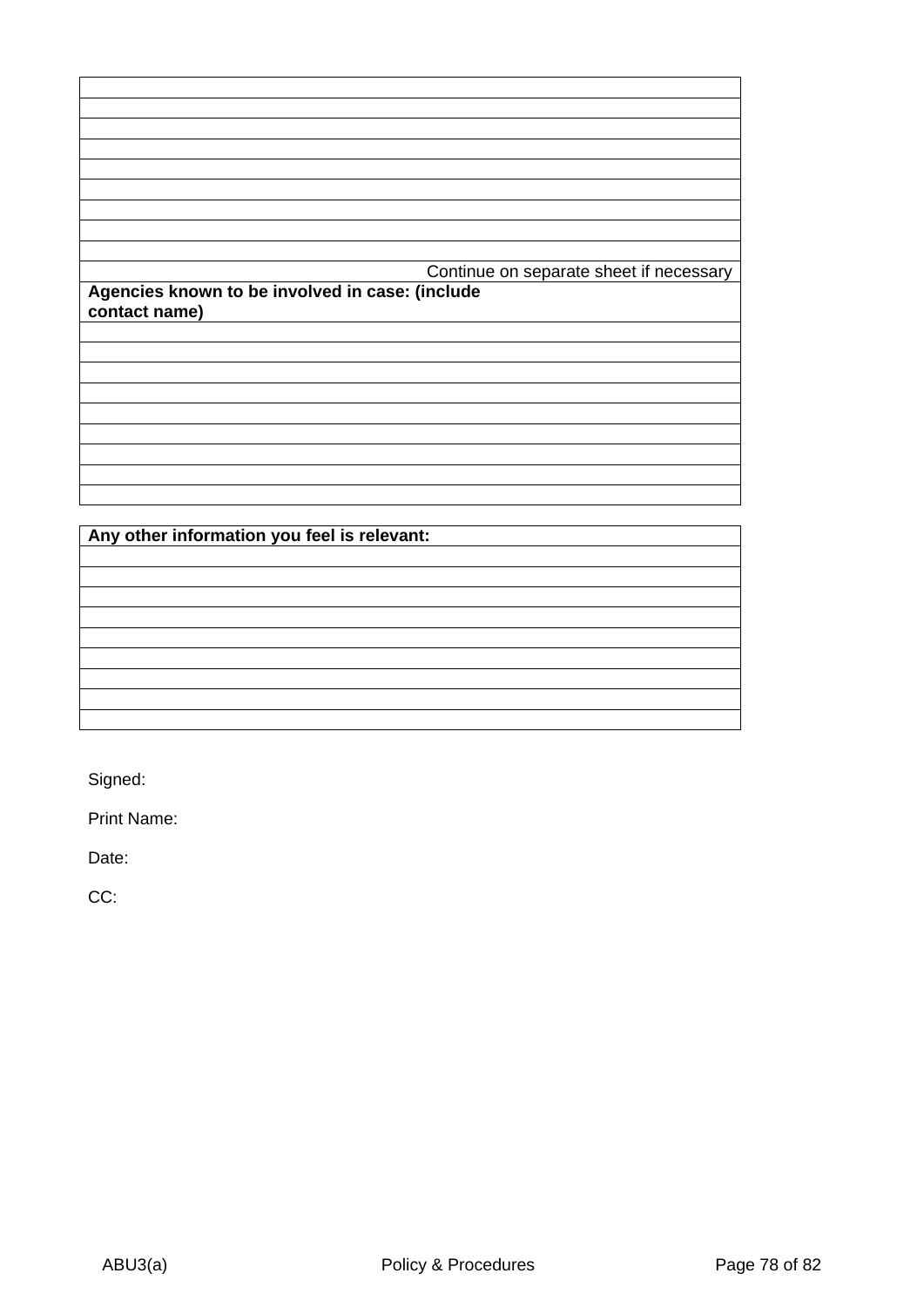# **Appendix D – Body map**



Reproduced by permission of Jessica Kingsley Publishers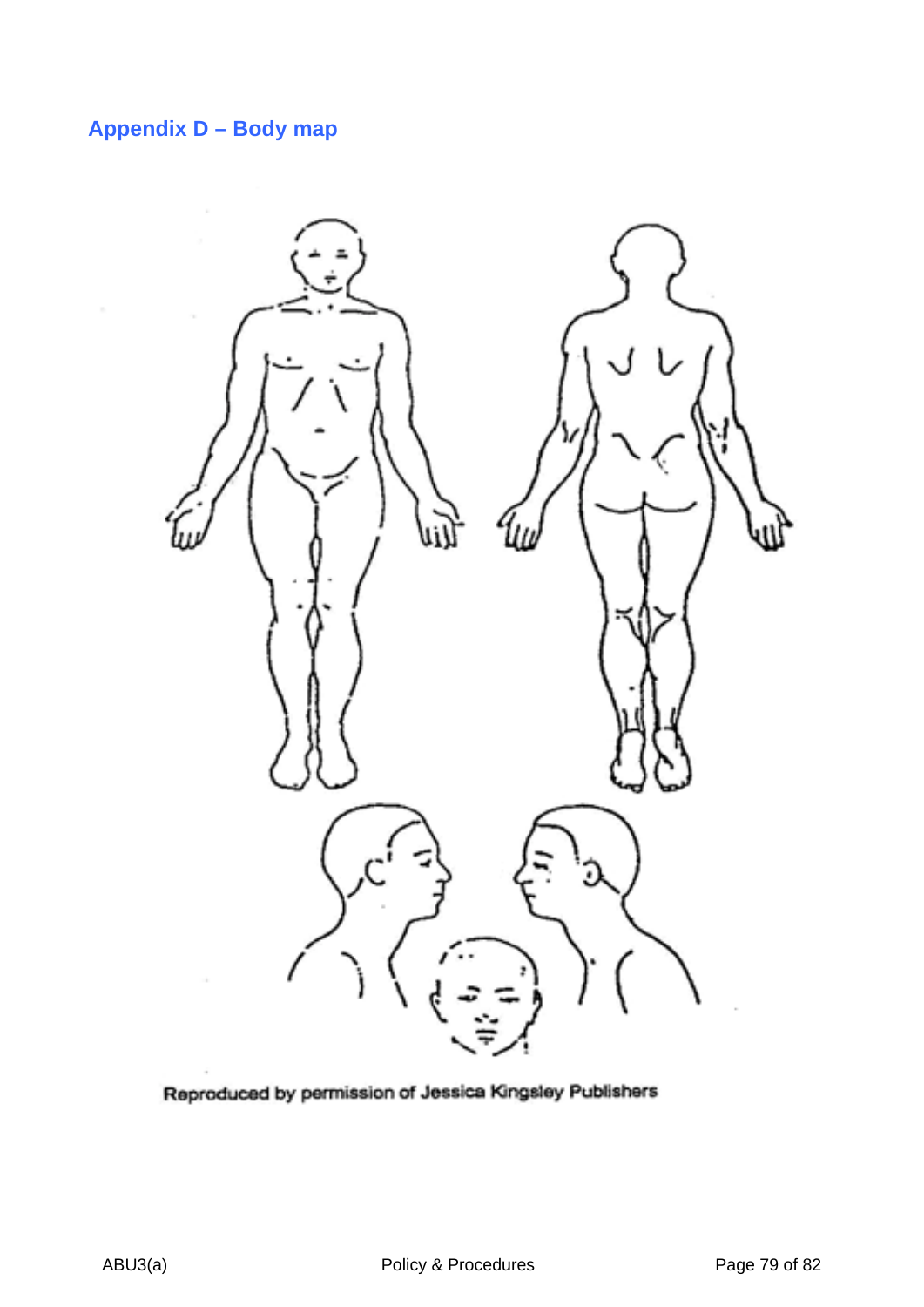# **Appendix E – Contact numbers**

- 1 Day time telephone number for Rochdale Adult Care Services Adult Care Access and Enablement Service Phone: **0844 264 0867**
- 2 Adult Care Emergency Duty Team (out of hours) Phone: **0845 1212975**
- 3 Care Quality Commission (CQC) Phone: **03000 616161**
- 4 Police contact number In emergency phone **999** In non-emergency phone **101**
- 5 Adult Care Safeguarding Team Phone: **01706 923004**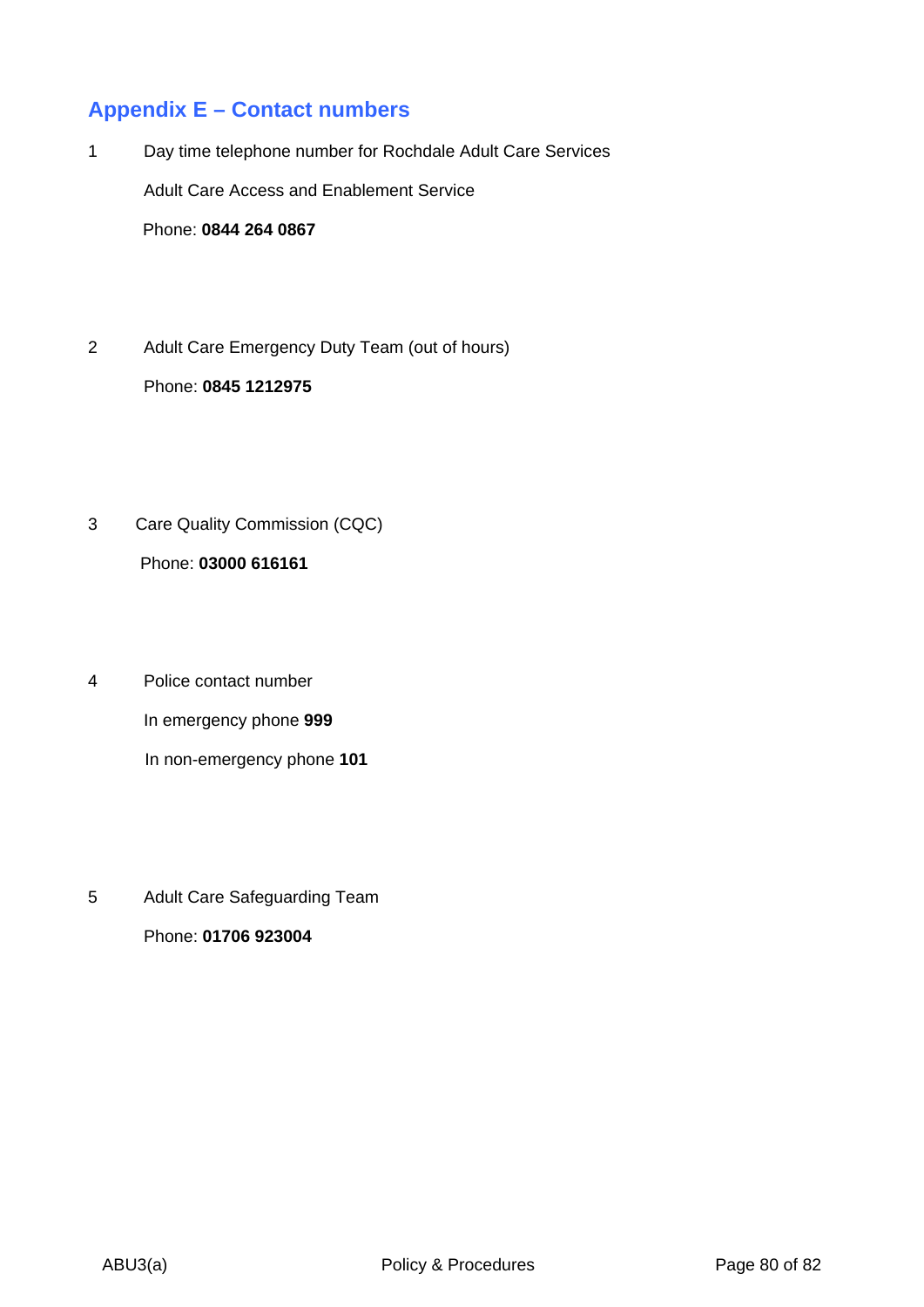## **Flowcharts**

#### ADULT ABUSE - SUMMARY OF ACTION TO BE TAKEN

What is Abuse? "Abuse is a violation of an individual's human and civil rights by any other person or persons"